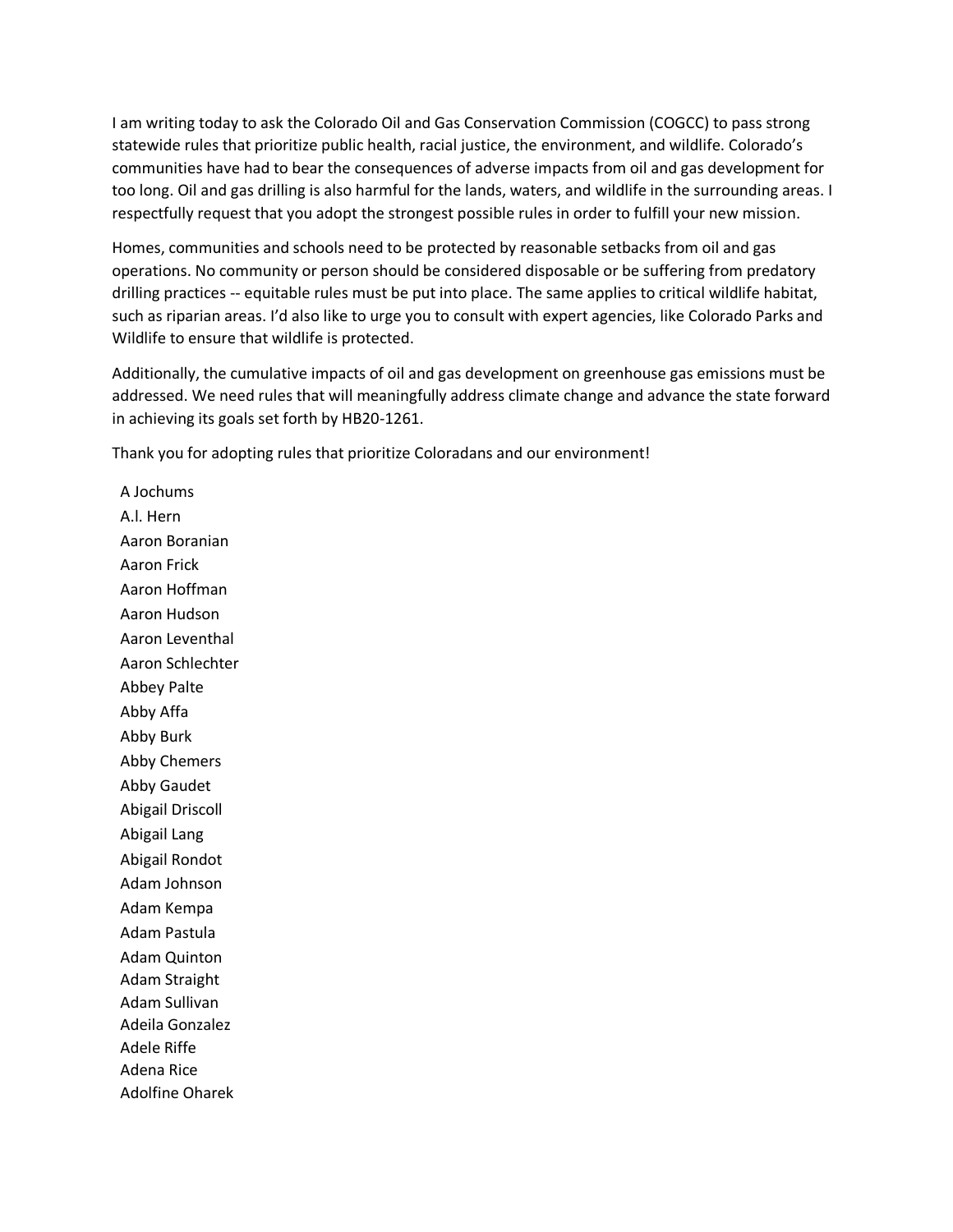Adria Civiletti Adria Graven Adrian Reif Adriana Paola Palacios Luna Adrianna Perricone Adrienne S. Aguilar Aguilar Ahja Ryan Ailie Holland Aimee Smith Airika Rios Al Haeger Al Liebeskind Al Lowande Alan Bouhamdan Alan Caplan Alan Foster Alan Goldberg Alan Holman Alan Hsu Alan Olds Alan Propp Alan Wyatt Alana Abramajtis Alana Bond Alana River Albert Gauna Albert Lowande Alberto Ortiz Albiona Willis Alec Mayes Alesia Cordova Alessandra Wagner Aleta Kazadi Alex Ceban Alex Edwards Alex Graas Alex Kimbasi Alex Lopez Alex Sol Alex Valdes-martinez Alex Vanlemmeren Alex Wesson Alexa Ankele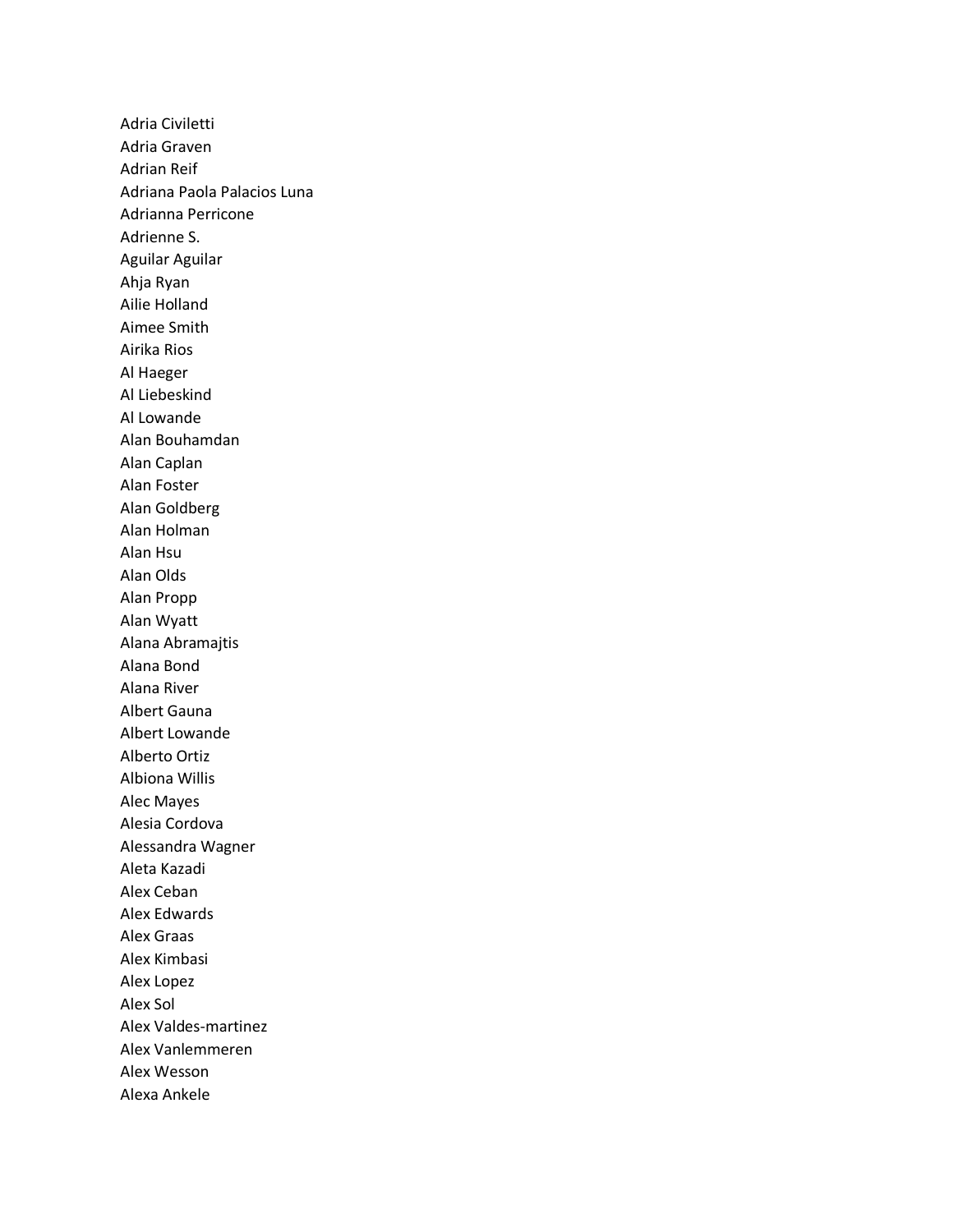Alexa Bernal Alexa Chavez alexa kasper Alexander Hintz Alexandra Bluhm Alexandra Cope Alexandra Duck Alexandra Male Alexandra Simon Alexandria Popkey alexey davies Alexis Mondragon Alexis Reeves Alexis Schwartz Alexus Pinedo Alia Blue Alia Stewart-Silver Alice Gansfield Alice Gooldy Alice Miller Alice Patricia Gustavson Alice Winslow Alicia Rosalinda Vargas Lucero Alicia Zeringue Alina Miranda Alison Gallensky Alison Holloran Alison McGinty Alison Mcnabb Alison Tamborlane Alison Wallis Rabinoff Alison Wasielewski Alissa Mccann Alissa Rey Allen Marin Allison Elliot Allison Jones Allison Marsh Allison Rose Allyson Quijano Allyson Ransom Althea Harris Althea Turner Alyson Godbey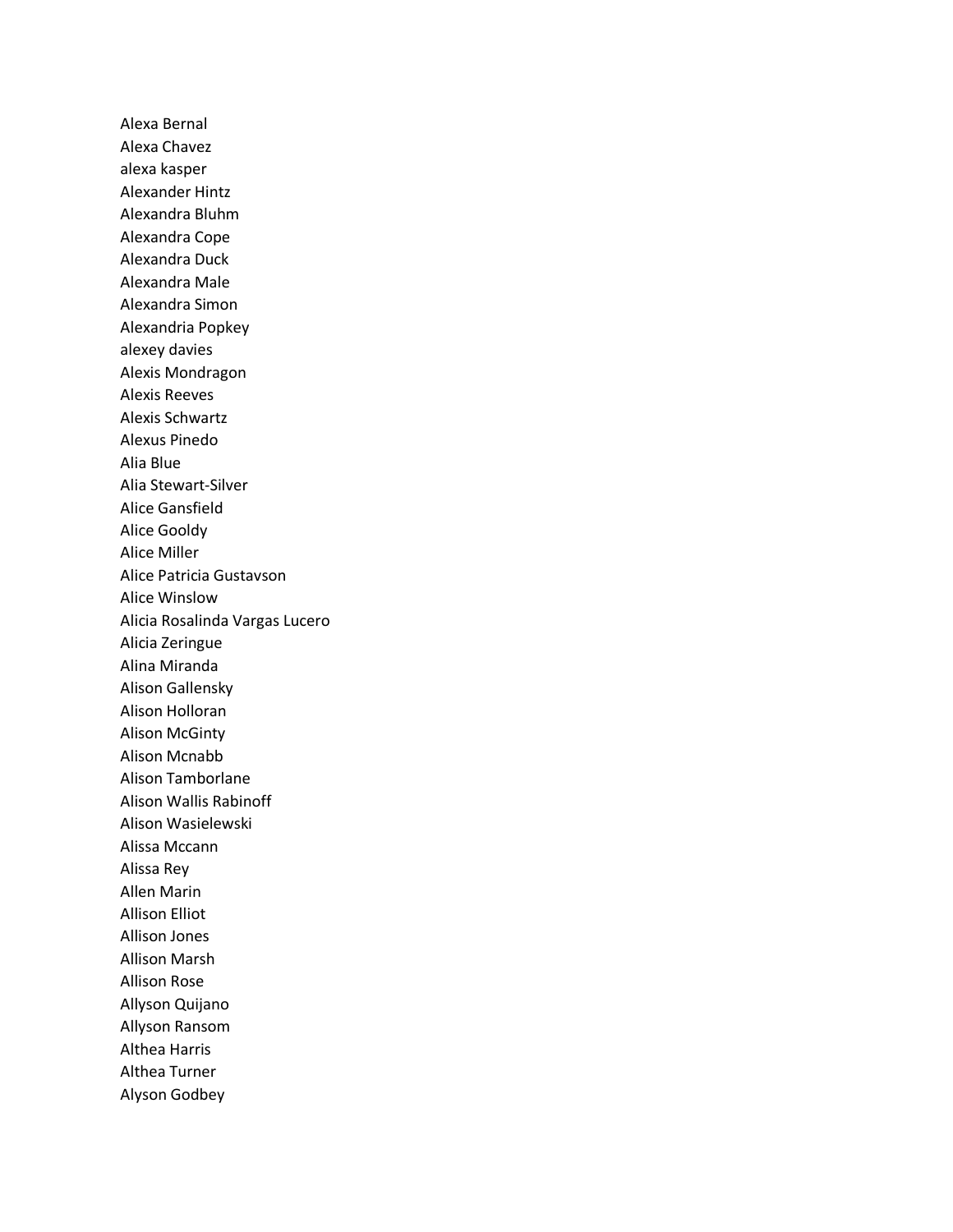Alyssa Finer Alyssa Gallotte Alyssa Kalac Alyssa Reindel Amanda Bender Amanda Blanchard Amanda Di Bella Amanda Flanagan Amanda Groziak Amanda Kearney-Smith Amanda McNeill Amanda Nevarez Amanda Renee Amanda Weidner Amaya Rose Amber Andrews Amber Harvey Amber Pierret Amber Session Amelia Myers America Carbajal Amira Berry Amy Ceney Amy Cervene Amy Chambers Amy Civiello Amy Cornelsen Amy F. Amy Hill Amy Hindman Amy Johnston Amy Krouse Amy McClintock Amy Ortiz Amy Sherwood. Amy Wicks Ana Duque Ana Gamez Ana Johnson Ana martinez Ana Mihajlovic Andi Shotwell Andrea Anderson Andrea Dezendorf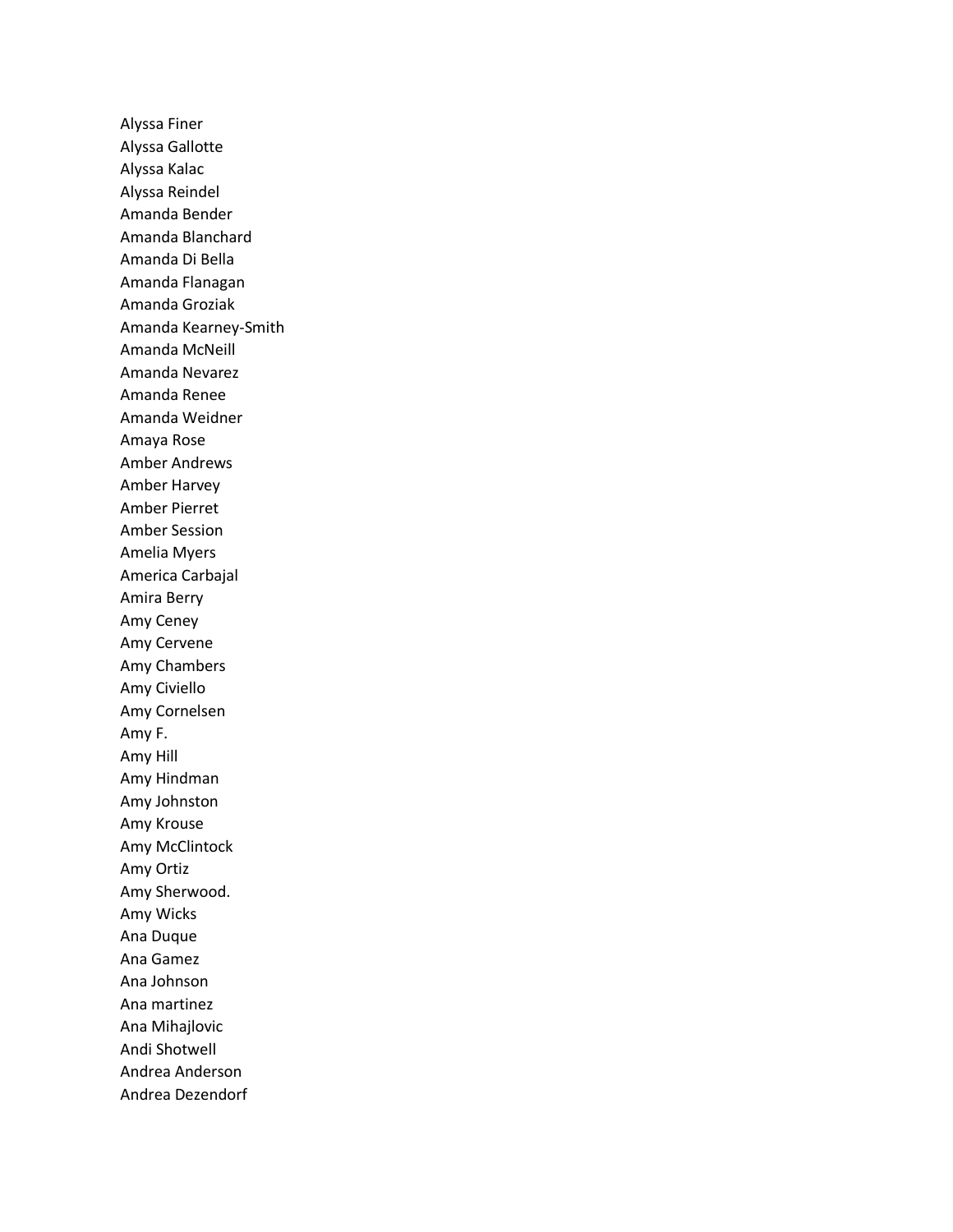Andrea Krieves Andrea Rhodes Andrea Roy Andrea Storrs Andrea Wilson Andreea R Andrei Novac Andrellita Freyta Andres Moreda Andrew Amelung Andrew Bradford Andrew Currie Andrew McClure Andrew Neely Andrew Wilz Andrew Wright Andrew Zeiler Andy Bottagaro Angela Burnett Angela Henderson Angela Kantola Angela Karr Angela Pawlicki Angela Teegardin Angela Zbikowski Angelica Grijalva Angelina Lafave Angelo Stancampiano Angie Mackey Angie Unruh Angie Unruh Anita Anthony-huebert Anita Boehm Anita Bunch Anita Ertle Anita Hechtman Anita Kushen Gianes Anita Merrigan Anjillee Schwarz Ann Back Ann Cockrell Ann Cook Ann Craig Ann Dettmer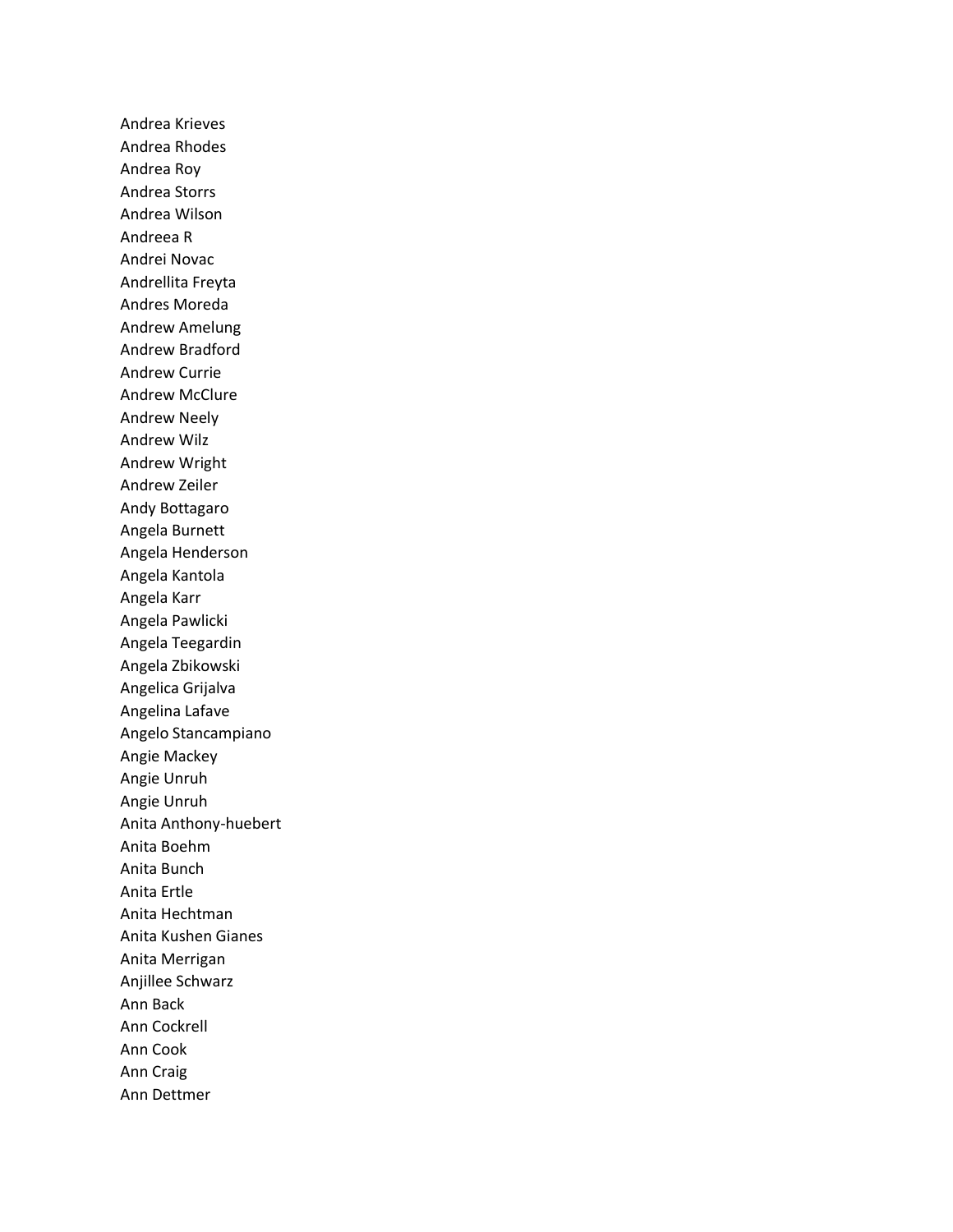Ann Drucker Ann Duncan Ann English Ann Gibson Ann Hopkinson Ann Hurst Ann Larson Ann Lederer Ann Lessem Ann Long Ann Magennis Ann Ross Ann Salviazul Ann Sartori Ann Schnaidt Ann Sutton Ann Webb Anna B Neidig Anna Cobb Anna Doctor Anna Florey Anna Respet Anna Vandenhouten Anna West Anna Wilson Annadane Dayton Annalisa Pearson-Wallis Annalisa Phillips Annamaria Laverty Annamarie Gilbert Anne Akers-Lewis Anne Becher Anne Bowler Anne Burrows Anne Dal Vera Anne Dawid Anne Doherty Anne Esson Anne Hudson Anne Hunter Anne Jackson Anne Markward Anne Rafalo Anne Rogers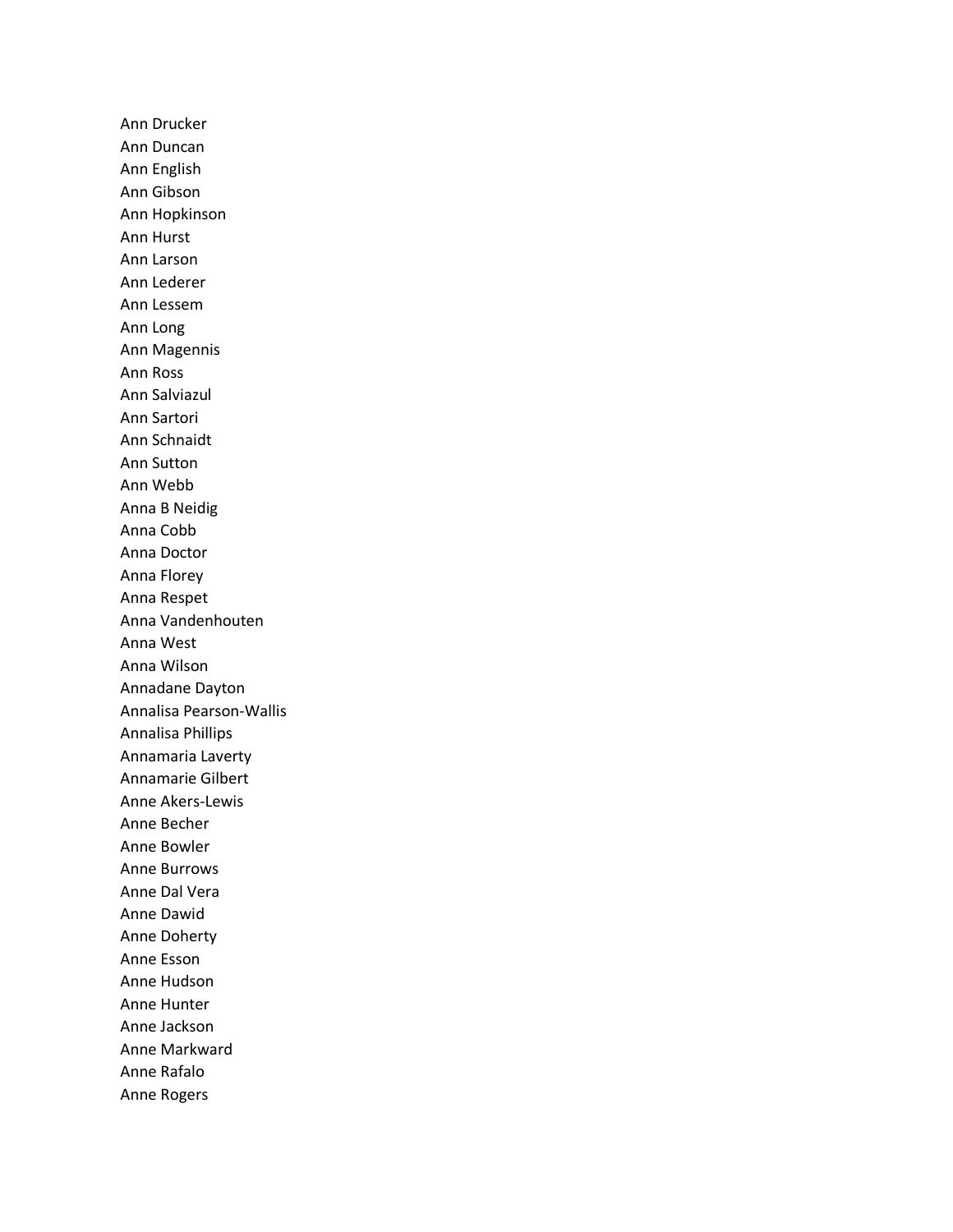Anne Sutherland Anne Vickstrom Anne Yrastorza Brown Annelisa Moore Annette Demartine Annette Mascia Annie Black Annie Dwiggins Annie Livingston-garrett Annie Worley Anqi Yu Anthony Burg Anthony Gegauff Anthony Jersin Anthony Lancaster Anthony Ramsey Antonia Salaz April Garcia April Redbird April Van Buskirk Araceli Martinez Ariana Hollomon Ariana Palamara Ariel Miller Ariella Hanan Arlene Hoffman Armando Garibay Arn Menconi Arnie Carter Arnold Schultz Aron Ralston Art Webb Arthur Bundy Arthur Forbes Arthur Van Der Harten Ash Ortiz Ashlee Davis Ashley Barnes Ashley Beck Ashley DiRuggiero Ashley Kim Ashley Millman Ashley Sadler Ashley Sommers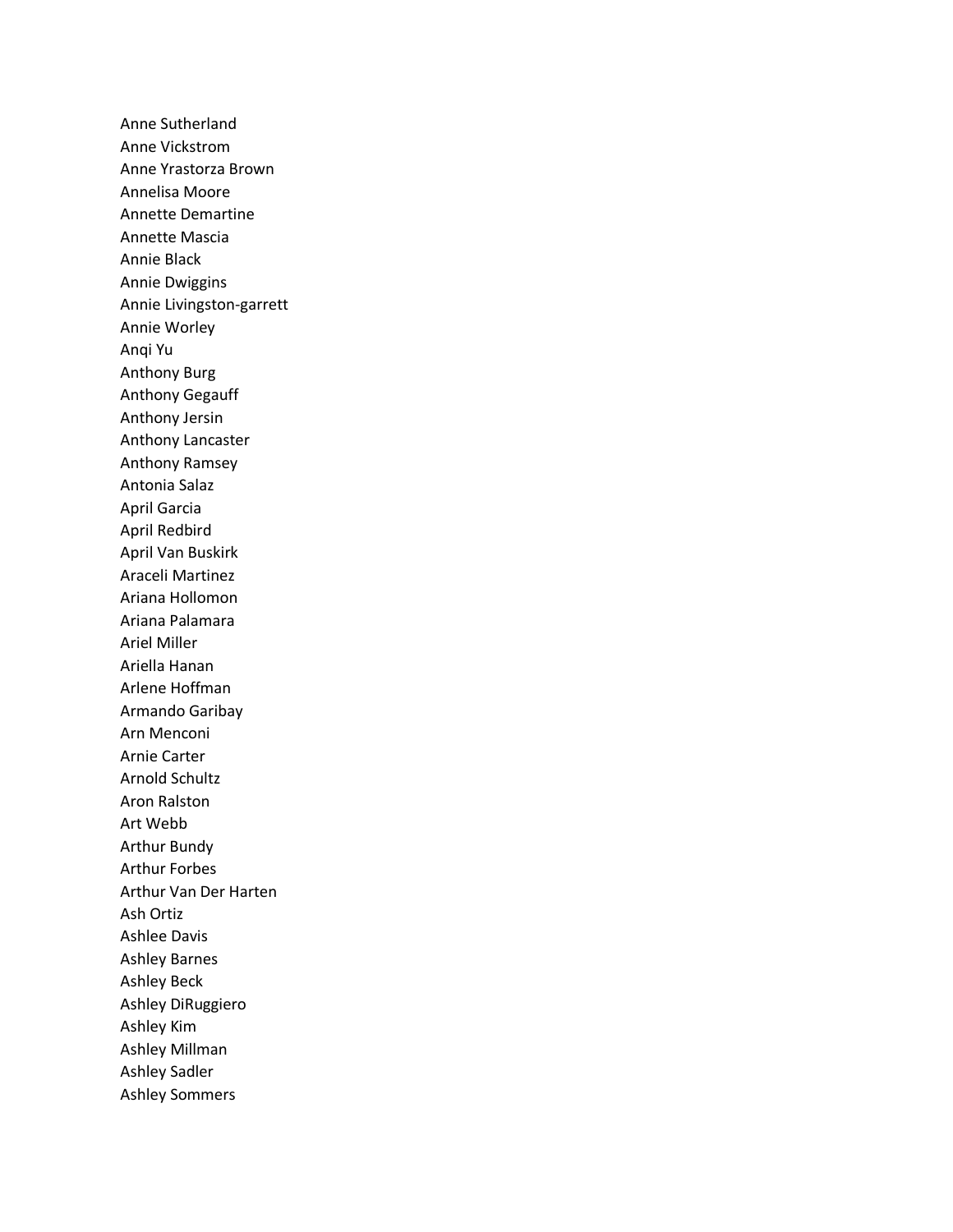Ashley Sutherland Ashley Watkins-maagad Asly Flores Aspen Brooks Astghik Harutyunyan Aubrey Hill Auburn Lewis Audrey Ford Audrey Franklin Audrey Lisman Audrey Lister Audrey Wheeler Aurella Beisner Austen Stone Mph Austin Lee Autumn NL Ava Lee Avery Bell Avery Klauk Avi Rubin Avis Rutkowski Babette Lewis Barb Coddington barb douma Barbara Babin Barbara Capece Barbara Cooper Barbara Criss Barbara Deur Barbara Dubin Barbara Duin Barbara Eyler Barbara Feifer Barbara Fisher Barbara Huggins Barbara Jean Altree Barbara Johnson Barbara Jones Barbara Kelly Barbara Kline barbara lasley Barbara Lattin Barbara Layne Barbara Lynn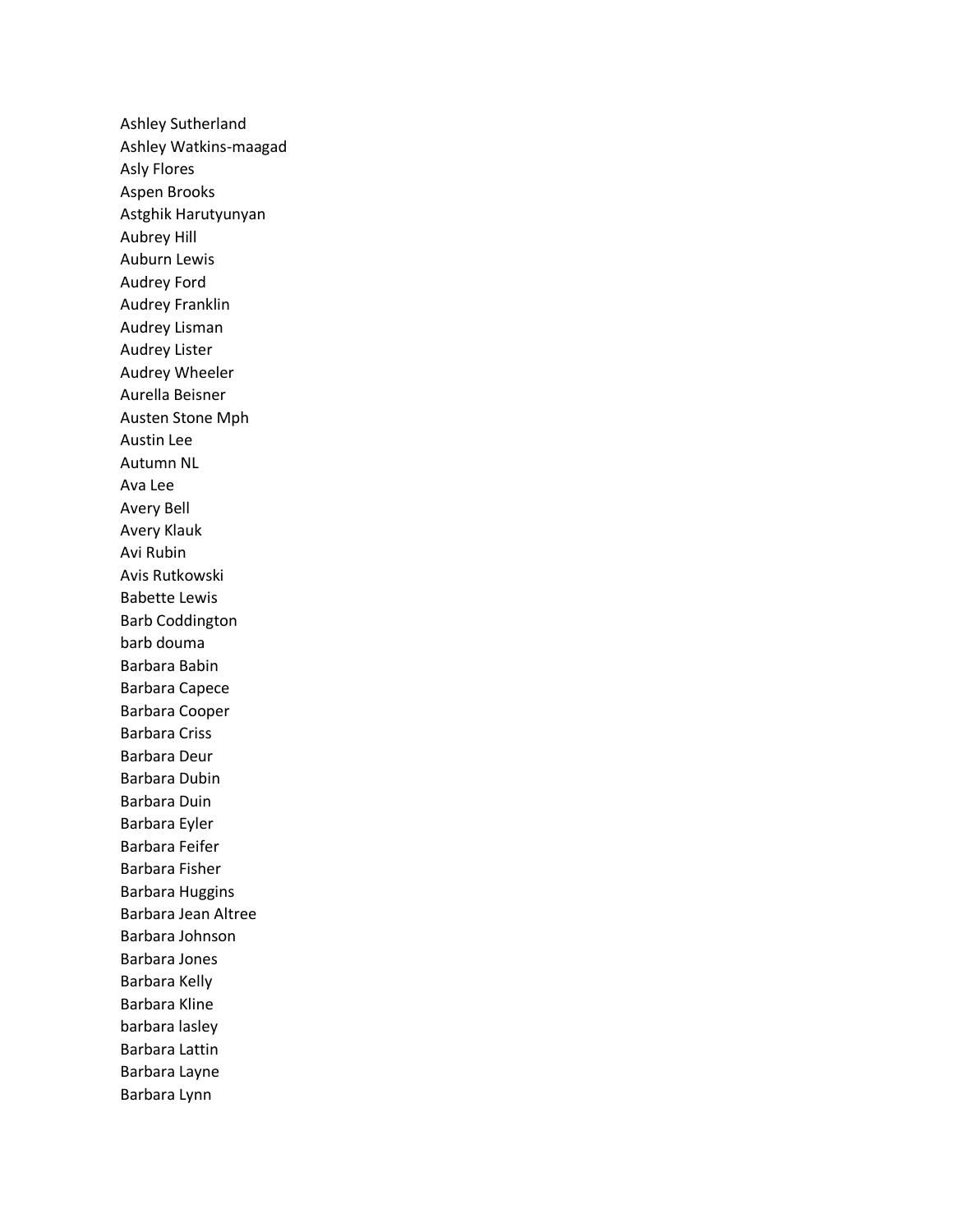Barbara Macalpine Barbara MacCambridge Barbara Magnuson Barbara Malone Barbara Mcelnea Barbara McPherson Rosa Barbara Meineke Barbara Michel Barbara Murphy Barbara Oconnor Barbara Parr Barbara Porter Barbara Ripperger Barbara Ruddy Barbara Schmerler Barbara Schriefer Barbara Schulmeister Barbara Seideneck Barbara Skadberg-Chavez Barbara Snow Barbara Stanford Tanguma Barbara Stanford Tanguma Barbara Tripp Barbara Valdez Barbara Vasquez Barbara Wahl Barbara Woltz Barnaby Rockwell Barry Cohen Bart Spedden Bc Shelby Beatrice Olivas Beatrice Valacek Beatriz Soto Becky Batchelor Becky Brewer Becky Early Becky Elder Becky English Becky Herman Becky McLeod Becky Roberts Becky Romero Becky Winchester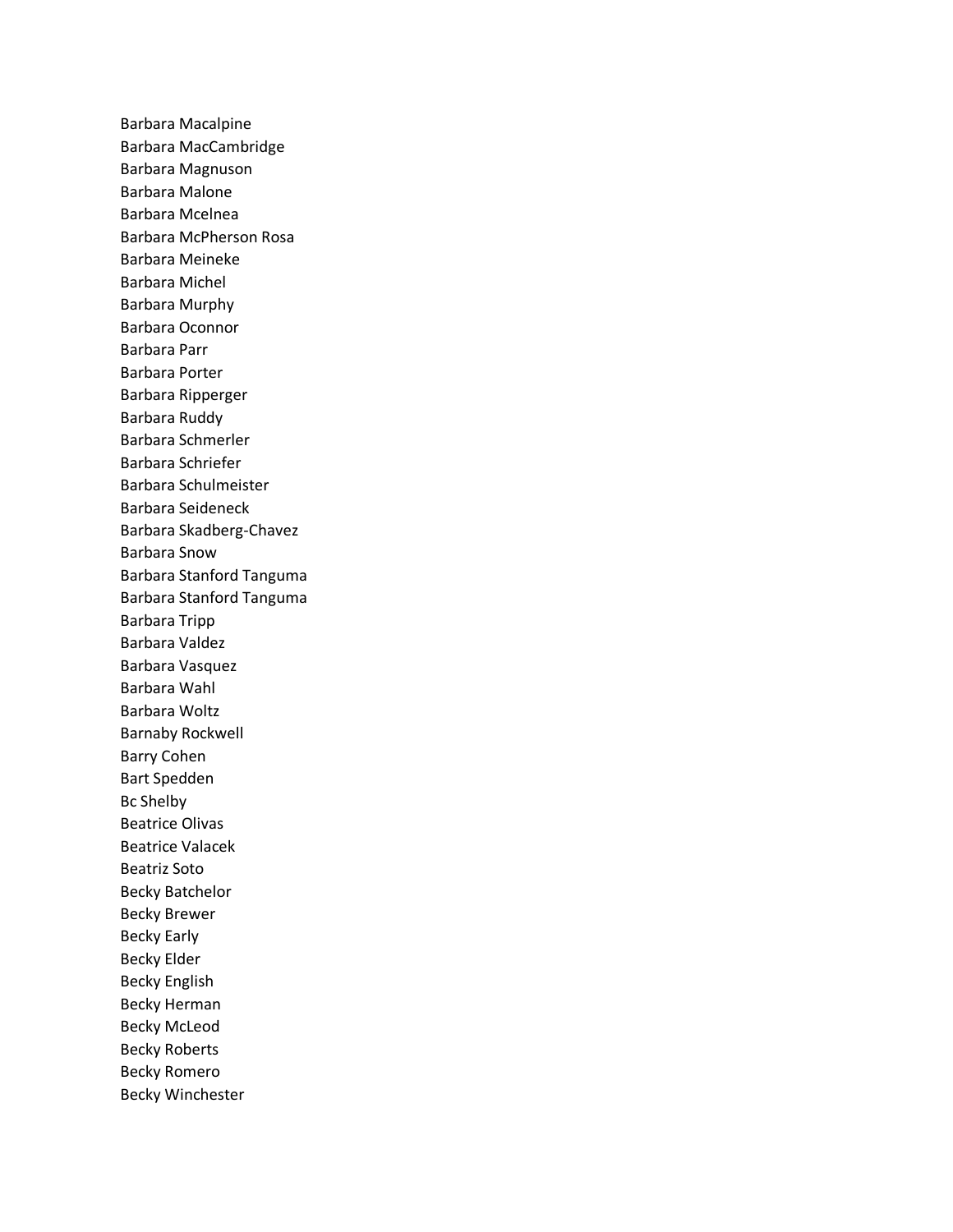Belinda Biddle Bella Palmieri Bella Staal Ben C. Alexander Ben Denardo Ben H Johnson Ben Katz Ben Katz Ben Oldham Ben Tafoya Benita Phillips Benjamin Bochner Benjamin Juren Benjamin Nordbrock Benjamin Sommers Benjamin Swift Benjamin Wolf Benjamin Ziegler Bennett Boescheinstein Bennett Muraski Bernadette Espinoza Bernard Allen Bernard Jusu Bernardo Gonzalez Salvador Beth Anderson Beth Gage Beth Groundwater Beth Hough Beth Johnson Beth Laughlin Beth Shemo Bethany O'donnell Bethany Scott Betsy A Leonard Betsy Armstrong Betsy Johnson Betsy Leonard Betsy Perna Bette Large Betty Alexander Betty Dollar Betty Miller Betty Miller Betty Surratt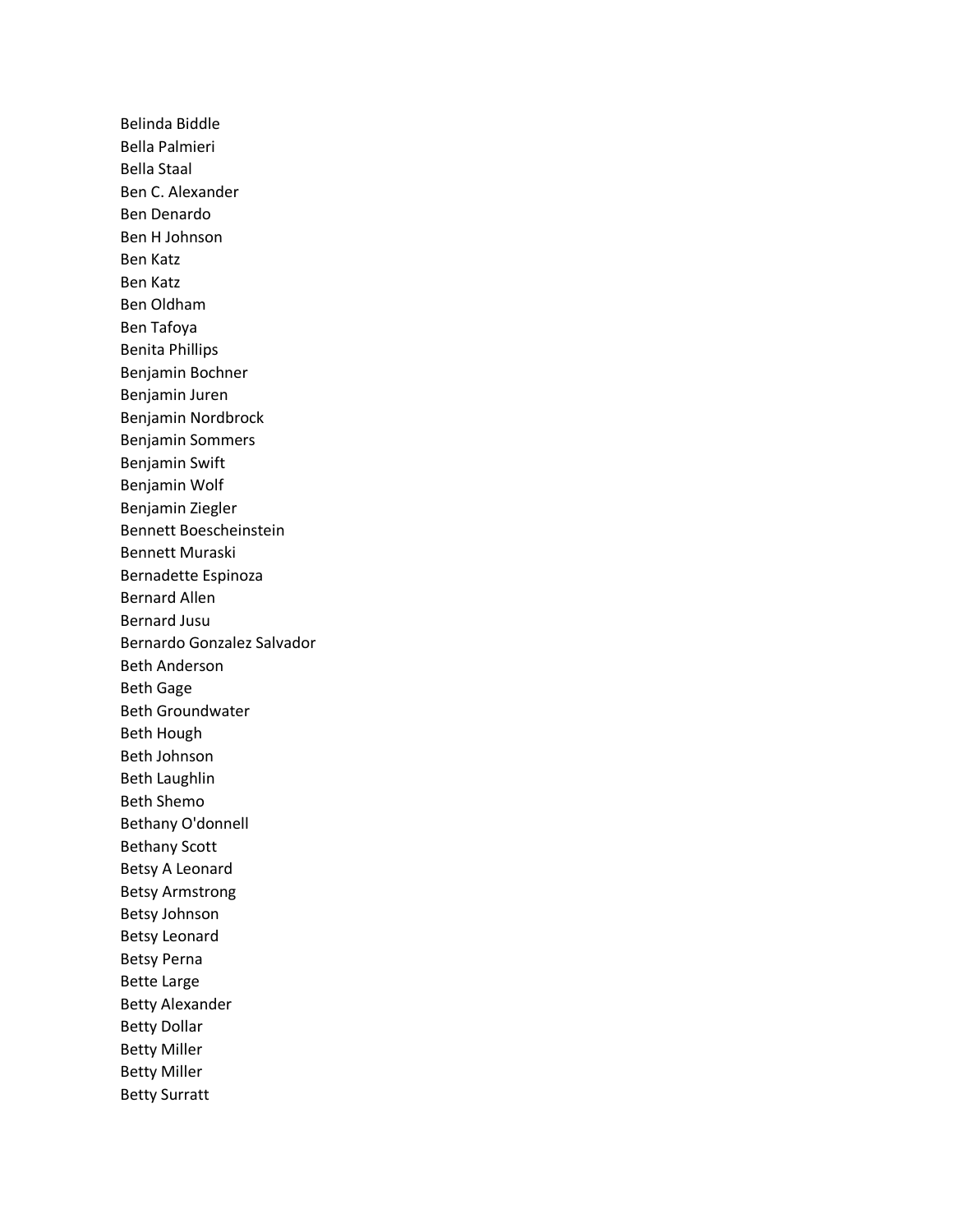Betty Walters Beverley Best Beverley Best Beverly Cole Beverly Colr Beverly Goodman Beverly Hart Beverly Hillstrom Beverly Jahn Beverly Krug Beverly Miller Beverly Richert Beverly Roof Beverly Walter Bhajan Williams Bill & Ida Beaudin Bill Bigley Bill Brunner Bill Chockla Bill Kellow Bill Kight Bill Lash Bill Moser Bill Vining Bill Wypler Birame SENE Birrion Sondahl Blaine Christine Blair Frank Blaire Pen Blake Poole Blanca Garcia Bob Haberern Bob Heidelmeier Bob Kuhnert Bob Reynolds Bob Shippee Bob Stocker Bob Vermillion Bobbie Knight Bobbie Kuns Bonita Coleman Bonita Sellstrom Bonni Pszola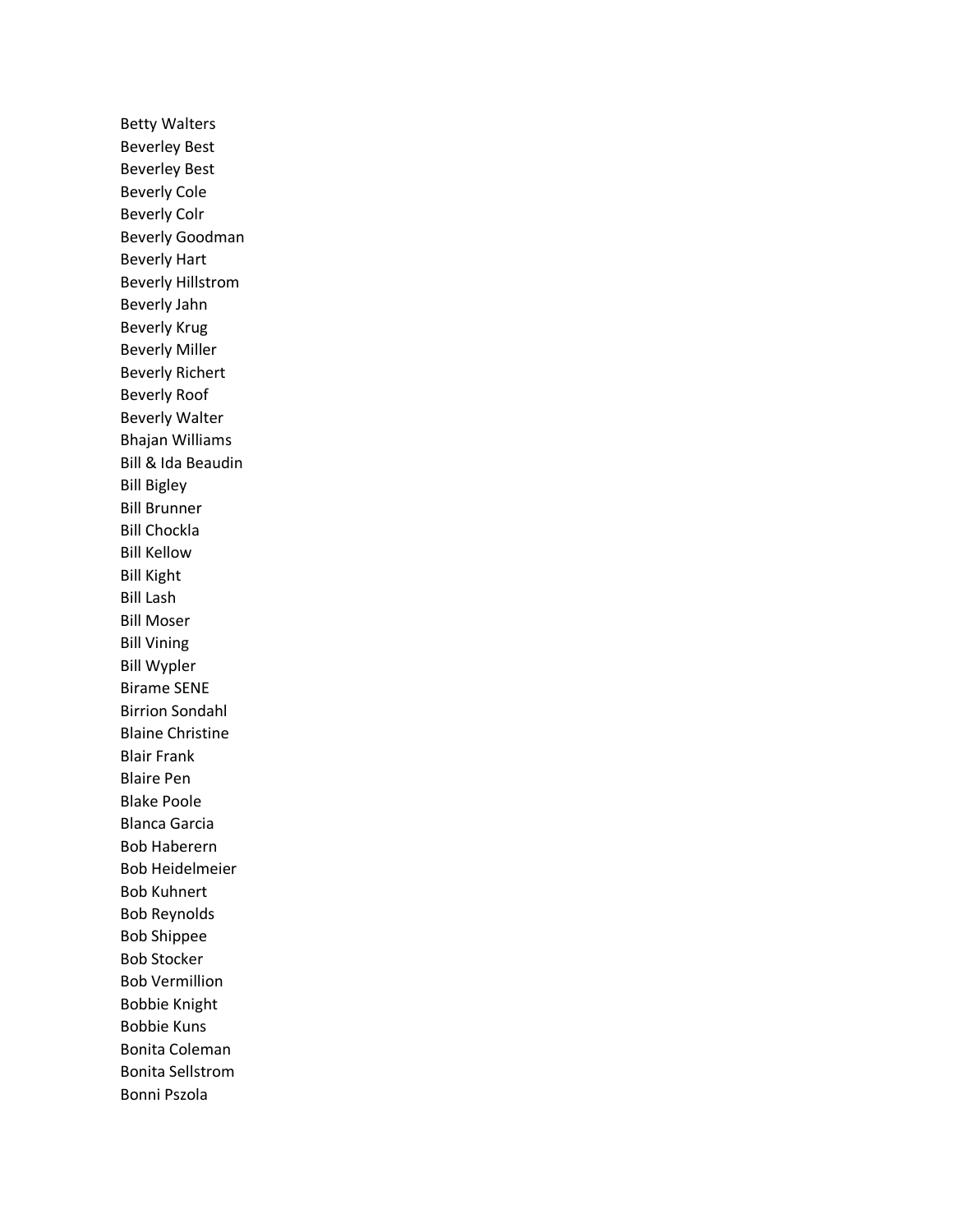Bonnie Benjamin Bonnie Faith-smith Bonnie Heidbrak Bonnie Hildebrandt Bonnie Kenny Bonnie Kissling Bonnie Livengood Bonnie Steele Brad Bittan Brad Klafehn Brad Saathoff Brad Uffner Brandi Halterman Brandon Auger Brandon Dean Brandon Ewert Brandon Mathis Brandy Horne Bre Johann Breann Colpitts Breanne Glover Brenda Bafus-williams Brenda de St Simon Brenda Dickson Brenda Lott Brenda Maggio Brenda McKiernan Brenda Sanders Brenda Truskin Brenda Wissa Brenda Wright Brendan Havner Brendan Smith Brennan Wolcott Brent Supperstein Brent Womack Bret J Christianson Brett O'Sullivan Brian Bush Brian Cocco Brian Cronin Brian Dunn Brian Geddes Brian Gillin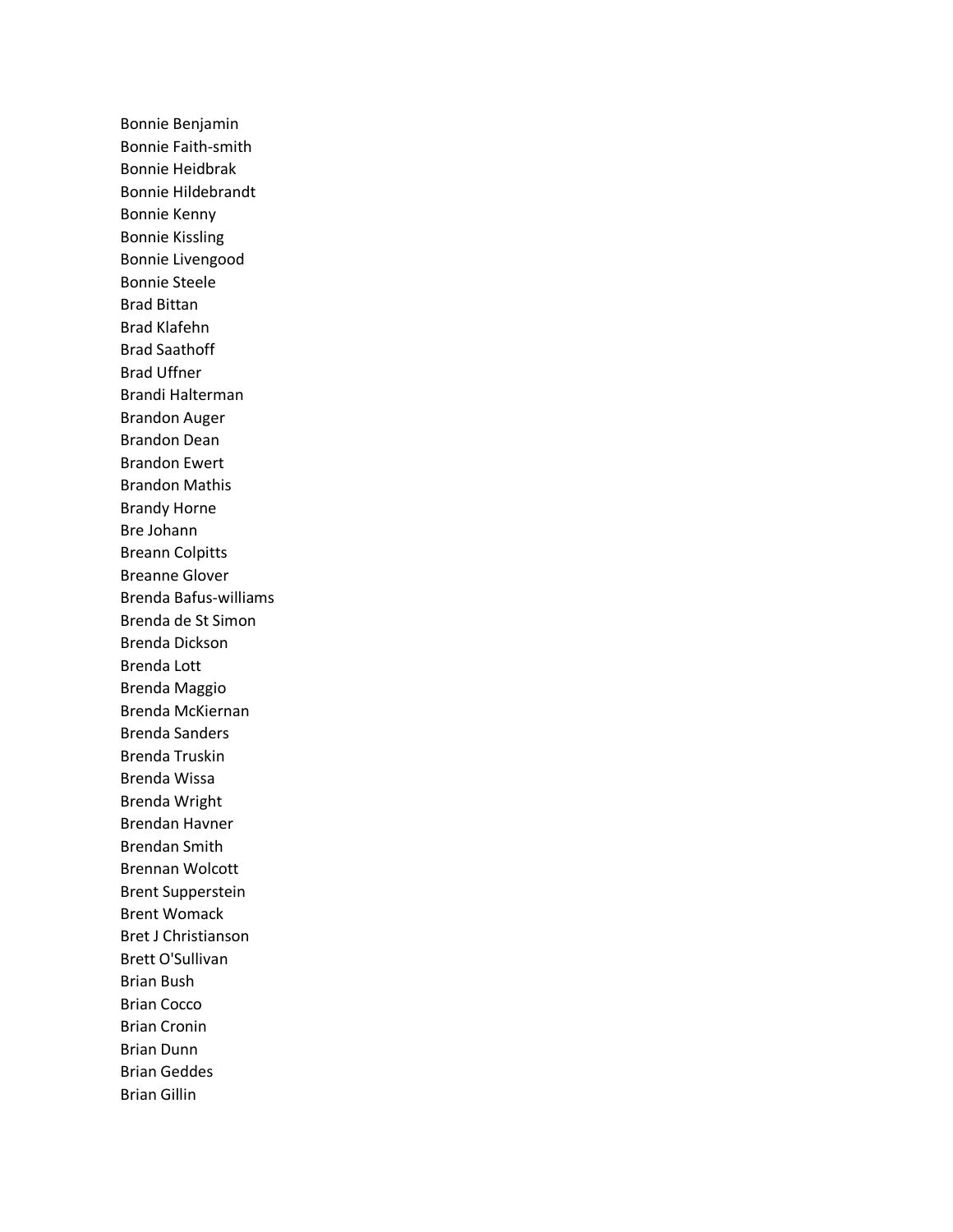Brian Lubacz Brian Majeski Brian Patrick Brian Tohill Brian Trubowitz Brian Walton Brian Williams Brian Williams Brian Woodrich Brian Zahn Briana Scoggins Brianna Hallinan Bridget Hurley Bridget Longcrier Brigett Bearden Brigitte Wilson Brittany Biebl Brock Arvesen Brooke Christianson Brooke Lee Brooke Shaw Bruce Barnhart Bruce Bernstein Bruce Bowen Bruce Bowlin Bruce Cutts Bruce Denning Bruce Rider Bruce Stotts Bryan Hulse Bryant AuCoin Bryce Hayes Bryon Bednar Bud Wilson Byron Zick C S C S Cade Kloberdanz Caitlyn Hertel Caleb Roderick Calida May cam allen Cameron Wehner Camien Gertz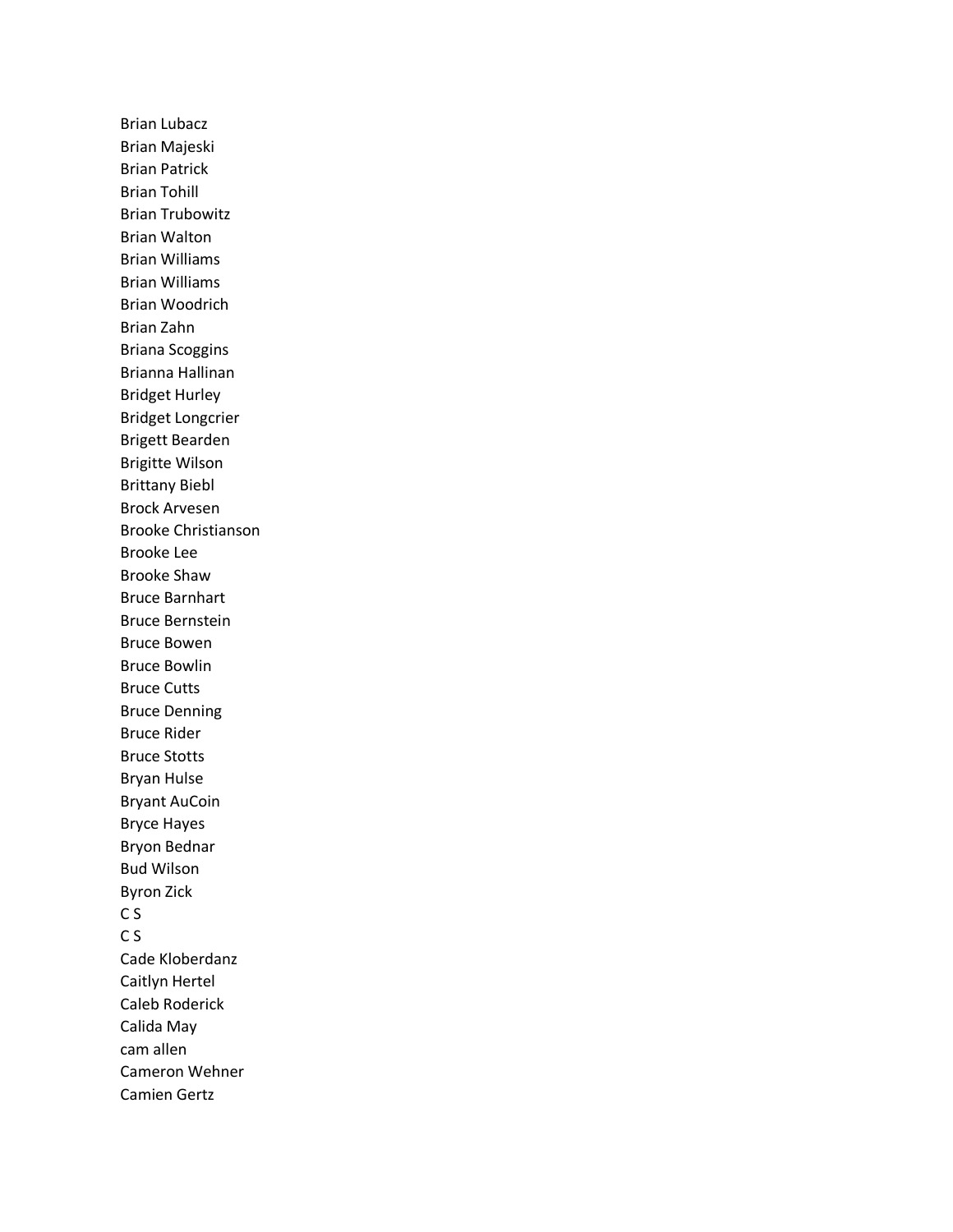Camille Depalo Camille Richard Candace Davis Candace Walker Candace Wolken Cara Anderson Carl Erickson Carl Johnson Carl Lindgren Carla Behrens Carla Gonnevilla Carla Teal Carlos Acosta Carlos Nunez Carlos Zarur Carmen Olivarez Carol Brafford Carol Cantrell Carol Cochran Carol Cossio Carol Deantoni Carol Ekvall Johnson Carol Forman Carol French Carol Hawkins Carol Hurley Carol Kelley carol krismann Carol Leffler Carol Loats Carol Lowry Carol Maida Carol Mochizuki-Elrod Carol Monaco Carol Pasternak Carol Pierce Carol Pucak Carol Royer Carol Schloo-wright Carol Schmidt Carol Schott Carol Simon Carol Sweaney Carole Chowen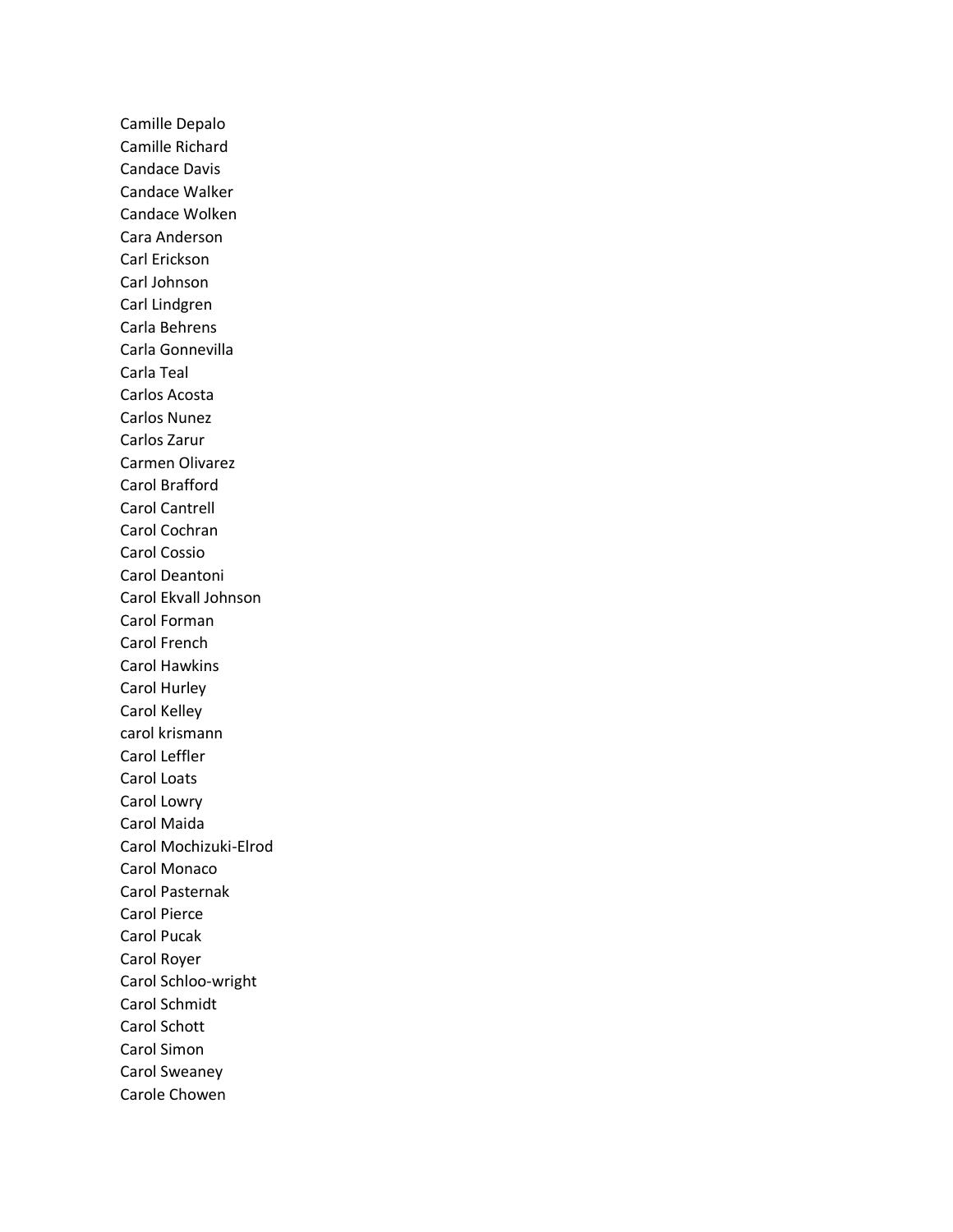Carole Chowen Carole Hedrick Carole Hossan Carole Levers Carole Noblitt Carole Stern Carolina Ambrosia Caroline Gilbert Caroline Vohr Caroll Kummer Wheaton Carolyn Abbott Carolyn Bergman Carolyn Clebsch Carolyn Elliott Carolyn Horton Carolyn Jennings Carolyn Peters Carolyn Richards-Brown Carolyn Shepherd Carolyn Spratte Carolyn Van Doren Carolyn Wacaser Carolyn Wade Caroyn Bagwell Carrie Beattie Carrie Chauhan Carrie Gleason Carrie Gleason Carrie Sonneborn Carrol Miller Cary Hogan Casey Bator Casey Carroll Cassandra Hermanson Cassidy Scott Cassie Davidson Catherine Alsafi Catherine Bailey Catherine Conger Catherine FinkJohnson Catherine Grice Catherine Hunziker Catherine Jayne Catherine Mabile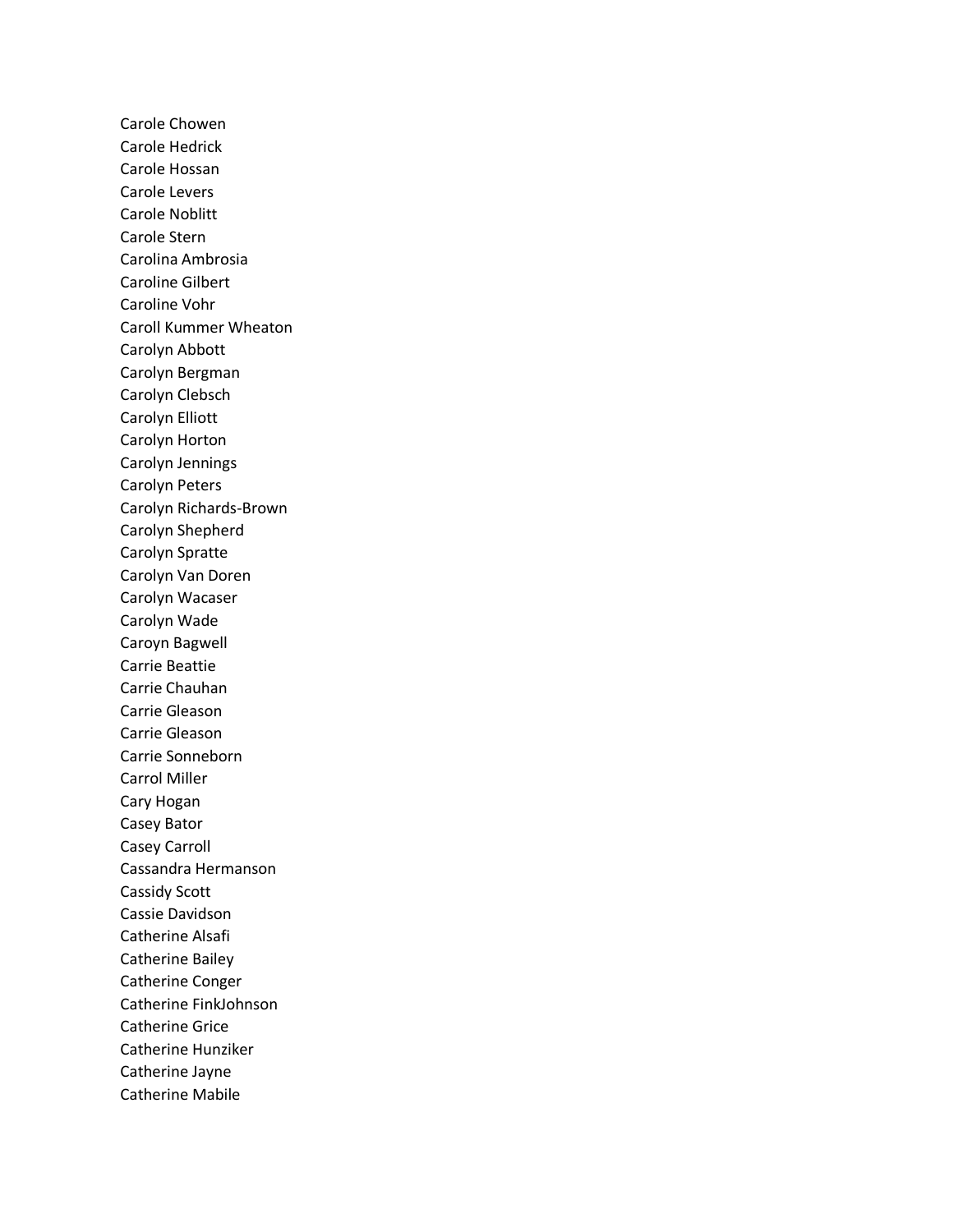Catherine Rich Catherine St. Onge Cathryn Bauer Cathy Click Cathy Johnson Cathy Royce Cathy Schuberth Cave Man Cay White Cc Castrohenry Cecilia Oliver Cecilia Popoca Cecily Anne Cecily Dell Cedric L Celeste Briefs Celeste Dowiatt Celeste Rossmiller Celeste Sexton Celia Greenman Celia Turner Ch Moore Chad Pearson Chaeli Brown Charla Wright Charlene Kolafa Charlene NV e Sloan Charlene Suzanne Meister Charles Andrews Charles Ballou Charles Bandy Charles Beall Charles Donachy Charles Kerr Charles Kopp Charles Lakel Charles Leger Charles Loeffler Charles Murphy Charles Paulsen Charles Shifflett Charles Szasz Charles Weishaupt Charles Whiting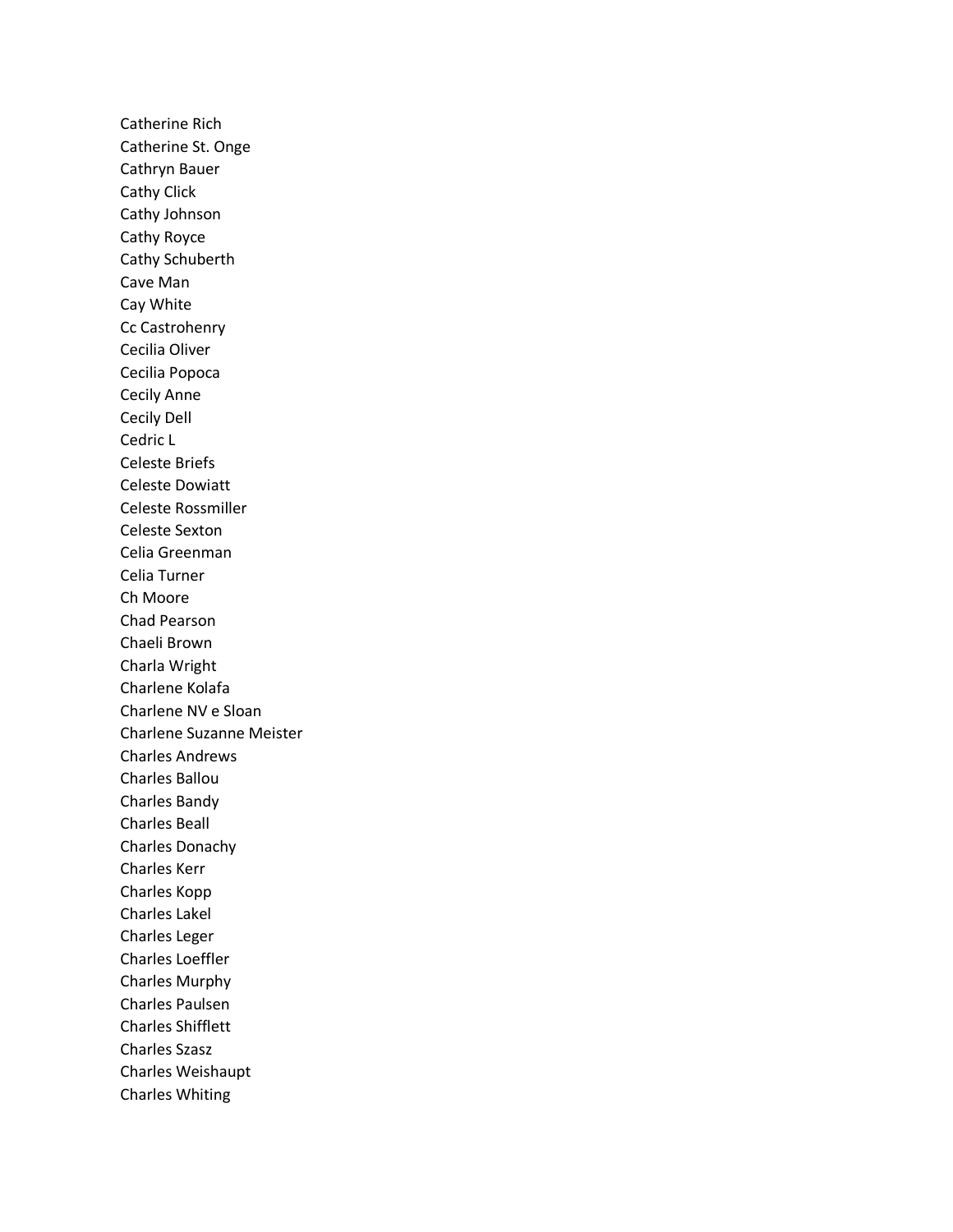Charlie Burns Charlie Goode Charlie Lim Charlie Love Charlie Post Charlotte Alexandre Charlotte Gagne Charlotte Jonas Charlotte VanHull Vigil Charlotte Westby Chas Griffin Chase Hart Chase Lacroix Chea Ryan Chelsea Tossing Chelsea Williams Cheri Walsh Cherry Barney Cherry Ellis Cheryl Anderson Cheryl Bane Cheryl Beseler Cheryl Cook Cheryl Hutchison Cheryl Spector Cheryl Walker Cheryl Wells Cheryl-ann Weekes Chip Monk Chloe Edmund Chris Baumann Chris Campbell Chris Canaly chris daniel Chris Eastin Chris Evans Chris Gartland Chris Gulbransen Chris Herrman chris houghton Chris Hulla Chris Kermiet Chris Lange Chris Mccullough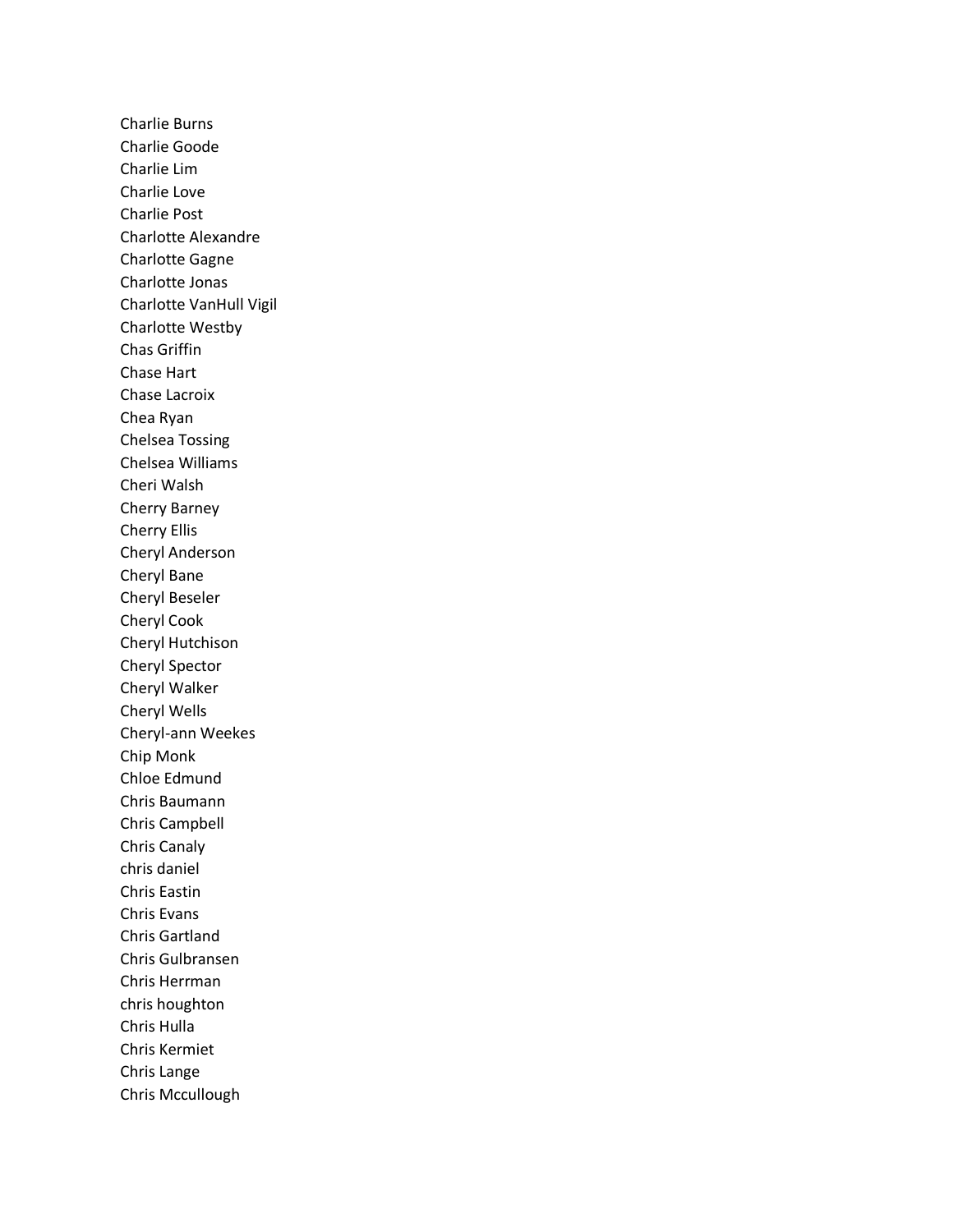Chris Mendenhall Chris Muhr Chris Pedone Chris Petersen Chris Rice Chris Sayers Chris Skibba Chris Stockinger Chris Talbot-Heindl Chris Talbot-Heindl Chris Wozniak Chrissy Karas christel markevich Christian Bjornnes Christian Geralach Christiane Citron Christie Amero Christie Bishop Christie Hoffer Christie Stanford Christina Ann Welden Christina Gatlin Christina Lautenberg Christina McClure Christina Pender Christina Yang Christine Capaldo Christine Fidler Christine Gardner Christine Hashimoto Christine Nyholm Christine O'donnell Christine Olsgard Christine Smith Christine Soto Christine Strickland Christopher Aamot Christopher Barns Christopher Case Christopher Cost Christopher Jenner Christopher Johnson Christopher Keefe Christopher Marona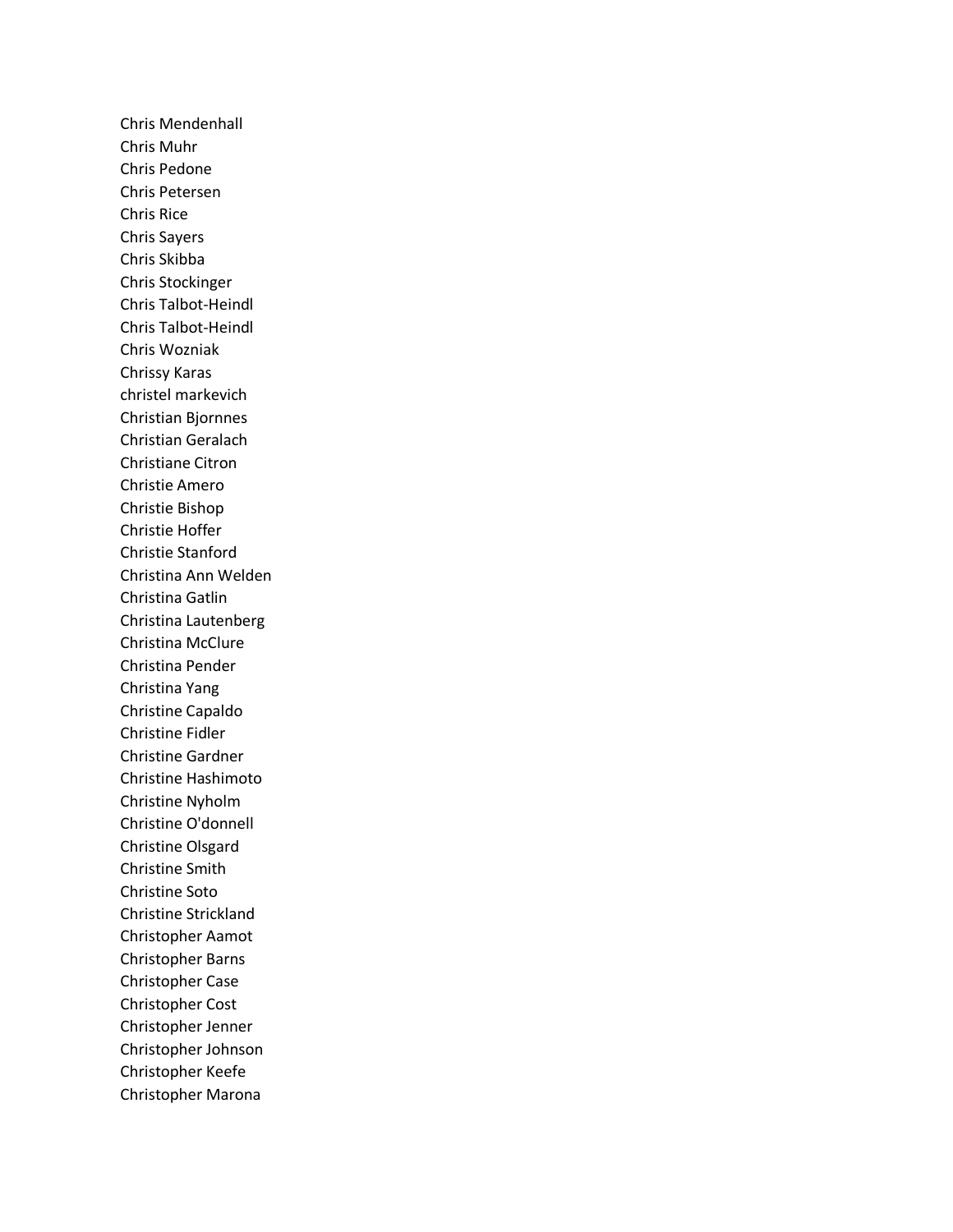Christopher Mathews Christopher Tennis Christy Harrington Chuck Aid Ciera Edwards Ciera Starkweather Cindy Cunningham-Francis Cindy Flores Cindy Kaplan Cindy Sadlowski Cindy Stenkamp Cindy Wakefield Cinta Porter Cj Blackstone CJ Pruitt Claire Carren Claire Phillips Claire Rohlinger Clairissa Estes Clarissa Chavez Claudia Bourks Claudia Parker Claudia Van Gerven Claudia Zamora Clay St John Cleo Dioletis Cliona Bennett Cody M Perry Colin Anthony Colin Anthony Colin Johnson Colin Melville Colleen Gardner Colleen Groth Colleen Knoll Colleen Mcmahon Colleen Osborne Colleen Stabolepszy Collin Cannon Collin Price Conni Robertson Connie Anderson Connie Blaine Connie Gifford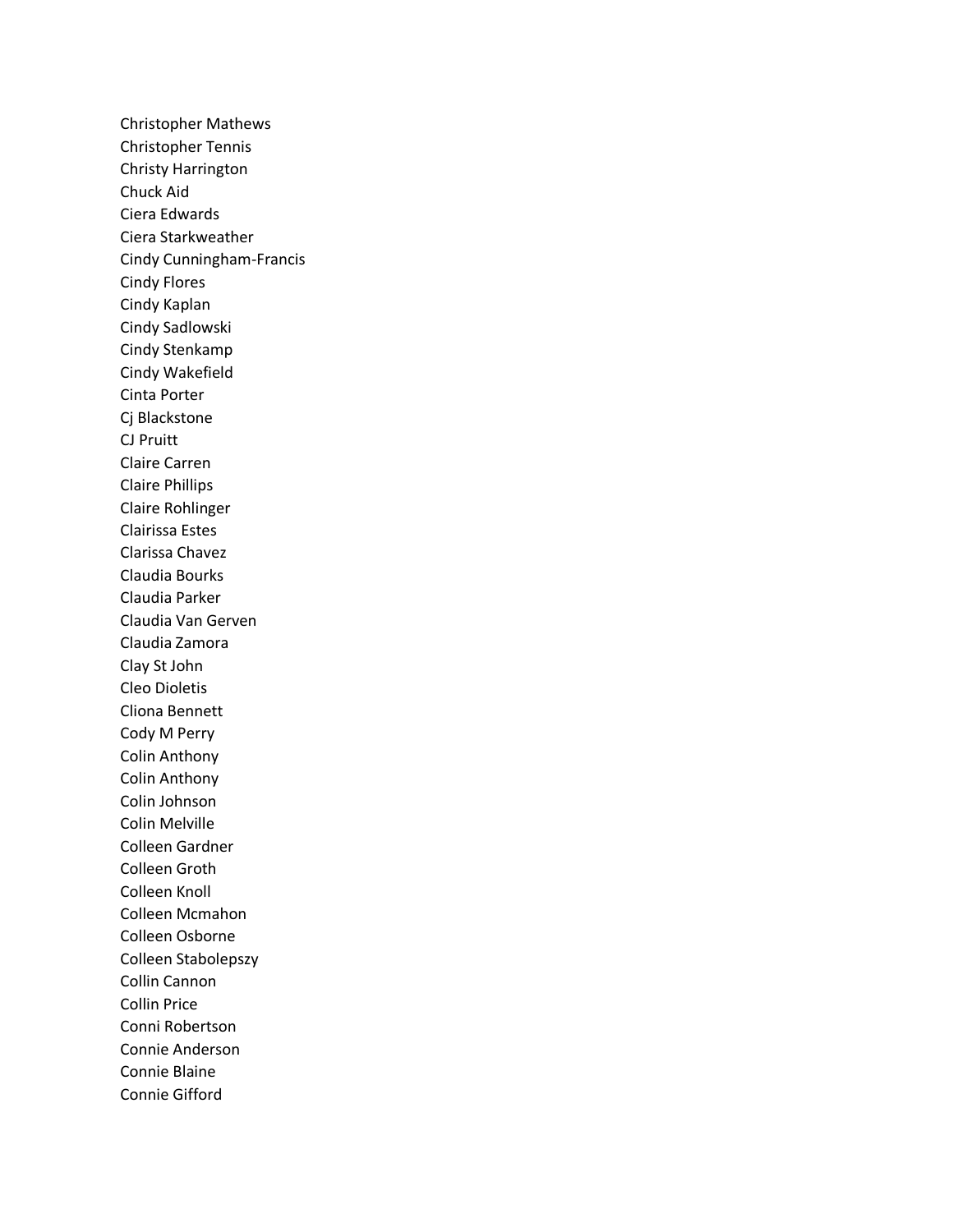Connie Grogan Connie Howes Connie Kaiser connie ning Connie Williamson Connor Mchugh Connor Shearrer Conny Seay Conor May Constance Fox Constance Newton Coran Fisher Cordale Brown Corey Reichert Corina Gerety CORINNE CATES Corinne Lohss Corrine Gonzales Corryn Mcafee Cortney Umoelin Courtney Fogarty Courtney Klaffky Craig Benkman Craig Edgerton Craig Fennig Craig Forester craig holliday Craig Petersen Craig Piernot Cris Camery Crissan Francis Cristal Cisneros Cristela Martinez Cristina Bordes Cristina Harmon Cristina Masetti Cruz Subia Crystal Muzik Currie Barron Curtis Rau Curtis Rodgers Curtis Rullestad Curtis Schwab Cylinda Engelman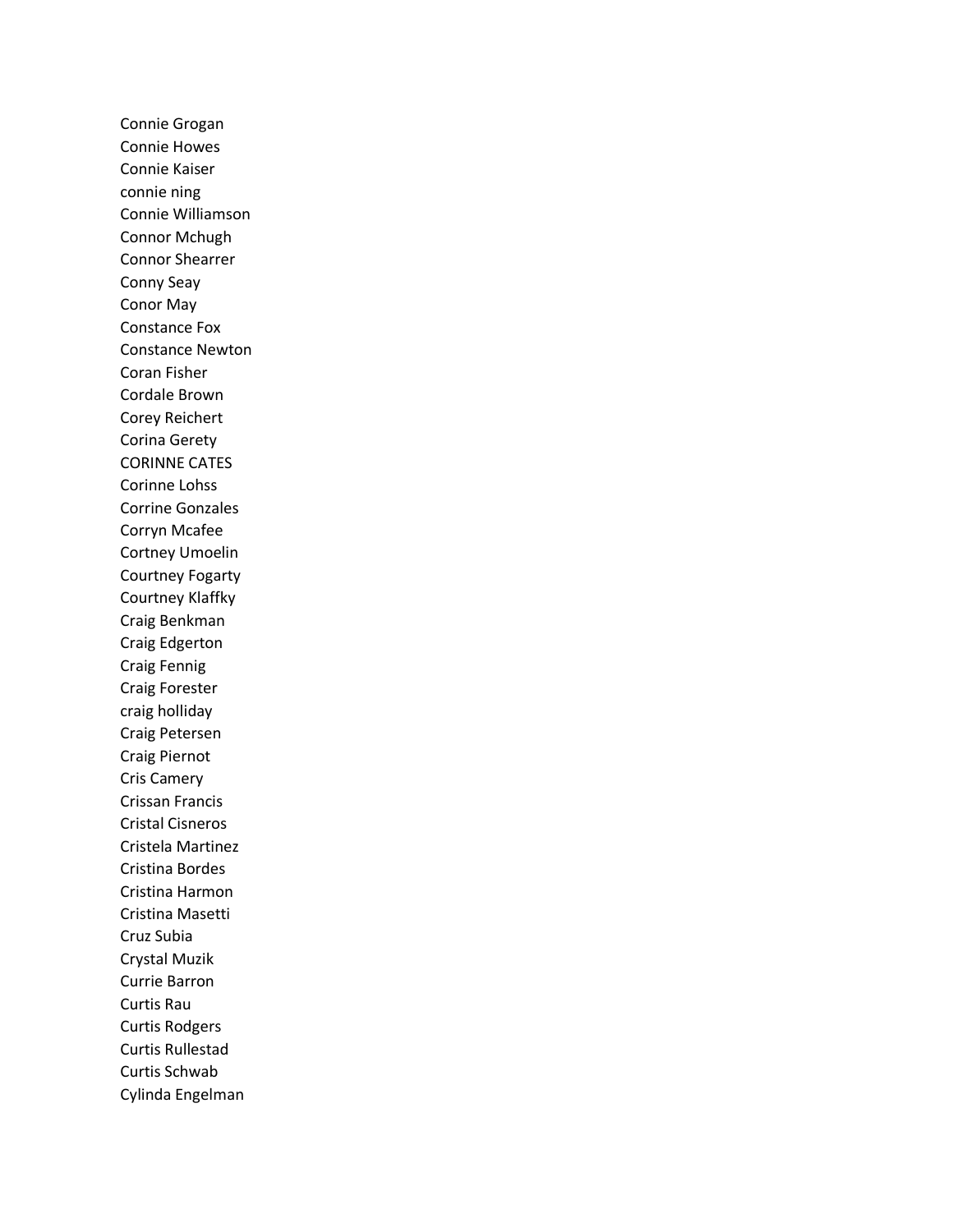Cyndi Nusbaum Cyndie Wolfe Cynthia Aldrich Cynthia Allison Cynthia Beyer Cynthia Cronan Cynthia Cunningham Cynthia Fornstrom Cynthia Frederiksen Cynthia Hannahs Cynthia Hull Cynthia Johnson Cynthia Lawrence Cynthia Lenzmeier Cynthia Melvin Cynthia Nath Cynthia Sauls Cynthia Schmidt Cynthia Trewartha Cynthia Ziegler Cyrus Martin D Langdon D Park D Spaulding Dale Baum Dale Ellis Dale Somer Dan Barnhart Dan Baumbach Dan DAmico Dan Elsner Dan Evert Dan Greenberg Dan Hilton Dan Kester Dan Murray Dan Petersen Dan Prahl Dan Racz Dan Savage Dana Barela Dana Delaney Dana Lyons Arell Dana Mcmaster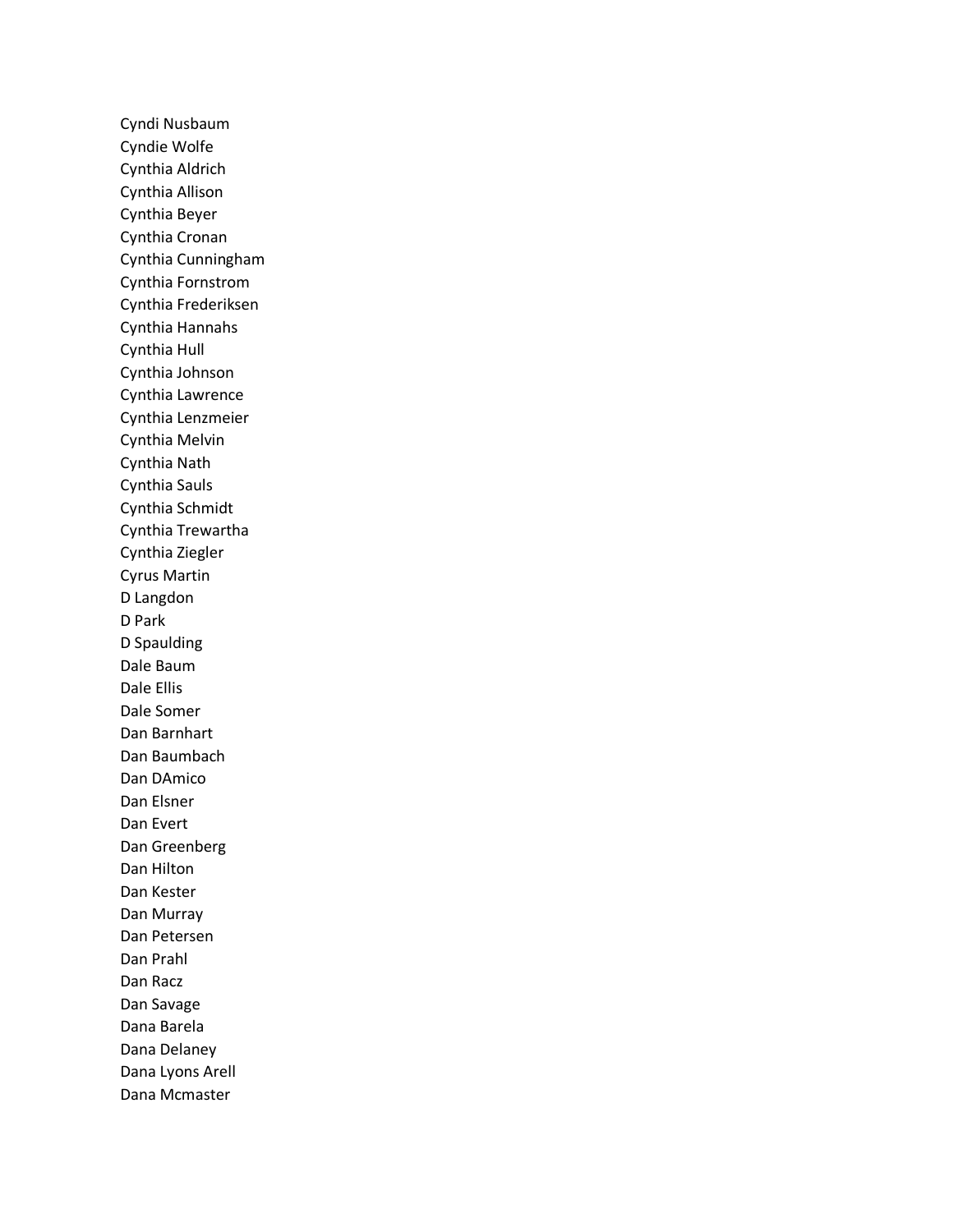Dana Rikimaru Dana Sanchez Dana Whitcomb Dana Wilson Dani Dannenberg Daniel Barwinski Daniel Bertini Daniel Blum Daniel Harms Daniel Larcker Daniel Moody Daniel Roman Daniel Scott Daniel Steinke Danielle Christilles Alkire Danielle Hoefer Danielle Morrissey Danielle Pyevich Danielle Schultz Danielle Solomon Danielle Stutheit Danii Alejandra Danika Webb DANNY LANFORD Danny Ricardo Dara Rotunno Darcie Curley Darick Waldrip Darleen Foreman Darlene Danko Darlene Lorrain darnisha Broadway Darrel Snyder Darren Fisher Daryl Bayles Dave Burdette Dave Devanney Dave Ellison Dave Garfield Dave Landau Dave Morales Dave Munk Dave Segal Dave Welch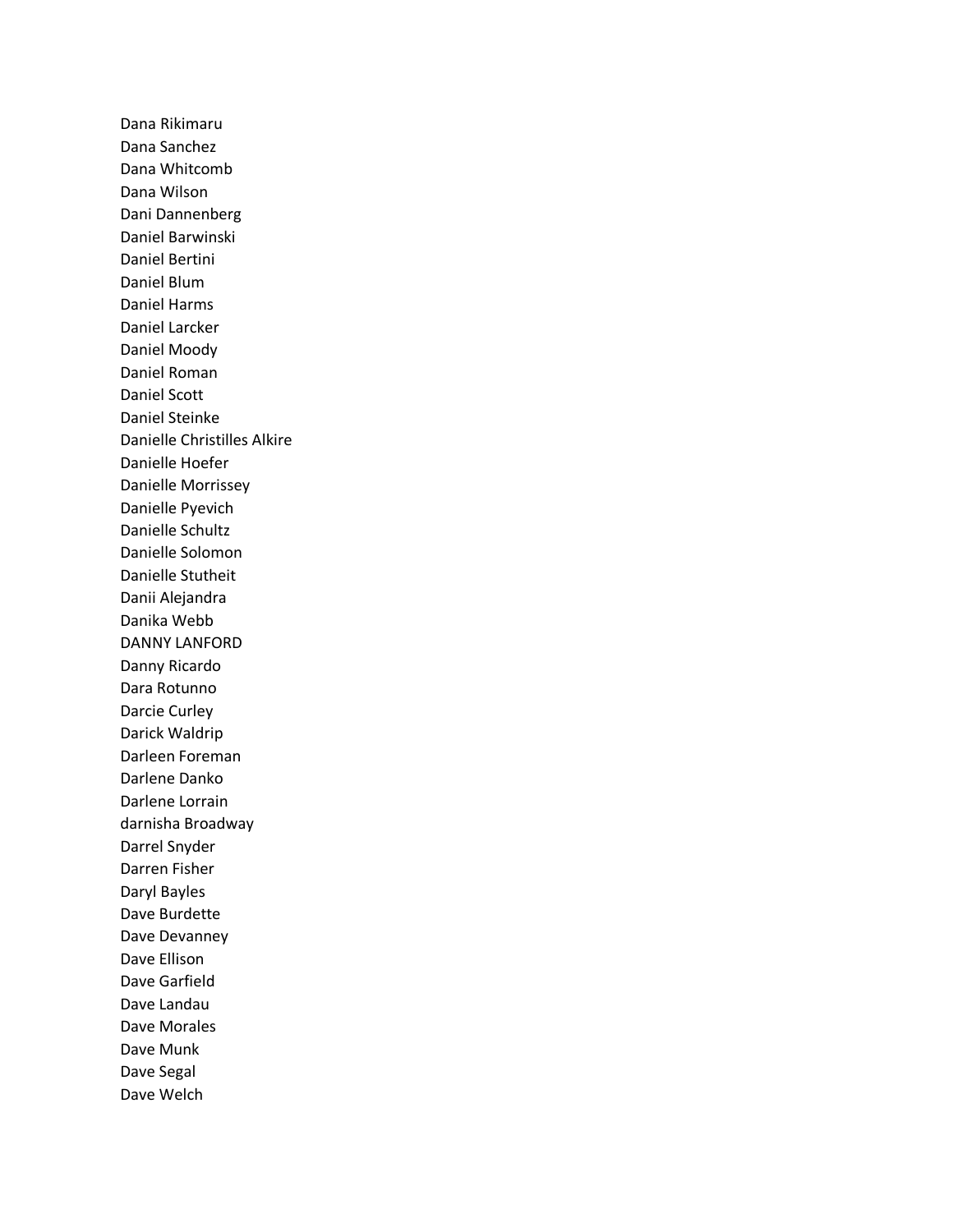David Alley David Anderson David Armlovic David Askey David Balan David Blasczyk David Burns David Bushman David Cantrell David Cruz David Desenberg David Dickman David Duggan David Edgington David Ellenberger David Ellison David Farmer David Gandara David Gilbert David Gurarie David Haar David Hamel David Hatcher David Hendricks David Hoefer David Inouye David Katz David Keegan David Kline (PCP) David Klingensmith David Krause David Lagreca David M Nickum David Mann David Mesple David Miller David Mindock David Mitchell David Olguin David Paladino David Poling David Rawlings David Roberts David Roederer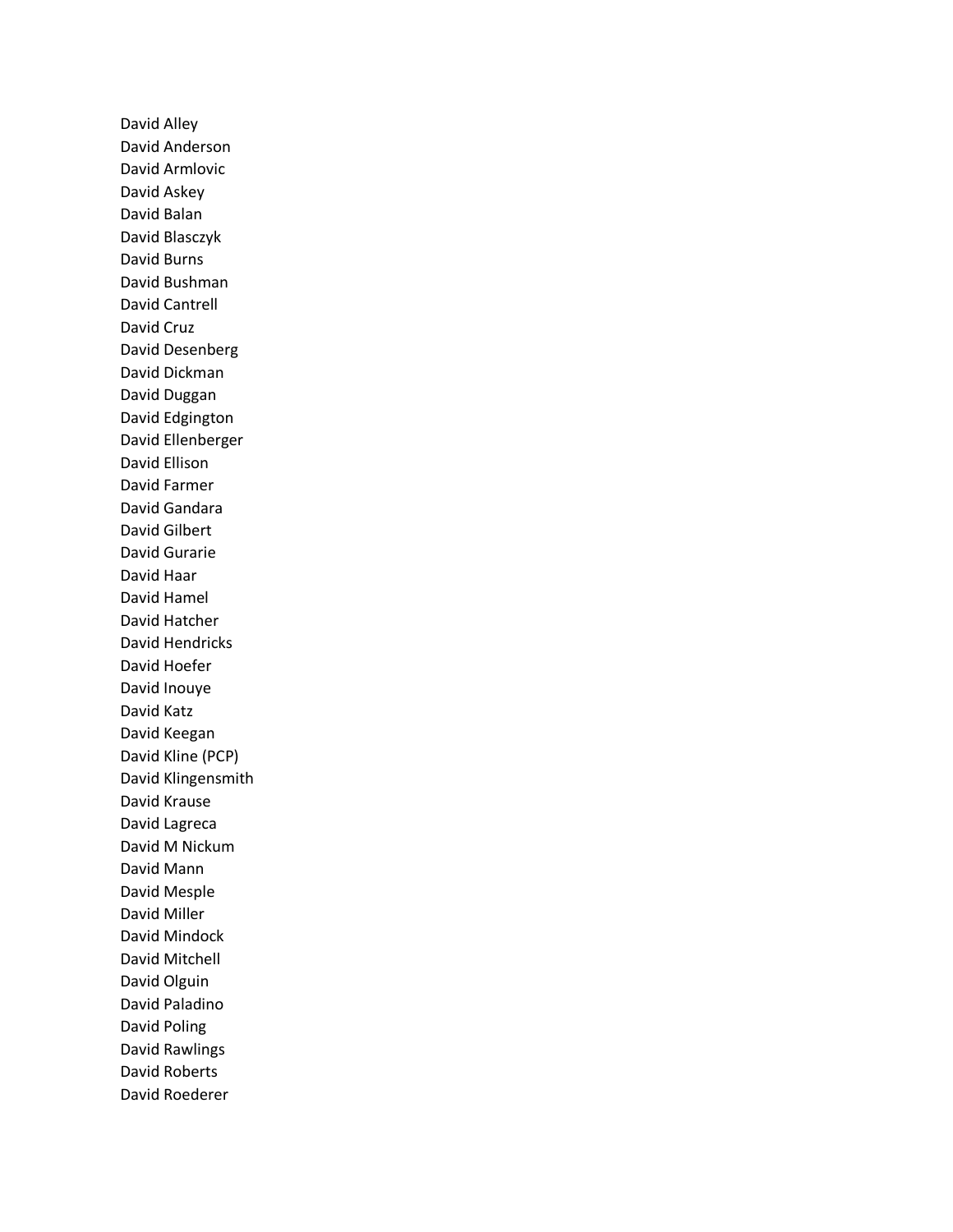David Rogers David Sanbon David Schmid David Segal David Smeltzer David Stewart David Taenzer David Thibodeaux David Thompson David Trujillo David Watts David Williams David Zeutzius Dawn Bonine Dawn Broadbent Dawn Hendry Dawn Kolber-Grebe Dawn Lisbon Dawn Mead Dawn Mortimer Dawn Spelke Dawn Stein Dawn Torri Dea Smith Dean Moffatt Dean Moffatt Dean Trotter Deana Kamm Deane Carberry DeAnna Case Deanna Jenne Deanna Waldhart Deanna Williams Deb Bjork Deb Cunningham Deb Heiliger Deb Nicklaus Debbi Burton Debbie Bochert Debbie Bruell Debbie Corley Debbie Ellis Debbie Fowler Debbie Frye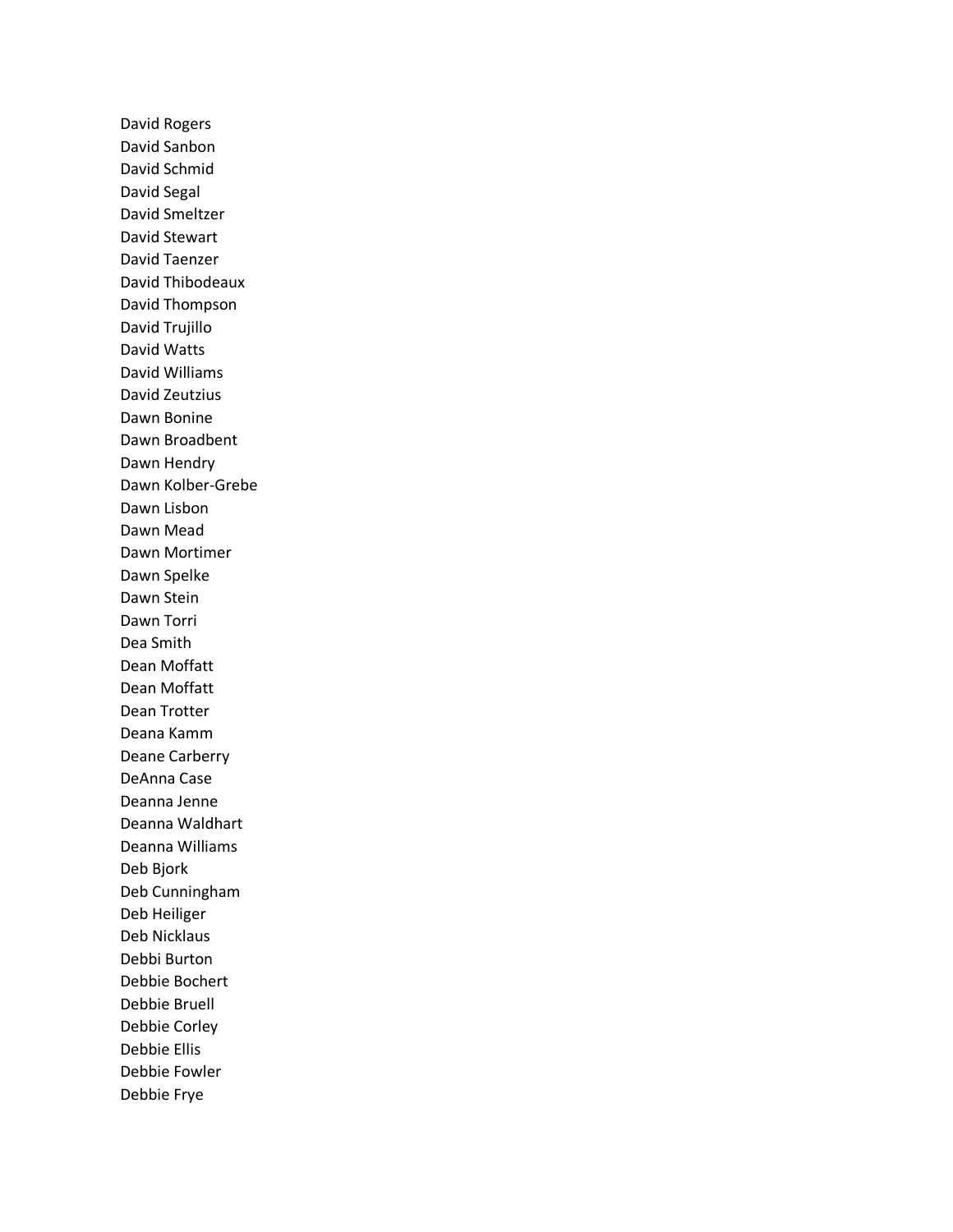Debbie Gonzales Debbie Jarvis Debbie Kennedy Debbie Slack Debbie Swartz Debbie Torres Debi Chernak Debi McKeighan Deborah Aguilar-hewitt Deborah Bronstein Deborah Bruner Deborah Dearmin Deborah Dupuis Deborah Eckdahl Deborah Fleckenstine Deborah Flug Deborah Geller Deborah Gordon Deborah Gower Deborah Hebblewhite Deborah Henriksen Deborah Irwin Deborah Kreuser Deborah Lockwood Deborah Miller Deborah Nielsen Deborah Reshotko Deborah Sheinman Deborah Sie Deborah Spiegel Deborah Trissel Deborah Webster Deborhah Calloway Debra Allerton Debra Cahill Debra Frazier Debra Iverson Debra Kelner Debra Maestas Debra Stepney Debra Tubridy Debra Wingate Dedra Smith Dee Fleming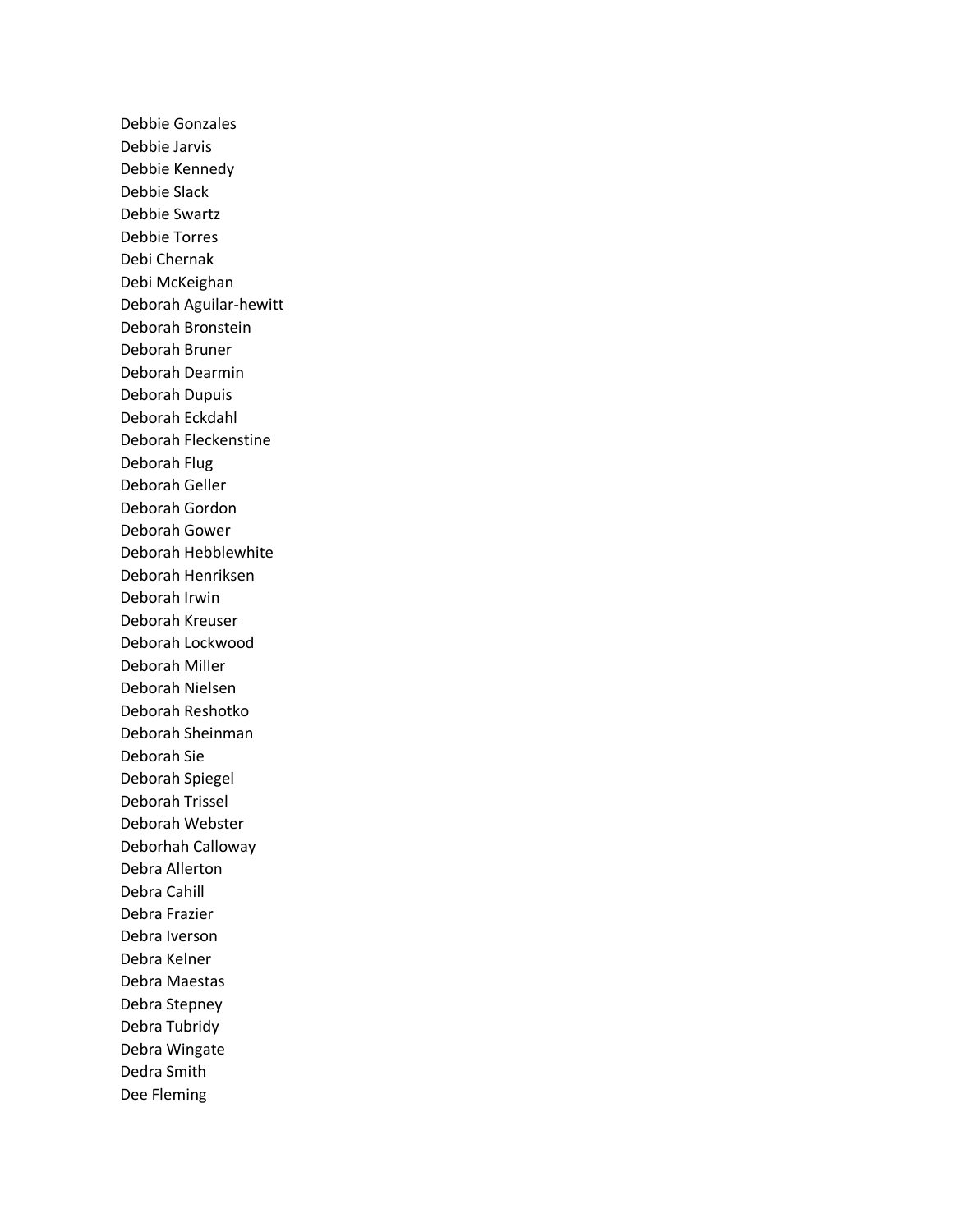Dee Jolley Deena Bennett Delane Bredvik Delia Malone Delisa Johnson Demetri Barton Denajah High Denis Moran Denise Brennan Denise Claire Lavory Denise Hernandez denise kiklis Denise Marie Lewison Denise Proulx Denise Scheberle Denise Schmidt Denise Shoaf Denise Steffenhagen Denise Uhleman Denise Wunderle Dennis Barton Dennis G Buechler Dennis Heil Dennis Jones Dennis Koehler Dennis Markovchick Derek [Unknown] Derek Abt Derek Carpenter Derek Hendrickson Derick Wong Desire Ayer Desireé Julianne Desiree Trujillo Desiree Velasquez Desiree Wines Devin Detwiler Dian Torphy Diana Alcantara Diana Kellner Diana Leonard Diana Moon Diana Smith Diana Smith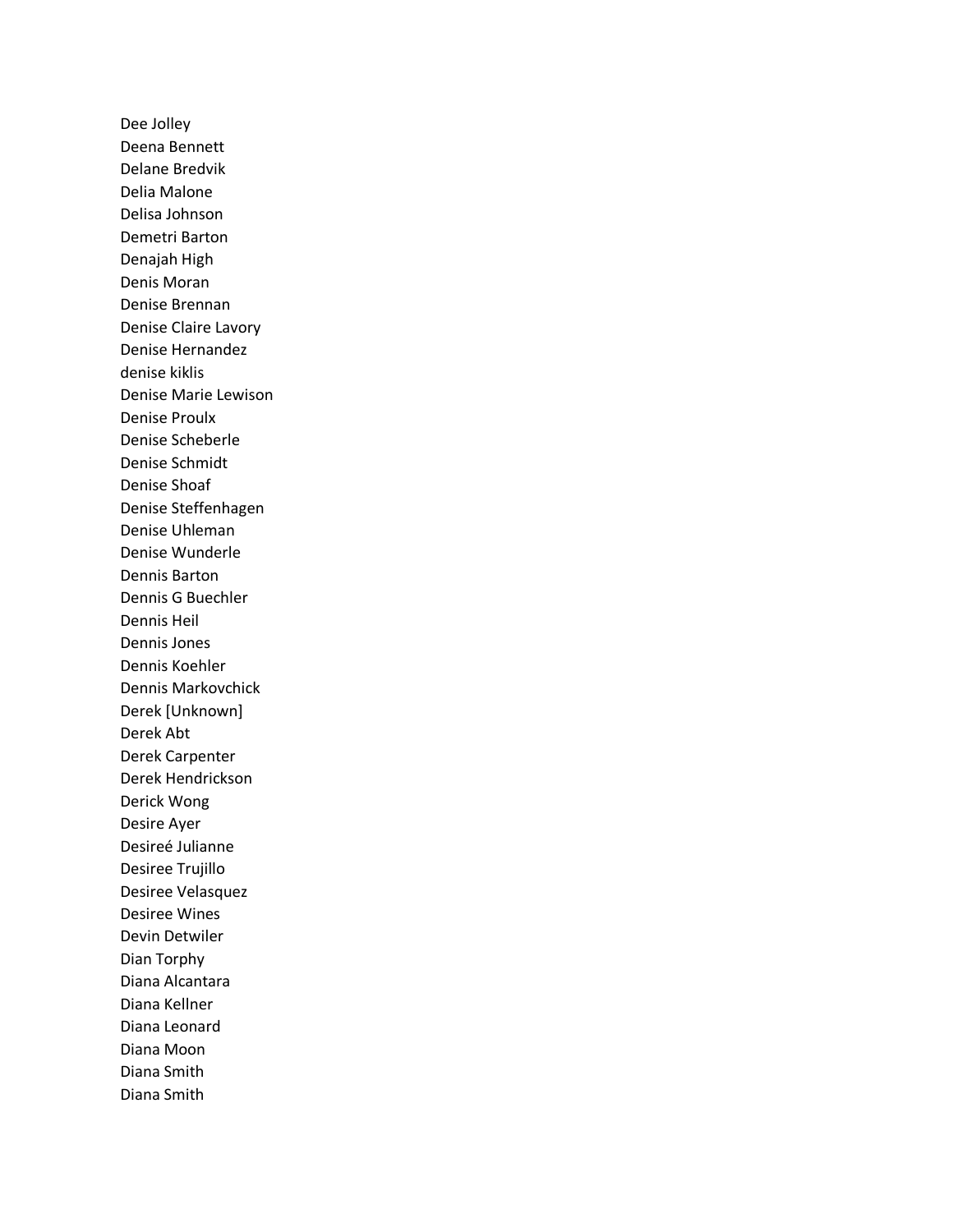Diana Taylor Diana Zont Diane Alpern Diane Baldwin Diane Birmingham Diane Brower Diane Conrad Diane Cote Diane Curlette Diane Danby Diane Eagle Diane Godfrey Diane Huber Diane Murphy Diane Quinlivan Diane Rehner Diane Uren Dianne Betkowski Dianne Rollins Dick Gray Dillon Heywood Dina Poncia Dinah McKay Dino Rojas DION CHERONIS Dionte Washington d'Layne Kerr-Layton Dmitriy Tkachenko Dody Schwartz Doe Kelly Dolores O'Connor Dominick Dirksen Don Filarowicz Don Holloman Don Mckelvey Don McLaughlin Don R Thompson Don Swartz Don Thompson Dona Willoughby Donald Beaver Donald Evans Donald Harris Donald Miller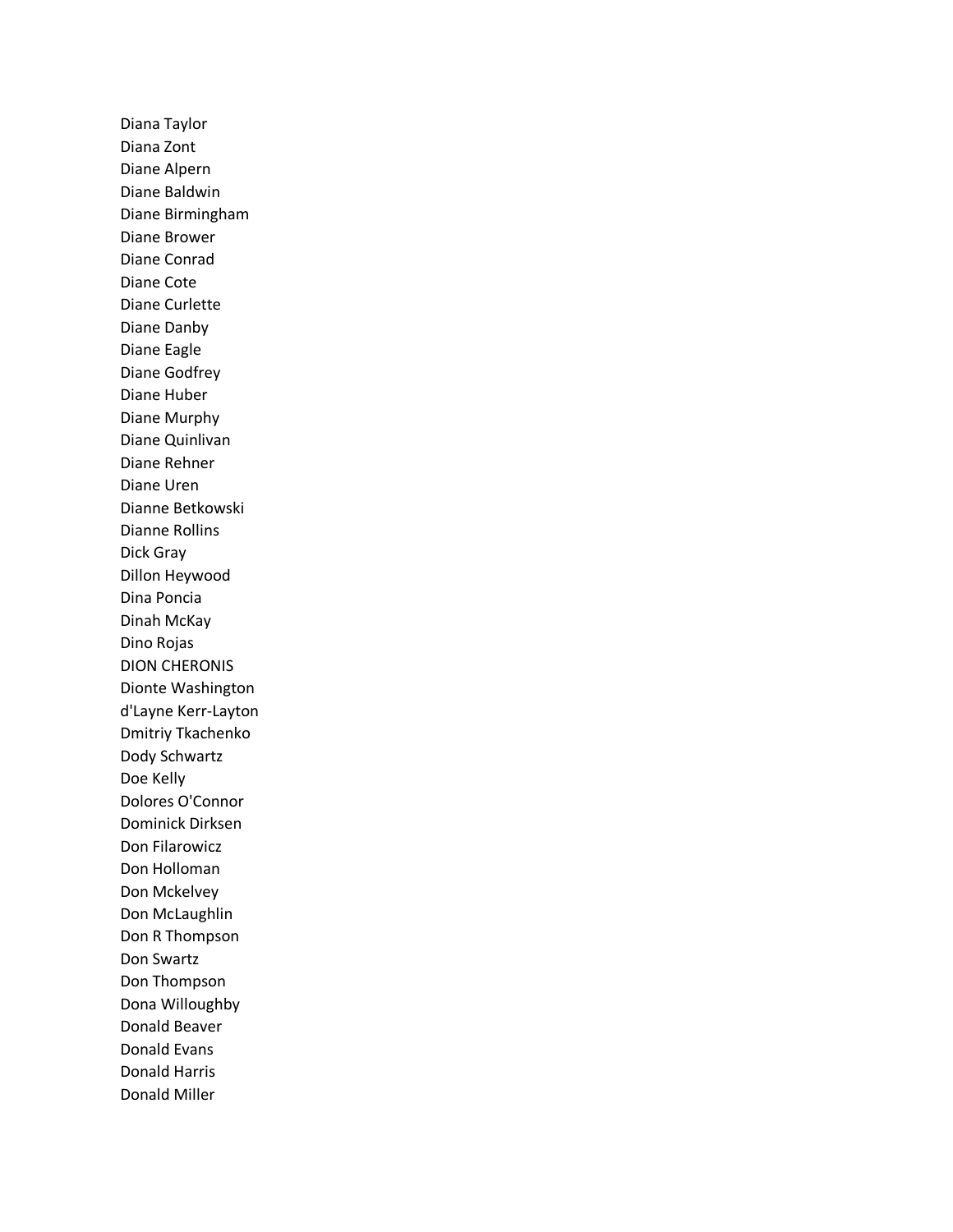Donald Reimer Donald Wallace Donato Perl Doni Angell Donia Henderson Donna Belle Donna Bonetti Donna Daniell Donna gardner Donna Gonzales Donna Harrison Donna Jones Donna Lawrence Donna Maranville Donna Plutschuck Donna Racette Donna Rhodes Donna Shavlik Donna Urban Dorian Mitchem Doris Highsmith Doris McGee Dorothy And Richard Chamberlin Dorothy Chamberlin Dorothy Coltrin Dorothy Hoard Dorothy Hornby Dorothy Lardir Dorothy Norbie Dorothy Resnick Dorothy Russell Dorothy Wallis Dorothy Wiseman Doug Crow Doug Fults Doug Gaddy Doug Henderson Doug Nagel Doug Parker Doug Reichlin Doug Van Etten Doug Vigil Douglas Adler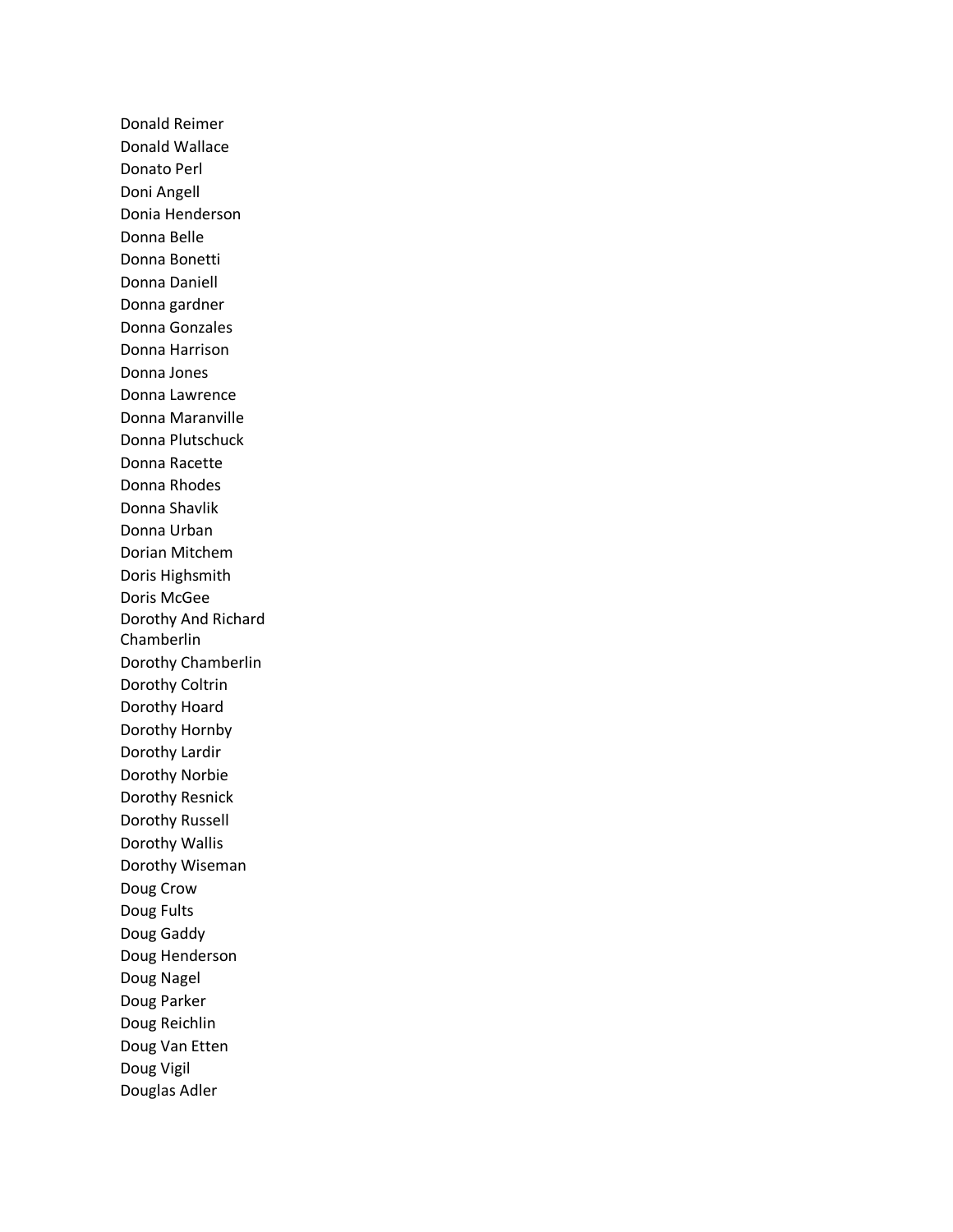Douglas Campbell Douglas Forney Douglas Gammell Douglas Hose Douglas Randolph Douglas Sedon Douglas Severson Douglas Standley Douglas Waggoner Dr. Hallie Ward Dr. Lenneman Dr. Yvonne Siu-Runyan Drew Allen Drew Bussanmas Drew Pelton Duskey Mallory Dustin Dalman Dustin Eldridge Dustin Oreilly Dusty Dodge Dwayne Aaron Dylan Armstrong Dyron Manning Ed Dawson Ed Kraynak Ed Lambert Ed Laurson Eddie Bumguardner Eddie Webb Eddie Wilson Edele Heath Edith Schleicher Edith Stevens Edna Anderson Edward Behan Edward Guider Edward Hall Edward Laurson Edward Milewski Jr. Edward Talbot Edward Thornton Edward Werger Edward Wolfsohn Edwina Echevarria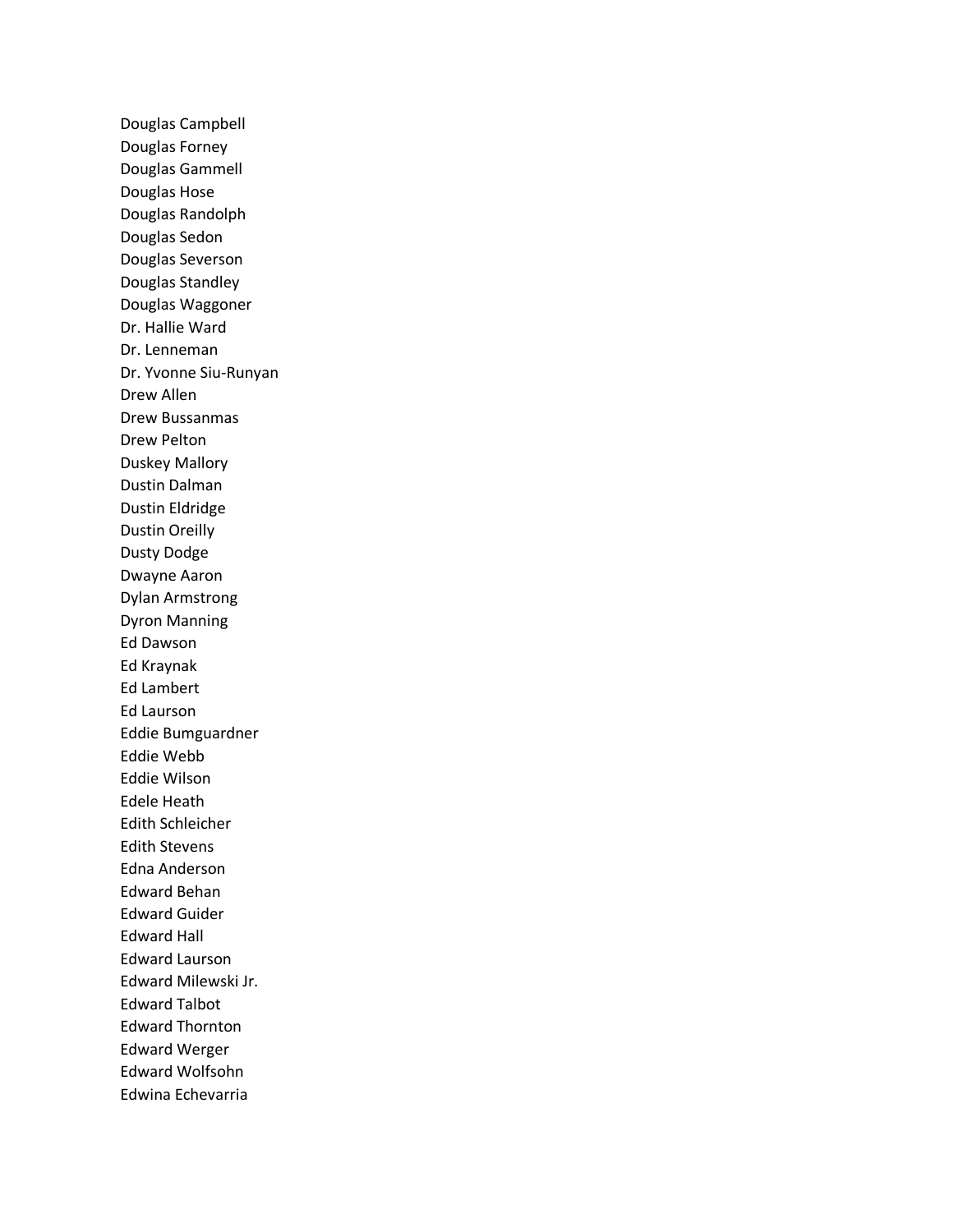Eileen Dawson Eileen Dupree Eileen Hyatt Eileen Keator Eileen Martinez Mendez Eileen Warner EileenDidizian Didizian Eithne Davis Elaine Badiere Elaine Berg Elaine Branjord Elaine Brett Elaine Chick Elaine Maykowski Elaine Palmquist Elaine Probasco Elaine Sparrow Eldon Mcmath Eldridge Hardie Eleanor Bristol Eleanor Dwight Eleanor Nelson Eleanore Swanstrom Elena M Lopez Elin Harrington Eliot Brown Elisa Greco Elisabeth Gick Elise Wood Elissa Levin Elissa Mogab Eliza Jane Elizabeth Arendt-Delgado Elizabeth Arthur Elizabeth Asnicar Elizabeth Bachs Elizabeth Ball Elizabeth Ball Elizabeth Bauer Elizabeth Cashin Elizabeth Cliff Elizabeth Dinelli Elizabeth Doyle Elizabeth Farrar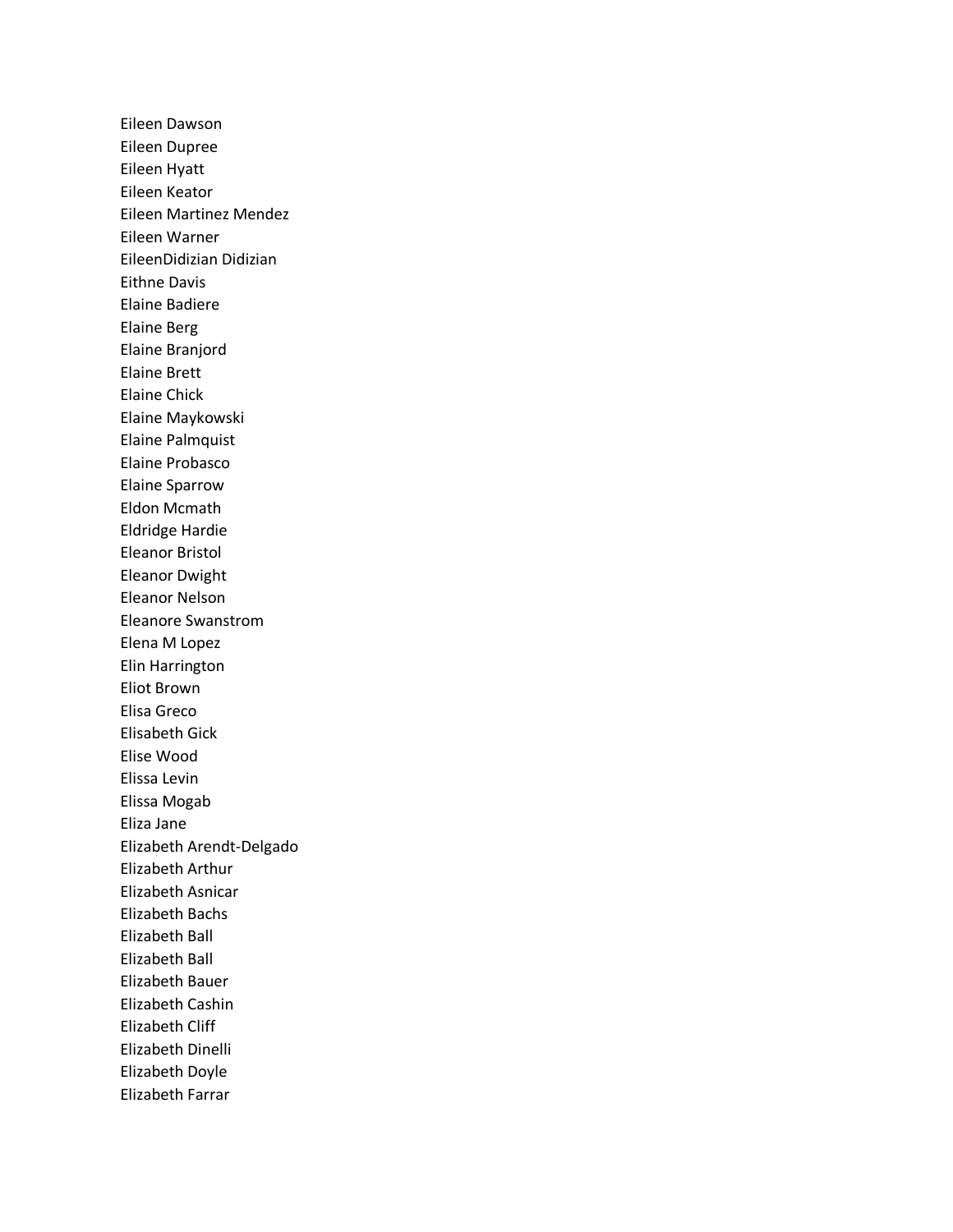Elizabeth Fulton Elizabeth Gardener Elizabeth Garner Elizabeth Gladfelter Elizabeth Helvey Elizabeth Hochevar Elizabeth Kain Elizabeth Kelson Elizabeth Kinney Elizabeth Long Elizabeth Manus Elizabeth Mendez Elizabeth Miller Elizabeth Otto Elizabeth Otto Elizabeth Smith Elizabeth Treichler Elizabeth Vawter Elizabeth Watts Elizabeth Williams Elizabeth Wilson elke brutsaert Ella Beisner Ellen AKNIN Ellen Blackmore Ellen Olaughlin Ellen Reggio Ellen Schoeler Ellen Stapenhorst Ellen Strohmeyer Ellinor Glorioso Elliot Clymer Elliot Comunale Ellis McNichol Ellynne Bannon Elva Martinez Elvera Sciarra Elvira Kozhevnikova Emile Mesplé Emilia Mileva Emiliano Lujan Emilie Kiasell Emily Adams Emily Bowie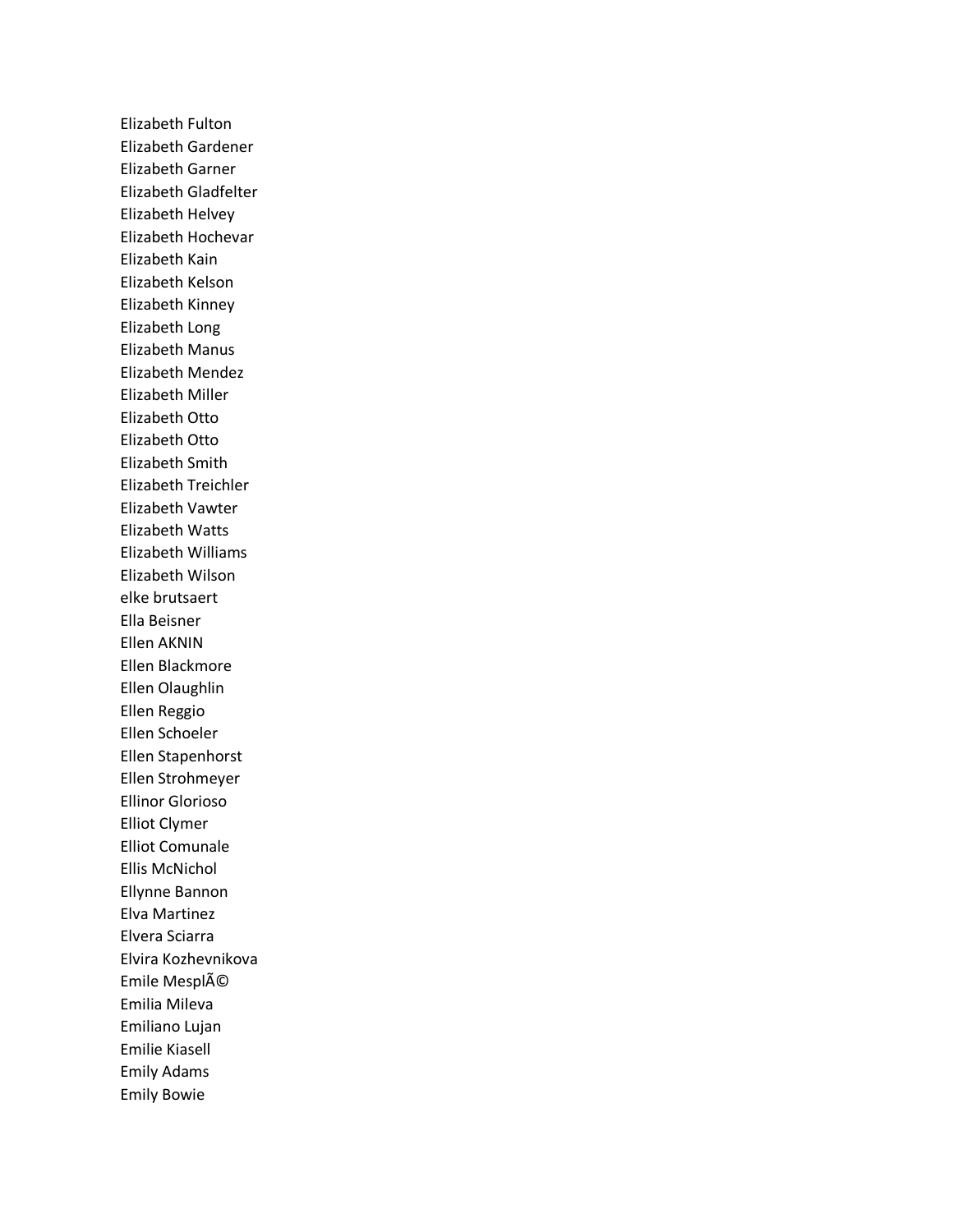Emily Derks Emily Farrington Emily Gedeon Emily Graves Emily Hornback Emily Jolkovsky Emily Ledergerber Emily Nelson Emily Rayes Emily Roy Emily Schlichter Emily Tabler Emily Taylor Emily Towell Emily Yeh Emma Boillotat Emma Brooks Emma Dutch Emma Harrison Emma Heth Emmalee David Emmi Schneider Emmy Wood Enid Christine Armenta Enno Heuscher Eric A Rechel Eric Dennis Eric Dixon Eric Fried Eric Hartman Eric Hintsa Eric Johnson ERic Loebel Eric Lohmar Eric Marchese Eric Novikoff eric polczynski Eric Rechel Eric Roth Eric Sandoval Eric Smith Eric Steacy Eric Stoutenburg Erica Kitzman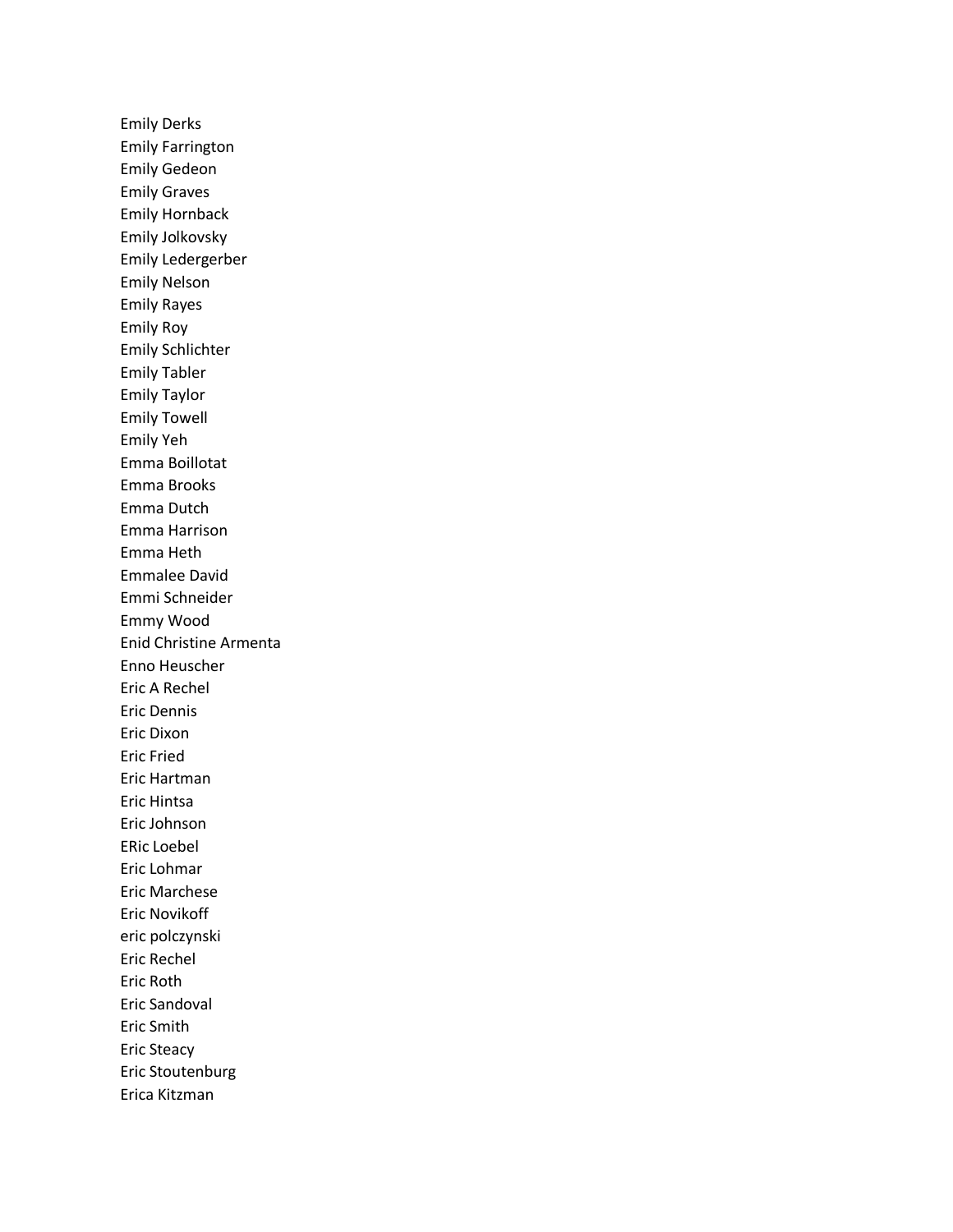Erica Lindemann Erica Minglis Erica Ransford Erick Miller Erick Romero Ericka Garbiso-Abrams Erickson Smith Erik Hvoslef Erik Hvoslef Erik Jackson Erika Lopez Erika Niebla Erika Ochoa Erin Brennan Erin Dalessandro Erin Joyce Erin Kania Erin Lasater Erin Michelle Wolfe Erin Renner Erin Riccio Erin ROse Hubbard Erin Shippee Ernst Baer Esmeralda Gonzales Esther Garvett Esther Joy Esther Pacheco Esther Quinlan Eugene Albers Eugene Murret Eva Martinez Evan Cox Evan Gull Evan Milton Evan Schaefer Evangiline Melanson Evelyn Ripsom Everett Painter Evin Harris Evony McKenna F Meek Fallon Santander Farida Ackerman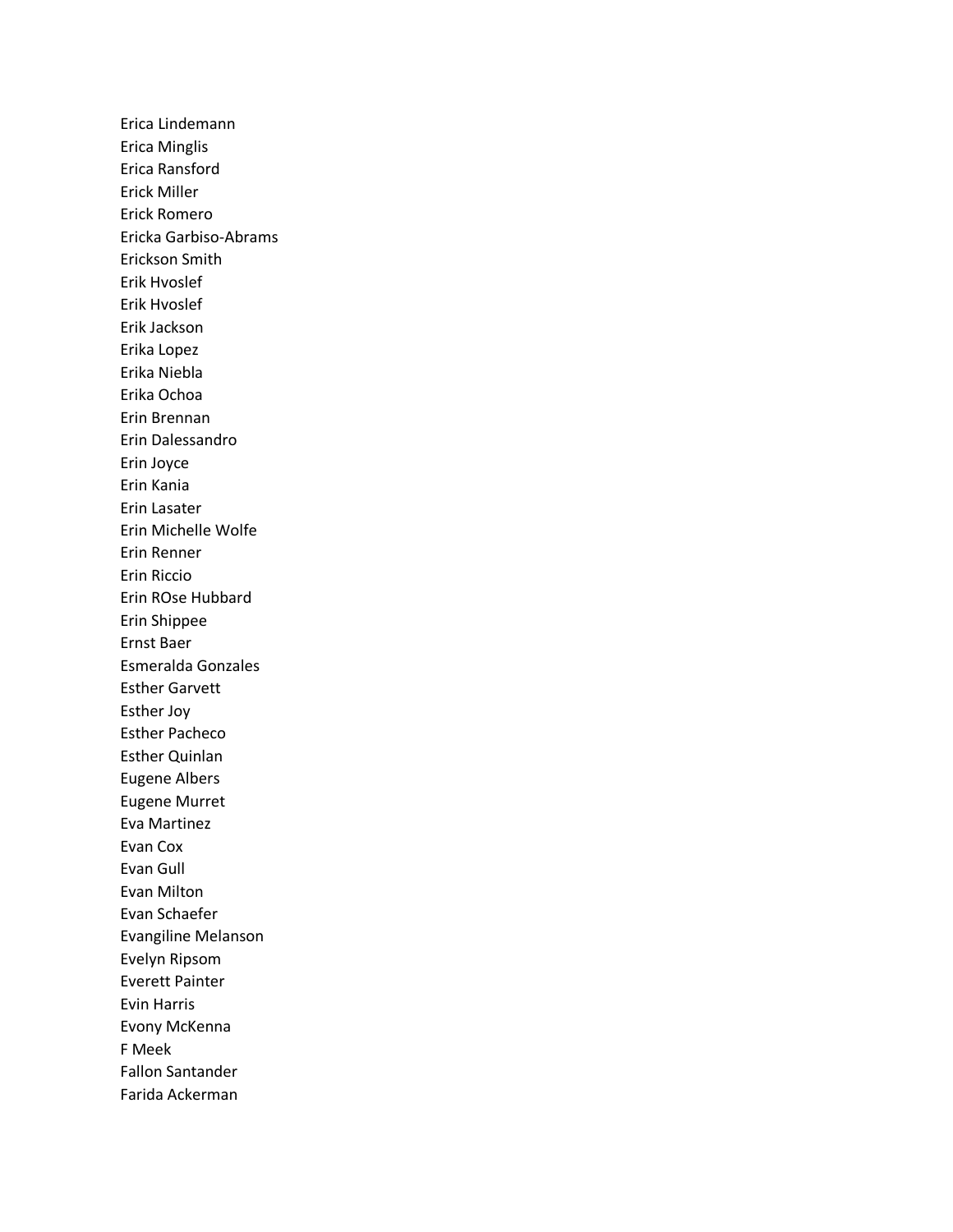Farida Contractor Farland Nelson Fatima meza Fay goerner Fay Golson Faye Lindenbaum Felicia Bazata Felicia Hermosillo Felicita Wight Finley Timon Fletcher Chouinard Flora Garcia Florence Mcfadden forrest denlinden Fran Aguirre Fran Amos Fran Schiller Frances Castillo Medina Frances Harriman Frances Hecht Frances Lister Frances Scott Frank Carlson Frank Huyler Frank Lewis Frank Nemanick Frank Proano Frankie Villalobos Fred Gluck Fred Malo Fred Martinez Fred Robison Frederick Mackey Frederick Warwick Fredia Trujillo Friend [unknown] Friend Friend Gabby Cropper Gabby Zaldumbide Gabriel Lautaro Gabriel Otero Gabriel Tamaska Gabriela Rucker Gabriella Lahti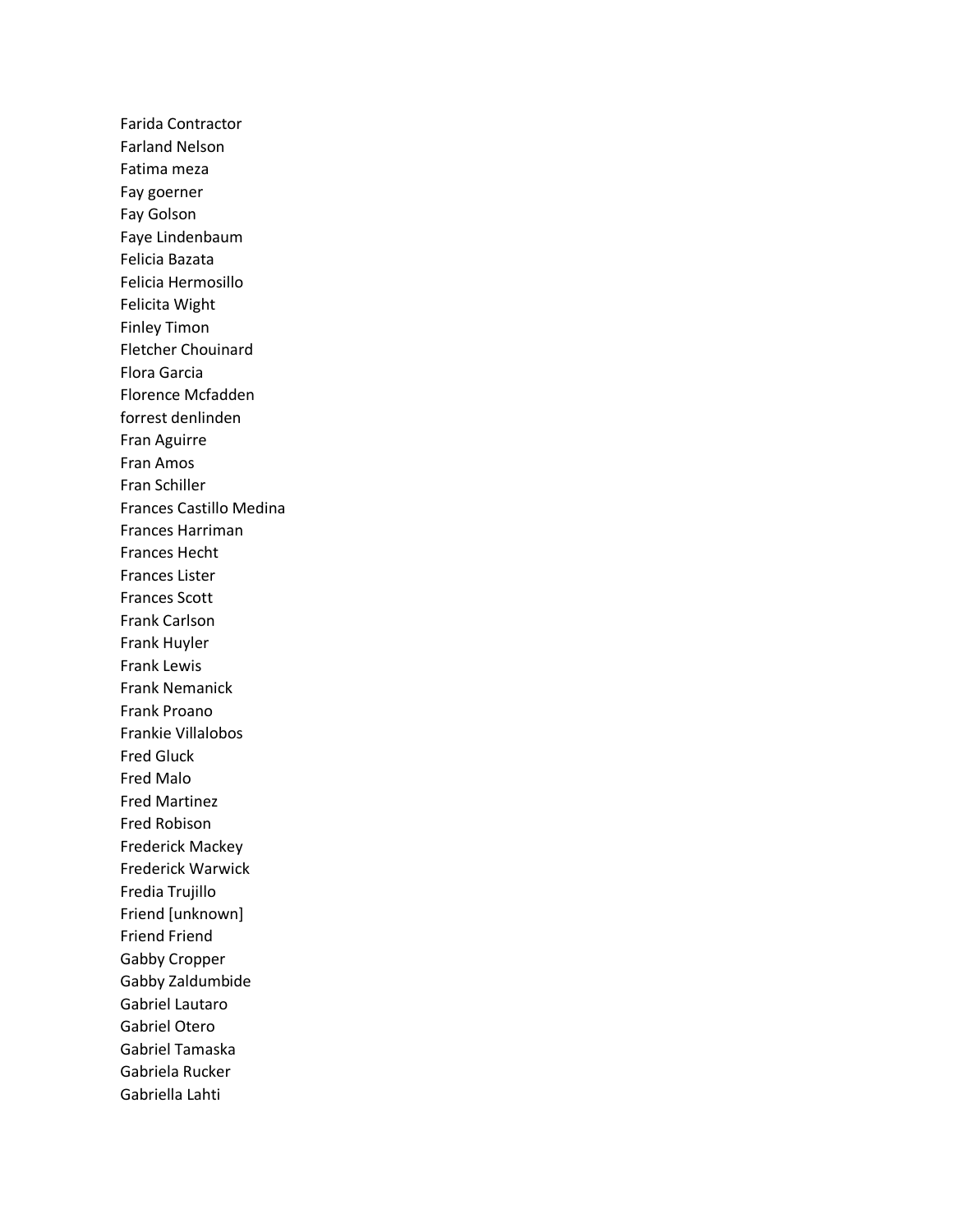Gabrielle Bailes Gabrielle Katz Gabrielle Kratsas Gaia Mika Gaia Schubert Gail Baldwin Gail Bell Gail Binkly Gail Meister Gail Murray Gail Neal Gail Richards Gail Seitz Gale Gates Gale Zander Barlow Galen Kennedy Gari Jensen Garrett Velasquez Garry Evenson Gary Ausfahl Gary Bridges Gary Cox GARY GLASS Gary Granat Gary Hill Gary Hopkins Gary Jones Gary Overby Gary Phipps Gary Roberts Gary Scholton Gary Waggoner Gary Wermers GARY WHITE Gay Austin Gay Hoevers Gayla Martinez Gayle Embrey Gayle Lieban gayle madden Gena Cline Gena Struna Gene Gookins Gene Hoffman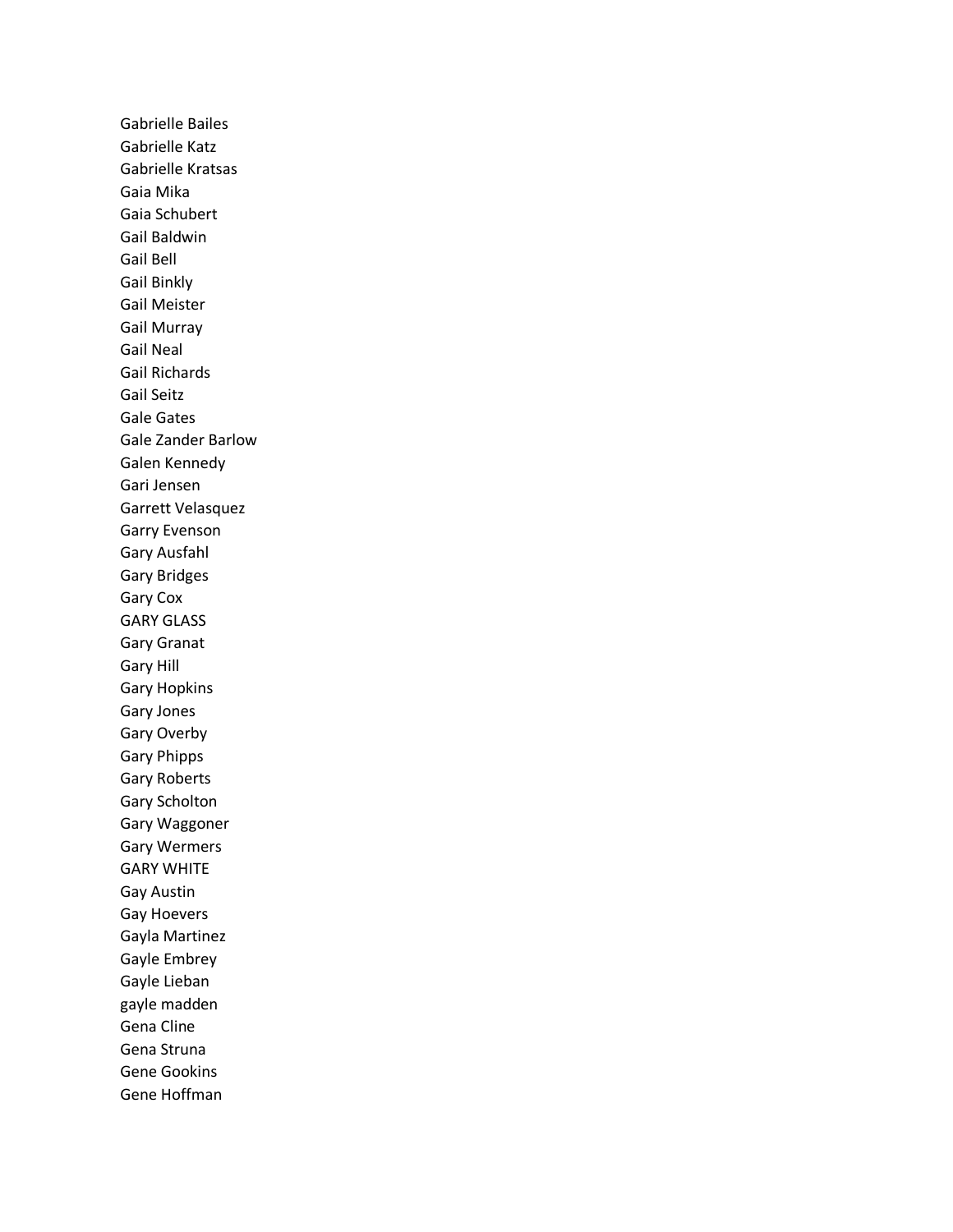Gene Leslie Genevieve Henderson Geniva Shields Geoff Tischbein Geoffrey Mueller Geoffrey Rapoport George Hartman III R.Ph. George Melendrez George W. Cole Georgia Bihr Georgia Jones Georgia Locker Georgia Mattingly Gerald Spence Geraldine Lowenherz Geralyn Farwell Gerard Kelly Gerri Foley Ghislaine Boreel Gidget Marrison Gilda Zane Gilia Humrich Gina Astorino Gina C Janett Gina Diangelo Gina Doucett Gina Hardin Gina Writz Ginger Ikeda Ginger St. Ours Ginger Wood Ginny Ceehorne Gisela Koplin Gissell Delgado Glen Uchida Glenda Monasch Gloria Angelica Flores Gloria Cain Gloria Haley gloria heinitz Gloria Howard Gloria Kaasch-Buerger Gloria Mcgrath Golbrishia Chahar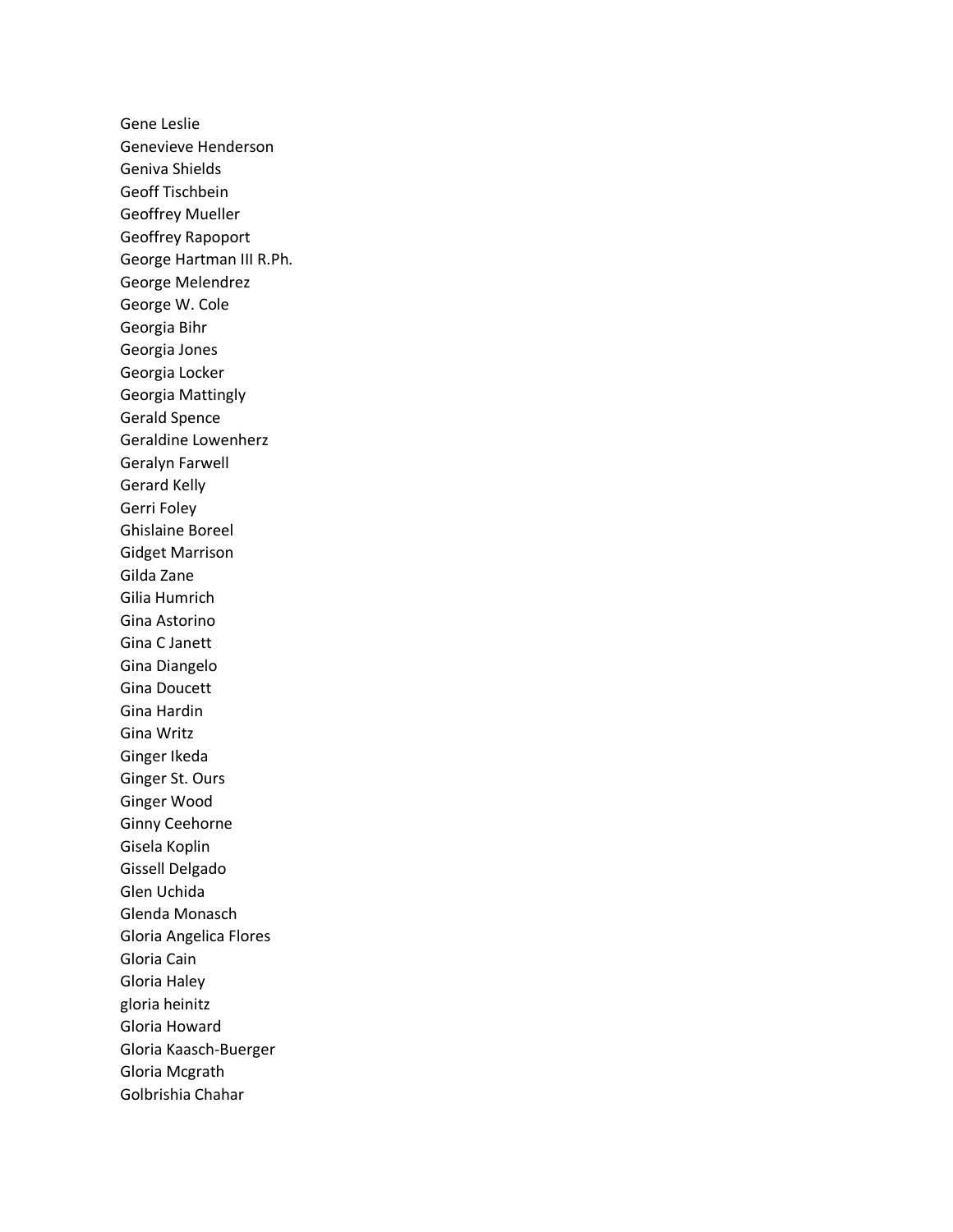Gordon Bosworth Gordon James Gordon Macalpine Grace Bushong Grace Halmi Grace Lundergan Graciela Huth grant gladman Grant Miller Greg Bell Greg Gidden Greg Harder Greg Smith Gregg Yeomans Gregory Esteve Gregory Ferris Gregory Sprigg Gretchen Fitzgerald Gretel Follingstad Guadalupe Rivera Guillermina Aguirre Guinn Unger Gus Tarin Guy Cuccia Gwen Dooley Gwendy Haas H G H Gingrass Haddel Dahabreh Hadley Gallen Haley Martin-James Haley Nelson Haley St John Hank Ebbott Hanna Narans Hannah Berman Hannah Gershman Hannah Ogden Hannah Ortiz Hannah Ponte Harlin Savage Harold Teters Harriet Arosenwald Harry Corsover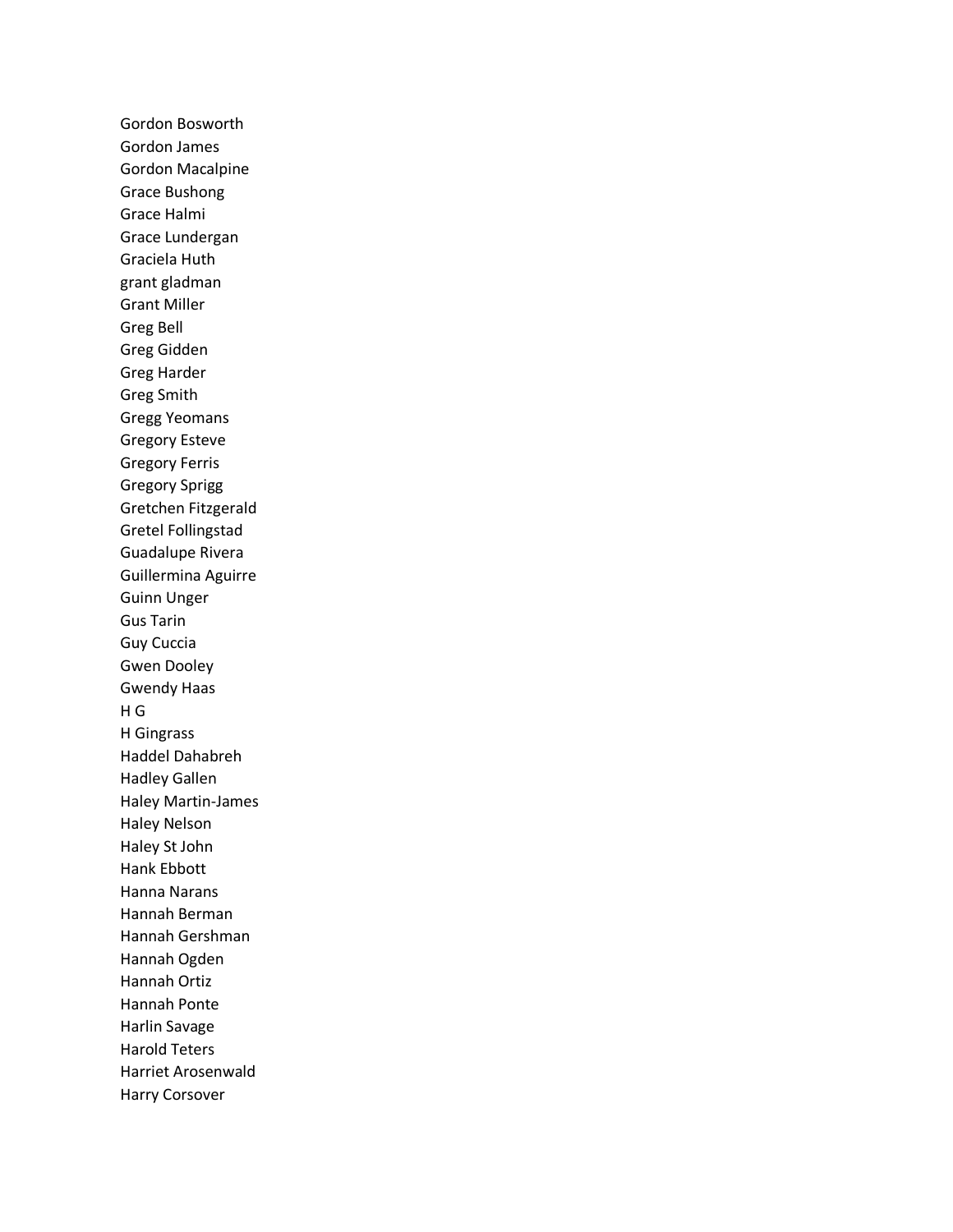Harry Keller Harry Thompson Harv Teitelbaum Harvey Sachs Hati Robles Hazel Gordon Hazel Lopez Heather Baines Heather Christiansen Heather Hintz Heather Kelley Heather Schreck Heather Vicenzi Heather Williams Heidi Arbury Heidi Habbinga Heidi Jensen Heidi Reese Heidi Thompson Heidi Van Calcar Heidi Wood Helen Clear Helen Mitas Helen Rivera Olivas Helen Swem Helen Travis Helena Bolduc Helene Frucci Henry Pinard Henry Towne Herbert G Brentlinger Hilary Tulloch Hilda Reyes Hillary Kolber Holley Gardel Hollis Berendt Hollis Catron Holly Fraser Holly Hares Holly Koppenhaver Holly Lambert Nolting Holly Murfey Holly Petitt HOnora Wolfe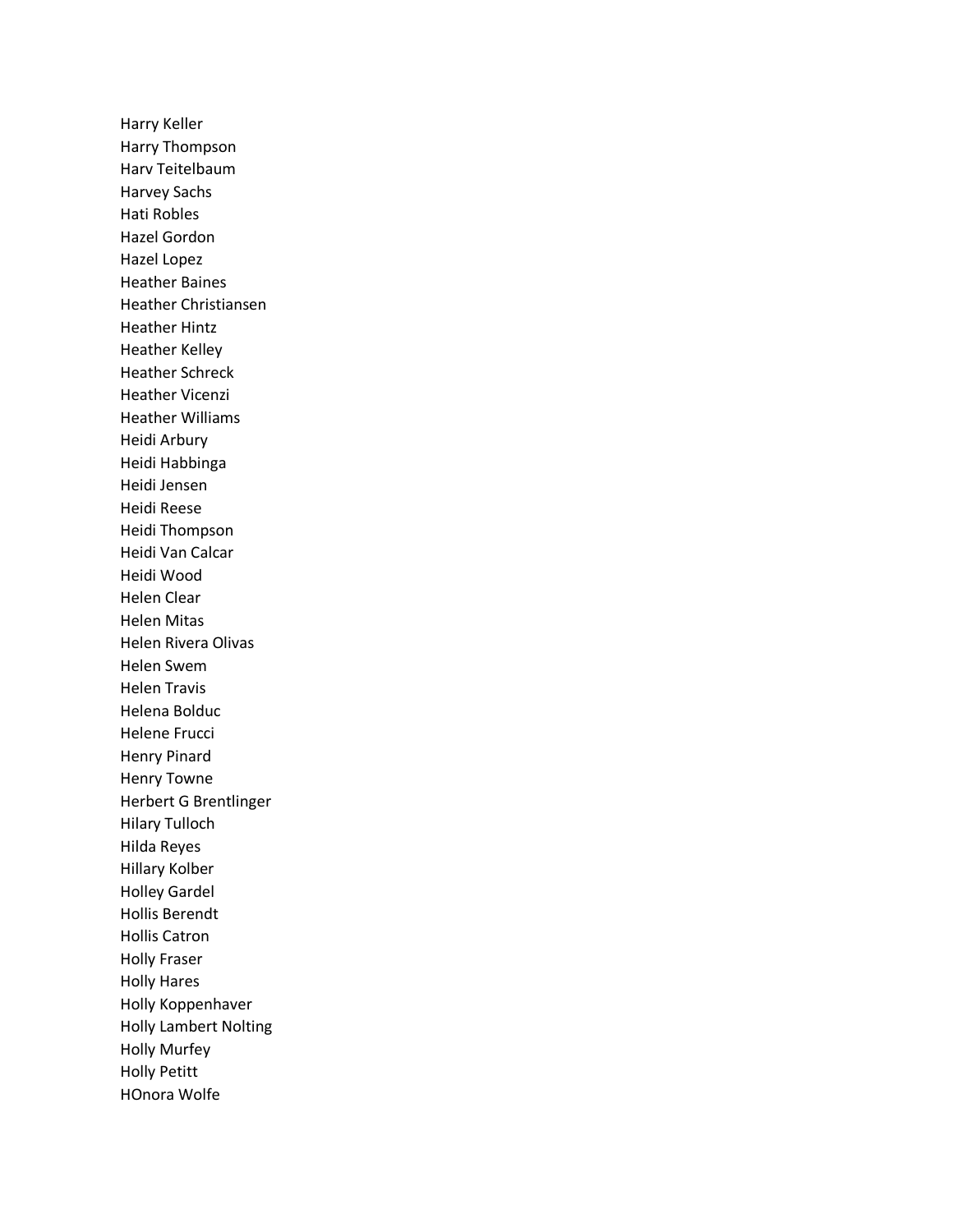Honorable Mayor Hope Flores Hope Law Horace Work Work Howard Jones Howard Rosenberg Hugh Osborne Huilin Han Hunter Lovins Ian Silverii Ida Cossitt-glesner Illene Pevec Ilse Bleck Ilse Hoffman Ilyse Gold Ilyse Streim India Borba Indigo Earhart INGRID FEMENIAS Ingrid Peoria Ingrid Rochester Ingrid Wussow Irene Dobrzanski Irene Moden Irene Vilar Irini Dobeck Iris Gutierrez Iris Kozisek Irma Diaz Isabella Franz Isabelle Gauthier Isabelle Rios Ivan Tochimani-hernandez Ivy Favier J Duff J Fleming J Reich J Stone J Tuomey J. Moore Jack & Marilyn(RN) Belchinsky Jack Dais Jack Ferrell Jack Harlan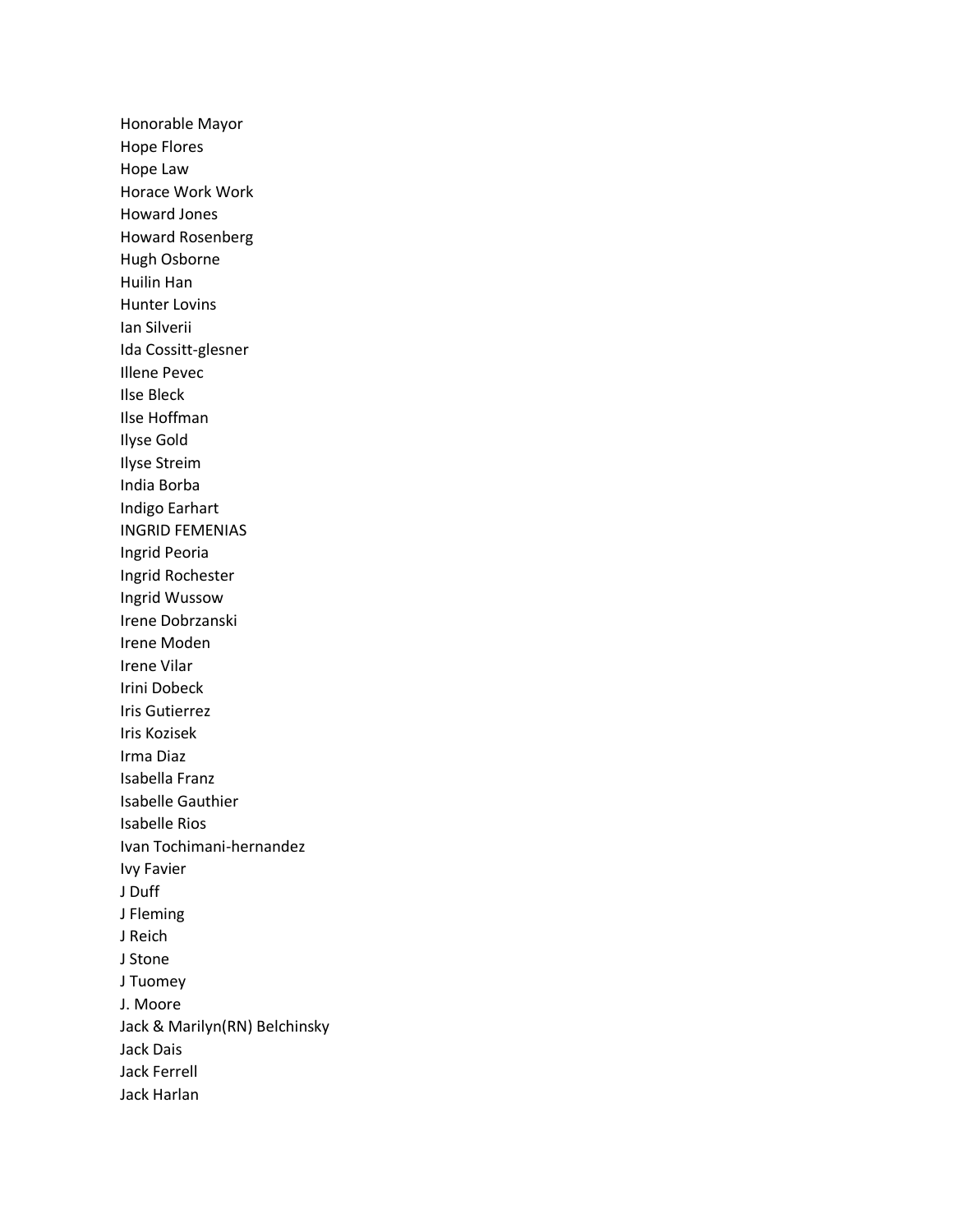Jack Lavino Jack Reed Jack Withrow Jackie Beavers Jackie Griffeth Jackie Hoke Jackie List Jackie Nelson Jacob Aragon Jacob Fillion Jacob McGuire Jacob Naeb Jacob R. Raitt Jacob Sanchez Jacob Thaden Jacob White Jacqueline Aves Jacqueline Eliopoulos Jacqueline Hardy Jacqueline Hooper Jacqueline Murphy Jacqueline Sade Jacqui Goeldner Jacqui Walters Jacquie Eastman Fedo Jaime Becktel Jaime Bourget Jaime Odin Jaime Rae Jaimee Stransky Jake Teeter Jake Wesley Jakie Lamb James A Clark Jr James Anker James Blanchard James Bonifas James Button James Campbell James Churches James Danforth James Durante James Gilliam James Goeke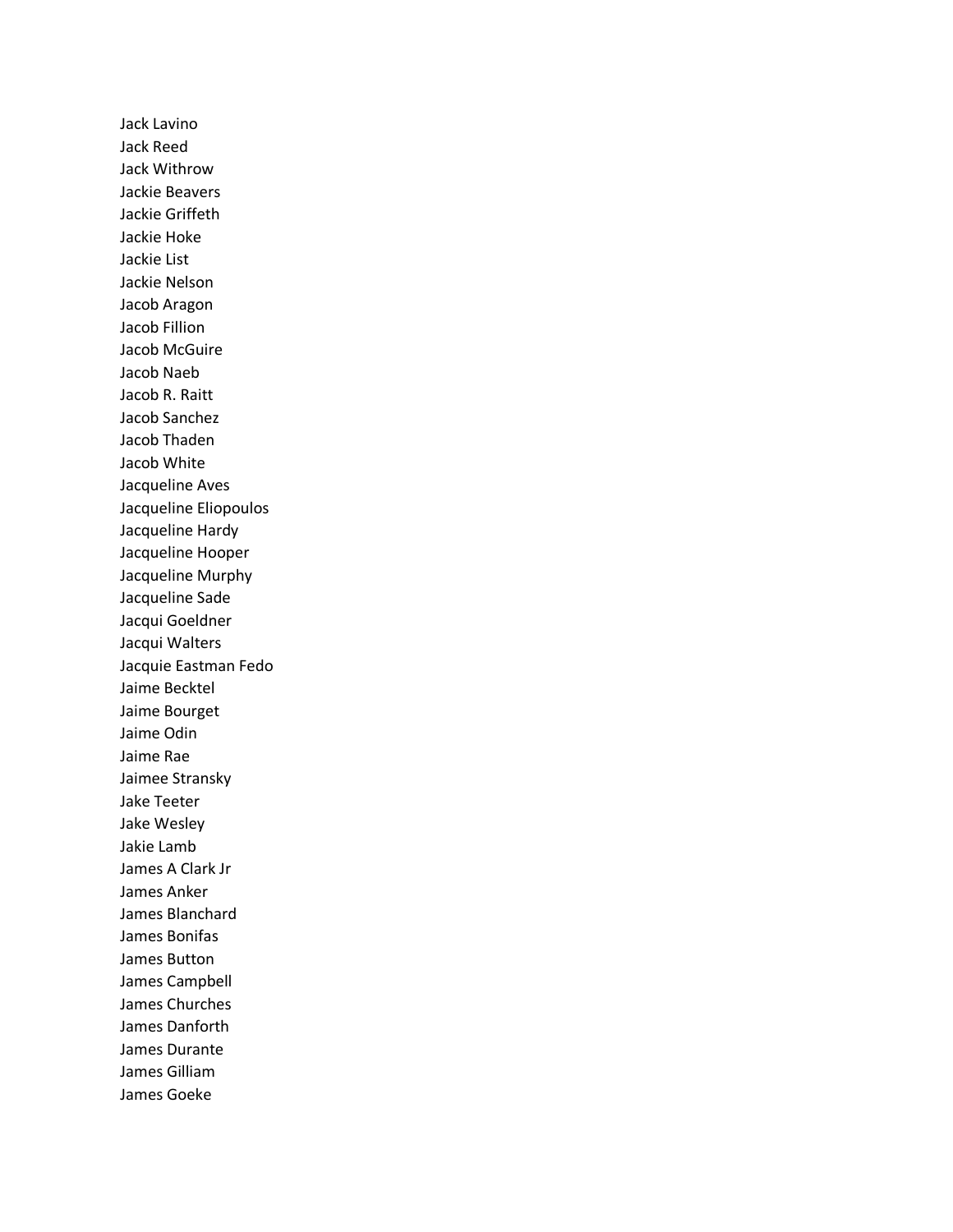James Grizzard James Kent James Kettering James Kirby James Leffingwell James Logan James McCallum James Mccreight James Plagmann James Sanford James Schurz James Senger Jr James Sloan James Stratman James Sutherlin James Tolson James Vallejos James Vickroy James Wilkinson Jamet Boys Jamie D'amico Jamie Harris Jamie Kripke Jamie Rekow Jamilah Toure Jan Barak Jan Douglas Jan Goodwin Jan Kleckler Jan Mares Jan Mares Jan Rogers Jan Rose Jan Schillerâ?? Jan Schubert Jan Stansen Jan Van West Jan war Jana Mohrman Jane Anderson Jane Carpenter Jane Clevenger Jane Crick Jane Niehaus-tull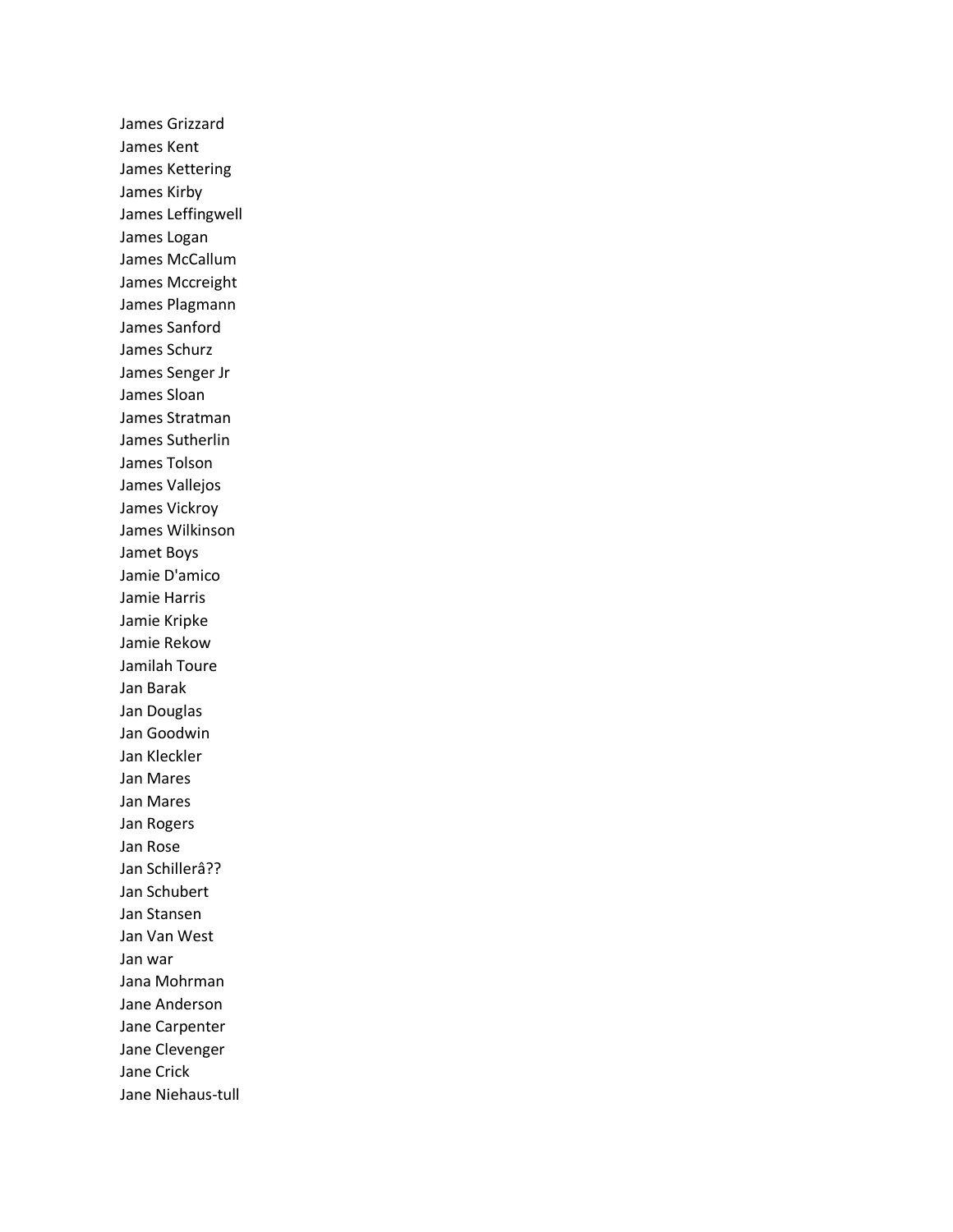Jane Nilsson Jane Perkins Jane Peterson Jane Roberts Jane Saul Jane Schifferdecker Jane Shellenberger Jane Smith Jane Wiley Janeen Mieir Janeene Porcher Janelle Bowen Janelle George Janet Carlisle Janet Chapman Janet Drager Janet Draper Janet Feder Janet Freed Janet Geldert Janet Gould Janet Gurka Janet Justice-Waddington Janet Nelson Janet Oestreich Janet Oliver Janet R Wyatt Janet Robertson Janet Rogers Janet Shin Janet Wallace Janet Wise Janet Wyatt Janey Fillmore Janice Beyer Janice Brown Janice Gieskieng Janice Hall Janice Jones Janice Lynne Janice Niblack janice orth Janice Shuey Janice Thacker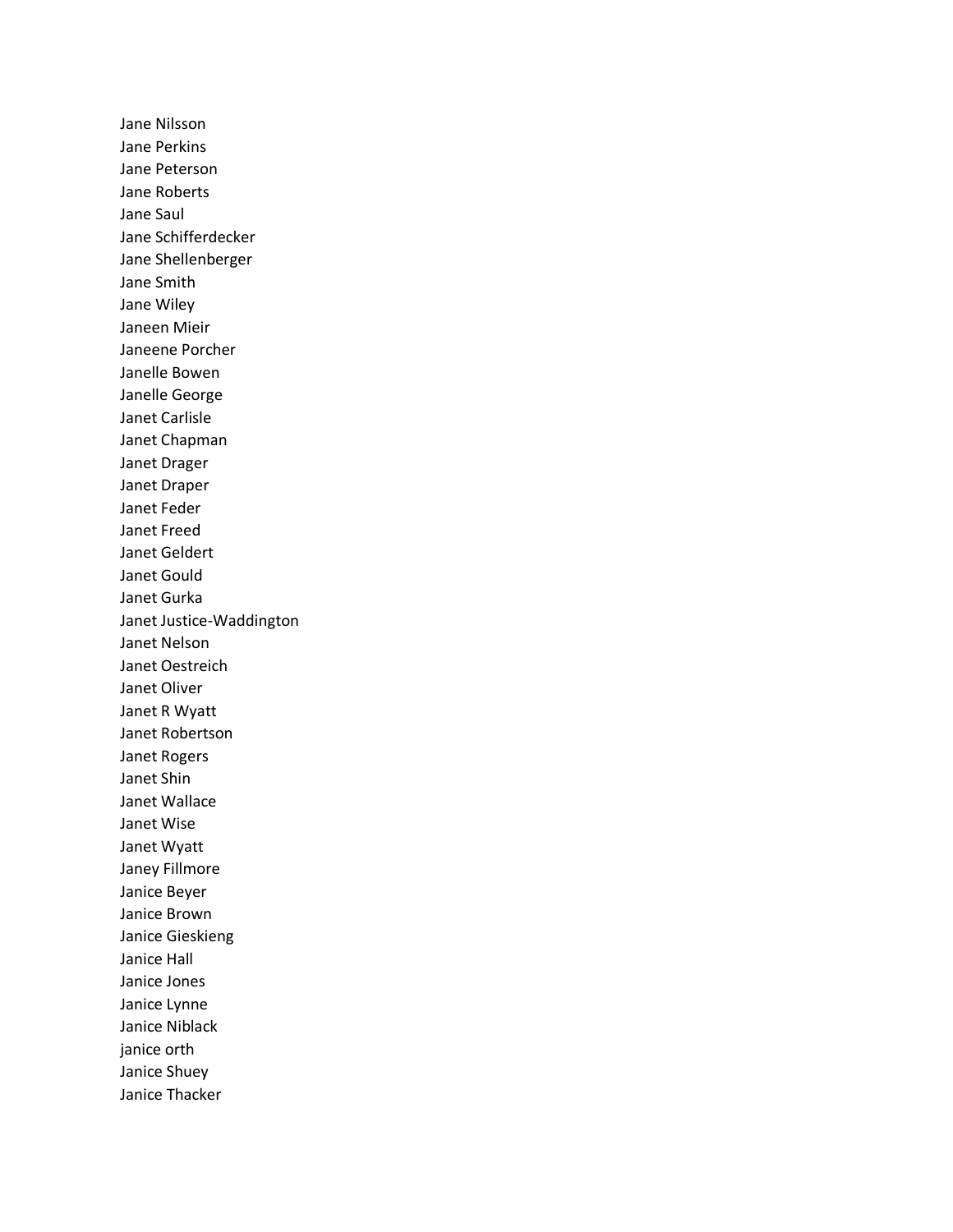Janice Zelazo Janie Johnson Janine Kondreck Janine Thornton Janis Dufford Janis Hinojosa Janis Snead Jared Mandelbaum Jaruska Pantoja Jasmin Barco Jasmin Barco Jasmin Cori Jasmina Petrovic Jason Derr Jason Foster Jason Gonzalez Jason Henderson Jason Holden Jason Nardell Jason Solares Javier Rivera Jay Carroll Jay Hormel Jay Weishel Jaya Oliver Jayde Edmundson Jaydon Bunish Jaye Anna Mundy Jayne Carter Jayson Guadarrama Jayson Luu Jazmin Beltran Jazmyn [unknown] Jb Brockman Jean Evans Jean Fisher Jean Flesch Jean Gore Jean Milholland Jean Spicher Jean Thomas Jean Wyatt Jeanette Davis Jeanette Zawacki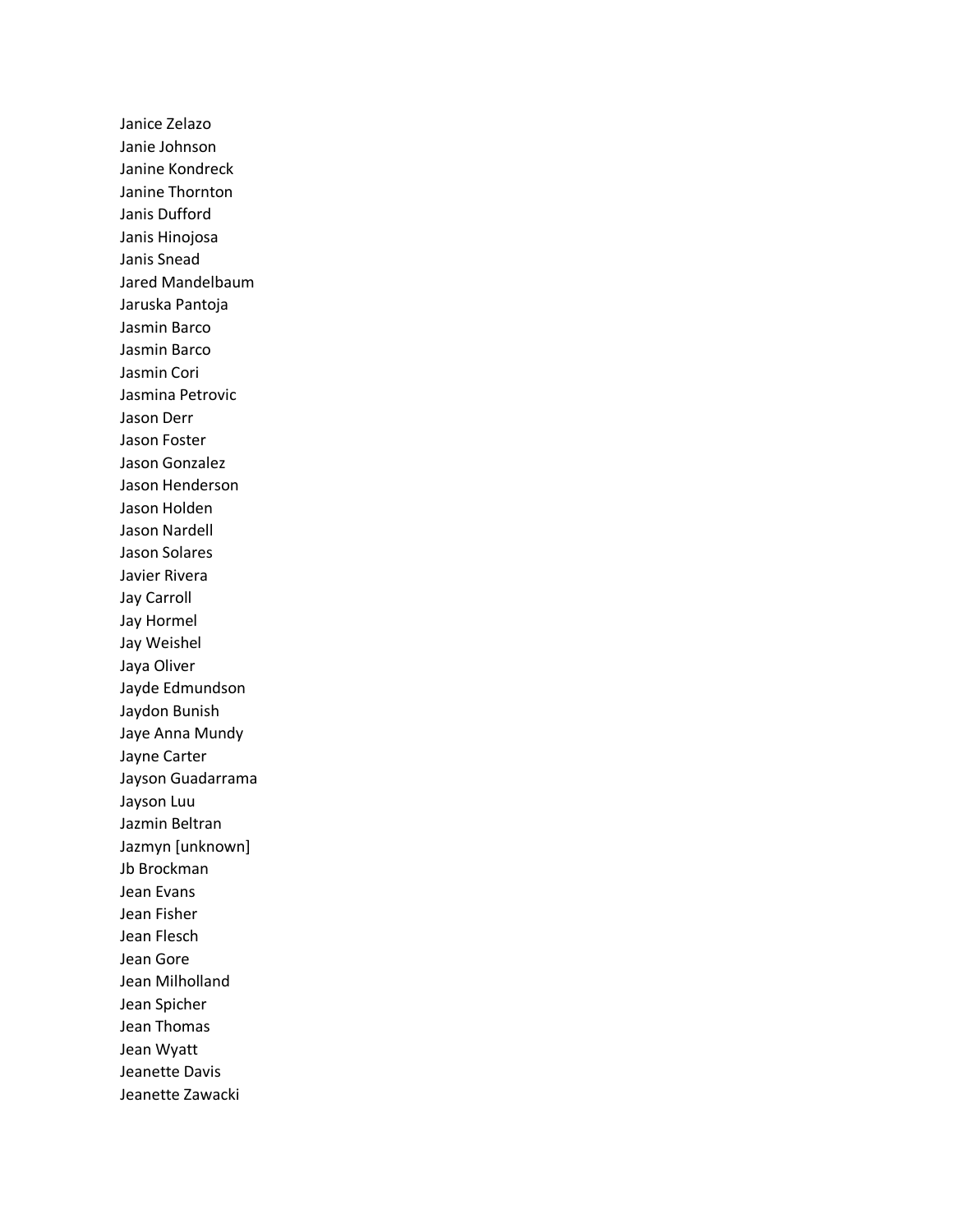Jeanne Dennison Jeanne Good Hansen Jeanne Mcatee Jeanne McDonald Jeanne Puerta Jeanne Spengler Jeannette Martinez Jeanney Horn Jeannie Martinez Jeb Barrett Jeff Baysinger Jeff Burns Jeff Fairbanks Jeff Hess Jeff Peierls Jeff Rachwitz Jeff Russell Jeff Voth Jeffery Culotta Jeffery Moser Jeffery Turre Jeffrey Gross Jeffrey Kramer Jeffrey Mccoy Jeffrey Miller Jeffrey Shuben jeffry büechler Jen S Jenee Conner-Schmergel Jenna Liñan Jenna Milot Jenna Parker Jenna Ribble Jenni Shearer Jenni Stephens Jennifer A. Moore Jennifer Boneta Jennifer City Jennifer Clark Jennifer Cullor Jennifer Dewey Jennifer Dulles Jennifer Filipowski Jennifer Fleming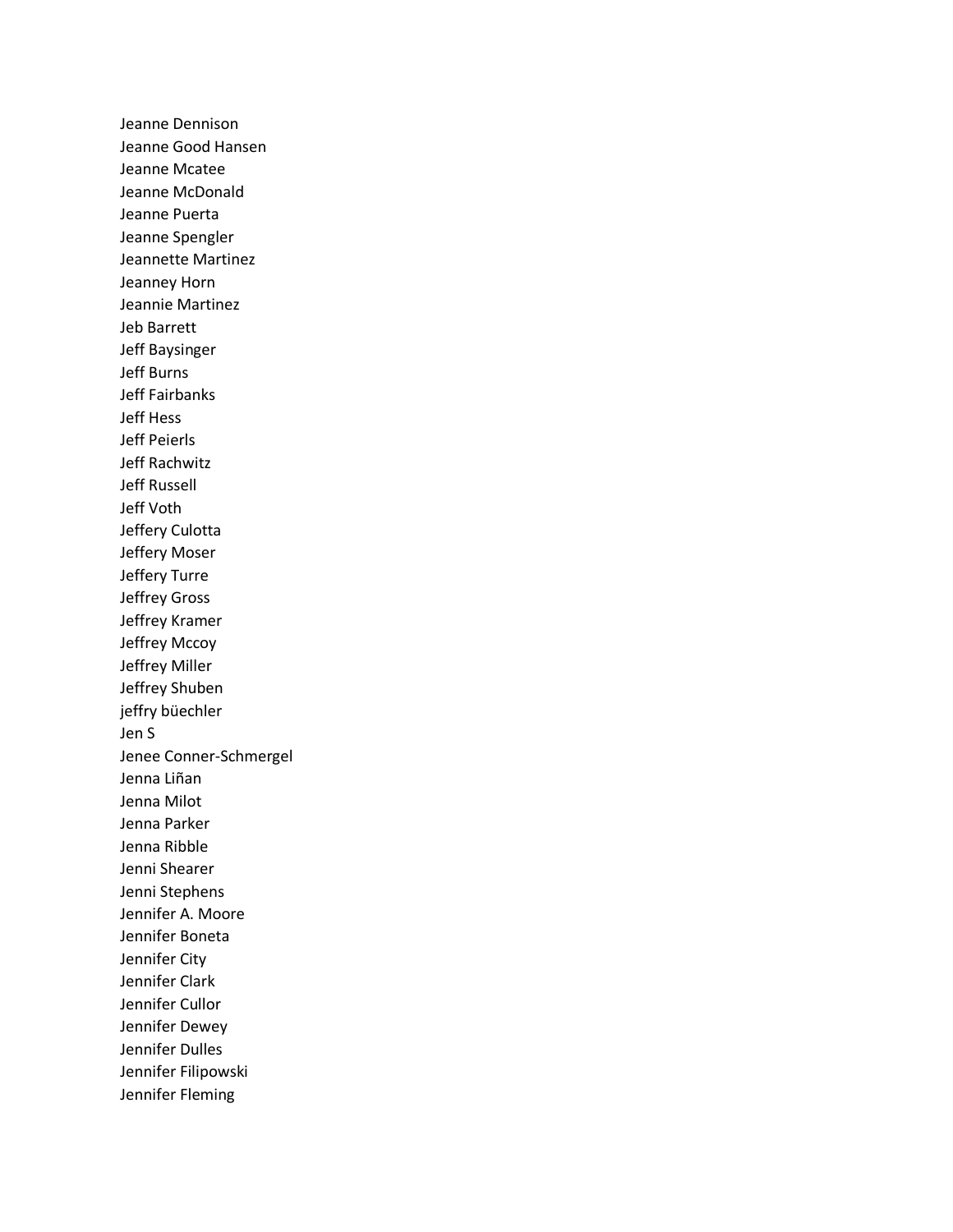Jennifer Gindt Jennifer Goldstein Jennifer Grout Jennifer Harrison Jennifer Manley Jennifer Monk Jennifer Moore Jennifer Peeso Jennifer Piche Jennifer Potter Jennifer Rodehaver Jennifer Rucker Jennifer Russell Jennifer Schmidt Jennifer Soto Jennifer Steiner Jennifer Wittlinger Jenny Sanchez Jenny Thorvaldson Jensen Miller Jeremiah Kaplan Jeremy Bermudez Jeremy Gould Jeremy Jackson Jeremy May Jeremy Simon Jeremy Winick Jeremy Zornow Jeri Sampson Jeri Shepherd Jeri Zimmermann Jerily Rushworth Jerry beers Jerry Berg Jerry Clark Jerry Greene Jerry Hillman Jerry Pinsker Jerry Shepherd Jesse Dudley Jesse Williams Jessica Atkins Jessica Chavira Jessica Corallo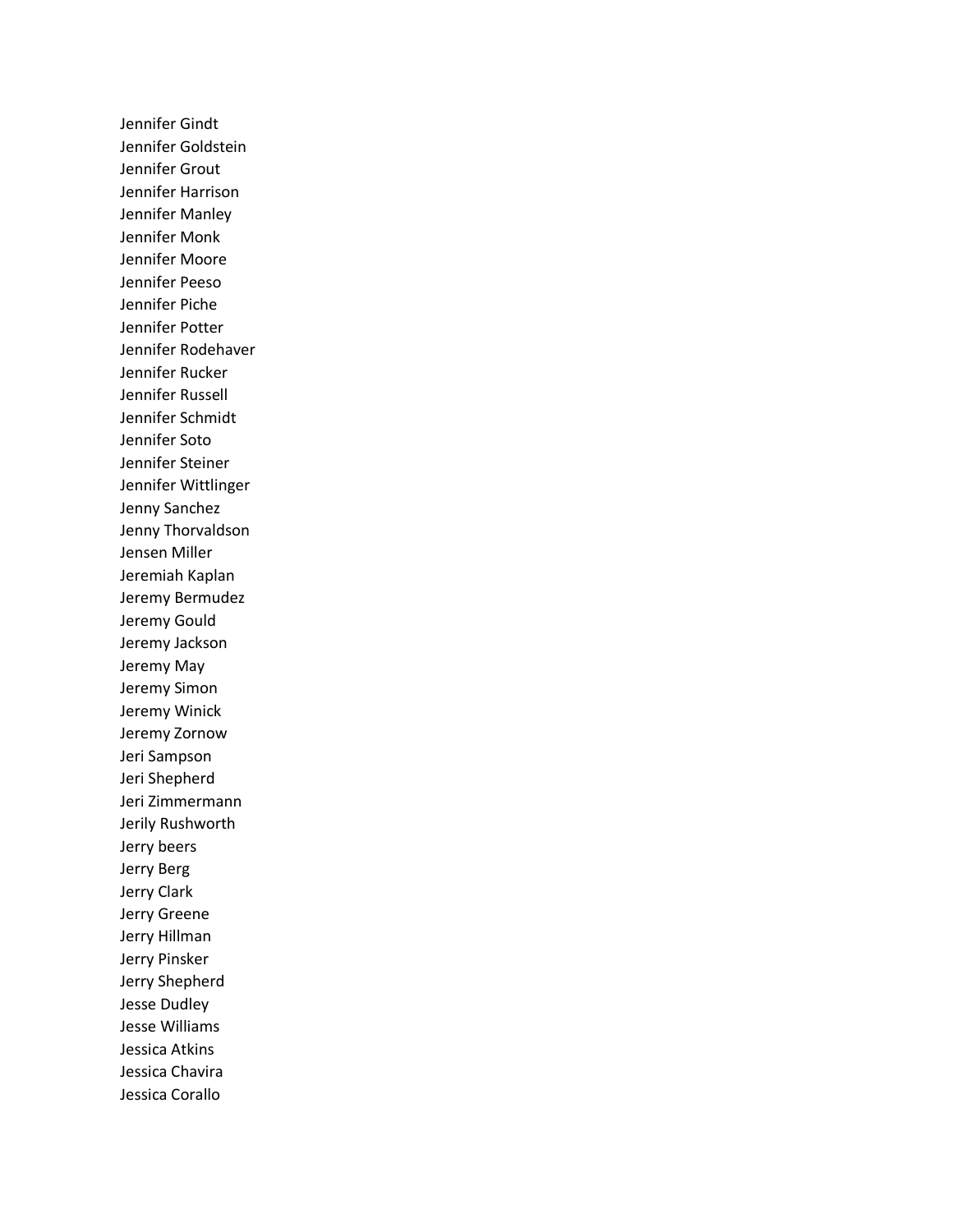Jessica Goad Jessica Hatch Jessica King Jessica Mitchell Jessica Morton Jessica Murray Jessica Newens Jessica Pu Jessica Robertson Jessica Russell Jessica Sherwood Jessica Stewart Jessica Talbot Jessica VanHook Jessica Videon Jessie Bixler Jessie Bourke Jessie Lycan Jg A Jhoana Bautista Jill Baron Jill Bozzy Jill Burkhart Jill Grimes Jill Harley Jill Hoehlein Jill Madsen Jill Markey Jill Orsatti Jill Radel Jill Soffer Jill Wellstone Jillian Freeland Jillian Gooch Jillian Klinger Jillian Novak Jim Abbey Jim Altree Jim Brett Jim De Kam Jim Estes Jim Hall Jim Hornbeck Jim Matusoff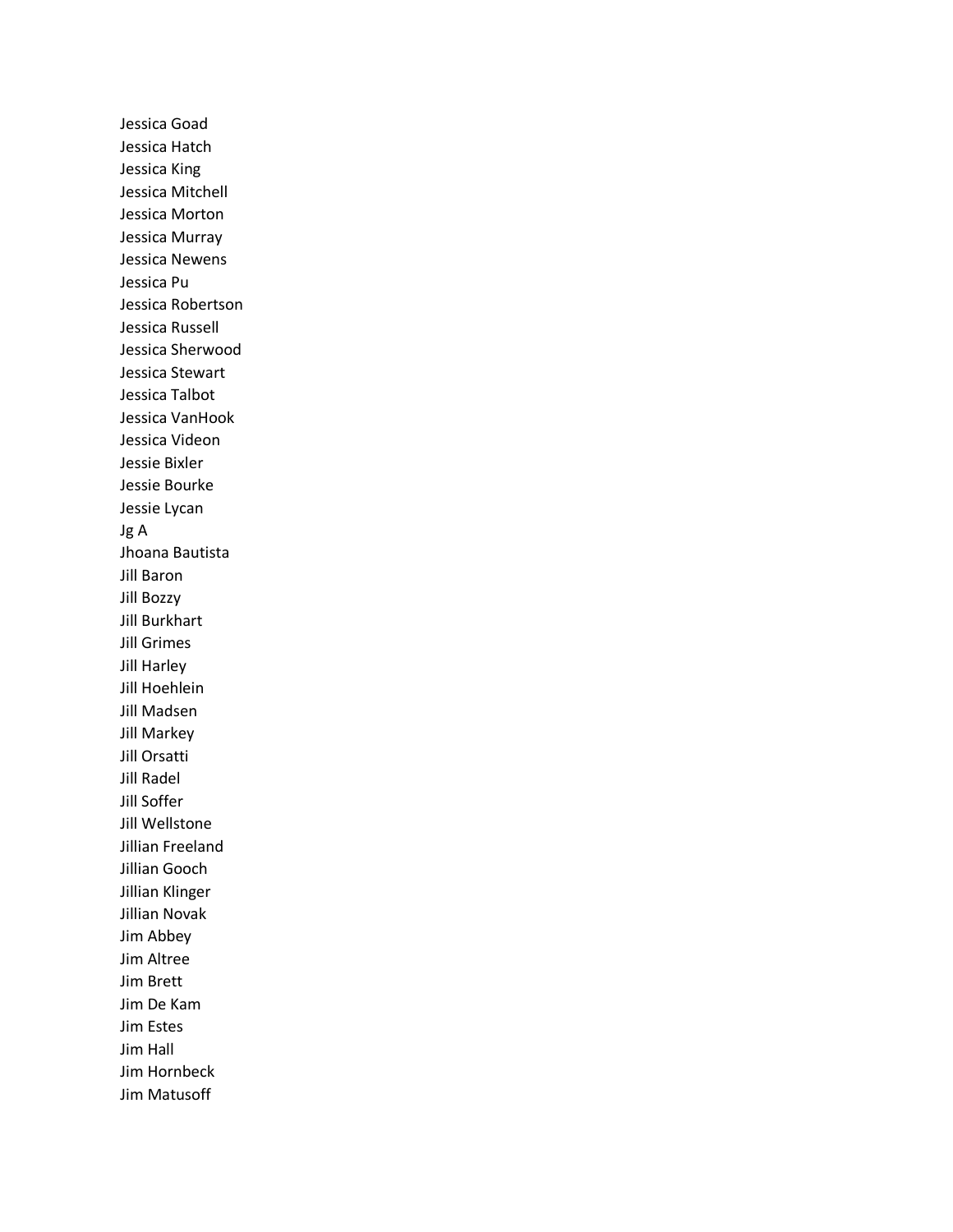Jim Miller Jim Oelsner Jim Ramey Jim Winzenburg Jim+and+Harriet Campbell Jo Bouckaert Joachim Vogl Joan Glasser Joan Gotthelf Joan Hemm Joan Howard Joan Lutz Joan Murphy Joan Paskewitz Joan Sample Joan Sayre Joan Strobel-McLean Jo-Ann Garavaglia Joann Hackos Joann T Hackos Joanna Bates Joanna Brewer Joanna Brown Joanna Herrarte Joanne DeHart Joanne Peterson Joanne Shaw Esposito Jocelyn Brookstein Jocelyn Escamilla Jocelyn Goodwin Jocelyn Parris Jocelyn Ritti Jodie Kavanaugh Jody Gibson Jody Kreckel Jody Lewis Jody Riesberg Joe Baggett Joe Breddan Joe Charles Joe Day Joe Gas Joe Greany JOE MARCI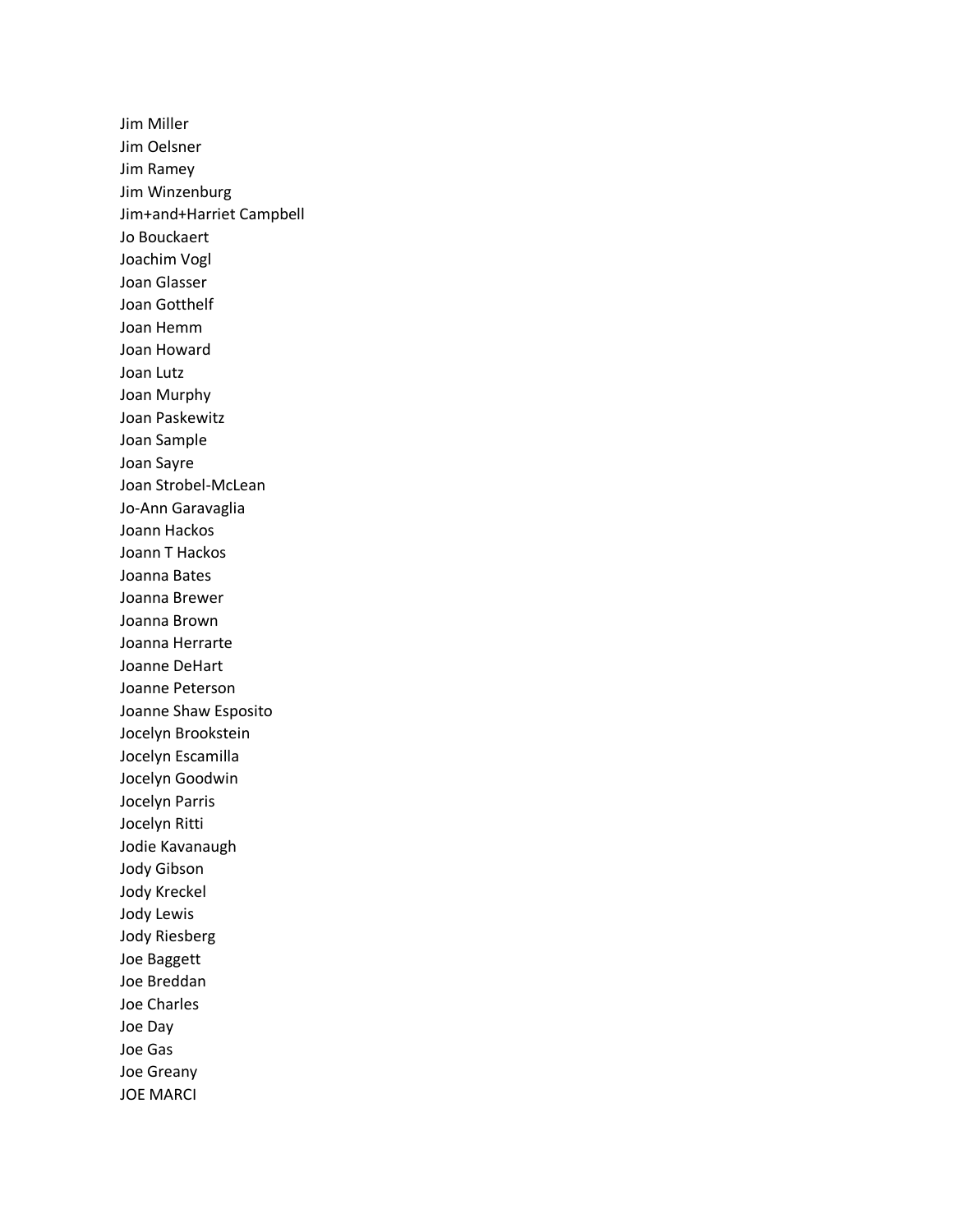Joe R Joe Szuszwalak Joel Fairchild Joel Hollis Joel McCormack Joel Munn Joel Nelson Joel Pererson Joel Prudhomme Joel Schott Joel Scott Joel Simon Joey Early Joey Westhead Johannah Dwyer John Amorose John Apel John Baker John Barry Nienstadt John Bartholow John Bentz John Bringenberg John Brzovic John Busher John Coffman John Cornely john devore John Dutton John Eckler John Fitch John Fryer John Giguette John Green John Hart John Hassell John Hillman John Isaacs John Josephson John Kloster-Prew John Lembke John Lindsay John Lippe John Locker John Lumpkin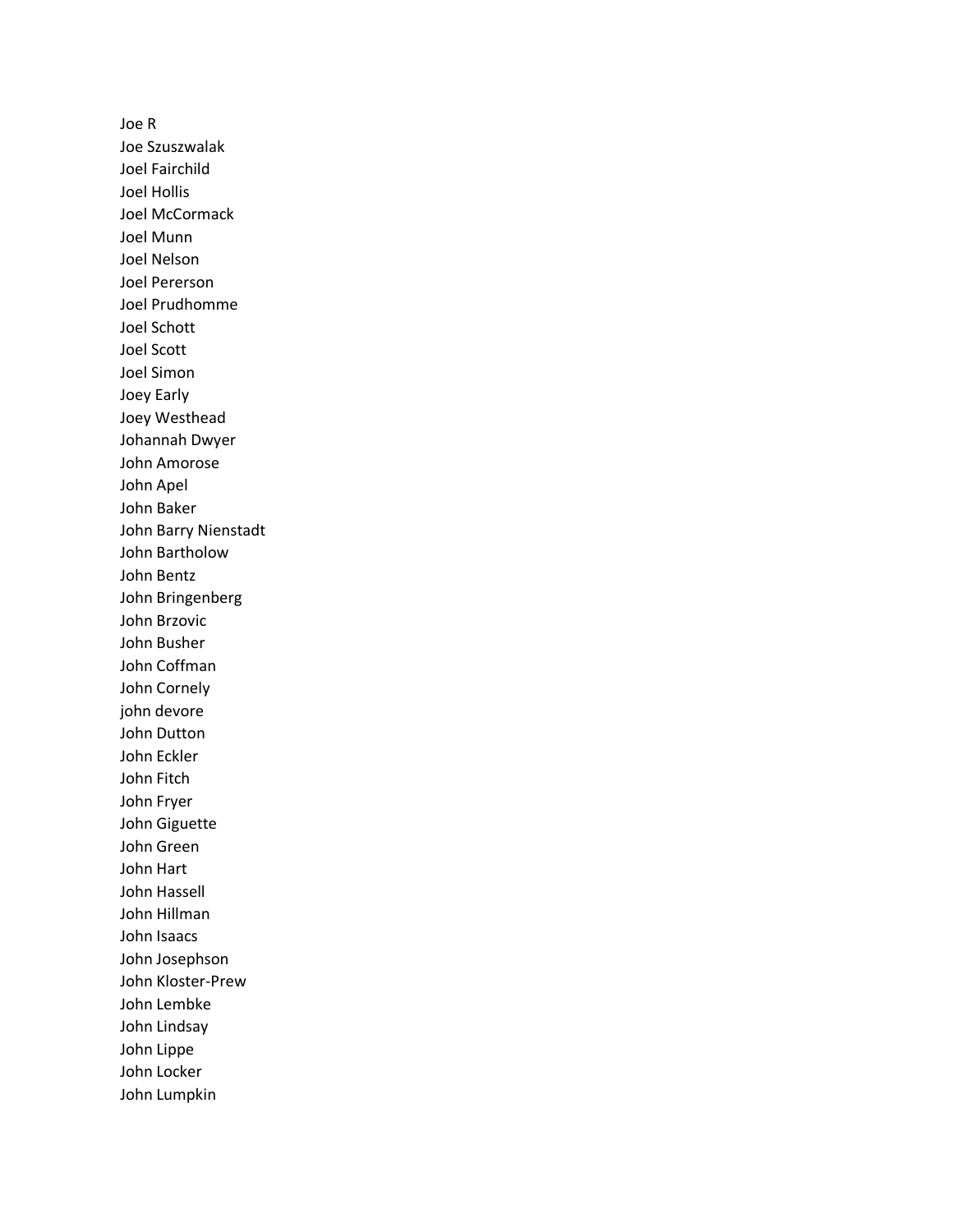John Michael Klish John Narby John Oberle John Parkinson John Phillips John Porco John Rasmussen John Rosen John Russell John Ryan John Saccardi John Schellenger John Shenot John Sierra John Sinclair John Stansfield John Steele John Stephenson John vanIwaarden John Varn John Vickery John Waitman John Webb John Werning John White John White Johneth McGinty Johnnie Carter Johnny Powderly Johnny Spillane Jojo Matson Jolena Pang Jolene Griffith Jolene Marie Trujillo Jolene Sherer Jolie Freeman-mckeon Jon Fox Jon Genova Jon Mcglothlin Jon Ritchey Jonas Bassock Jonathan Burton Jonathan Forell Jonathan Graff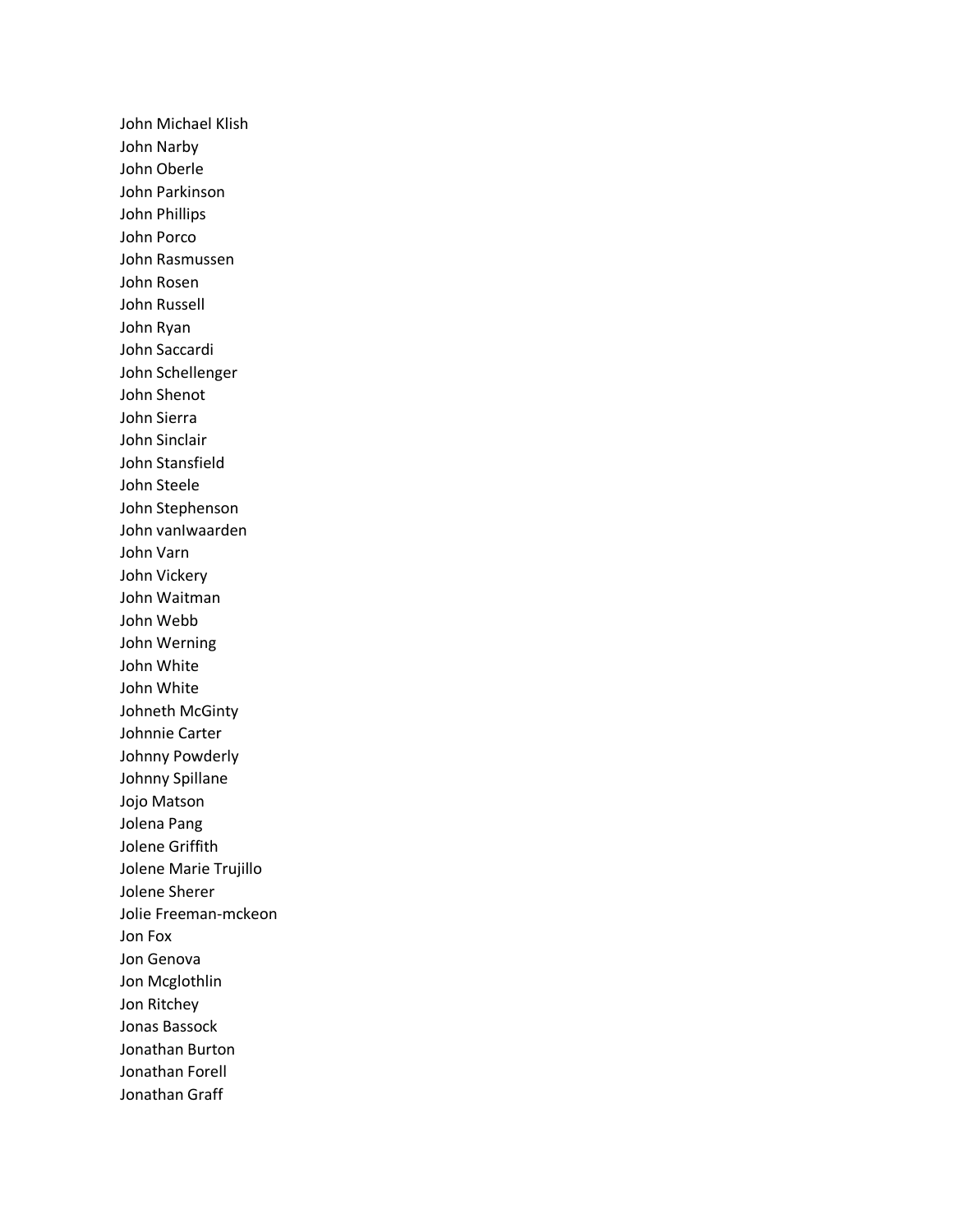Jonathan Kidd Jonathan Resnick Jonathan Scher Jonathan Stowell Joni Bettge Jordan Fengel Jordan Real Jordan Shippee Jordan Williams jorge almeida Jorge Chacon Jose Alvarado Jose Espinoza Josefina Hernandez Joseph Carcusa Joseph Cole Joseph Doyle Joseph Edes Joseph Guilin Joseph Lusso Joseph Marr Joseph Mundaca Joseph Nitsche Joseph Nix Joseph Panza Joseph Robustelli Joseph Rubald Joseph Shulman Joseph Wezensky Josh Aevum Josh Barksdale Josh Hansen Josh Heyman Josh Kuhn Josh Maynard Josh Munson Josh Staton Josh Tirone Joshua Browning Joshua Hmielowski Joshua Jacobs Joshua Moore Joshua Wells Josie Mullally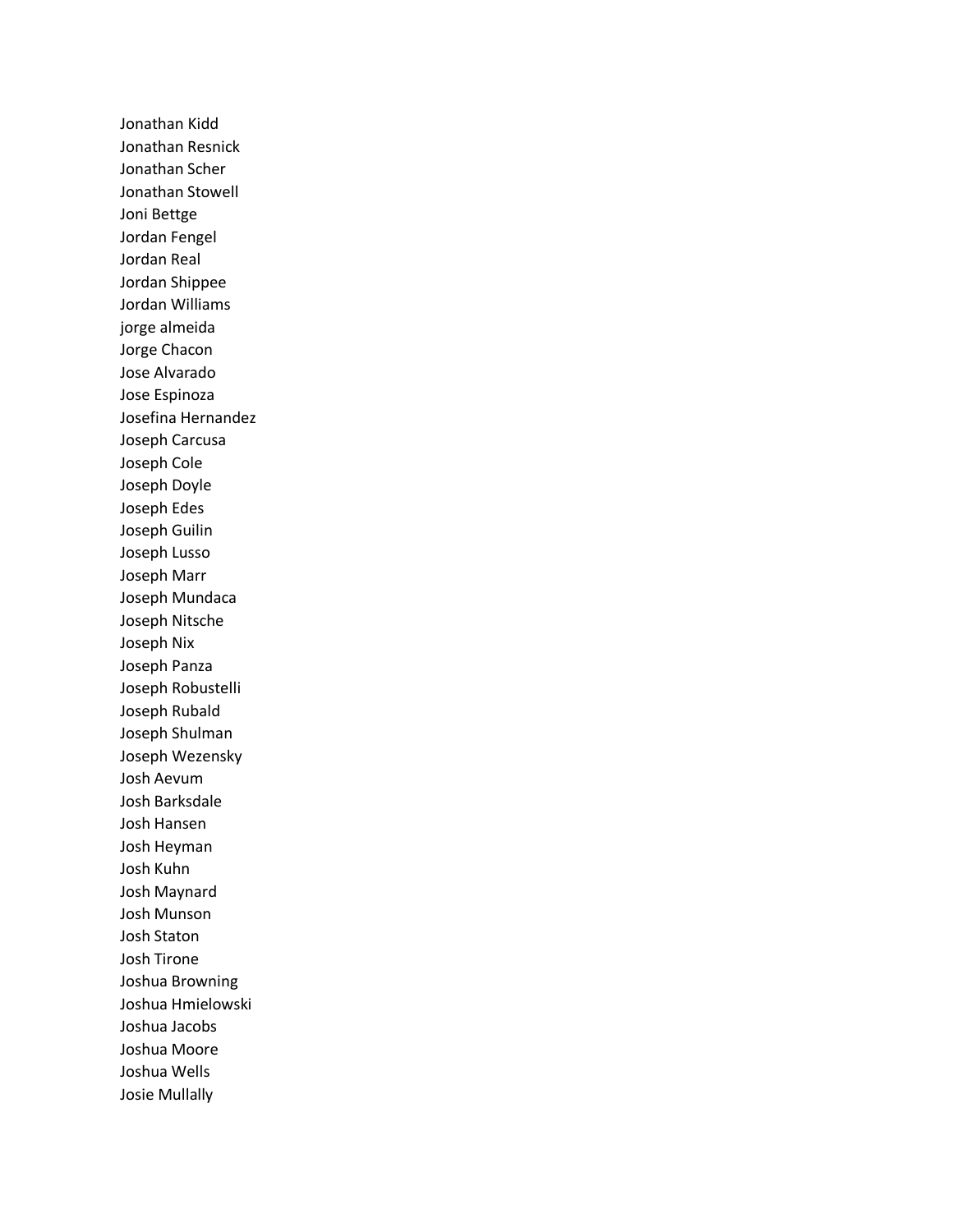Joslyn Dewell Joslynne Young jovolan begay Joy Murphy Joy Prendergast Joy Swanson Joyce Coogan Joyce DeVaney Joyce Jenkins Joyce Mosher Joyce Pretzer JP P Juan Gallegos Juan Garcia Juan Saucedo Juana Daniel Juanita Loraine Baker JUDIANE KOCH Judith Beshel Judith Edgar Judith Edmands Judith Ellis Judith Elzinga Judith Falco Judith Farrell Judith Hamman Judith Harrington Judith Heagstedt Judith Hutchison Judith K Johnson Judith Kowitt Judith Mcmackin Judith McQueen Judith Perham Judith Smith Judith Vanderryn Judy Blaisdell Judy Born Judy Cisney Judy Feland Judy Greenfield Judy John Judy Jones Judy Kelly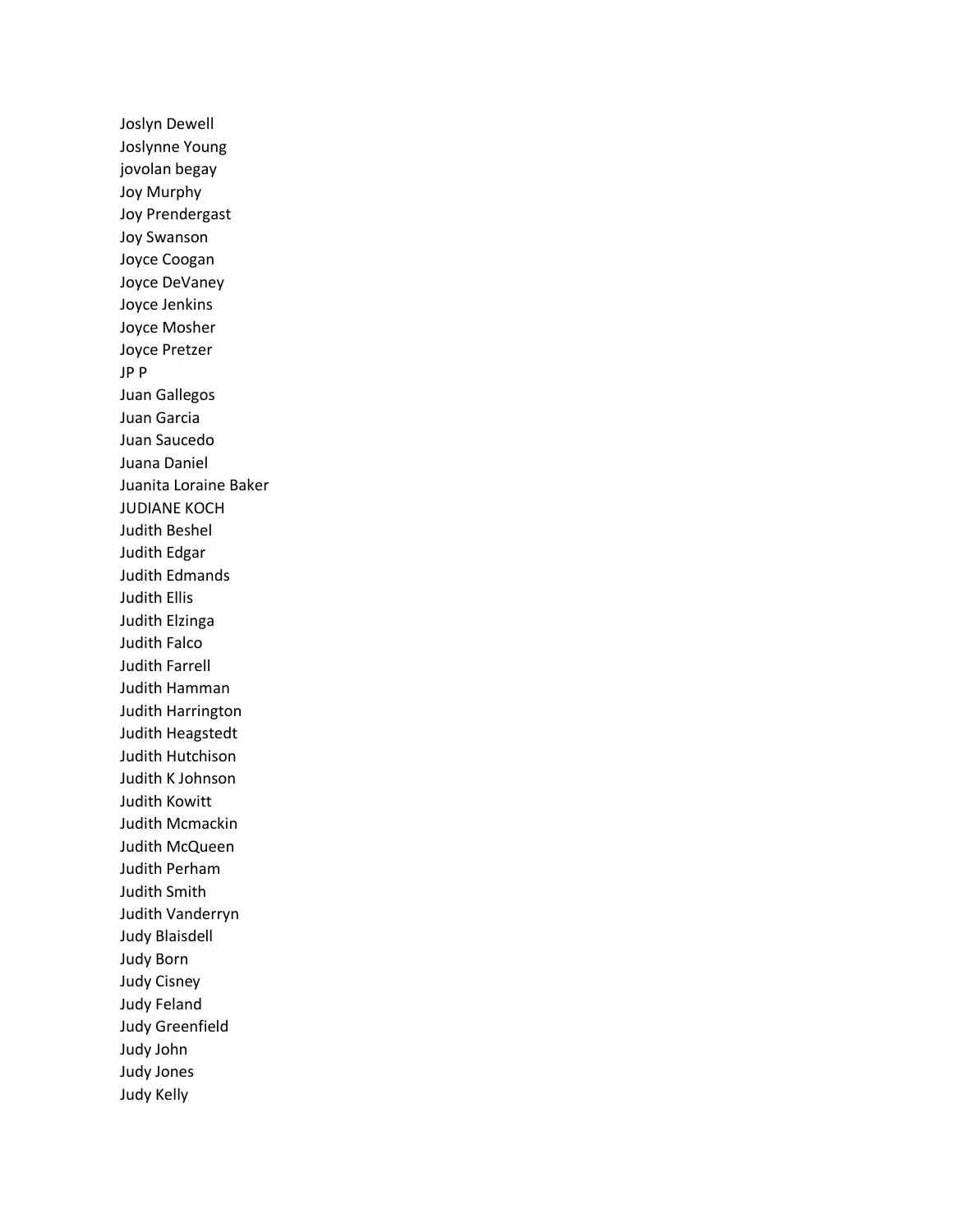Judy McDonald Judy Mcmanus Judy Moran Judy Musgrove Judy Myers Judy Ohs Judy Pula Judy Sims-Barlow Judy Slack Judy Solano Judy Wagner Judy Wood Juley Harvey Julia Bauer Julia Bottom Julia Faber Julia Fink Julia Gillett Julia Heins Julia Liao Julia Love Julia McWilliams Julia Perbohner Julia Riggin Julia Santisteban Julie [unknown] Julie Benson Julie Bohler Julie Cooley Julie Evans Julie Falkenberg Julie Griffith Julie Jenkins Julie Klein Julie Lang Julie Lawless Julie Lechtanski Julie McCarthy Julie Phillips Julie Pitts Julie Sapena Julie Schoenstein Julie Vida Julie Westendorff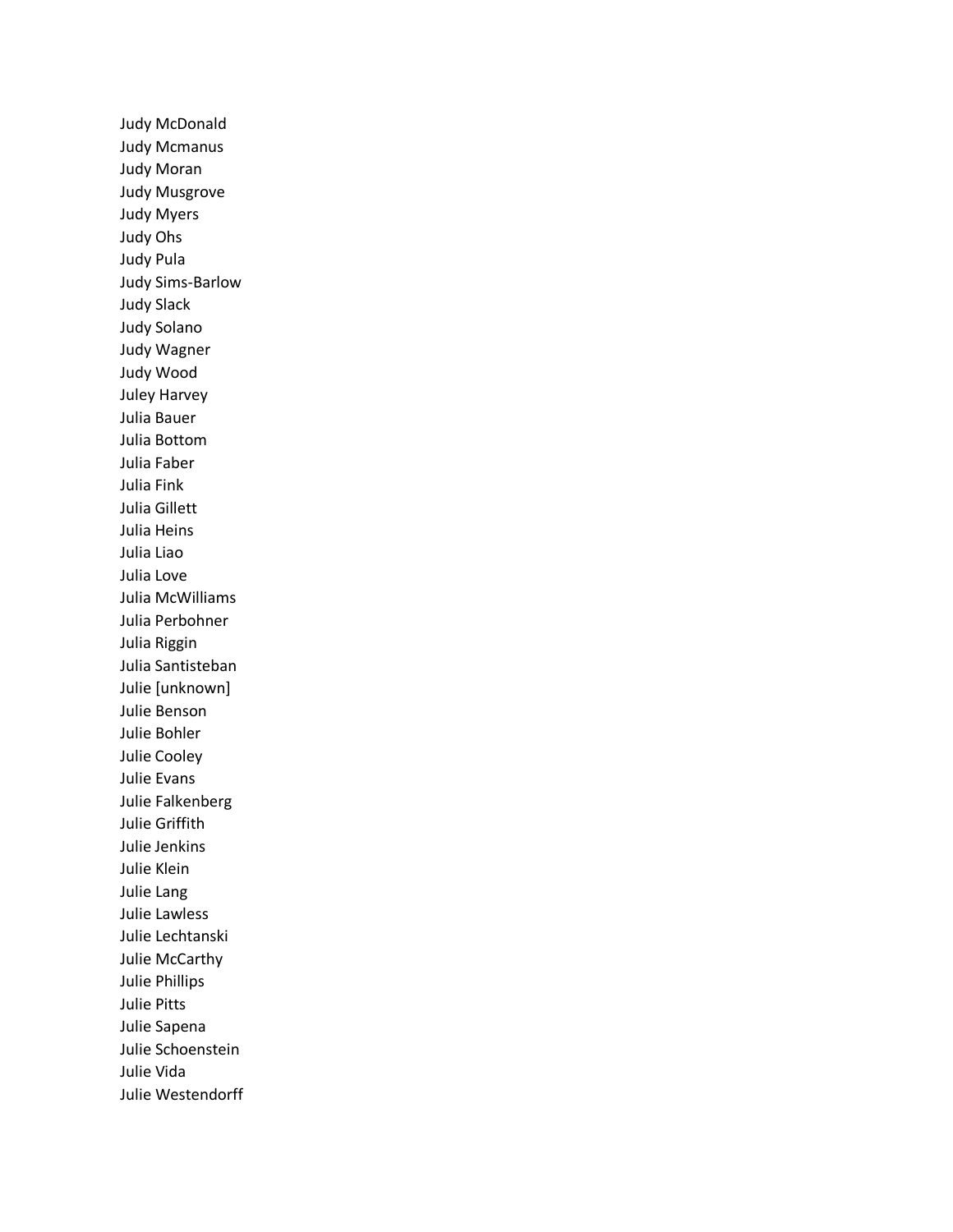Julie Wille Julie Young Justin Coulter Justin Dennison Justin Gagne Justin Maul Justin Silcox Justin Way Justin Young K Arnaud K Conley K Lowe K M K. Griggs Ka Lemon Kadidia Thiero Kaela Bell Kaeli Barrett Kai g Kailey White Kaitlyn Kittell Kaity Mccormick Kale Nirvana Kaleigh Schmidt Kamal Hillard Carnegie Kandice Bilisoly Kara Armano Kara Kenawell Karen Ballard Karen Buder Karen Call Karen Christiansen Karen Dike Karen Dike Karen Dombrowski-Sobel Karen Fassler Karen Hamilton Karen Hannon Karen Hauser Karen Jarman Karen Jones Karen Kalavity Karen Kenny Karen Kessler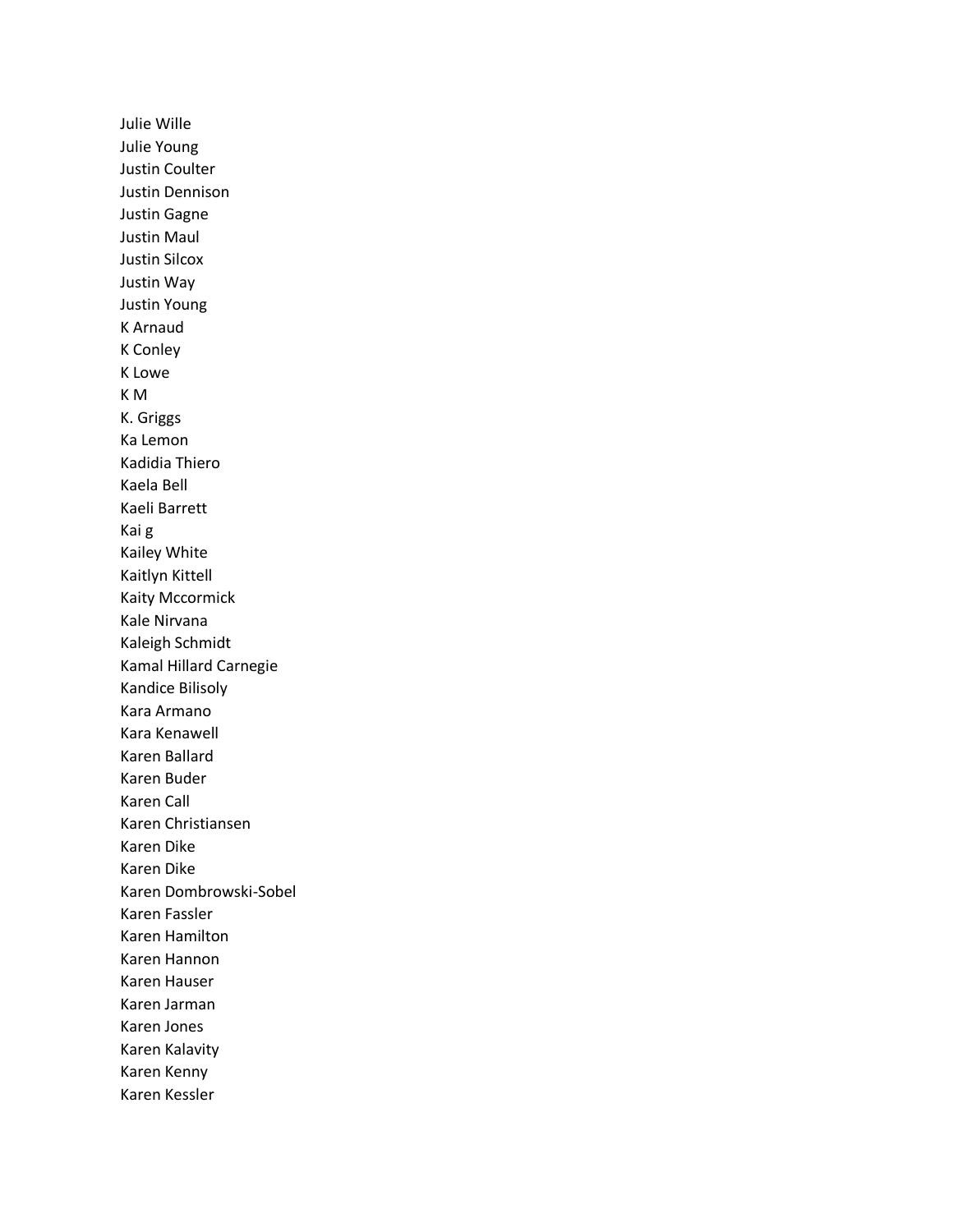Karen Kochis Jennings Karen KW Karen Lampke Karen Larsen Karen Levi Karen Littlefield Karen M Ortiz karen maloney Karen McDowell Karen Milliken Karen Obrien Karen Olson Karen Ortiz Karen Percak Karen Pramenko Karen Ryman Karen Sandberg Karen Schwenker Karen Seater Karen Shanley Karen Sjoberg Karen Snell Karen Sobel Karen Speed Karen Stickney Kari Campbell McLennan Karil Frohboese Karin Connell Karin Gieske Karina Black Karl Ford Karl Steen Karl Van Calcar Karla Jespersen Karla Kirchner Karla Lee Karol Lyon Karola Spring Karyn Ames Karyn Weller-Coffman Kasey Jo Earhart Kat Haber Kat Katsos Kate Belknap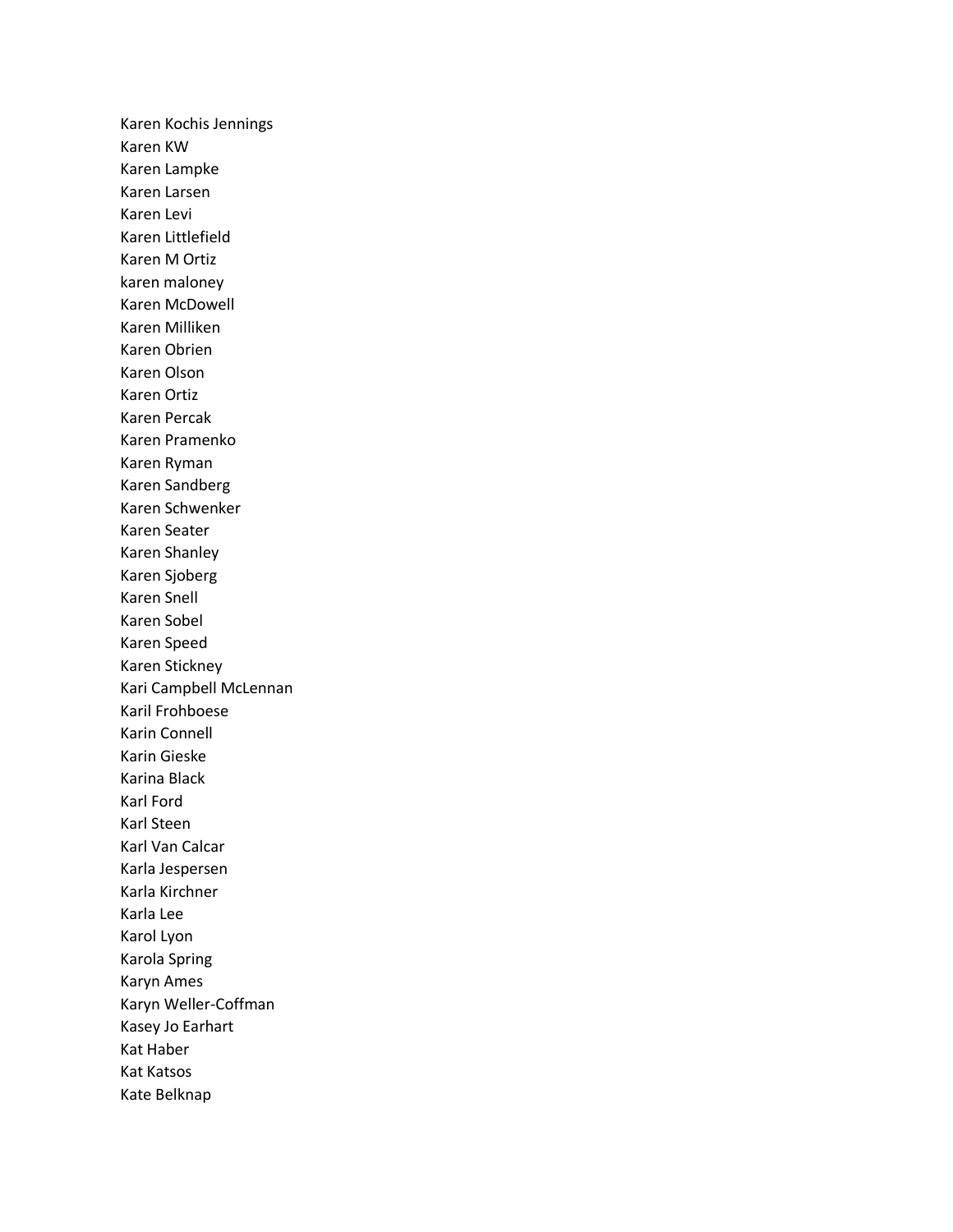Kate Brocato Kate Chasson Kate Christensen Kate Eliz Kate Holland Kate Inskeep Kate Merlin Kate Neuschaefer Kate Warner Kate Williams Katelyn Hamilton Katharine Mead Kathen Peden Katherine Anderson Katherine Asher Katherine Babb Katherine Carlisle Katherine Curcio Katherine Delanoy Katherine Green Katherine Holland Katherine Johnson Katherine King Katherine Knoy katherine louis Katherine Lower Katherine Robertson Katherine Ware Katherine Zulauf Kathleen Bizzarro Kathleen Bussa Kathleen Calvin Kathleen Carr Kathleen Collins Kathleen Dawson Kathleen Doyle Kathleen Gearhart Kathleen Gissing Kathleen Grossman Kathleen Herrera Kathleen Hill Kathleen Jennison Kathleen Juracka Kathleen Kreiselmeyer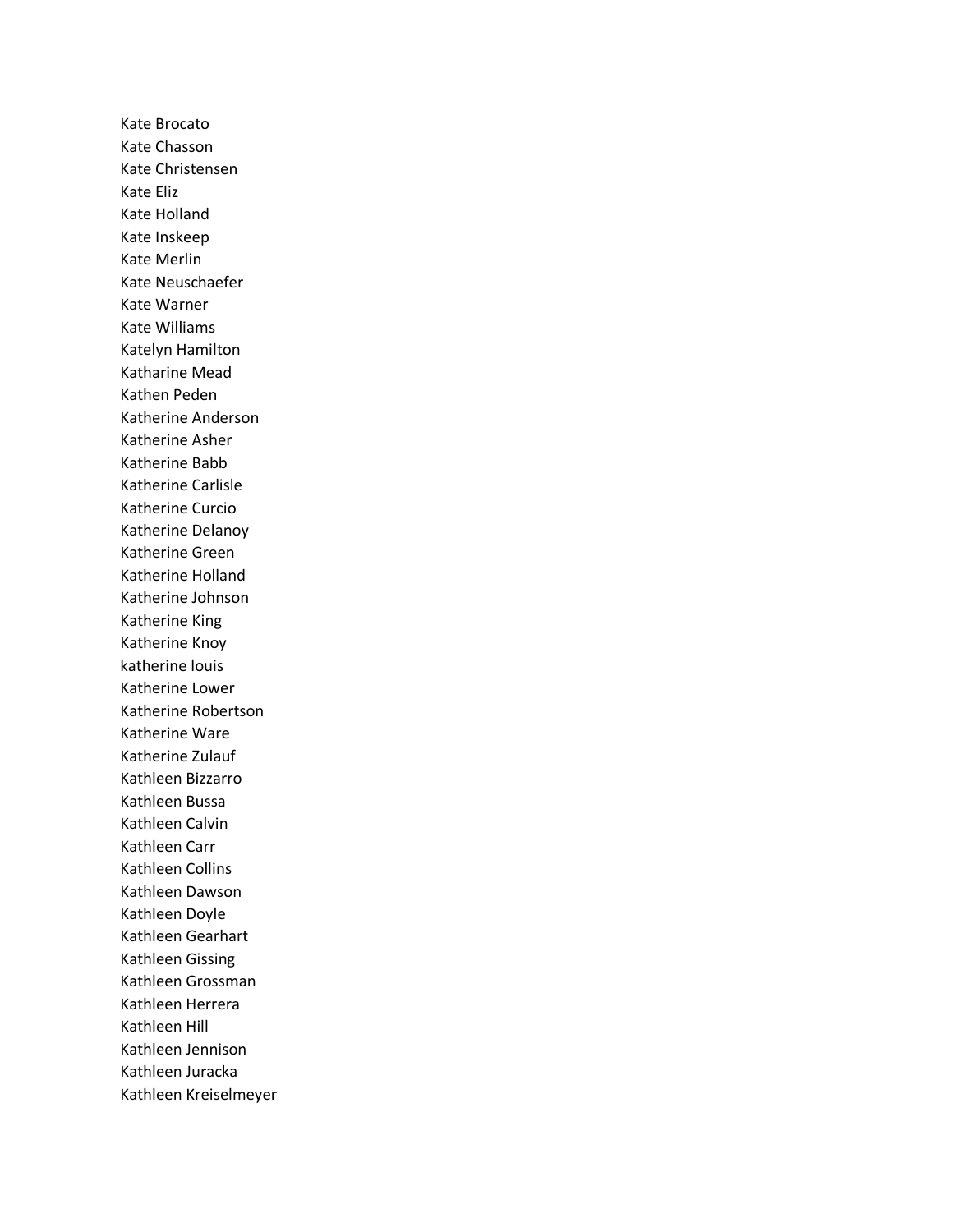Kathleen Lindstrom Kathleen Oconnell Kathleen Reilly Kathleen Ryan Kathleen Saunders Kathleen Wellman Kathleen Whitney Kathlene Schwoerer Kathlyn Kingdon Kathryn A. McWilliams Kathryn Bedell Kathryn Cammareri Kathryn Christian Kathryn Cleere Kathryn Fleck Kathryn Heet Kathryn Krughoff Kathryn Kubinyi Kathryn Lujan Kathryn Northrup Kathryn Rachwitz Kathryn Romberg Kathryn Rose Kathryn Van Note Kathy Bailey Kathy Carroll Kathy Cornely Kathy Durrum Kathy Eans Kathy Forsythe Kathy Fryer Kathy Hartman Kathy House Kathy Kaiser Kathy Kaiser Kathy Martinez Kathy Mckinney Kathy McWhorter kathy moritz Kathy Nolasco Kathy Sahagian Kathy Slaughter Kathy Tolman Kathy Trask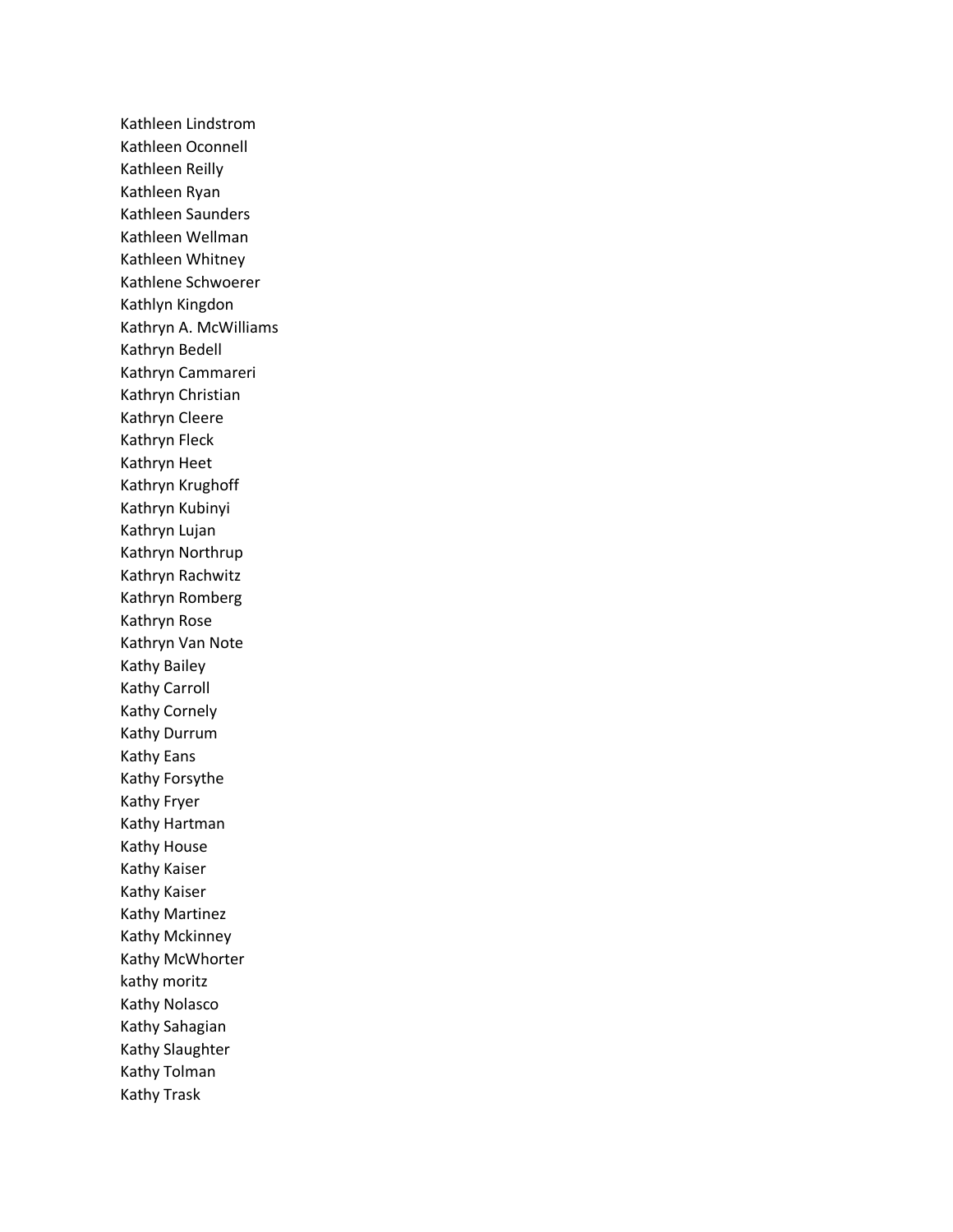Kathy Whitacre Kathy Williams Kathy. Carson Kati Schenk Katie Biester Katie Cezo Katie Kirdahy Katie Lawn Katie Rubel Katie Wallace Katie Waller Katrina Brink Katrina Padilla-Fullington Katy Dealy Katy Hall Kay Carol Thomas Kay Glinsman Kay Linder Kay Wilson Kayla Carney Kayla Harnish Kayna Skeen Keira Bond Keith Ela Keith Rutledge Kelli Gilbert Kelli Wilson Kellie Pettyjohn Kellie Thompson Kelly Greene Kelly Leviker Kelly Reinhardt Kelly Rudd Kelly Salling Kelly Snow Kelly Stanek Kelly Turner Kelly Tyman Kelly Watters Kelsey Ashton Kelsey Burck Kelsey Burdine Kelsey Tennett Kelsy Steiner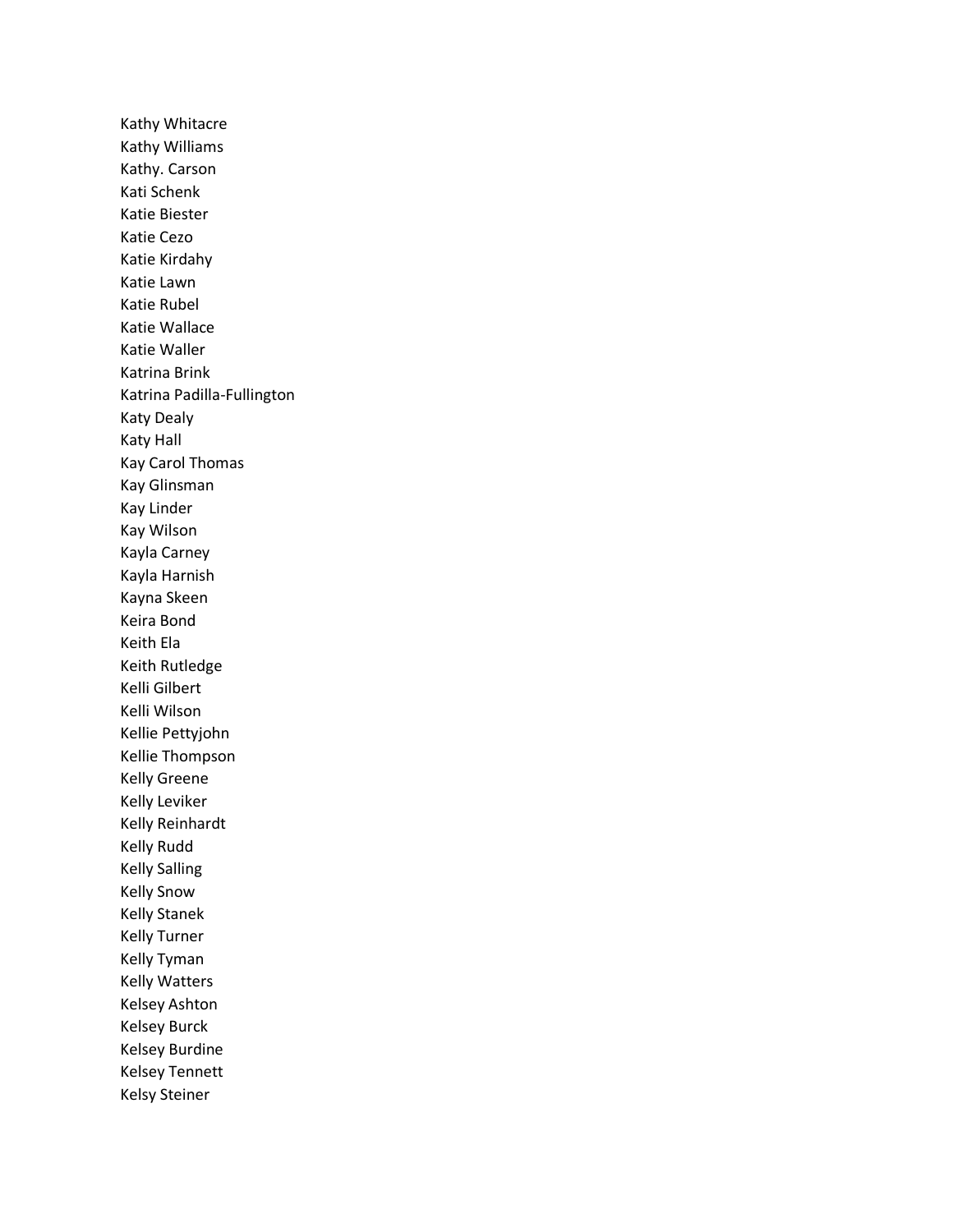Ken Connell Ken Danti Ken Dolezal Ken Dolezal Ken Gamauf Ken Johnson Ken Larson Ken stack Kendall Lassiter Kenneth Brenner Kenneth Debey Kenneth Harrison Kenneth Kutalek Kenneth Porter Kenneth Stiebohr Kent Borges Kent Hallam Kent Turnbeaugh Kent Wilson Kenton Burns Kenyatta Maybin Keri Luce Keri Nelson Kerri Geary Kerri Mclain Kerry Gunby Kerry Lewis Kevin Blank Kevin Brenneman Kevin Brooks Kevin Kuns Kevin Pendleton Kevin Smilor Kevin Webber Kierra Tanner Kim Adams Kim Fitzgerald Kim Frederick-Law Kim Lauber Kim Leon Kim Maul Kim Miller Kim Norton Kim Sannes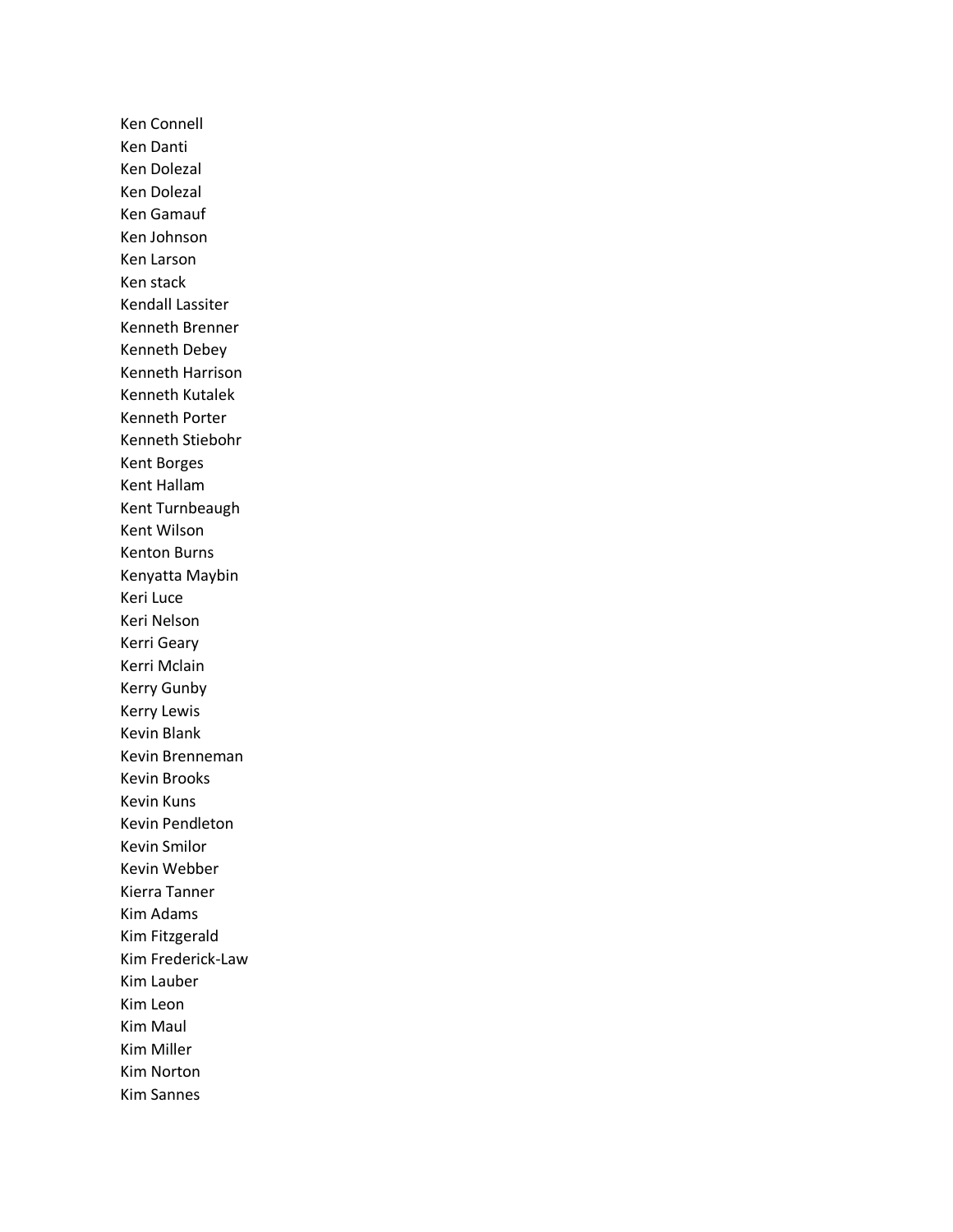Kim Shively Kim Shively Kim Sweitzer Kim Wood Kimani Alejo Kimberley Rivero Kimberly Bron Kimberly Jones Kimberly Modesitt Kimberly Morelli Kimberly Seger Kimberly Wagner Kimberly Wagner Kinsy Sylla Kip Golden Kipp Wiebers Kirby Hughes Kirk Aigner Kirk Apt Kisha Ortiz Koshiro Senji KR Taylor Kris Rowley Krista Lidiak Krista Swahn Krista Taylor Krista Warnock Kristal Briones Kristen Henry Kristen Solano Kristi Douglas Kristin Dura Kristin Lawton Kristin Vanderpoel Kristin Winn Kristina Bain Kristina Lane Kristina Petrov Kristina Snyder Kristine Freking Kristine Nance Kristy Roberts Kristyn Howarth Kristyn MacPhail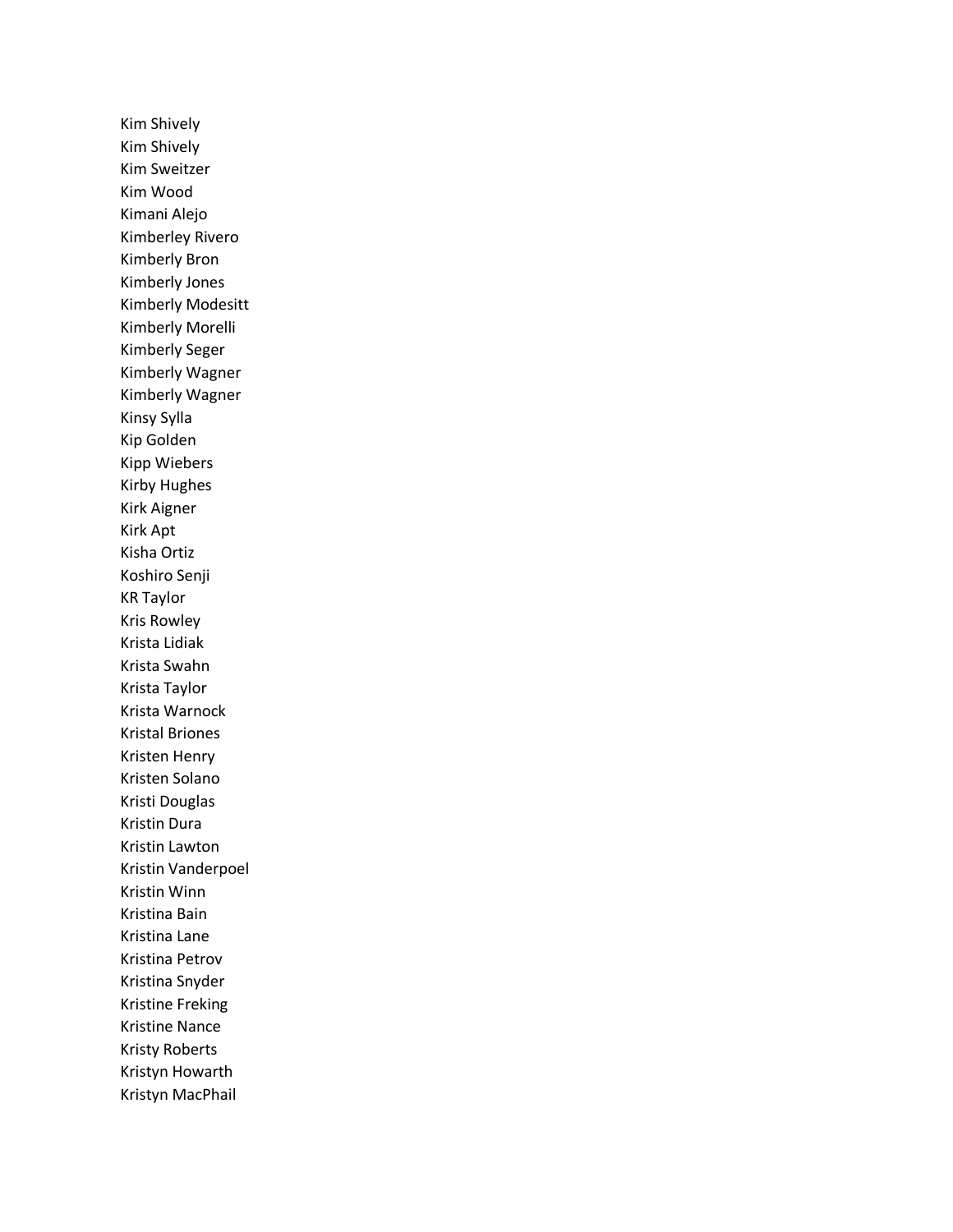Krystal Ellison Kurt Roithmayr Kurt Tretten Ky Stevens Kyla Gonzales Kyla Pellouchoud Kyle Armitage Kyle McLernon Kyle Timmer Kylee Eres Kym Waugh Kyrie Collins L Biernacki L. Patin L. Strange Lacey Chaffee Lacey Hicks Lacey Wozny Lacy Morrill Lacy Randall Laine Ludwig Lana Henson Lana Schmitt Lana Tovrea Lance French Lane Willson Lani Gossett Larissa House Larissa Rhodes Lark Mathis Larry Berger Larry Blanks Larry Gilbert Larry Hoyt Larry Kimball Larry Kinney Larry McLaughlin Larry Pinkerton Larry Saghy Laura Barton Laura Brecht Laura Brooks Laura Bruess Laura Cortez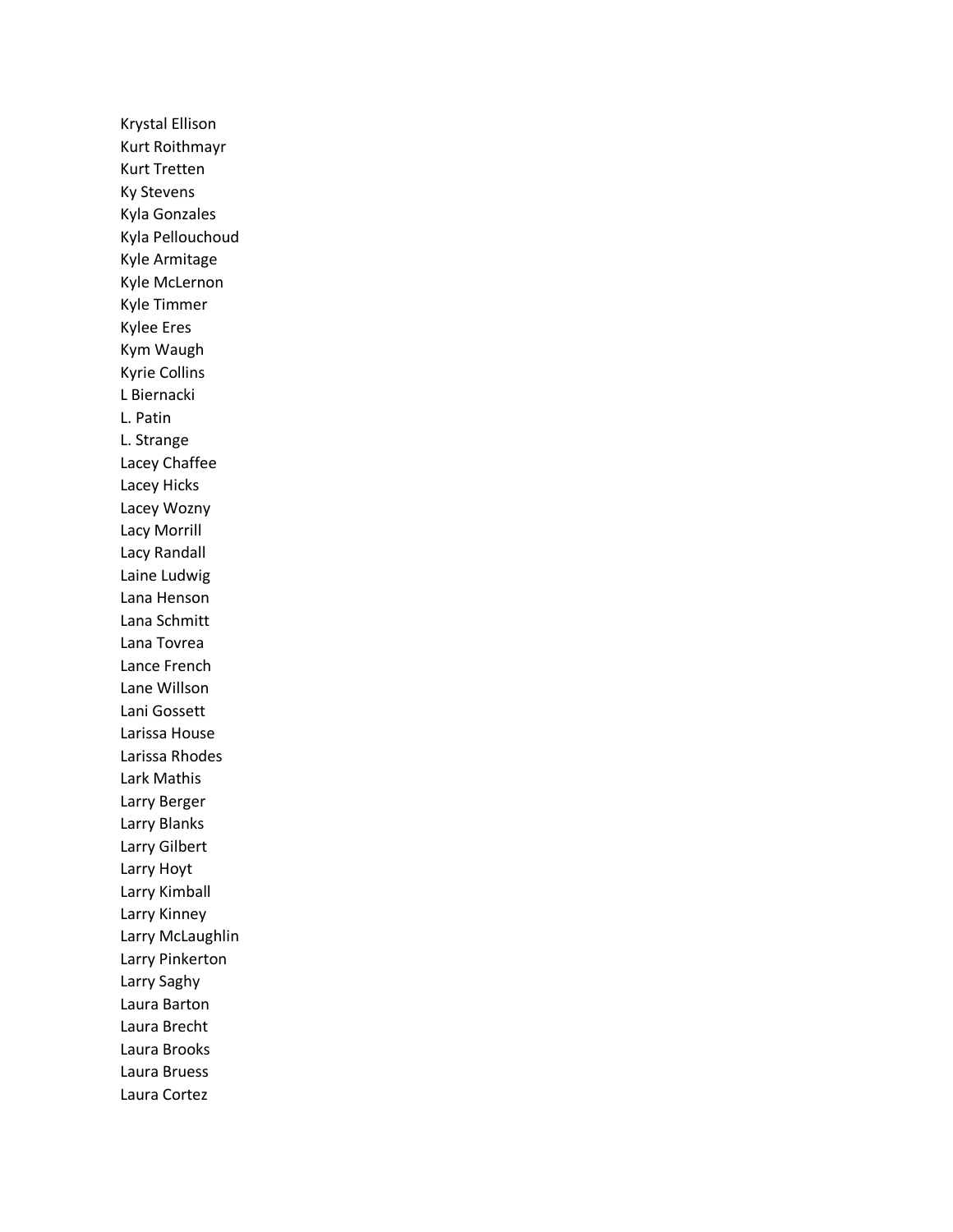Laura Delance Laura Gorman Laura Marine Laura Melvin Laura Mooney Laura Nevitt Laura Newman Laura Page Laura Pittman Laura Shirley Laura Staples Laura Stern Laura Vetos Laura Waterworth Laura Yale Laurel Klusman Laurel L Starr Laurel Mills Laurel Starr Lauren Barrett Lauren Barrett Lauren Beabout Lauren Berent Lauren Bouche Hauser Lauren Donley Lauren Fry Lauren Hess Lauren Howe Lauren Johnson Lauren Mccoy Lauren Walters Lauri Costello Laurie Anderson Laurie Cartrette Laurie Dolan Laurie Fitzgerald Laurie Griffith Laurie Loeb Laurie Macleod Laurie Milford Laurie Perla Laurie Russell Laurie Williams Lauryn Wachs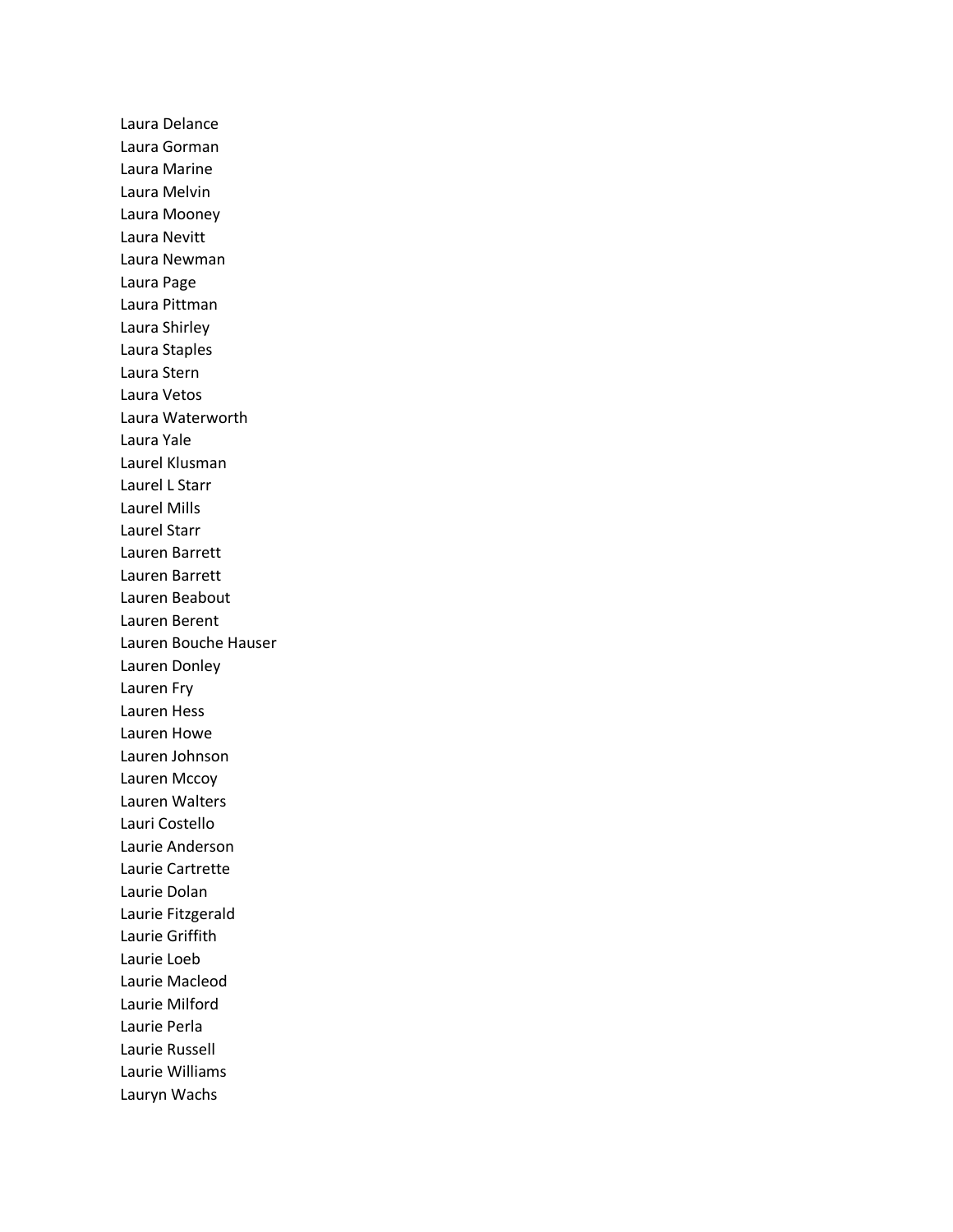Lavinia Ycas Lawrence Crowley Lawrence Forman Lawrence Lynch Lawrence M.d. Lawrence Pennington Lawrence Ribnick Lawrence Scrima Lawrence Weber Lays [Unknown] Lea Ratliff Leah Bean Leah Bookman Leah Colatosti Leah Dorzweiler Leah Lauritzen lee beckstrom Lee Brannon Lee Cassin Lee Kirsch Lee L'Enfant lee Moller Lee O'Brien Lee Springer Lee Stark Lee Stopher Lee Sutkowi Lee Trujillo-lopez LeeAnn French Leigh Jardine Leila Mohseni Leila Schey Leland Long Lenny Obolsky Lenore Charles Lenore Dolph Leroy Frankel Les Lord Lesley Lefevre Lesley Lia Evans Lesley Manring Leslie Arnold Leslie Carter Leslie Karnauskas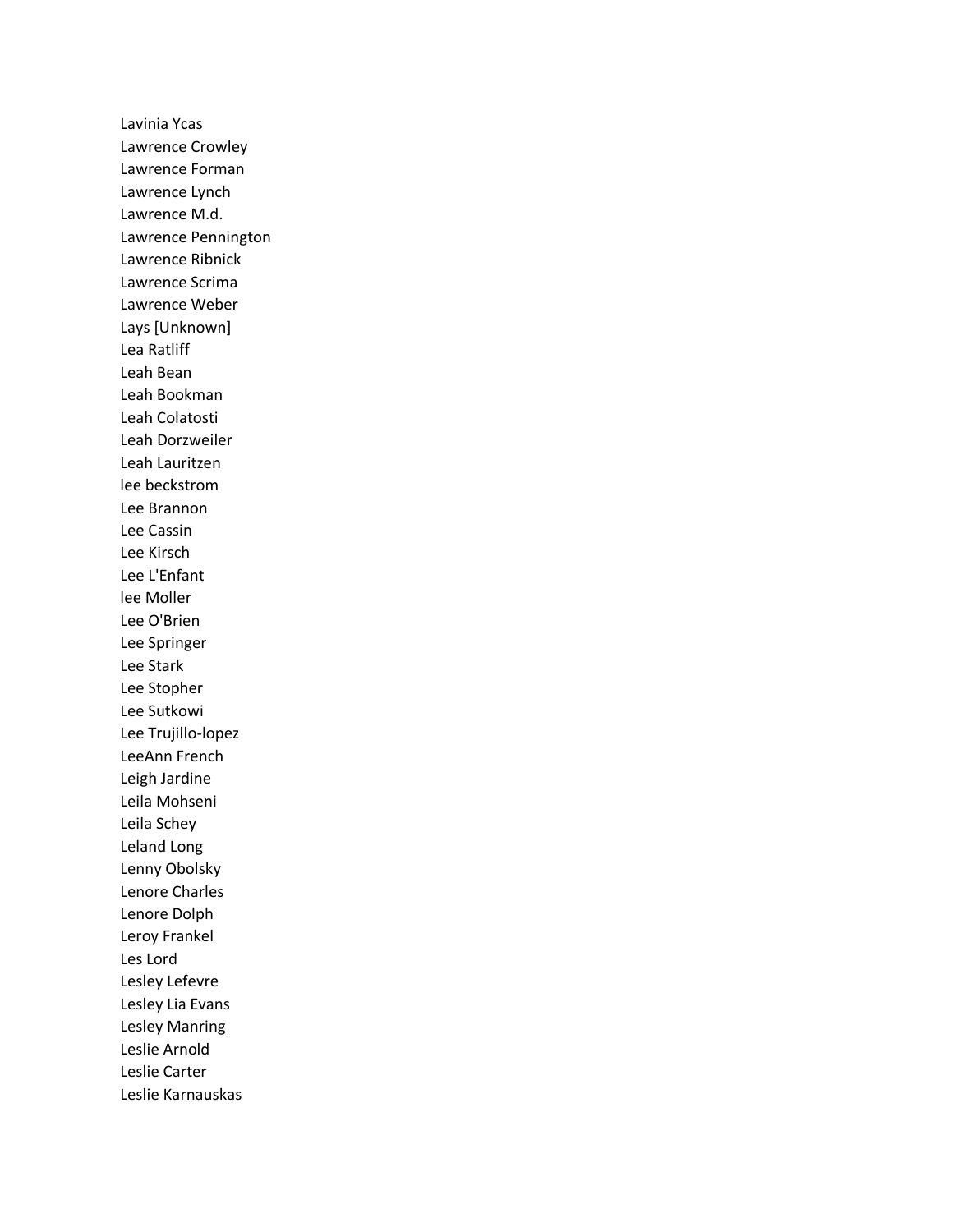Leslie Lomas Leslie Long Leslie Ogonowski Leslie Patterson Leslie Peretsky Leslie Robertson Leslie Robinson Leslie Spoon Leslie Tassi Leslie Weise Lezlie Ringland Lia Young Liana Epstein Libby Schovajsa Libertad Mendivil Lila Henry Lillian Kraemer Lillian Walker Lilly Zoller Lily Legit Lina C Linc Conard Lincoln Anderson Linda Agripino Linda Bensey Linda Burt Linda Carr Linda Corcoran Linda Cordova Linda Curtin Linda Davies Linda Drescher Linda Farley Linda Foreman Linda Graae Linda Grey-Wilson Linda Hardesty Linda Harling Linda Harris Linda Howard Linda Jantzen Linda Jeschofnig Linda Kaley Linda Kyle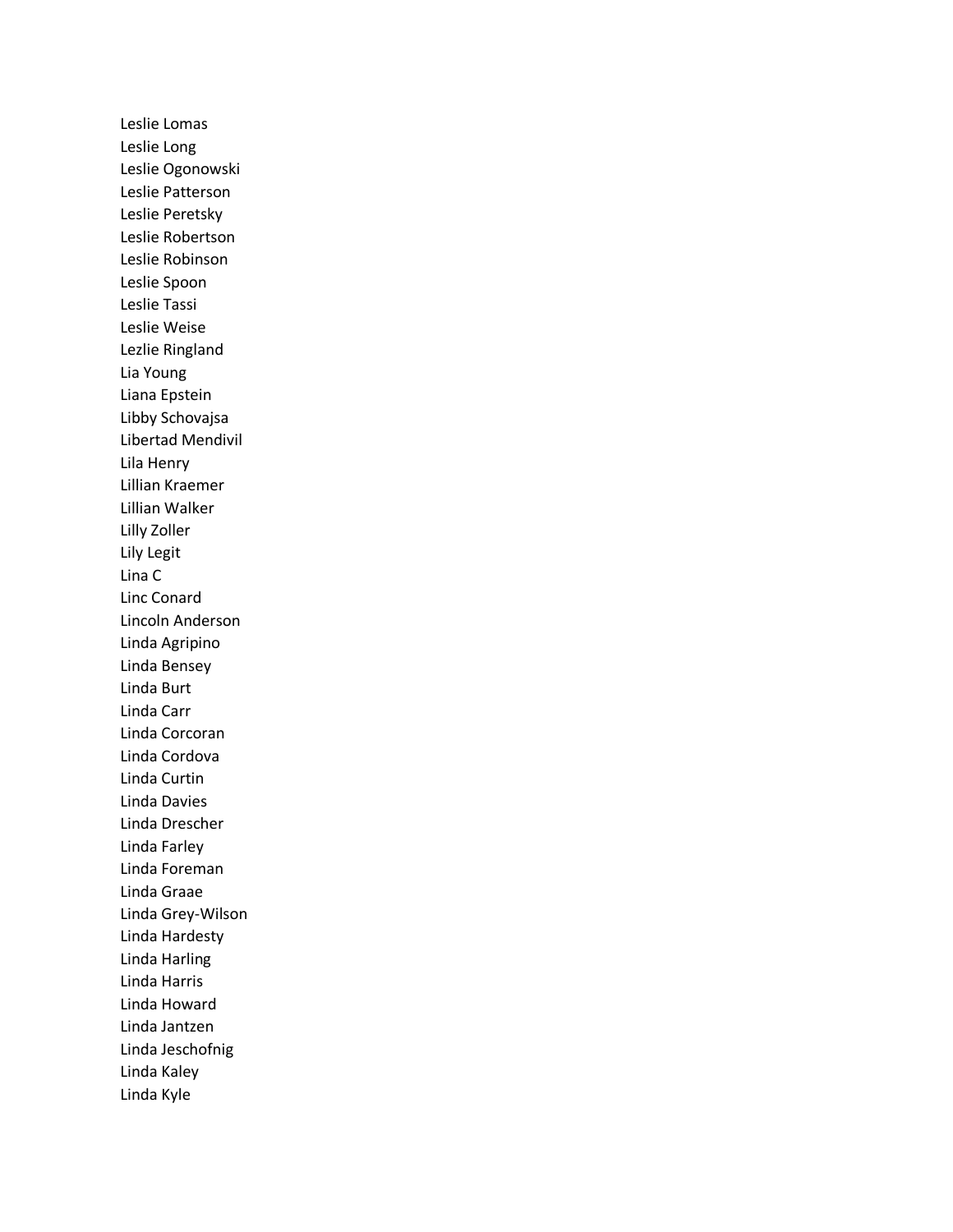Linda LaGasse Linda Lewis Linda Liller Linda Loran Linda Marie Luna Linda Mattusch Linda McGrady Linda Meister Linda Mitchell Linda Mulka Linda Mullins Linda Owen Linda Rea Linda Richards Linda Schipper Linda Serio LINDA SIKOROWSKI Linda Sippel-Lemmer Linda Smoke Linda Sparks Linda Thacker Linda Thompson Linda Tudor Linda Walker Linda Wenzek-Barth Linda Wodiuk Linda Zale Lindsay Burton Lindsay Gates Lindsay Lewan Lindsay Nerad Lindsay Poff Lindsey Green Link Lubken Linn Baker Lisa Allee Lisa Bodey Lisa Boehm Lisa Butler Lisa Carollo Lisa Evon Lisa Foxwell Lisa Gudmundson Lisa Hanckel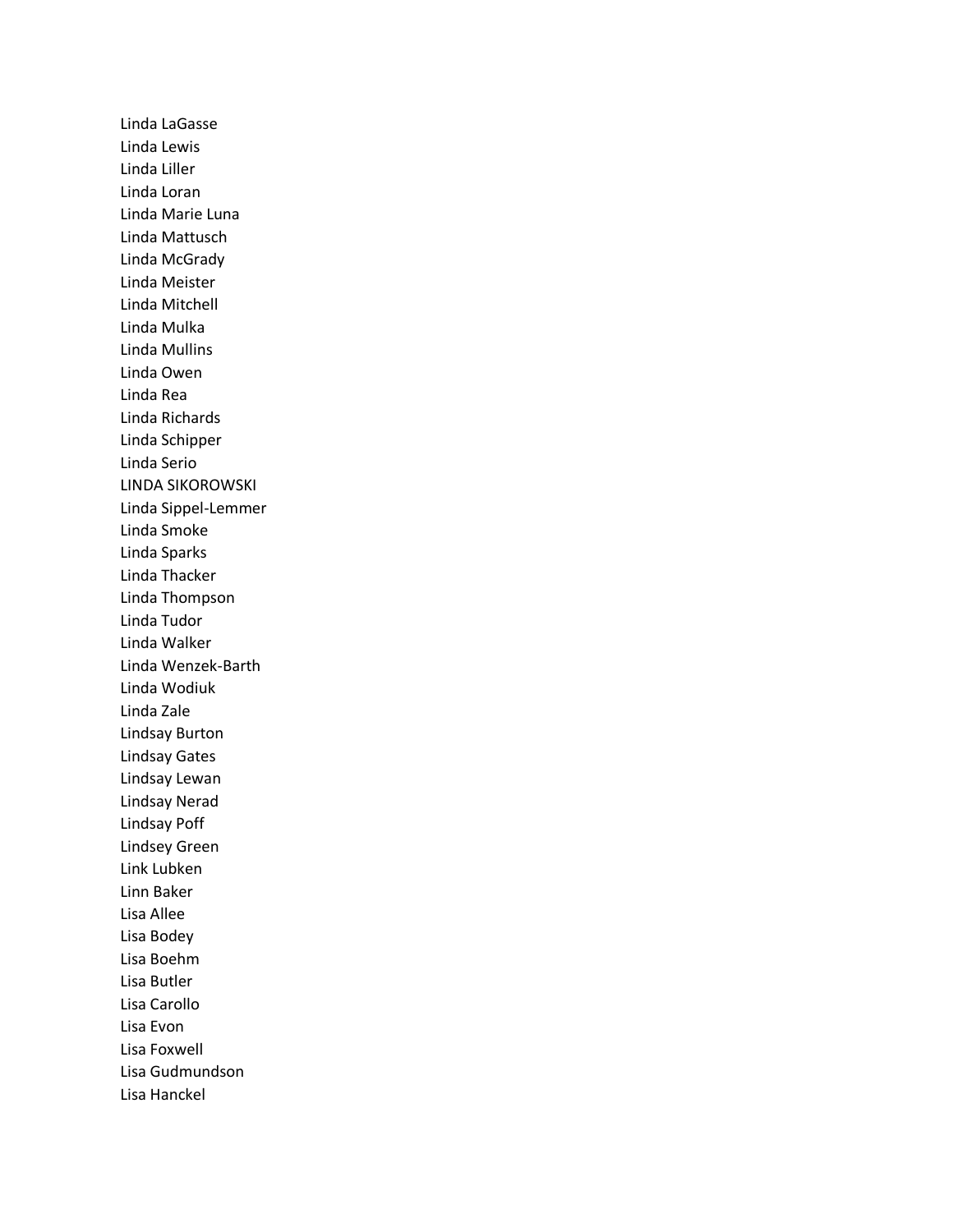Lisa Harding Lisa Hein Lisa Kincannon lisa krueger Lisa Lambert Lisa Masslich Lisa Murray Lisa Newkirk Lisa Padilla Lisa Penley Lisa Simms Lisa Smith Lisa Tran Lisa Travis Lisa Tully Lisa Vratny-Smith LISA ZALES Lisha Doucet Lissa Ray Litzie Rios Livi Christiansen Liz Croddy Liz Dixon Liz Hickman-Heyner Liz Morales Lizzy Bauer Lloyd Worley Loci Tzok Logan Shibata Logan Souder Lois Adams Lois Todd Lois Vanderkooi Lola Espinoza Lon Goldstein Lonnie Maddox Loore Oluwatosin Lora Powell-Fults Loralee Kerr Lorena Osorio Loretta Davolos Loretta Kerns Loretta Koehler Lori DiMaio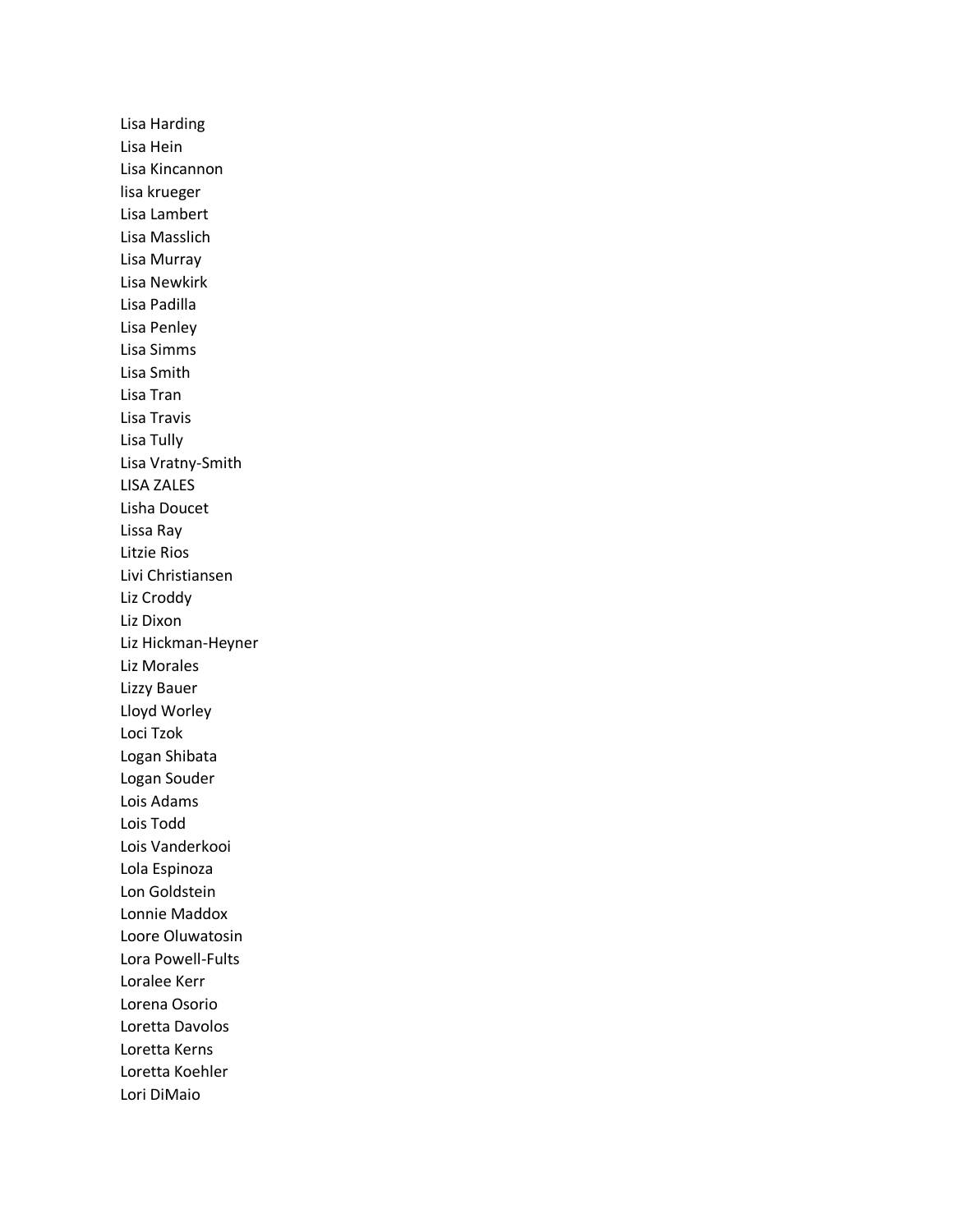Lori Elton Lori Fuller Lori Milbier Lori Olcott Lori Sandstedt lorraine alfini Lorraine Aslakson Lorraine Kirk Lorraine Mink Lorraine Peterson Lorraine Staton Lorraine Wilson Lorre Johnson Lorren James Lorrence Mahaffy Lorretta Chavez Lorrie Carlson Lorrie Odom Lou Bluestein Lou Lou Goss Louis Adamo Louis Fioravanti Louis Vincent Louise Brooke Louise Knapp Louise Tenenbaum LouReena Colton-Paul Lourie Zipf Lowell Schaffert Luana Rubin Luann Hohnstein Lucas Jones Lucia Fellers Lucille Trujillo Lucina Hoover Lucy Block Lucy McGuffey Lucy Molina Lucy Trankina Luis Enrique Loya Luise Ollick Luke Allison Luke Mitton Lupe Martinez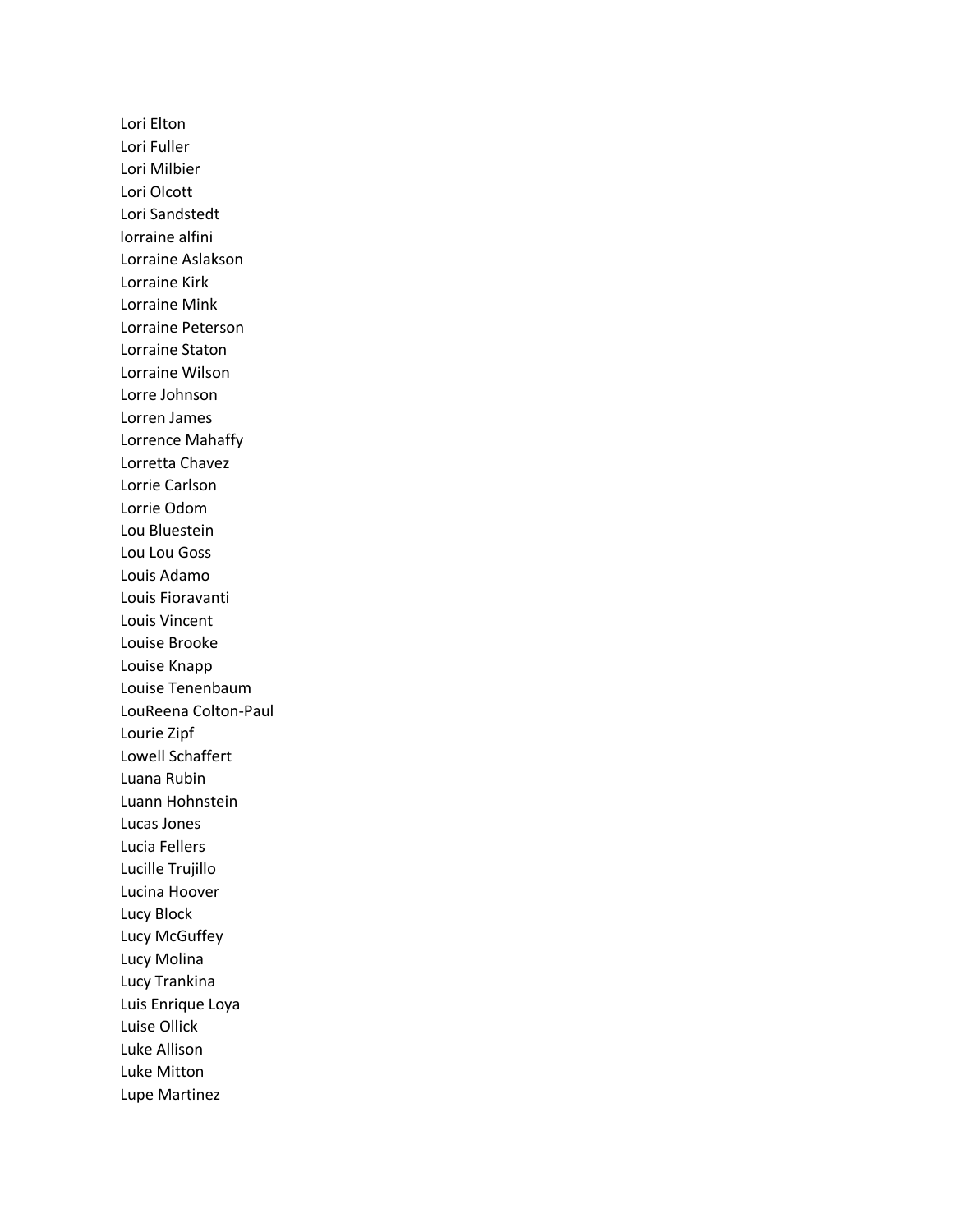Luz Castillo LV Vigil Lydel Standard Lydia Betts Lydia Hooper Lydia Tillman Lyn Du Mont lyn du Mont Lyn Masche Lynda Dawson Lynda Fortiér Lynda Hanshaw Lynda Prendergast Lynette Schnelelr Lynn Ackerman Lynn Carretta Lynn Ceuleers Lynn Diaz Lynn Dimmick Lynn Frederick Lynn Gedvilas Lynn Kwiatkowski Lynn Merrill Lynn Pehrson Lynn Riley Lynn Smit Lynn Stockton Lynn Welch Lynn Zamzow Lynne Glaeske Lynne Goldsmith Lynne Mathews Lynne Pagel Lynne Weiske Lyric Mcknight Lyrysa Smith M Colony M F m jill thornburg M K M Malen M Stockwell M. Dianne Addison-Perkins Mac Lewis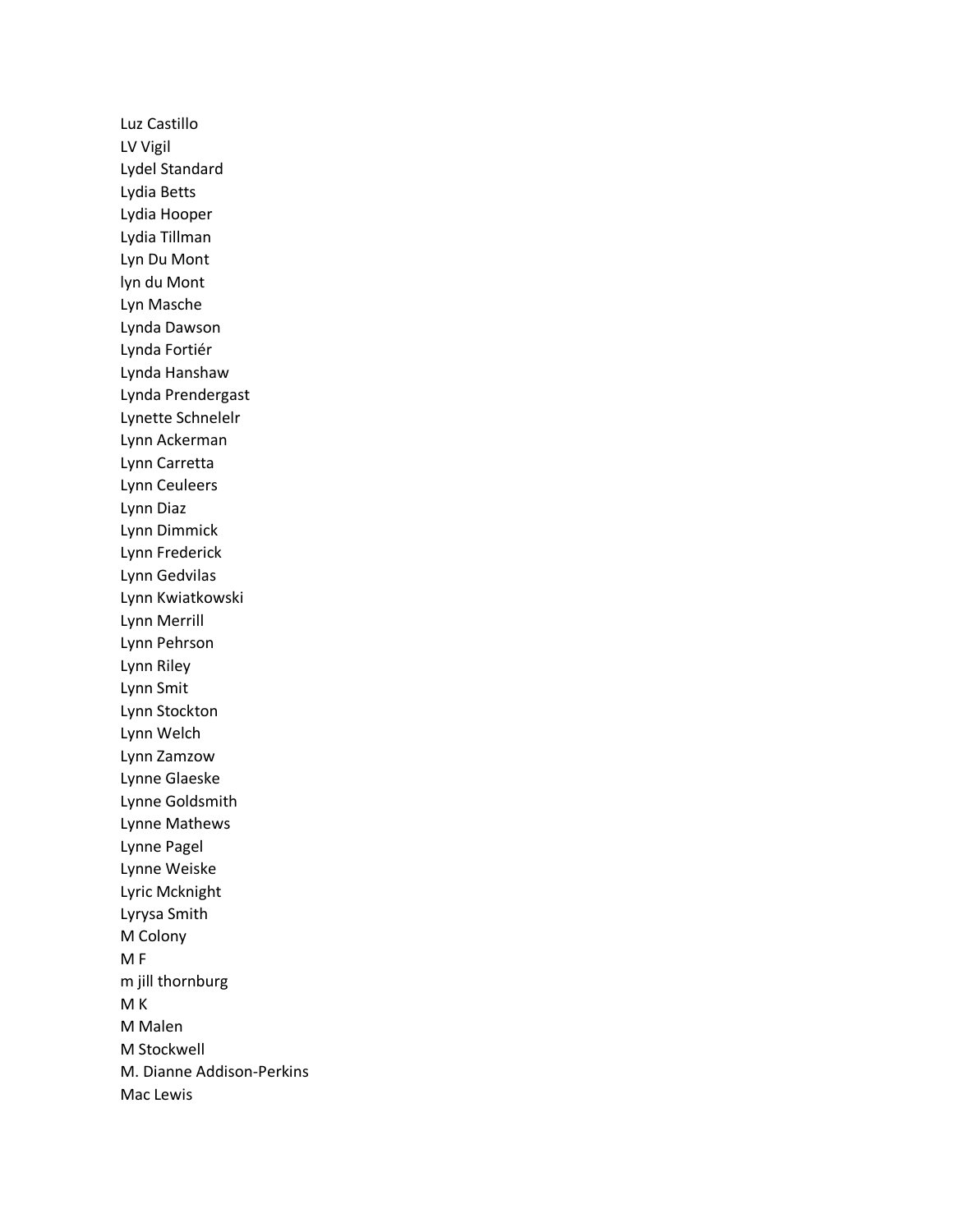Mack Freestone Mackenzie Kurtz Maclean Gerding Maddie Barrett Maddy Hem Madelaine DeVan Madeleine Zirbes Madeline Eisele Madeline Hem Madelyn Wynne Madelynn Dalvit Madilyn Mills Madison Croissant Madison Deter Madison Muxworthy Maggie Bowes Maggie Donovan Maggie Joe Hernandez Maggie Smith Mahting Putelis Maia Van Pelt Makayla De La Oliva Makenzie Newman Malena Marzano Malinda Rogers Mallaney Gyorffy Mallory Garner-Wells Mallory Schultz Maly Vega Manda Morris Mandana Nakhai Manuel Travina Marc Boilard Marc David Marc Hughes Marcia Brber Marcia Kirsh Kohler Marcia Merry Morales Marcia Stoney Marcia Stoney Marcia Surette Marcia Weese Marcia Woodland Marcie Warner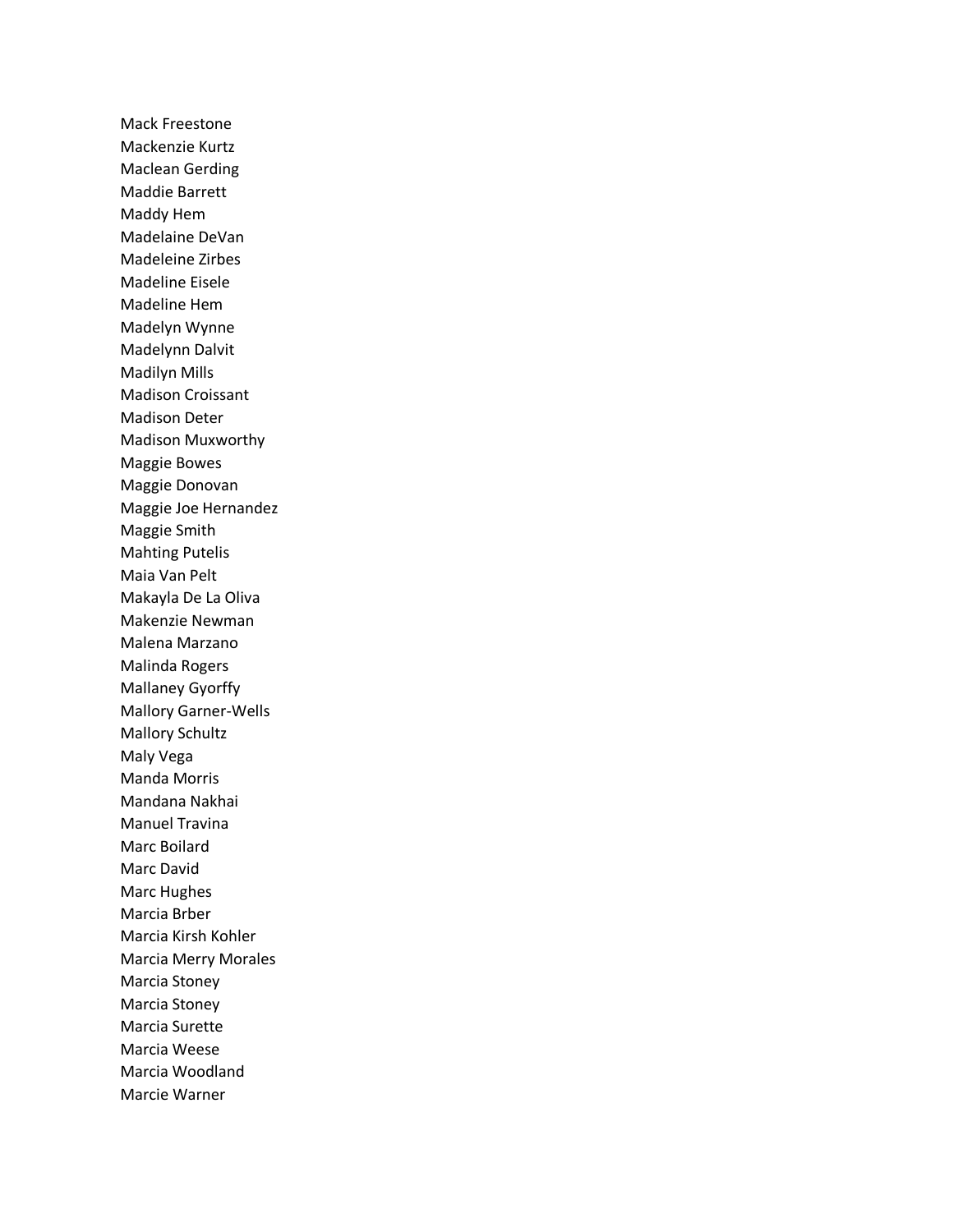Marcie Warner Marco Pardi Marcus Honnecke Marcus Lanskey Marcus Straub Marcus Wade Marda Turman Mardi Strong Margaret (Peggy) Rawlins Margaret Blakley Margaret Chong Margaret Elizabeth Fuhr Margaret Ferguson Margaret Johnson Margaret Kessler Margaret Larson-Fuller Margaret Lohr Margaret Mayer Margaret Pswald Margaret Richardson Margaret Schnipper Margaret Smith Margaret Von Feldt Margaret Wright-Mueller Margaret Ziedin Marge Theeman Margeaux Johansson Margi Ness Margo Gebhard Margot Wynkoop Marguerite Tierney Mari Heart Maria [unknown] Maria Arias Maria Baker Maria Colvin Maria Cook Maria Dimas Maria Esparza Maria Gonzalez Maria Ines Linan Maria Keenan Maria Krouglianskaia Maria Miranda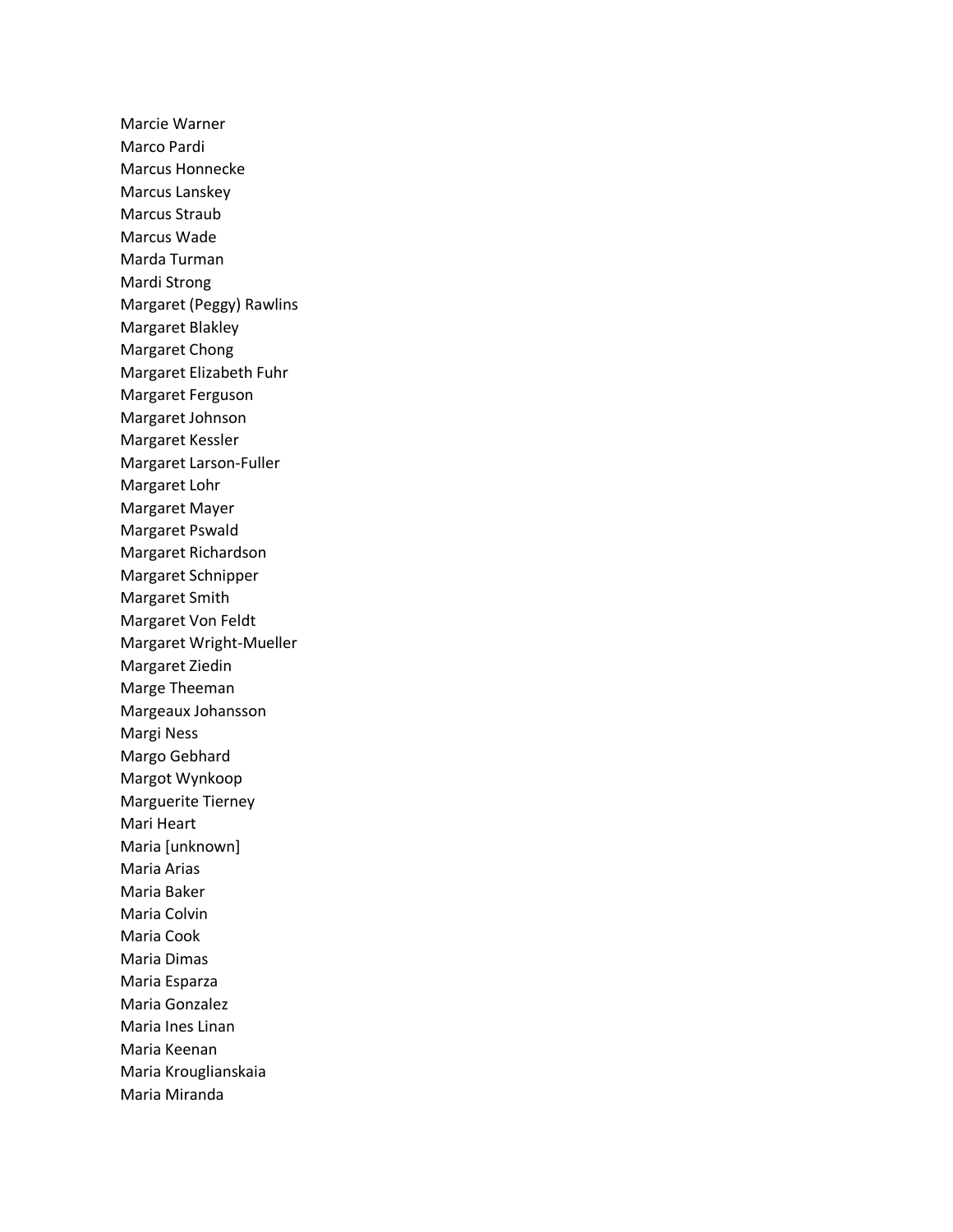Maria Tita Gonzalez Maria Valentine Maria Wasson Mariam Burns Marian Coloroso Marian Krogh Marianne Hannah Marianne Mate Marianne Schmalz Maricela Gallardo Marie Martin Marie Powell Marie Venner Marietta Montaine Marigold Schwartz Marilyn Brown Marilyn Hansen Marilyn Hughes Marilyn Kemp Marilyn Reis Marilyn Scarborough Marilyn Stranske Marilyn Thompson Marinette Wuischpard Snyder Mario Echevarria Mario Lozano Marion Ceruzzi Marion Landry Marisa Plevak Marjorie Carroll Marjorie Schlekeway Marjorie Steel Marjorie TRUE Marjorie Westy Mark Bell Mark Breslin Mark Desanto Mark Enser Mark Fermanich Mark Giesecke Mark Houdashelt Mark Howell Mark Jacobi Mark Koritz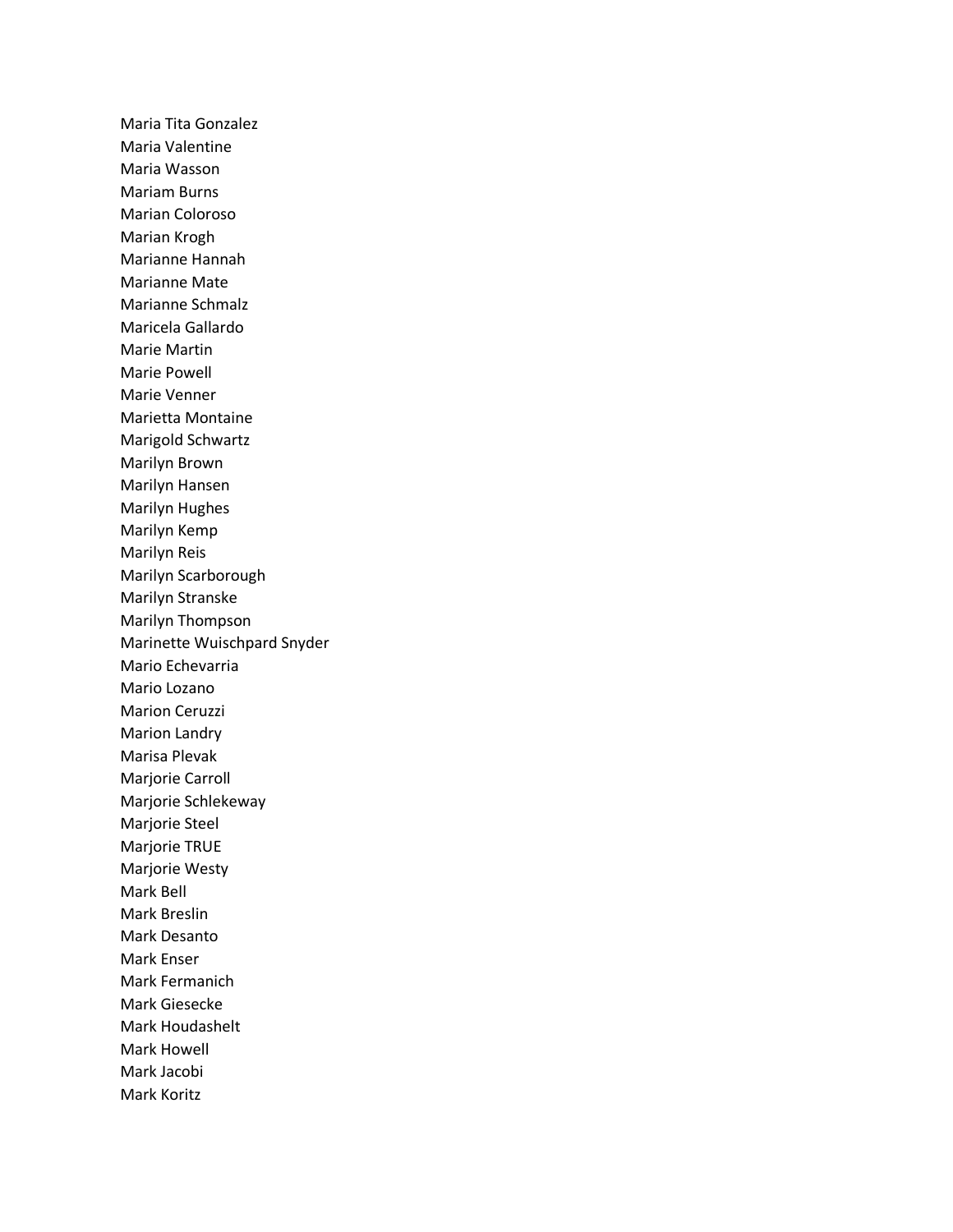Mark Kowitt Mark Lowenherz Mark M Waltermire Mark Meeks Mark Miller Mark Neitenbach Mark Pappas Mark Serratoni Mark Squillace Mark Trumbull Mark Wimmer Marla Kauerz Marla Tiktin Marla Trennepohl Marlena Polkow marlene kochner Marley Frazer Marley Shipps Marnie Keller Marry Ballard Marsha Bengen Marsha Fraser Marta Martinez-evans Martha Bushnell Martha Conrad Martha Izzo Martha Kohlhagen Martha Nance Martha Olson Tippets Martha Paulson Martha Records Marti Hirsch Martin Emmes Martin Hall Martin Kuebler Martin Kujawa Martin Neubert Martin Pool Martin Ryder Marty Crigler Marv Ballantyne Marvin Bishop Mary Allen Mary Anderson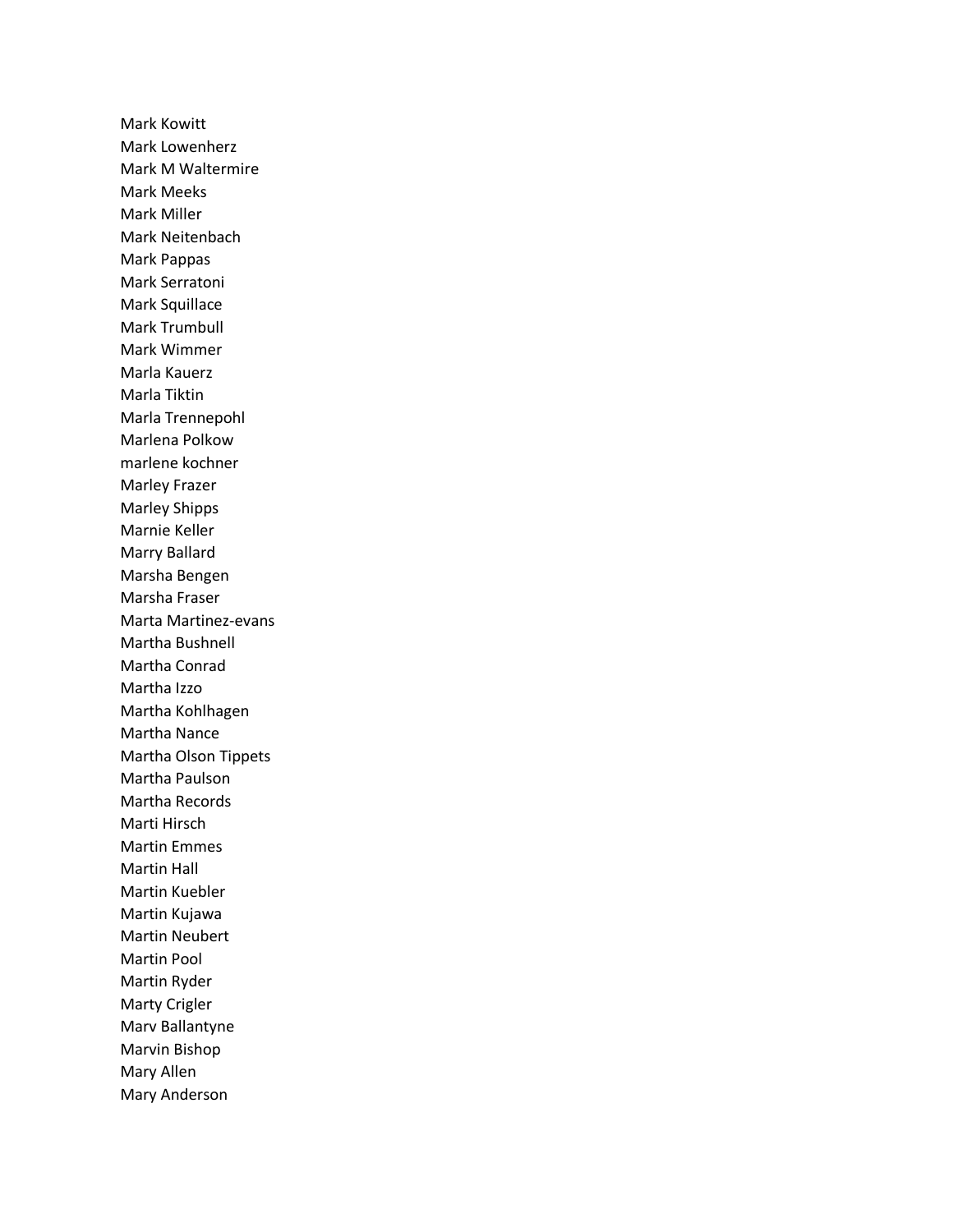Mary Ann Thompson Mary Anna Thompson Mary Anne Gaskins Mary Anne Mack Mary Barber mary bedard Mary Belle Kral Mary Beth Mary Beth Mueller Mary Brooks Mary Cain Mary Ciletti Mary E McCutchan Mary Ferraro Mary Flynn Mary Gorman Mary Granados Chavez Mary Headley Mary Hertert Mary Hill Mary Hoffman Mary Humstone Mary Jones Mary Jursinovic Mary Keithler Mary Kimling Mary Klein Mary Loughlin Mary Luccock Mary McCutchan Mary McFarland Mary Mcgeary Mary McQuie Mary Millard Mary Morse Mary Nolan Mary ONeal Mary Patrick Mary Rapisardo Mary Rawlins Mary Root Mary Schriner Mary Scott Mary Sealing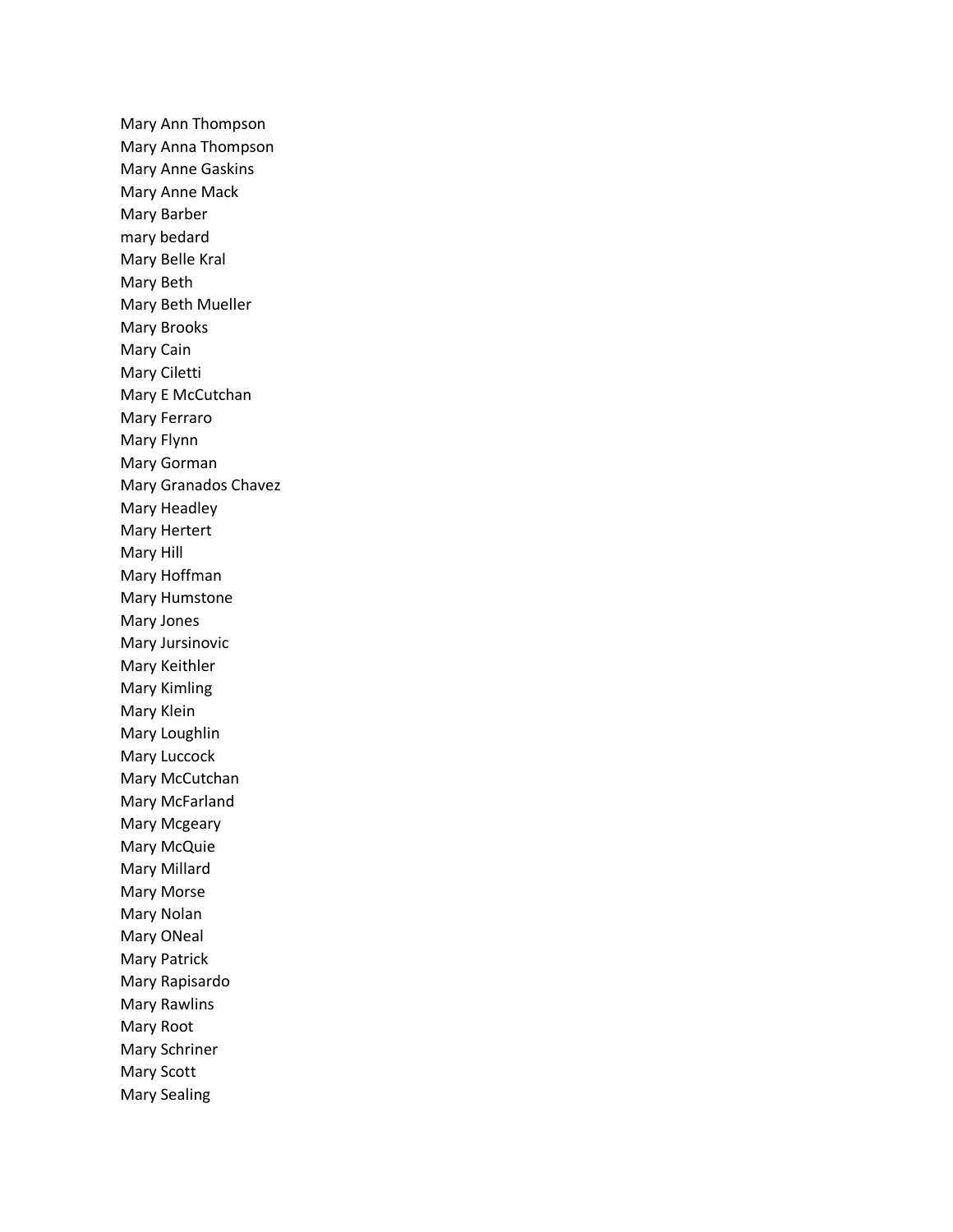Mary Shabbott Mary Smid Mary Smith Mary Sterner Mary Taddiken Mary Thompson Mary Thorpe Mary Toornman Mary Urban Mary Wylie Maryalice Trujillo Maryann Gaug Maryanne Struemph Marybeth Greene Mary-Ellen Maynard Maryjane Weil Marylis Saltzmann MaryLou Sevilla Masha Kennamore Matt Brzezinski Matt Cornell Matt Stephan Matt Stringer Matt Young Matthew Boguske Matthew Bruno Matthew Fields Matthew Hassler Matthew Katsos Matthew Kottenstette Matthew Mackenzie Matthew Ross Matthew Sutton Matthew Winheld Mattie Gonzales Maureen Brennan Maureen Clarke Maureen Odonnell Maureen Oliver Borquez Maureen Poschman Max Kiefer Max Livingstone-peters Maxine Quintana Maxine Seletstewa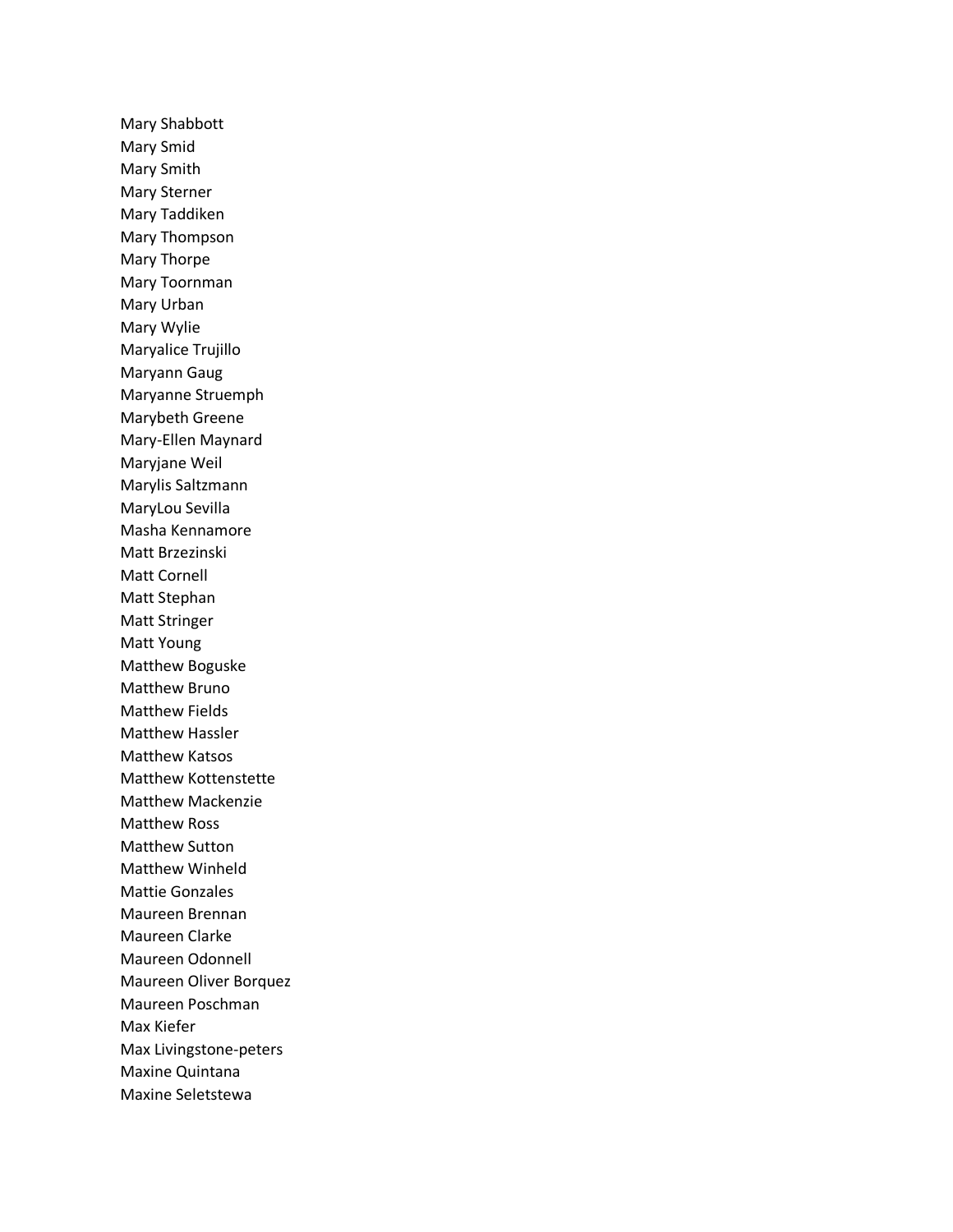Maya Kurtz Maya Mouret Maydean Worley Meg Bertoni Meg Morris Megan Jewell Megan Martorano Megan Payton Megan Rast Megan Rielly Megan Smith Megan Walker Megan Wilder Megan Yalkut MEGHAN OLAFSON Meghan Smedes Mel Apodaca Mel Safken Melanie Alexander Melanie Finan Melanie Julian Muckle Melanie Mays Melanie Miller Melanie Peschel Melina Torres Melinda Malone Melinda Reed Melissa Allen Melissa Arzt Melissa Baines Melissa Benton Melissa Bryson Melissa Fukushima Melissa Garland Melissa Kallick Melissa Komadina Melissa Kyer Melissa Mccollister Melissa Mccormick Melissa McCoy Melissa Montana Melissa Nelson Melissa Offutt Melissa Spengler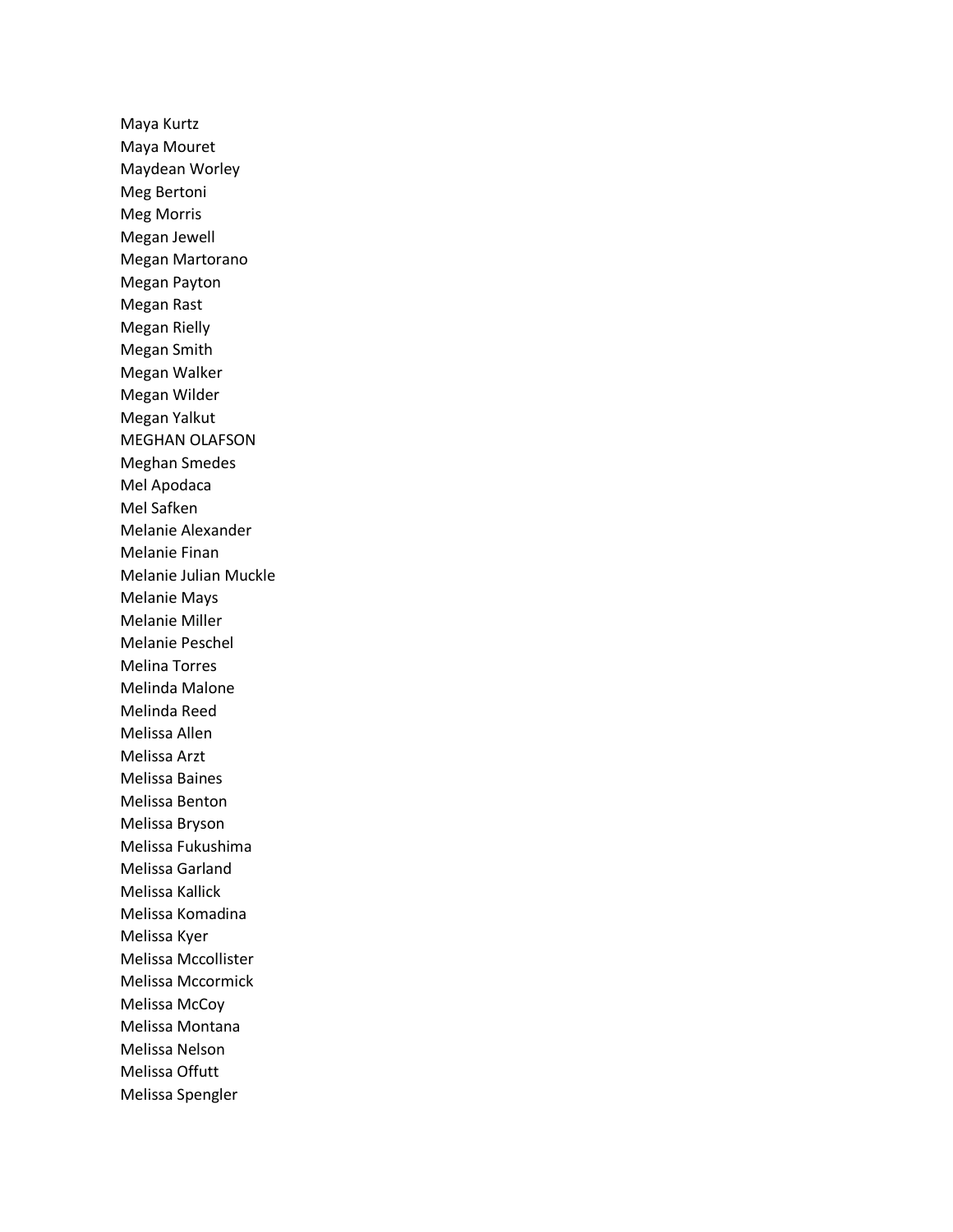Melody Alexander Melody Gray Mercedes Von Pichl Meredith Anderson Meredith Burke Meredith Fry Meredith Hayward Meredith Morgan Meridee Cecil Meriel Meehan Merion Sharp Merle Wurth MERRY hauser Mervin Brokke Miana Campbell Michael Andrusko Michael Arroyo Michael Beerline Michael Borghi Michael Borghi Michael Brooks Michael Capshaw Michael Clymer Michael Cote Michael D Moran Michael Delaney Michael Dobbs Michael Drake Michael Empel Michael Flanagan Michael Gan Michael Goldman Michael Gorman Michael Gornick Michael Gunst Michael Harrison Michael Harvey Michael Heckwolf Michael Johan Michael Johnson Michael Jones Michael Klee Michael Kulpa Michael Marquardt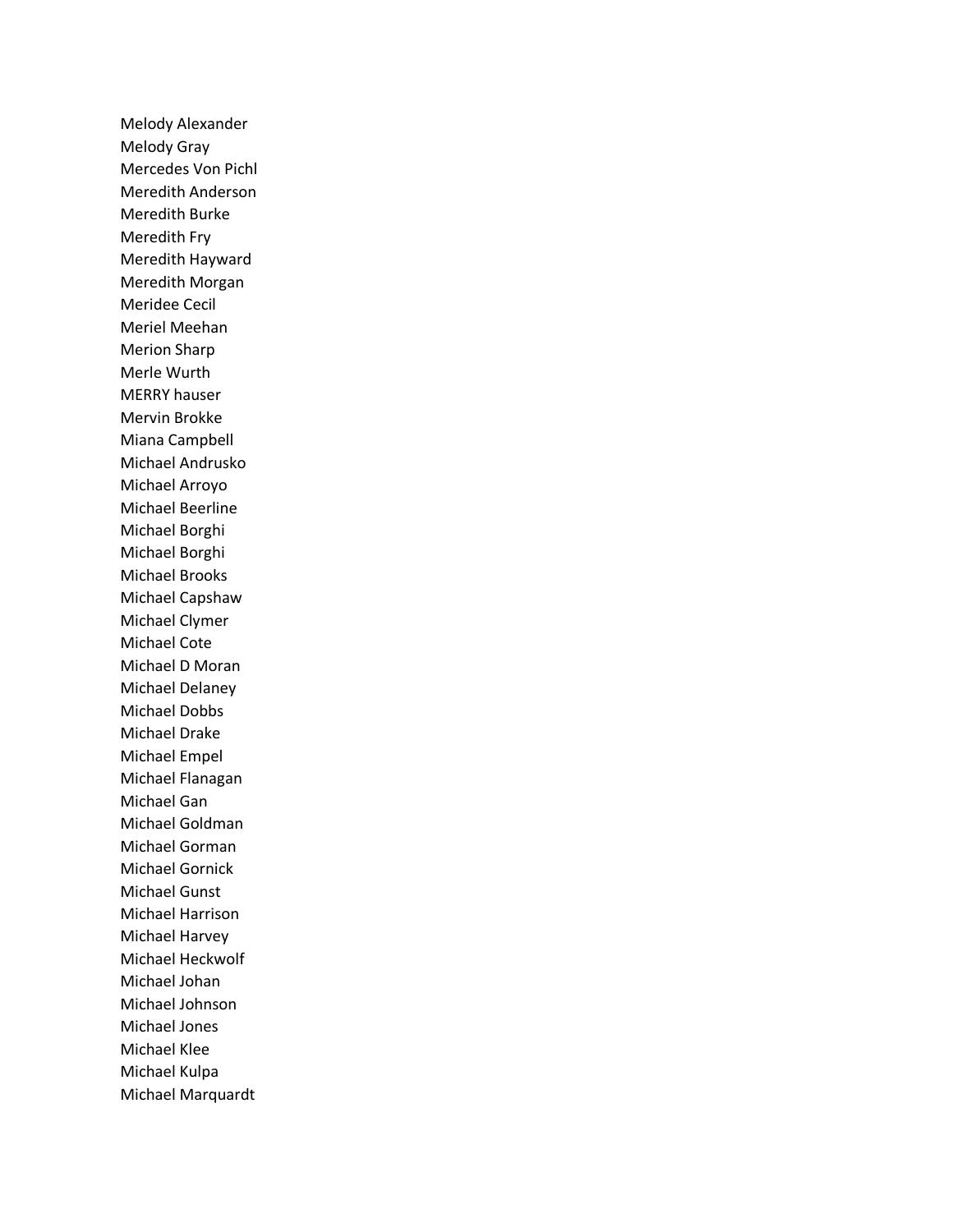Michael Mead Michael Moran Michael O'Leary Michael Osullivan Michael Peterman Michael Phelps Michael Price Michael R Neil Michael Rees Michael Register Michael Reshetnik Michael Smith Michael Vasicek Michele Barnard Michele Lauren Michele Page Michele Rae Michelle Akcar Michelle Andree Michelle Armstrong Michelle Babinski Michelle Cook Michelle Diaz Michelle Goldsboro Michelle Ibarra Michelle Iturrate Michelle Jones michelle karl Michelle Klermund Michelle Ku Michelle Leo Michelle Manquen Michelle Marin Michelle Mondragon Michelle Sewald Michelle Wilson Michiru Nakasone Miguel Ceballos-Ruiz Mike Andrews Mike Burkley Mike Duffy Mike Garcia Mike Gordon Mike Hagadorn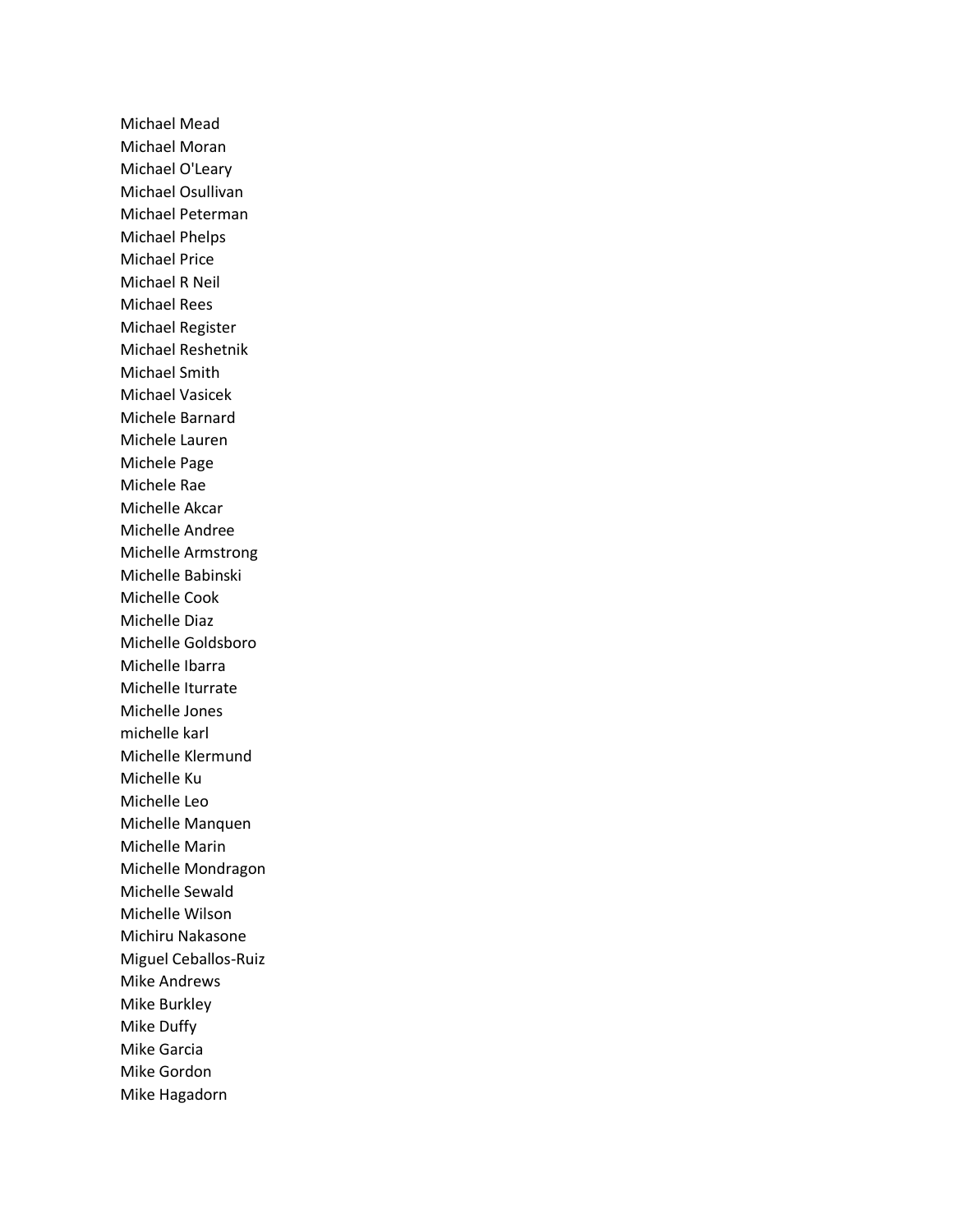Mike LaMair Mike Nault Mike Newell Mike Sclafani Mike Taylor Mimsi Milton Miranda Caro Miranda Ryder Mirela Bacria Miriam Adame Miriam Rosenblum Mirna Miranda Misha White Missy Prudden Mitchell Gershten Mj Cavallo Moira Espinoza Moira Lowe Mollie Evans Mollie Fullerton Mollie Williams Molly Ansfield Molly Kugel-Merkner Molly Mcgregor Molly Munn Molly Saunders Mona Garcia Mona Newton Monica Kelly Monica Krause Monica Moya Monika Von Glinski Monique Vidal Morgan Alford Morgan Offutt Morgan Warner Moriah Vosteen Moroni Araujo Moses Birch Ms. Llois Stein Myrna Castaline Myrna Diaz Myrna Jean Ontis Potter Myrna Poticha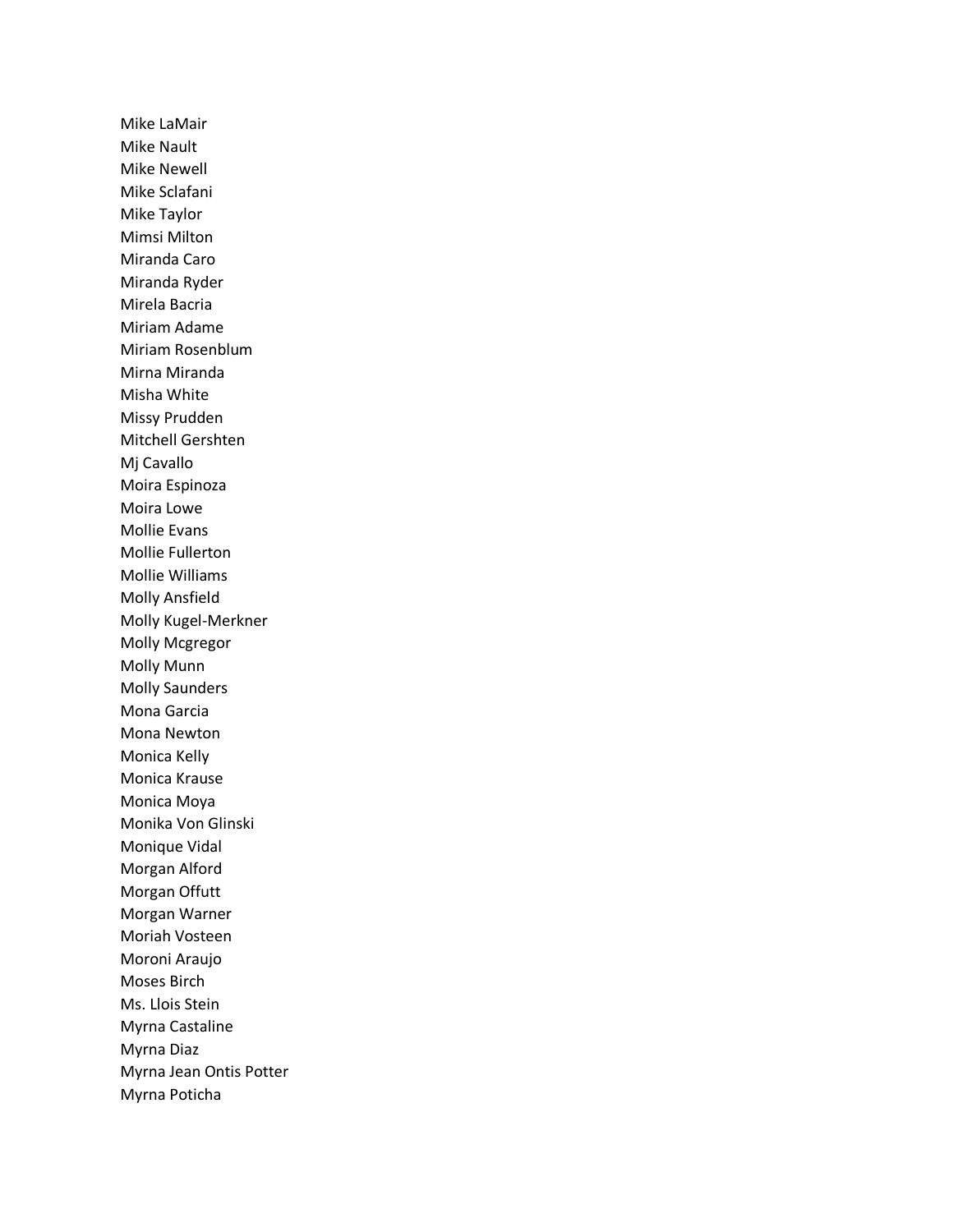Myron Zuidema Mythili Isola Nadine Adamson Nadine Ancel Nadyne Orloff Nan Luck Nan Phifer Nancy Andrew Nancy Becker Nancy Clark Nancy Covey Nancy Decker Nancy DeLap Nancy Garcia Nancy Gillis Nancy Goodman Nancy Gregory Nancy Gruber-meier Nancy Guzman Nancy Hanck Nancy Howard Nancy Kellogg Nancy Kratohvil Nancy Larson Nancy Long Nancy Markey Nancy Mattis Nancy McDuffie Nancy McKenna Nancy Miller Nancy Petersen Nancy Pettingill Nancy Randall Nancy Rodriguez Nancy Root Nancy Schneider Nancy Stamm Nancy Taylor Nancy Thut Nancy Trussell Nancy Vangsness Nancy Wightman Nancy Working Nancy York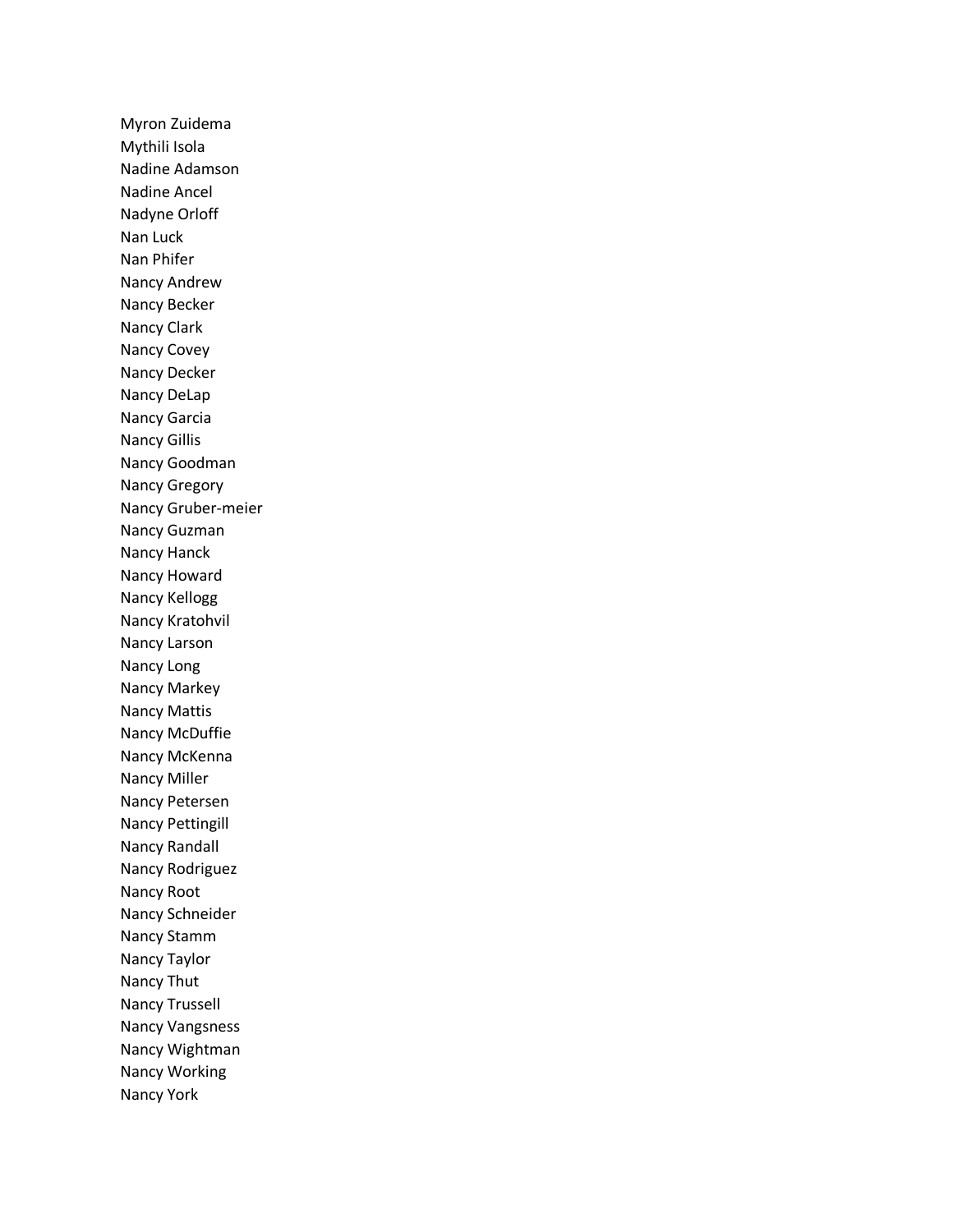Nancy Youmans Nancy Zeilig Lively Naneen Mary Shannon Naomi Dunlap Naomi Heiser Naomi Lopez Naomi Weidner Nashay Small Natalia Sanchez Natalie Pacheco Natalie Quiet Natalie Taylor Natalie Wilk Natalie Zandonella Nate Evans Nate Porter Nathan Scarritt Nathaniel Deane Nayda Benitez Neal Platzer Neal S Platzer Neal Sholl Neil Allaire Neil Cloyd Neil McLane Neill Piland Nelleke Bruyn Neva Blubaugh neva Satter Neville Bruce Neyda Mercado Neysa Bell Nic Korte Nichole Crow Nichole Eck Nick Allan Nick Bacria Nick Hennessy Nick Morrison Nick Perham-lippman Nicki Rehberg Nicole Dake Nicole McKenna Nicole Pierski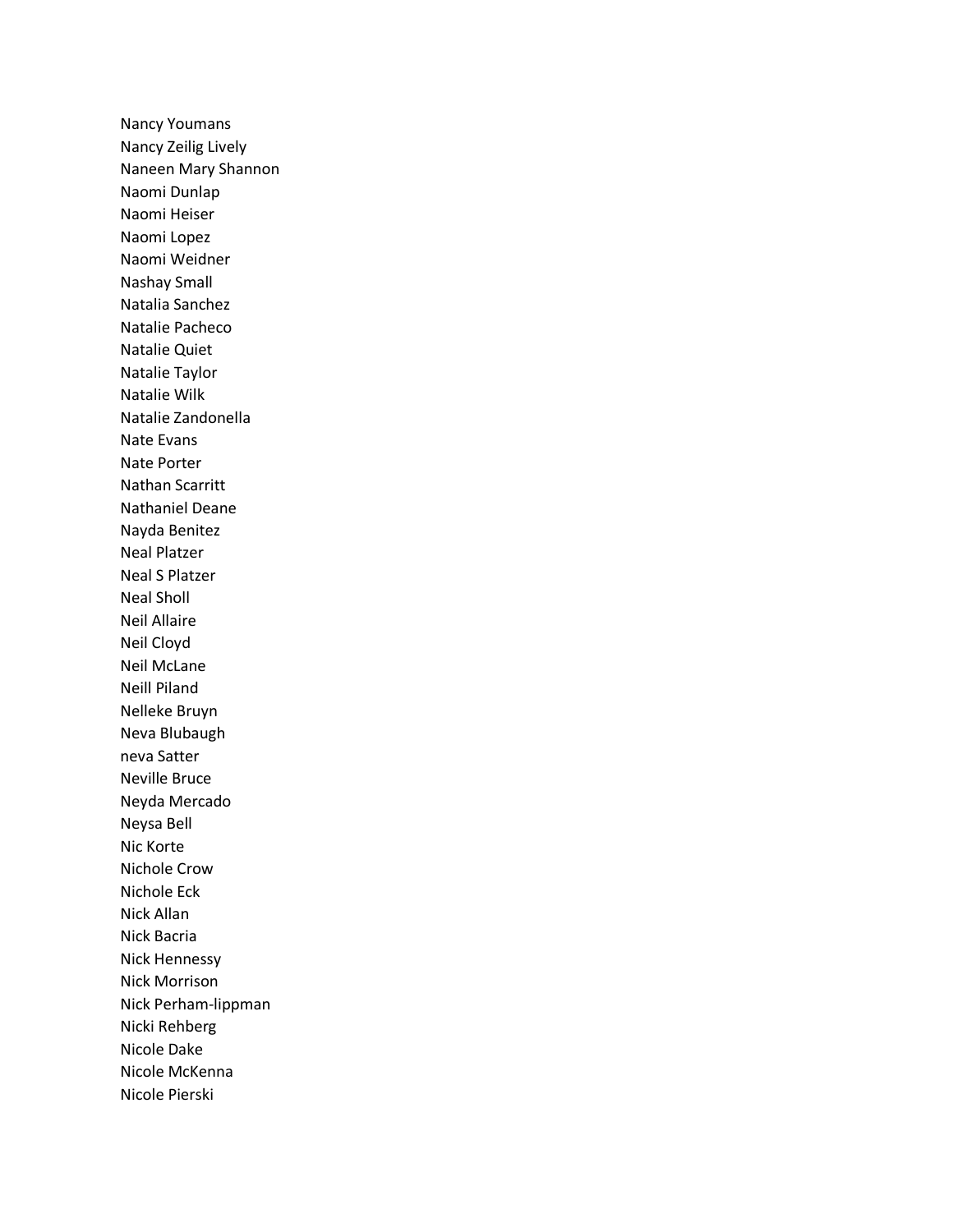Nicole Schoeder Nicole Shaffer Nike VanArsdale Niki Bedell Nikki Hinkebein Niles Gilmore Nina Dunn Nina Forsyth nina gerzon Nina Hiatt Nina Myers Nina Parentice Nischay Murthy Nita Moser Nitalisa Jorgenson Nivo Rovedo Nm Porter Noah Baen Noalani Terry Noelle Roni Noey Du Nona Gladbach Nona Trujillo Nora Flucke Nora Simmons Norma Cady Norma Gonzales Norma Nowfel Norma Shettle Norman Henry Norman Illsley Norman Lane Norman Traum Oakleigh Thorne Olga Guerra Oliva Montiel Oliver Smith Olivia Golden Olivia Morgan Olivia Nicholas Olushade Odumuye Otto Van Geet Owen Cox P B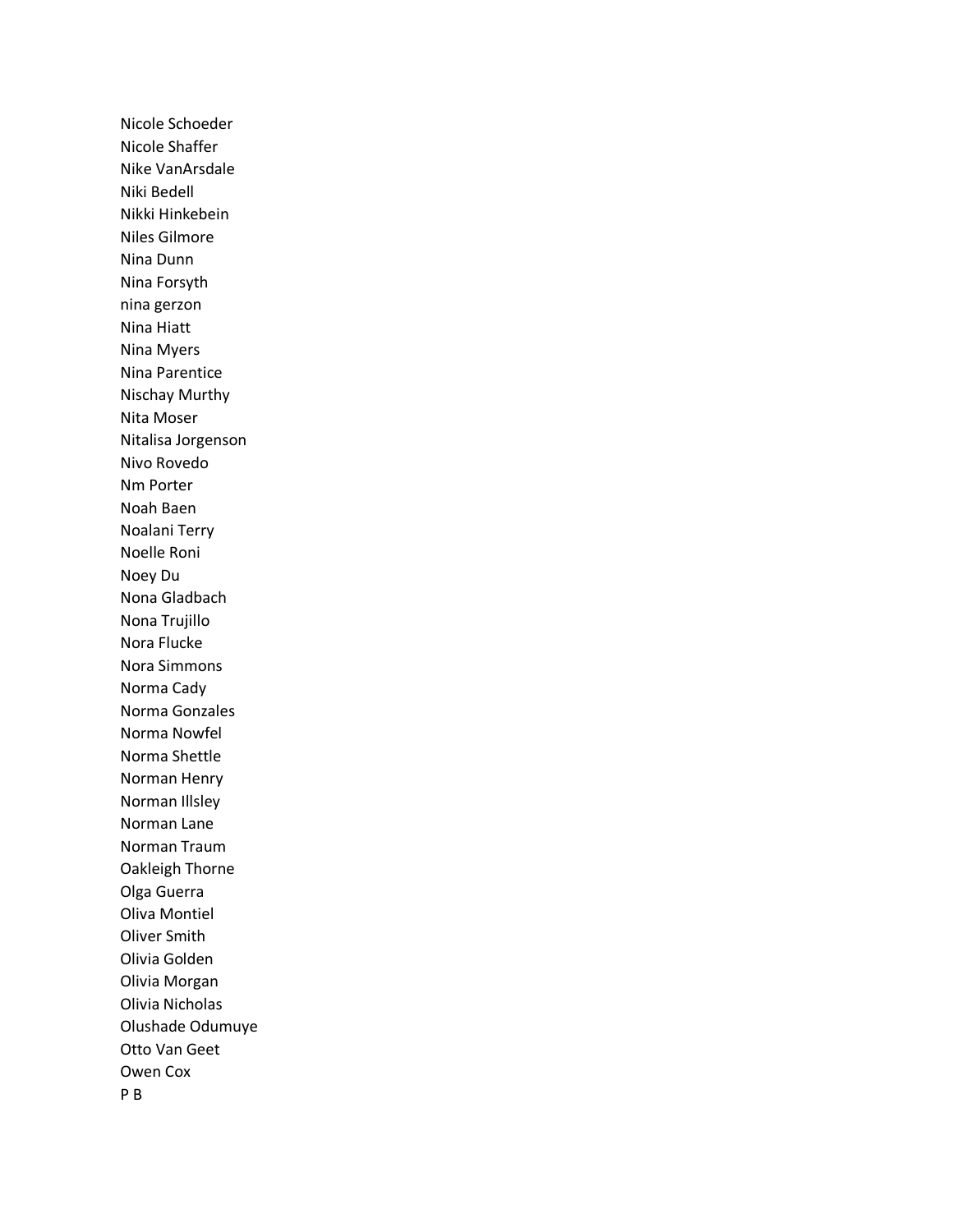P Levon P.S. Wright Paddy Fletcher Paddy McClelland Paddy O'connell Padma Krishnan Paige Henchen Paige Humpston Paige Lewis Pam Chipman Pam Hartman Pam Hinrichs Pam Holtz Pam Nerness Pam North Pam Pierce Pam Sargent Pam Sheeler Pamela Beavers Ludlow Pamela Benson Pamela Benton Pamela Clute Pamela Coker Pamela Ferguson Pamela Finnegan Pamela Fowler Pamela Graham Pamela Harvey Pamela Lynch Pamela Meuser Pamela Mueller Pamela Prescott Pamela Robertson Pamela Rubner Pamela Thomas Bartczak Paolo Solorzano Pat Chartowich Pat DelTredici Pat Duffus Pat Dunn Pat Fitz Pat Henry Pat Hobbs Pat Kantor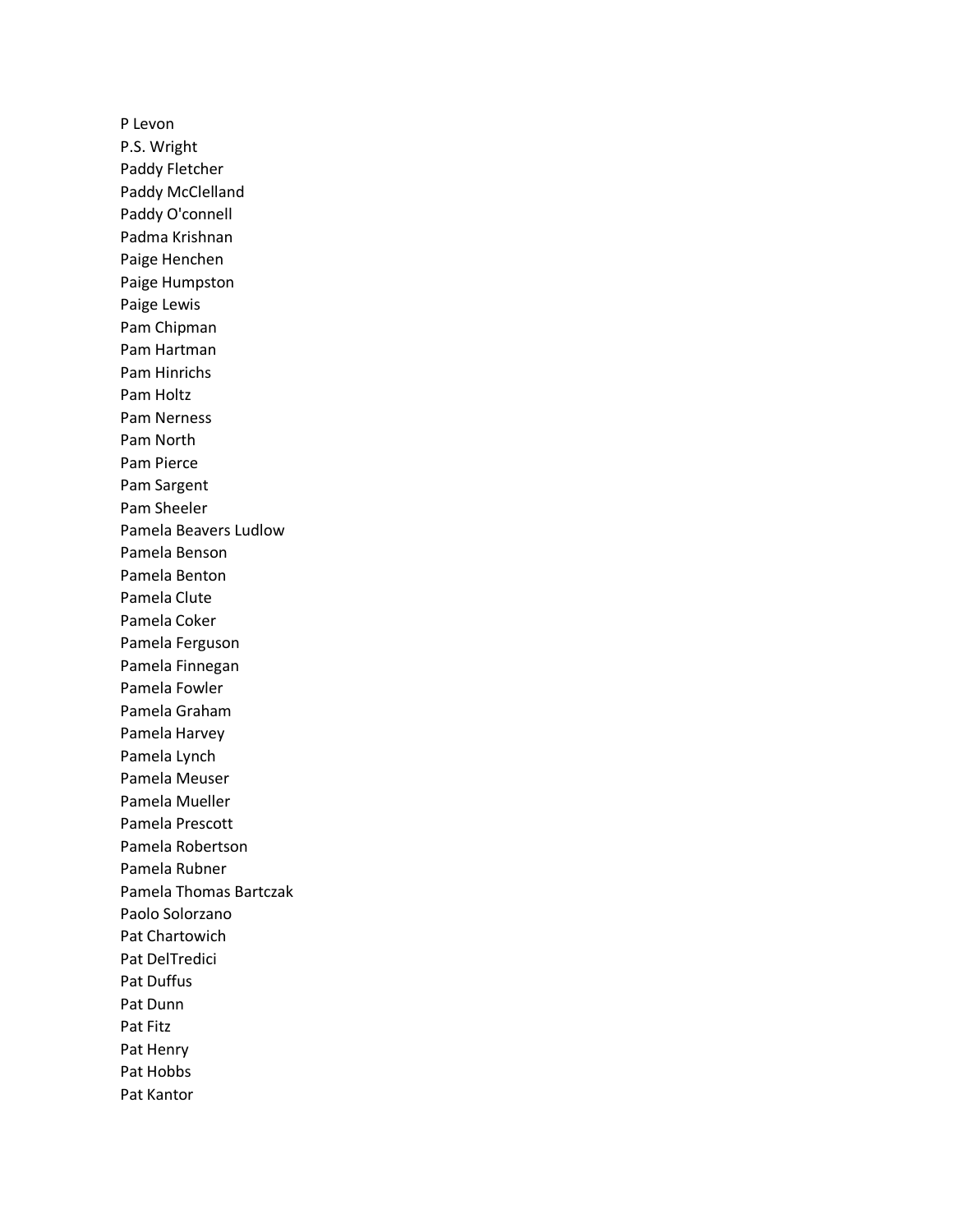Pat Landrum Pat Markley pat martin Pat Martin Pat Maslowski Pat McVey Pat Vandermiller Pat Woods Patricia Baker Patricia Brinks Patricia Connor Patricia Dobson Patricia Espinosa Patricia Gehring Patricia Hood Patricia Jones Patricia Kay Youngson Patricia Kolm Patricia Leichty Patricia Lohman Patricia Long Patricia Lovato Patricia Lutton Patricia McKelvie Patricia Mesec Patricia Olson Patricia Poggi Patricia Roberts Patricia Ruskay Patricia Schneider Patricia Snowden Patricia Springer Patricia Vigil Patricia Vogt Patricia Waak Patricia Wedemeier Patricia Whyde Patrick Eggleston Patrick Hunter Patrick Massaro Patrick Nicholson Patrick Reed patrick runions Patrick Stanifer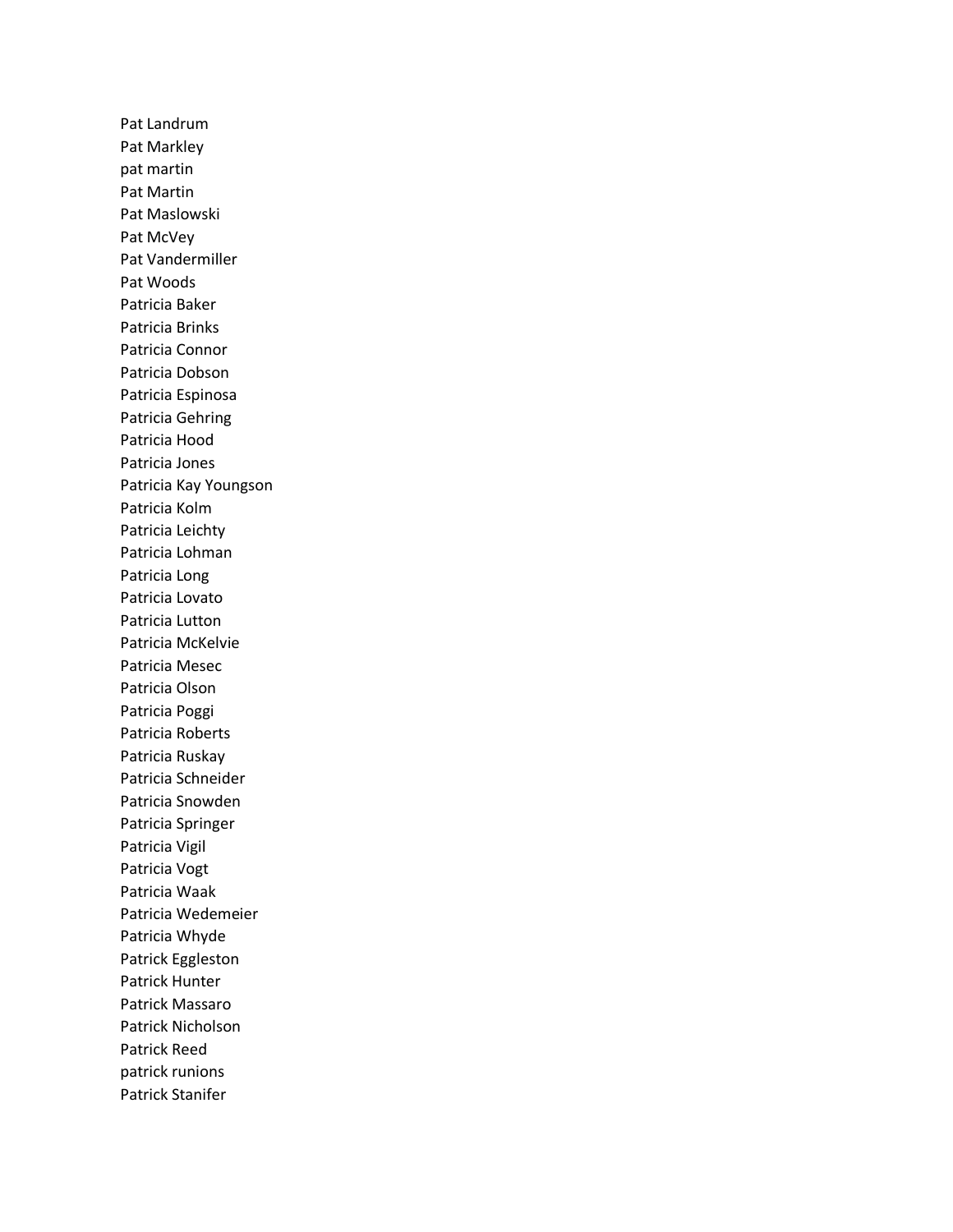Patrick Williams Patti Herring Patti Johnston Paul Bassis Paul Craciunoiu Paul Crosson Paul Day-Lucore Paul Hanneman Paul Hartig Paul Jacobs Paul Janzen Paul Knaysi Paul Mack Paul Martinez Paul Melamed Paul Rauschke Paul reinhart Paul Schutt Paul Tame Paul Varecha Paul West Paul White Paul Wilson Paul Wood Paul Zwiebel Paula Bunge Paula Herrington Paula Jones Paula Moseley Paula Nystrom Paula Powell Paula Rokicki Pauline Heuscher Pauline P Reetz Pauline Struckman Pay Markley Peg Rooney Peggy Clarke Bernardis Peggy Henderson Peggy Hill Peggy Mahoney Peggy Moody Peggy Quigley Peggy Salling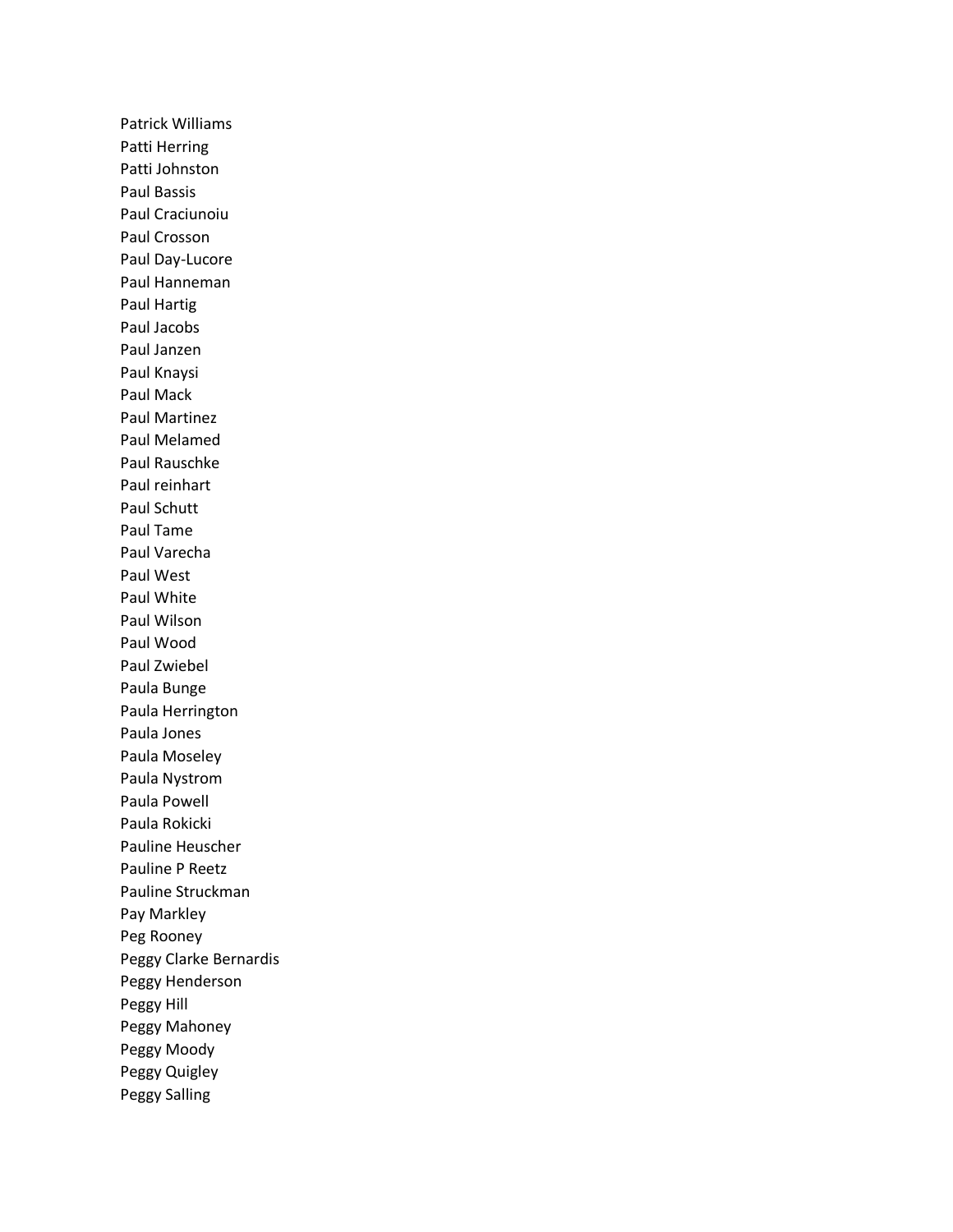Peggy Sands Peggy Tibbetts Penelope Adams Penelope Boustead Penelope Jesser Penelope Mellon Peni Caven Penni Evans Penny Cash-Hudgens Penny Jayne Smith PENNY PEARCE Perri Freeman-mckeon Petar Dopchev Peter Belau Peter Borgo Peter Daniels Peter Debrunner Peter Feer Peter Judkins Peter Klaver Peter Koloditch Peter Korba Peter Peterson Peter Reuman Peter Spaulding Peter Tauer Peter Tregillus Peter Westcott Peter Williams Peter Zurfluh Petra Kirsnerova Phil Carocca Phil Westfall Philip Ayers Philip Bradley Philip Henke Philip Maloney Philip Nugent Philip Riffe Philip Smith Phoebe Briney Phoebe Milks Phyllis Endicott Phyllis Jones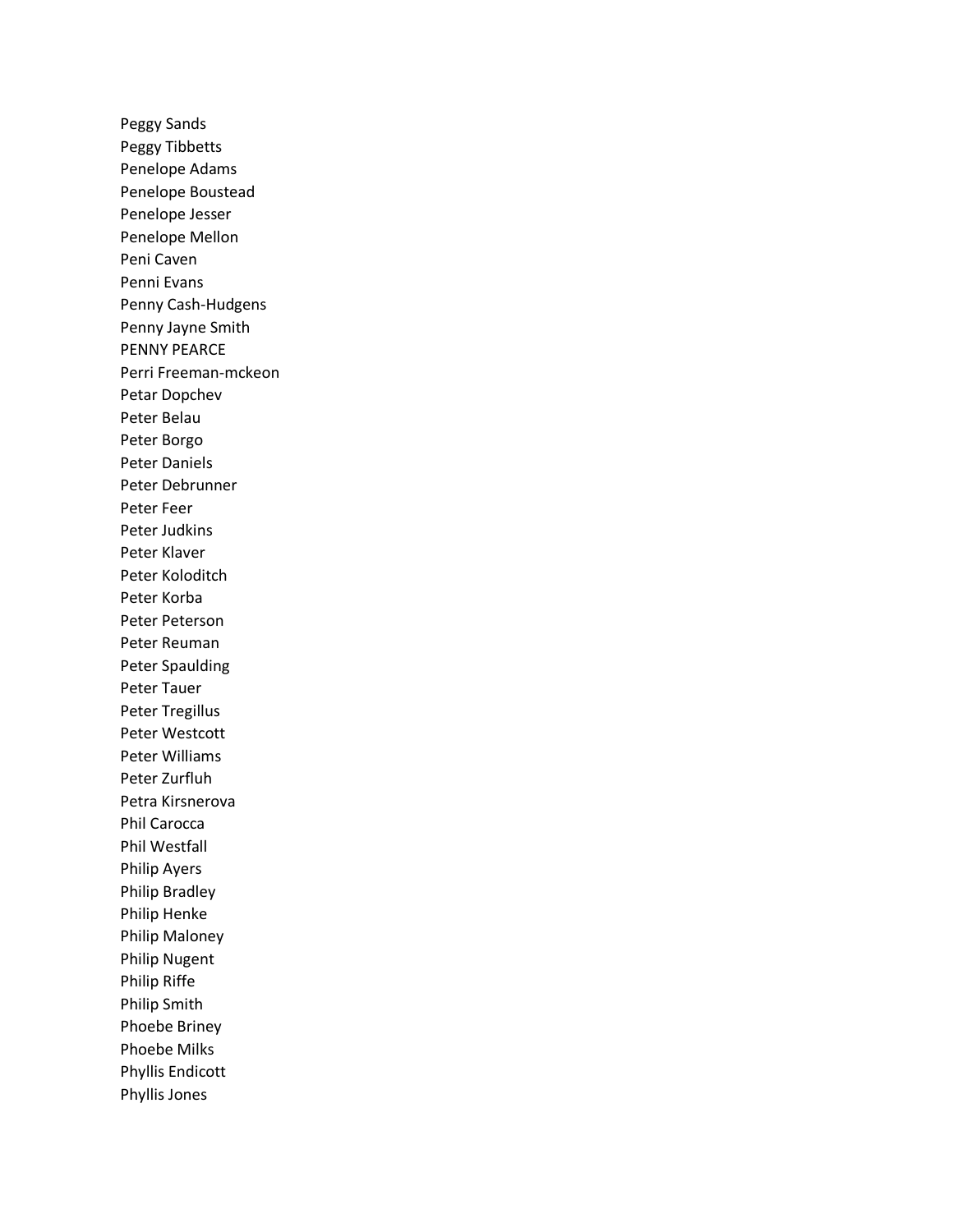Phyllis Ohm Piera Kllanxhja Pilar Camarillo Piper Maring PJ Breslin Polly Hart Pris Wright Priscilla Nelson Priyanka Gopinath Puja Parsons Quiara Scrima Quinn Oliver Quinn Sena R Briscoe R Cantwell R Sharp R W R. F. RaBecca Taylor-Mercil Rachael Bray RACHAEL GOLDBLUM Rachael Hartin Rachel Balkcom Rachel Duvack Rachel Sanborn Rachel Scarlata Rachel Smith Rachel Soans Rachel Weisberger Rachel Zatterstrom Rachelle Dillon Ragen Serra Rain Queen Raleigh Gould Raleigh Mccready Ralph Oberg Ralph Rucker Ralph Tarquino Ramesh Bhatt Randal Little Randal McCallian Randolph Reims Randy Harrison Randy Scott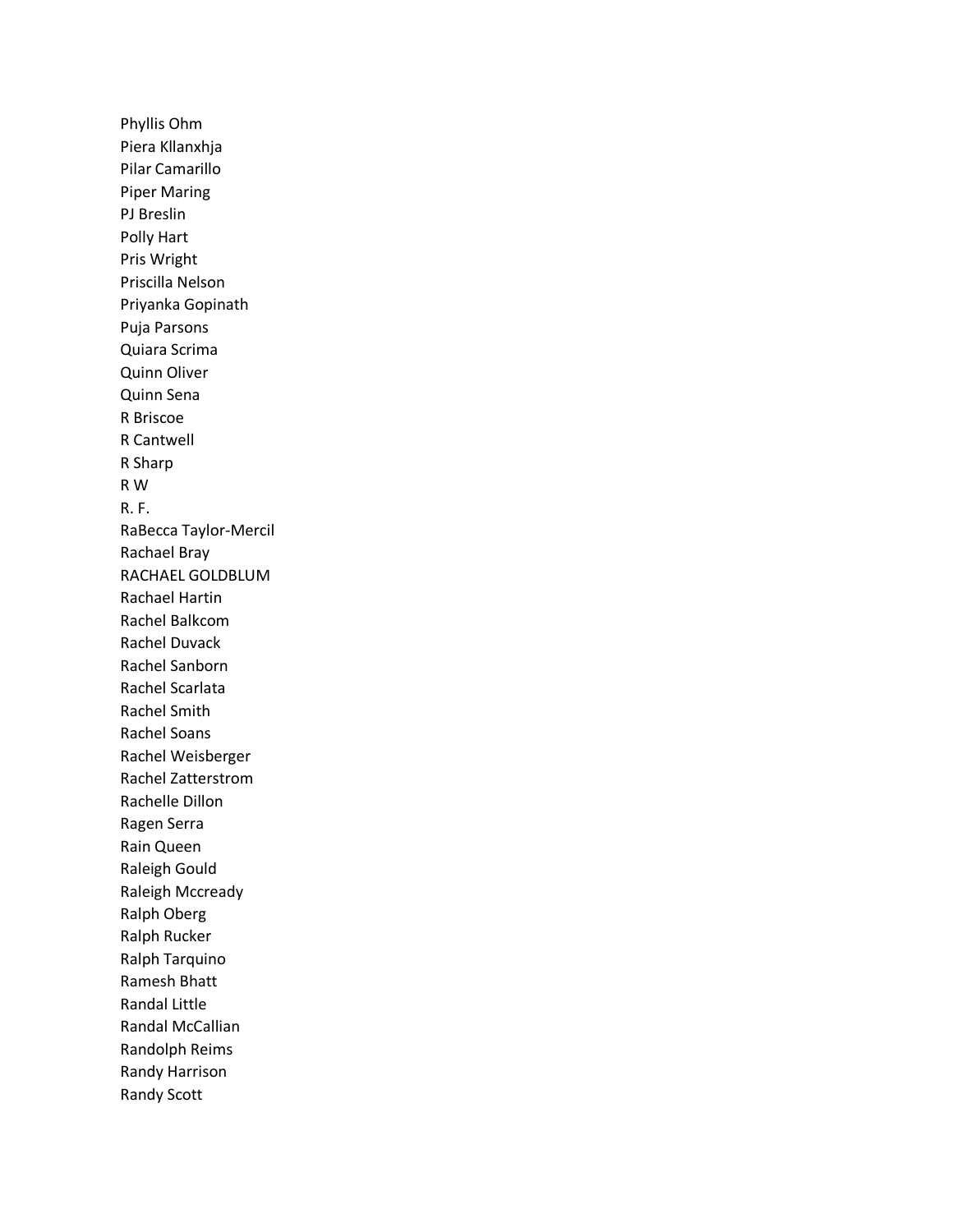Randy Will Raun Orpheus Ray Bernhardt Ray Rahne Ray Weaver Ray Wentz Raye Sweezea Raylynn Cruz Rea Loomis Reb Babcock Rebecca Berg Rebecca Bradley Rebecca Daniels Rebecca Fenton Rebecca Ferrera Rebecca Gonzales Wilson Rebecca Martien Rebecca Mashburn Rebecca Mirsky Rebecca Samulski Rebecca Scherbarth Rebecca Segal Rebecca Simpson Rebecca Vigil Redlion York Reed Dils Reed Morris Reed Williams Reg Holmes Regina Bock Reginald Gallow Reginia Johnson Reina Dreeszen Rena Beasley Rena Kaplowitz Rene Bobo Rene Gash Rene Gelsomino Renee Estelle Renée Yañez Rev. King Reynold Thomas rhea little Rhonda Dern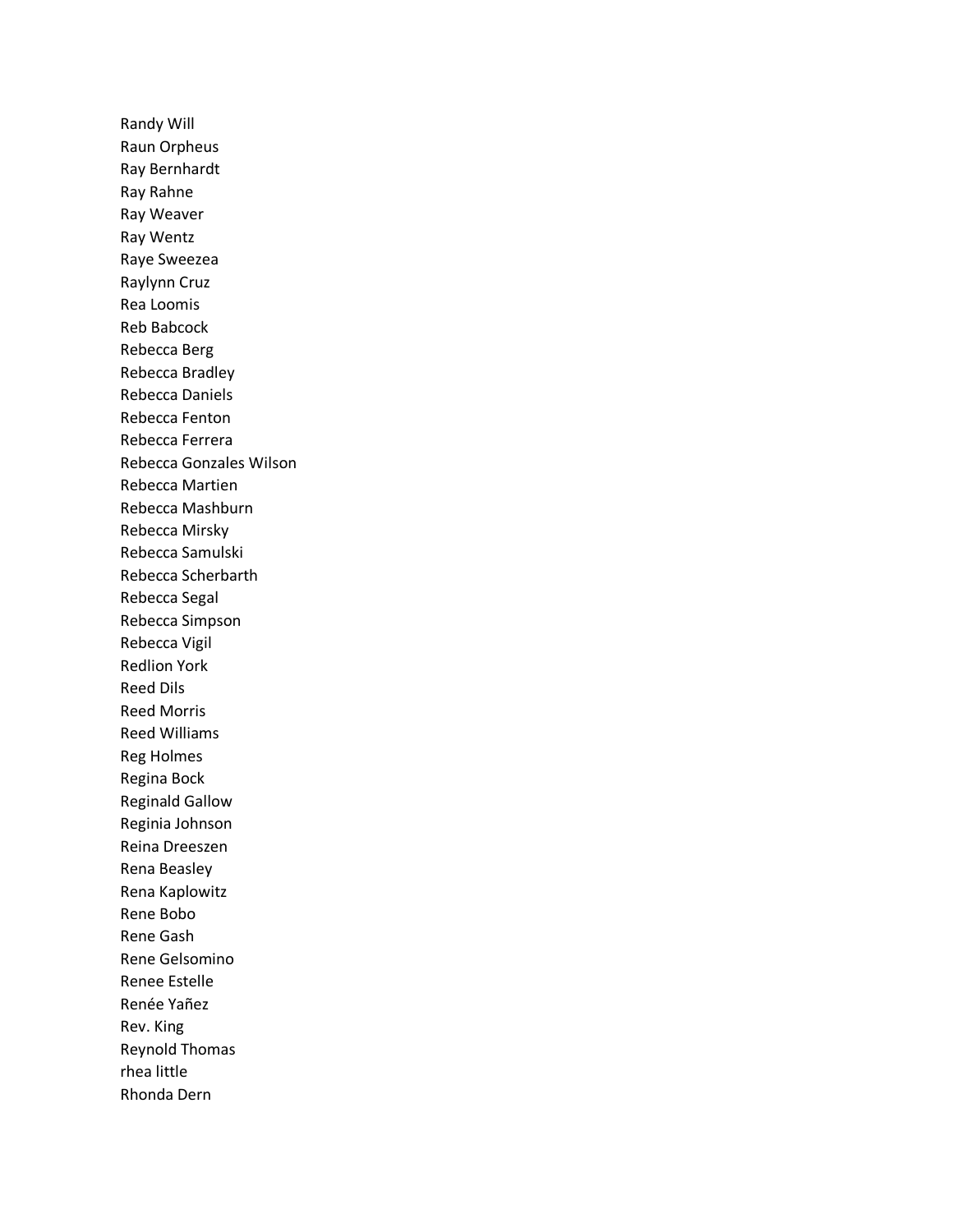Rhonda Schoenecker Rhonda Schoenecker Ric Lynsky Ricardo BELMAREZ Ricardo Bogaert-alvarez Ricardo Silva Rich Kemp Rich Ranieri Rich Stickle Richard Boehm Richard Buchanan Richard Camp Richard Carr Richard Cope Richard Creswell Richard Fredette Richard Grossman Richard Healy Richard Hum Richard Hyland Richard Karcich Richard Kommrusch Richard Medlock Richard Slobe Richard Traylor Richard Trilsch richard walker Richard Zimmermann Richard Zoah-Henderson Rick Casey Rick Hodorowich Rick Jones Rick Powl Rick Rodriguez Rick Seymour Ricki Newman Ricko Suave Rida Zahedi Riina Crosscope Risa Jenkins Rita Cordalis Rita F. Rita Falsetto Rita Kovshun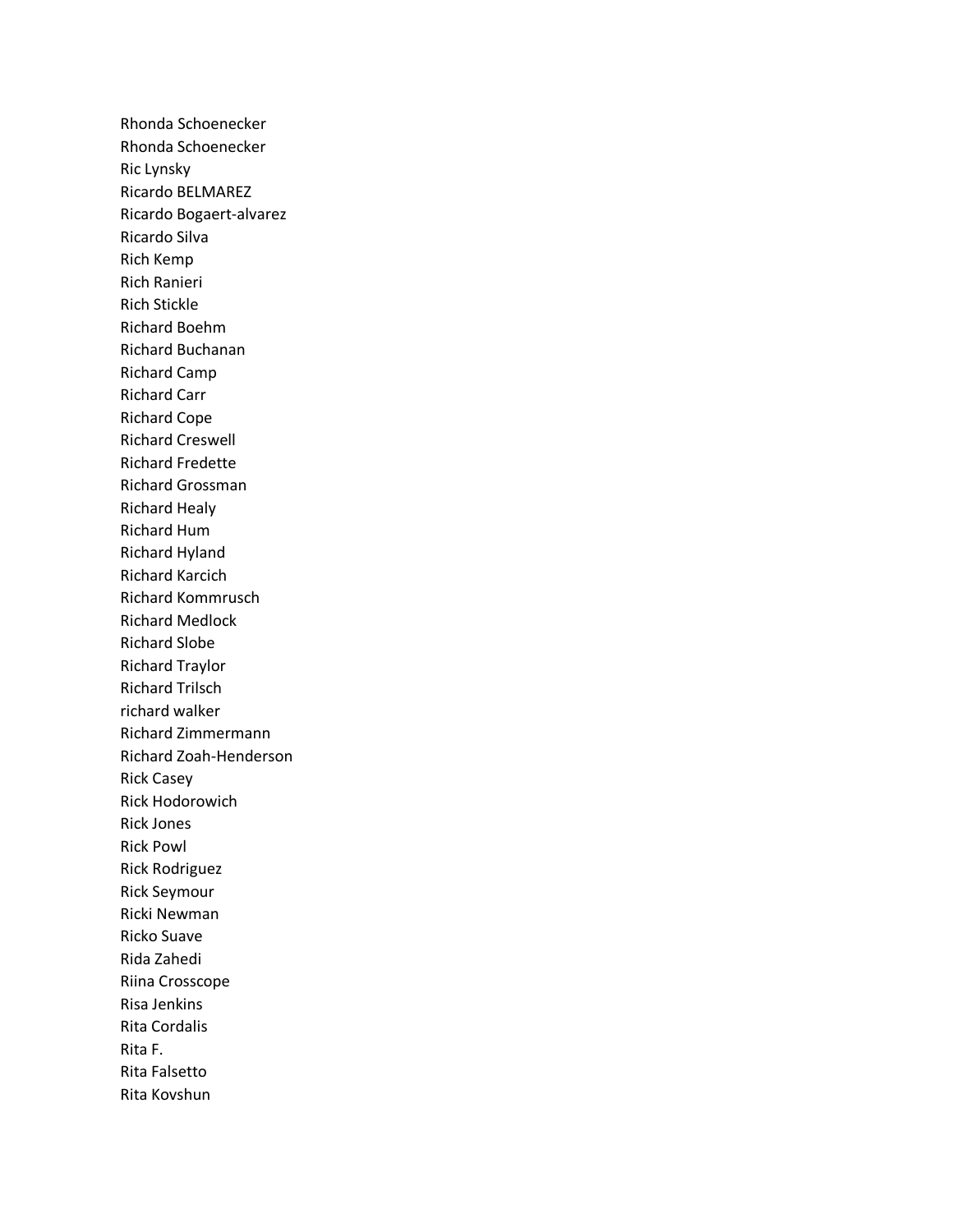Rita Robinson Rita Vollman Rivian Bell Rob Bein Rob Carter Rob Ferguson Rob Meehan Rob Mitch Rob Thomas Robbie Urquhart Robert (Bob) Couchman Robert Allison Robert Alvarado Robert Arvidson Robert Bergland Robert Beyer Robert Bogatin Robert Burch Robert Burckhalter Robert Burnett Robert Burns Robert Conkey Robert Doll robert donlan Robert Emery Robert Gallagher Robert Garner Robert Goos Robert Green Robert Guenther Robert Halcomb Robert Honish Robert James IV Robert Kaiser Robert Knepel Robert Lajeunesse Robert Liedike Robert Mitch Robert Nyberg Robert Parker ROBERT RAMIREZ Robert Ressler Robert Robinson Robert Ryan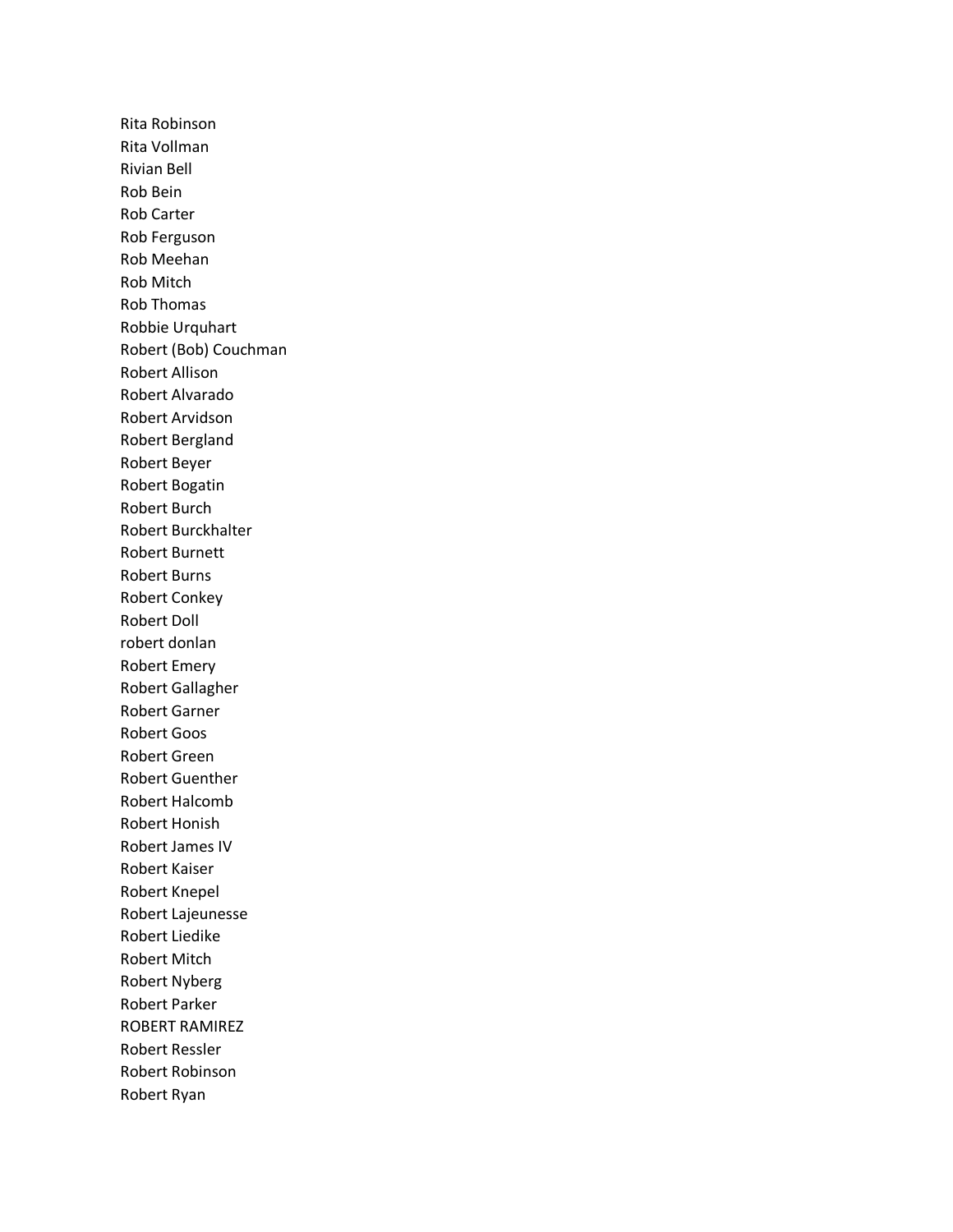Robert Schalit Robert Schorr Robert Spinelli Robert Turner Robert Von Gunten Robert Walker Robert Waltman Roberta Allen Roberta Bishop Roberta Hindert Roberta Moore Robin Baer Robin Ferrier Robin Funk robin hubbard Robin Kory Robin Kupernik Robin Manteris Robin Richard Robin Schreier Robin Shankman Robin Thompson Robin Welsh Robin Welsh Robyn Weber Rochelle Arnold Rochelle Cohen Rochelle Hjersman Rocky Piro Roderica Rodriguez Rodger Steen Rodney Horton Rodney Sato Roger Ball Roger Dean Roger Eberwein Roger Felch roger Miller Roger Wickham Ron Alberty Ron Blidar Ron Booth Ron Flax Ron Garrison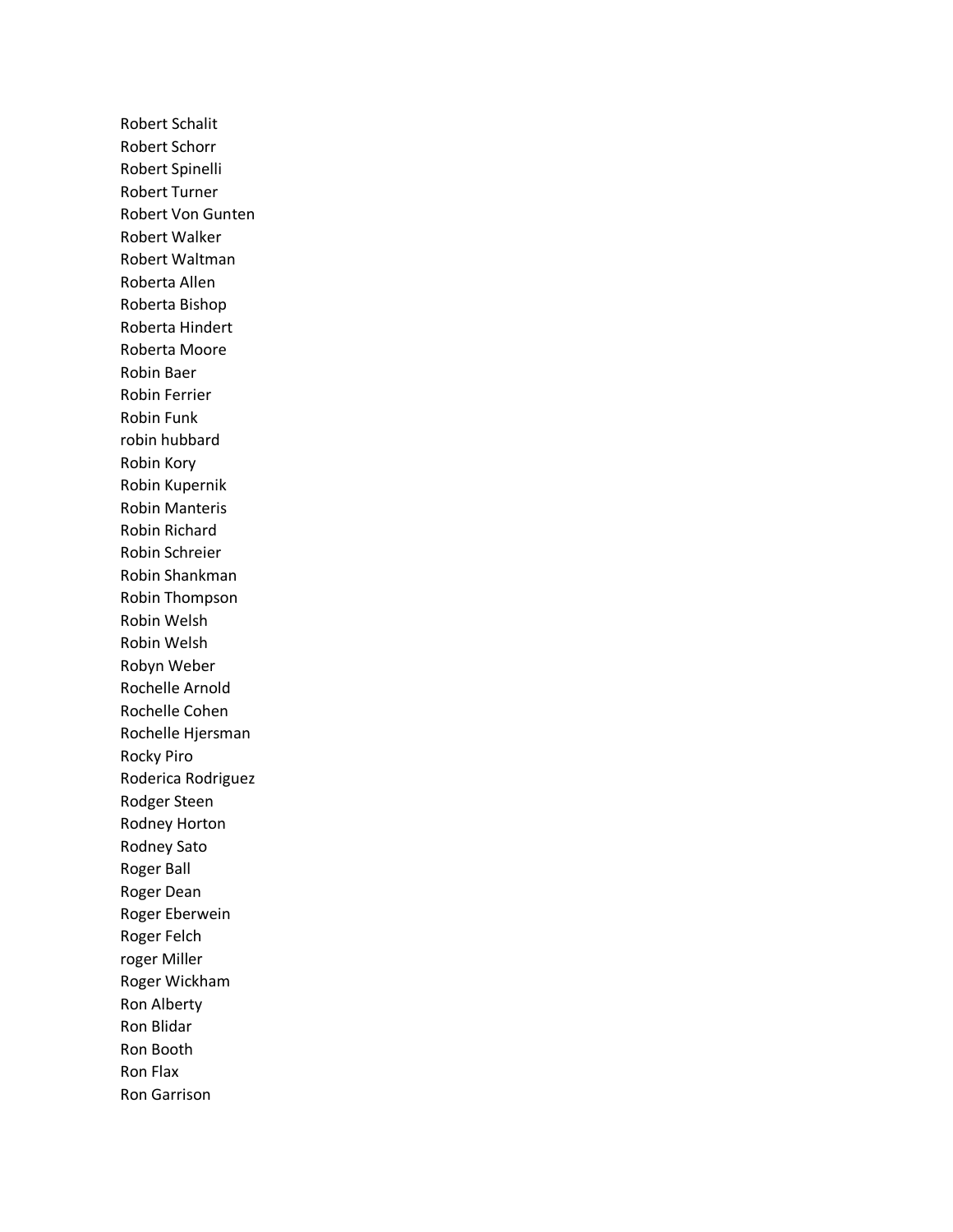Ron Graffenberger ron lopez Ron Lucero Ron Muhlhauser Ron Segal Ron Sopoci Ron Struthers Ron Torretta Ronald Bowman ronald brown Ronald Bruce Ronald Harden Ronald Young Ronit Corry Roo Smith Rosa Morales Rosalie Gotseff Rosanna Mendez Rosemary Coffman Rosemary Ellersdorfer Rosemary Kent Roshi Brooklyn Rosie Chavez Roslyn Emilia Stone Roslynn Budoff Ross Garrison Rostyslava Stoecker Rowen Roberson roxana schultz Roxaneh Khorsand Roy Farber Roz Connor Roz Mcclellan Rozanne Evans Ruby G.stearns Russ Arensman Russ Gorham Russell March Ruth Bookhardt Ruth Duerr Ruth Grant Ruth Henson Ruth Howard Ruth Meinking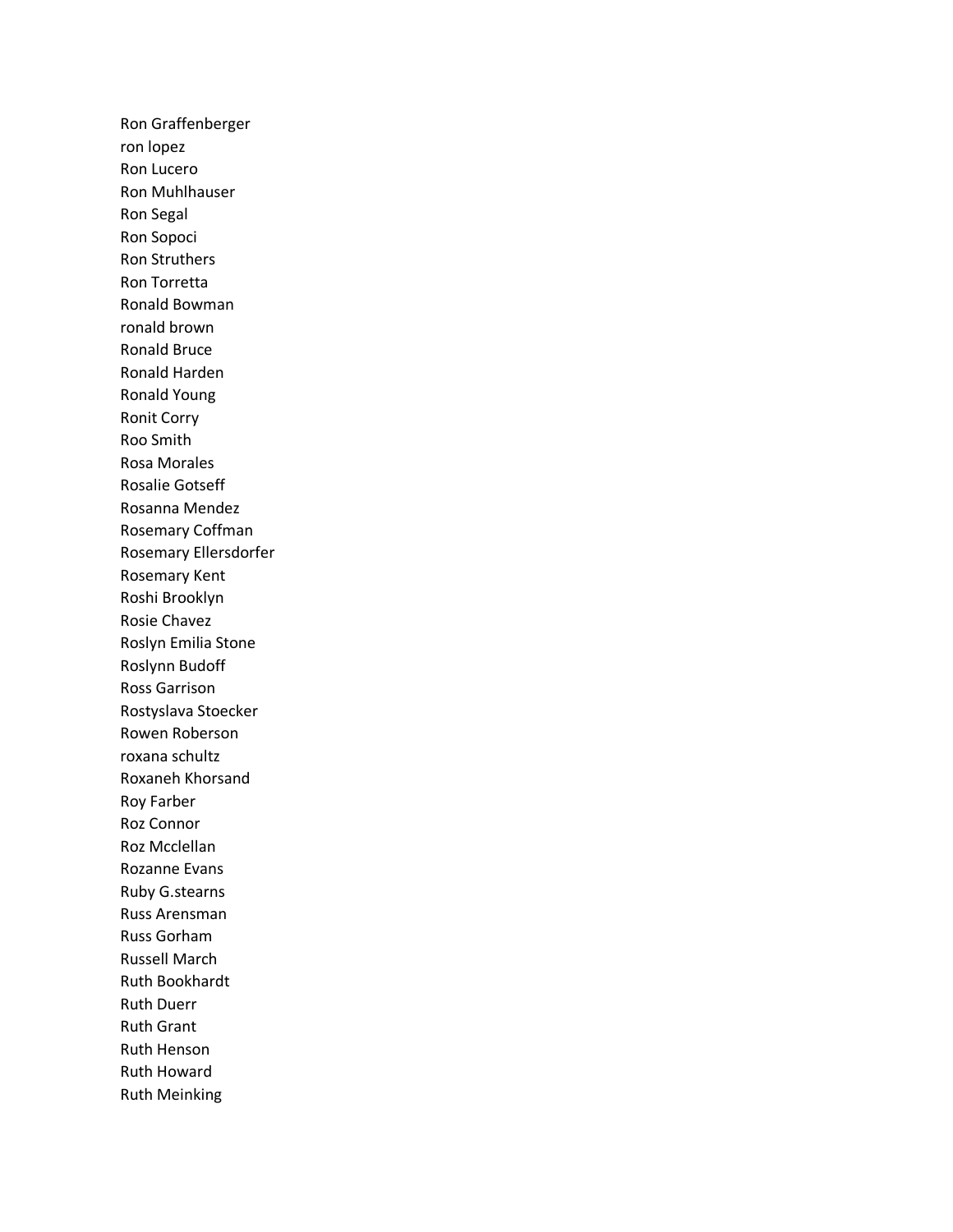Ryan Colatosti Ryan Frencl Ryan Lewis Ryan Ludlow Ryan Millendez Ryland French S Bernson S Harrell S J. Lindwood S M Sa Re Sabelia Espino Sabra Brenner Sabra Nagel Sabrina Linton Sabrina Reinhart Sabrina Wilsdon Sage Davis Saige Parkinson Sal Tumia Saletha Isaacson Sally Blaser Sally Bruns Sally Cloud Sally Moses Sally Page Sally Sharp Sally Shriner Sally Stoffel Sally Swartz Sally Whitehead Saloni Shah Sam Allen Sam Asseff Sam Boytor Sam Gaytan Sam Retterer Sam Theis Sam Tyler Samantha Cook samantha erickson Samantha Guerra Samantha Harney Samantha Kelley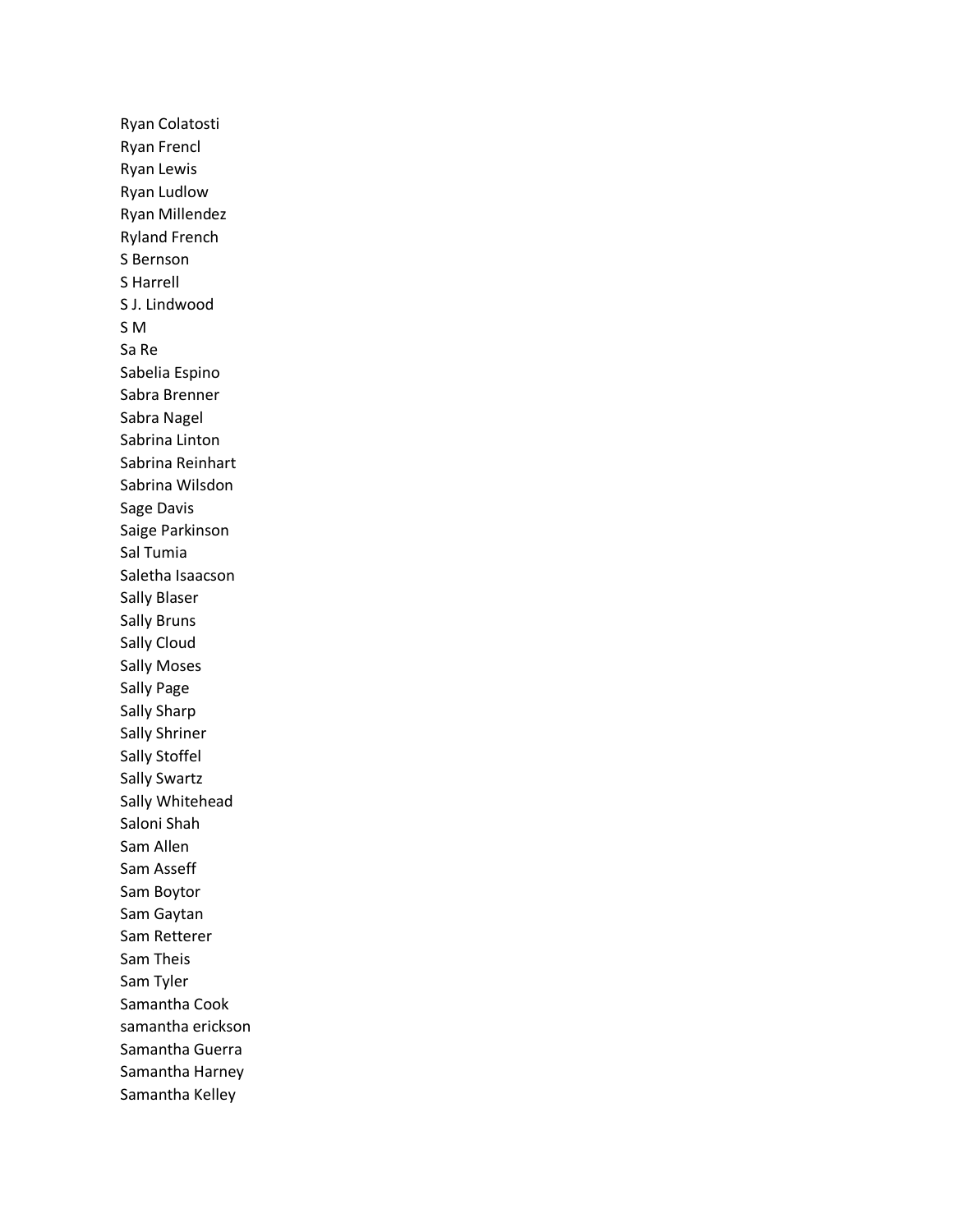Samantha Morton Samuel Shivers Samuel Speir Sanaa Canady Sandra Bielenberg Sandra Cooper Sandra Davis Sandra Garcia Sandra Klueger Sandra Lane Sandra Leake Sandra Lewis Sandra Lombardi Sandra Marusin Sandra McLuckie sandra reavey Sandra Snell-dobert Sandra Speicher Sandra Zinghini Sandy Reavey Sara Alexander Sara Breindel Sara Condon Sara Coulter Sara Doyon Sara Inskeep-Denning Sara Parks Sara Picazo Sara Sewell Sarah Anna Weisberg Sarah Clark Sarah Drummond Sarah Engle Sarah Evans Sarah Fowler Sarah Gavison Sarah Giron Sarah Habbe Sarah Howard Sarah Huang Sarah Jonsgaard Sarah Lawrence Sarah Liles Sarah Manno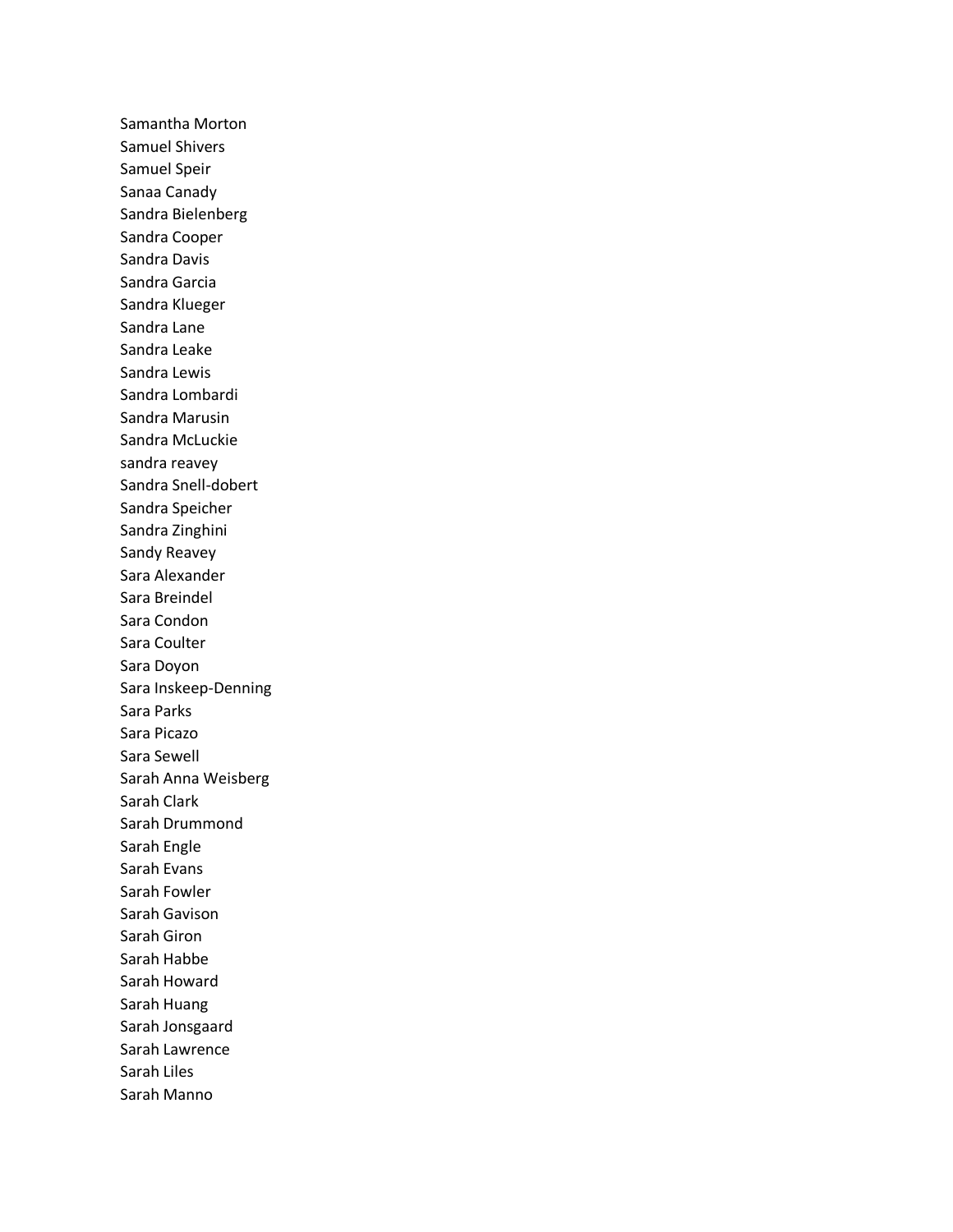Sarah Miner Sarah Moss Sarah Pitts Sarah Pont Sarah R Woodmansee Sarah Robbins Sarah Romero Sarah Schenkein Sarah Shrader Sarah Springer Sarah Stimely Sarah Strattan Sarah Straus Sarah Tiers Sarah Wood Saraí\_ Sotelo Sarena Wells Sasha Grieshaber Sashi Gerzon-rose Satyanarayana Pushadapu Savianna Gonzales-wagner Sayde Negley Scott Beilfuss Scott Conner Scott Goddard Scott Henderson Scott Kuster Scott McComas Scott Minor Scott Pace Scott Paling Scott Pyle Scott Toland Scott Waters Scott Willoughby Sean Dumont Sean Matthews Seanna Renworth Seleyn Deyarus Seth Ferguson Seth Furtney Shahla Hebets Shanaya Hurtado-Montano Shanin Terrell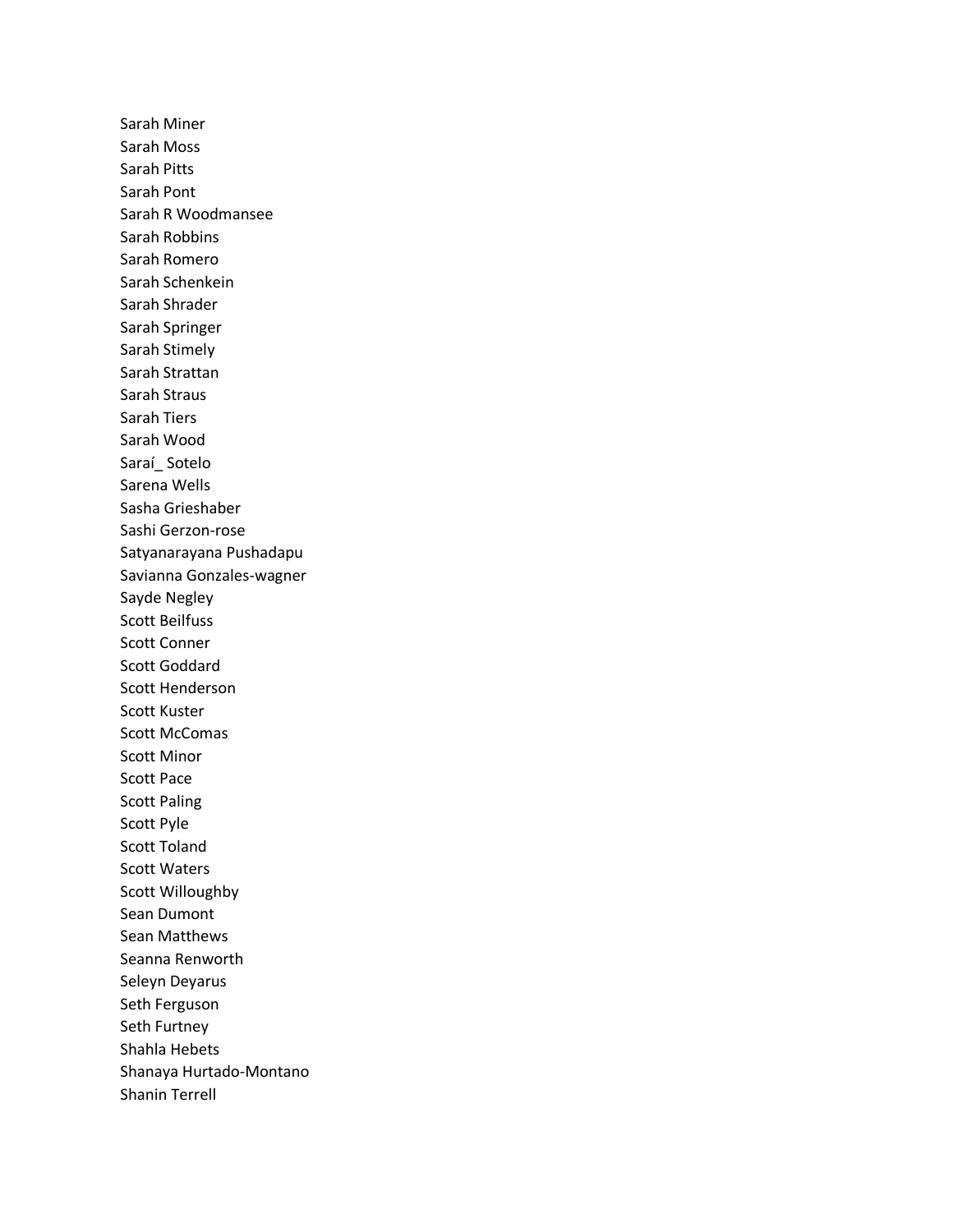Shannon Curran Shannon Foley Shannon Hallett Shannon L Simpson Shannon Mcnulty Shannon Milhaupt Shannon Peterson Shannon Tanner Shari Jackson Shari Quinn-Harshbarger Shari Robinson Sharman Alto Sharon Baker Sharon Balzano sharon bringleson Sharon Pickrell Sharon Ray Sharon Reynolds Sharon Rogenmoser Sharon Sena Sharon Warren Sharyn Dreyer Shauna Minning Shauna Urban Shawn Elliott Shawn Miller Shawn Schwab Shawndra Hayes-Budgen Shayna O'kelley Shearle Furnish Sheehan Meagher Sheh Ear Sheila Corrigan sheila karpan Sheila McAuliffe Sheila Pereira Sheila Stone Sheila Webber Sheldon Muller Shelley Dahme Shelley Fenwick Shelley Hall Shelley Kilbon Shelly Gerhardt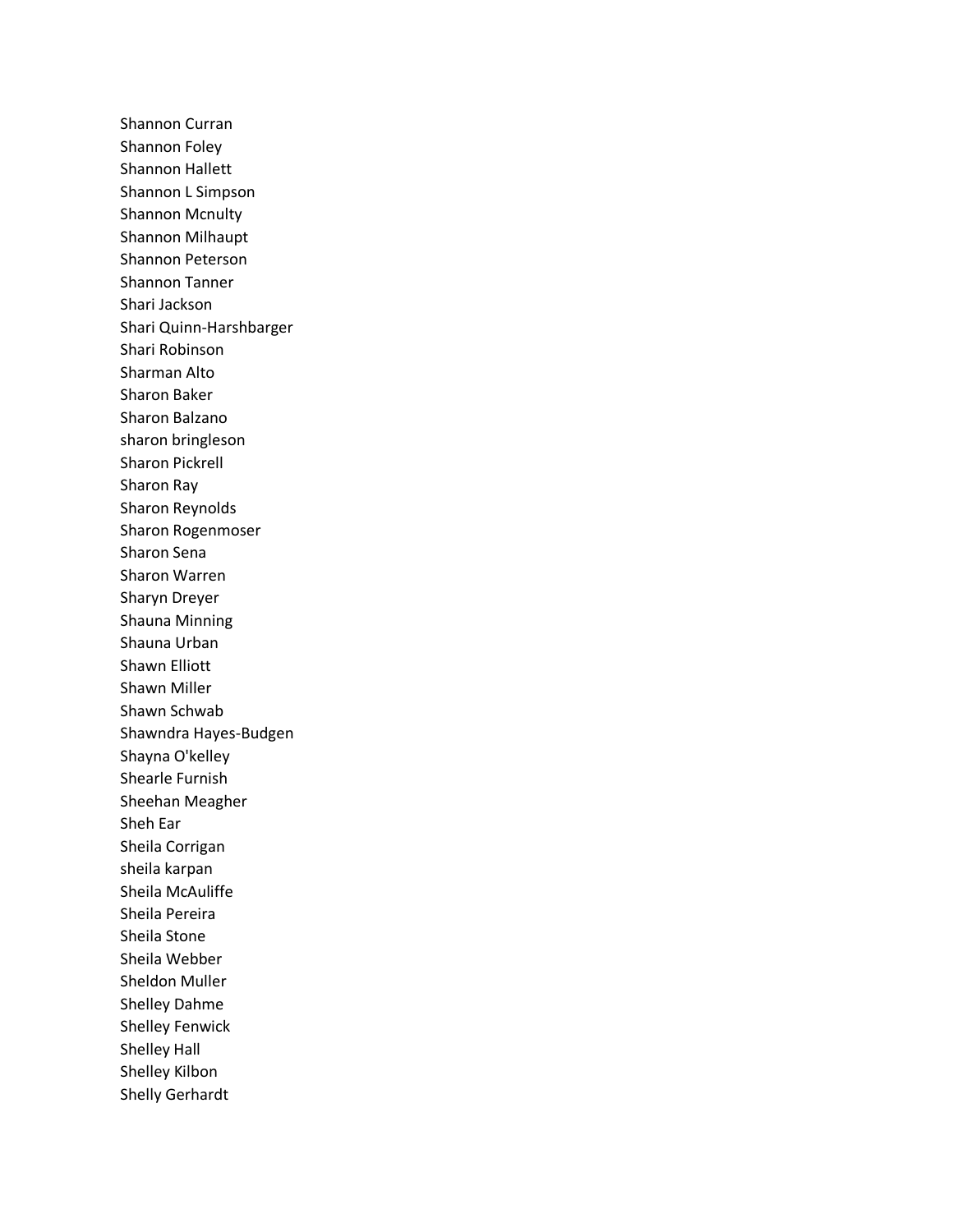Sherie Gould Sherin Novak Sherri Helms Sherri Valentine Sherry DiLaura Sherry Hitztaler Sherry Lea Sherry Luciano Sherry Schenk Sheryl Gillespie Sheryl Lee Sheryl Stigge Sheryl Welborn Shienel Osam Shirley Harvey Shirley Jin Shirley Robertson Shirley Smithson Shruti C. Shylah Ogle Sid Pass Sidney Sisk Sienna Schulte Sierra Carmosino Sierra Desplanques Sierra DesPlanques Sierra Olson Sierra Wunrow Sigrid Meadows Silvana Borrelli Silvia Cruz Silvia Karklis Silviana Mata Simon G Skip Edwards Sky Yudron Smita Skrivanek Smith Michelle Sofia Hughes Sola DiDomenico Soledad Tafoya Sondra Hardgrave Sondra Tutela Sonia Benglen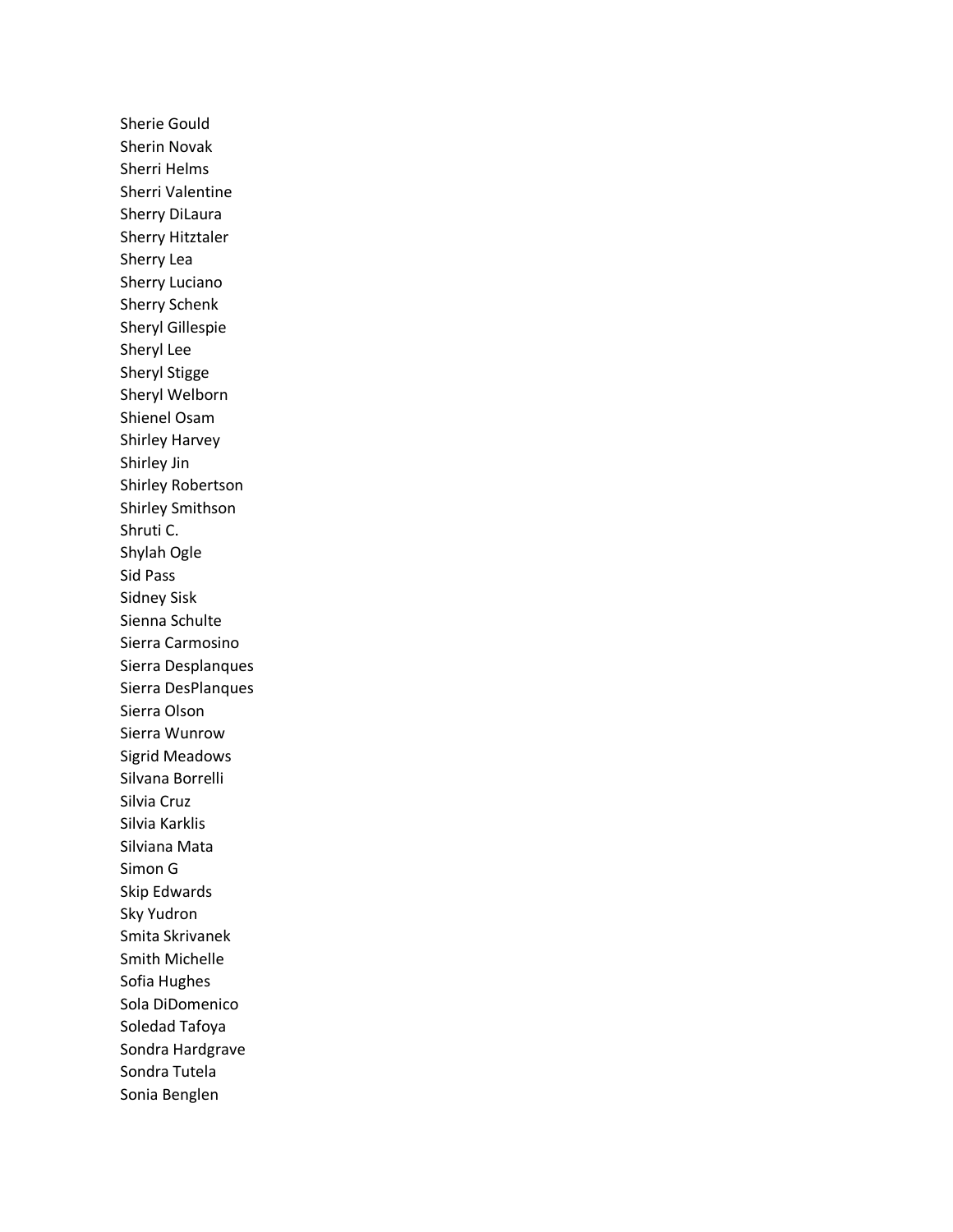Sonia ImMasche Sonja Nelson Sonya Hodge Sophie Elliott Sophie Hicks Sophie Kroger Sophie Pickelner Sophie Schwartz Soraya Arcos Soren McCarty Spencer Dean Stacey Boyd Stacey Eichner Stacey Siegmund Staci Samuelson Stacy Crawford Stacy Lambright Stacy Lesartre Stacy Mae Myers Stacy Niemeyer Stacy Wagner Stanley Hayes Starr Sites Stefan Seeling Stefanie Pfahnl Stella Casillas Stella Doble Stephanie Abadi Stephanie Angell Stephanie Bair Stephanie Cardinalli Stephanie Chesler Stephanie Farkash Stephanie Gibert Stephanie Hamrick Stephanie Horne Stephanie Huntington Stephanie Kadivar Stephanie Longo Stephanie Maldonado Stephanie Sanders-Badt Stephanie Soto Stephanie Wiecks Stephanie Willett-Shaw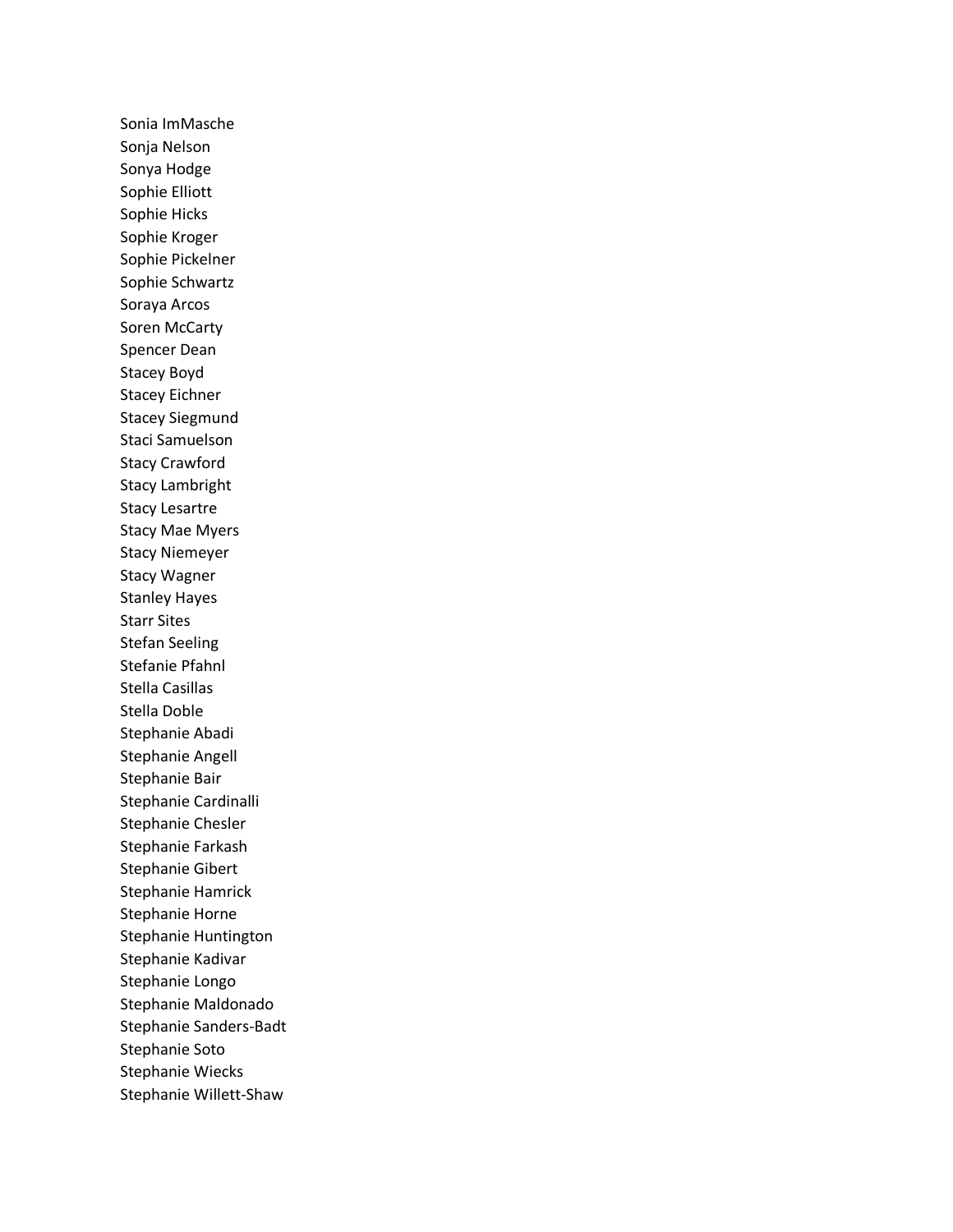Stephen Edwards Stephen Hornback Stephen Latch Stephen McMath Stephen Meyer Stephen Parish Stephen Parks Stephen Rosenberg Stephen Smith Stephen Vaughan Steve Allerton Steve Carter Steve Danuff Steve Harley steve kirschner Steve Mackie Steve Miles Steve Molnar Steve Moore Steve Rippe Steve Schueth Steve Soble Steve Spry Steve Wolcott Steven Barrell Steven Carter Steven Daughs Steven Douglas Steven Graf Steven Kuschner Steven Oakley Steven Rood Steven Sandoval Steven Tracey Steven Wallace Stew Nyholm Stewart Guthrie Stu Swineford Stuart Cohen Stuart Cruden Stuart Weiss STUART YOSHIDA Su Tay Sue Dean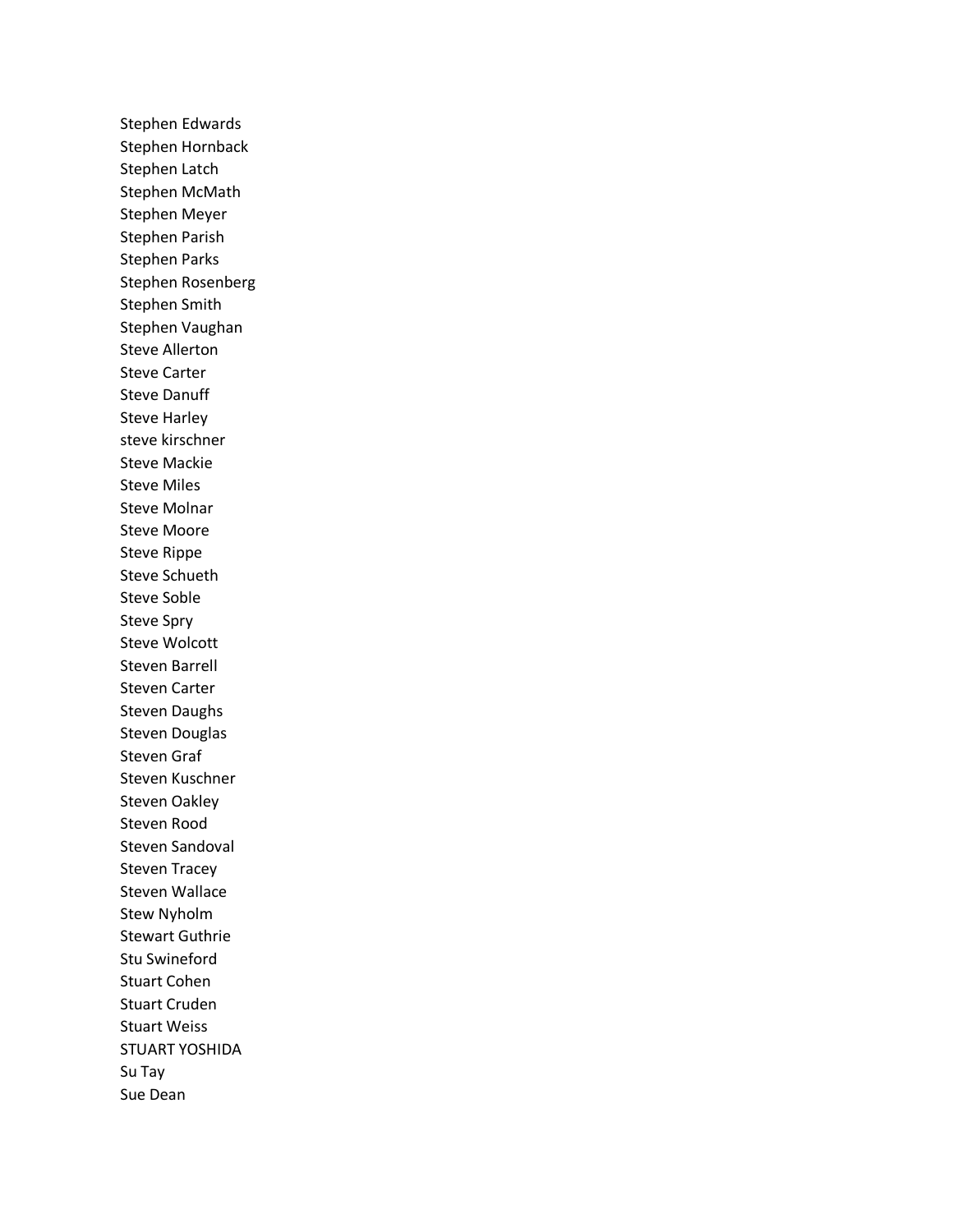Sue Gilchrist Sue Gomez Sue Holtz Sue Jackson Sue Joralemon Sue Karlin Sue Mohr Sue Todd Sue Zamora Sunshine Benoit Susan Aragon Susan Atkinson Susan Bachar Susan Backus Susan Baden Susan Behrendt Susan Berg Susan Beyda Susan Bowles Susan Brown Susan Brown Susan Bruce Susan Burns Susan Canterbury Susan Chase Susan Chenoweth Susan Clark Susan Crites Susan Daly Susan Doherty Susan Donaldson Susan Fox-Pinkowitz Susan Frontczak Susan Gemmill susan greer Susan Grey Susan Harris Susan Hess Susan Hoppman Susan Hurd Susan Jacobson Susan Jefka Susan Jones Susan Kelly Ambler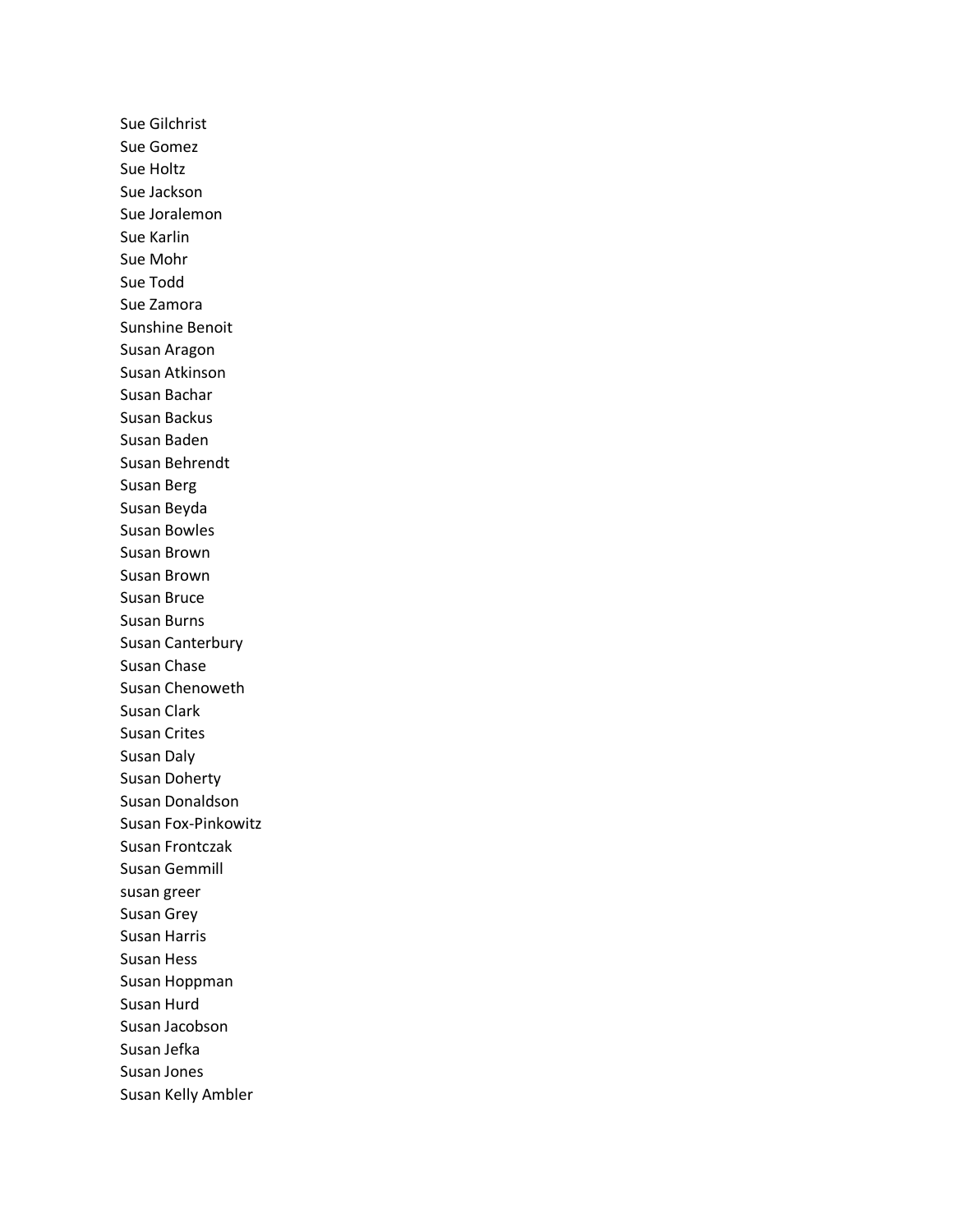Susan Keys Susan Kohut Susan Krems Susan L Knight Susan Lauther Susan LayneGriffiths Susan Lea Susan Lehman Susan Macnicholas Susan Mara Susan Matthews Susan Montgomery Susan Moore Susan Moore Susan Nedell Susan Noble Susan Oliver Susan Palmer Susan Permut Susan Peterson susan potterat susan reed Susan Ristow Susan Ross Susan Saunders Susan Schneeberger Susan Secord Susan Shade Susan Smith-Denny Susan Szulc-Flissi Susan Trantham Susan Tyma Susan Vandiest Susan Von Roedern Susann Beug Susanna Chapin Susanna Plasencia Susanne Bohley Susanne Emerick Susanne Ross Susanne Varlese Susette Miller Susie Kincade Susie Pryor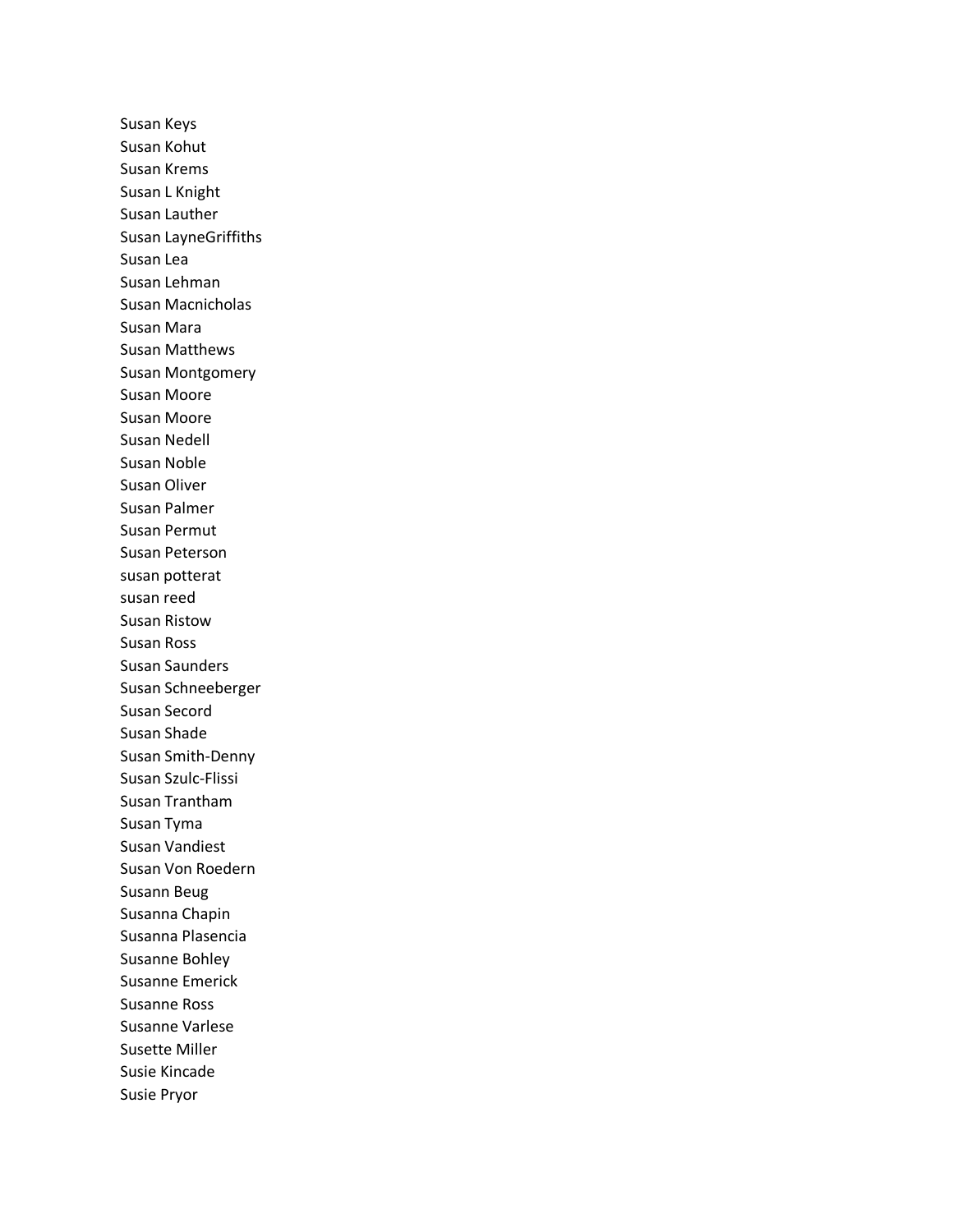Suzanne Bhatt Suzanne Caldwell Suzanne Cook Suzanne Depew Suzanne DeRungs Suzanne Einarsson Suzanne Foster Porter Suzanne Goller Suzanne Hamilton Suzanne Null Suzanne O'Neill Suzanne Robinson Suzanne Rouge Suzanne Tyrpak Suzie Brundage Suzie Romig Suzy Sayle Sydney Becker Sydney Elks Sydney Felsen Sydney Furman Sydney Nichols Sydney Schwindt Sydney Ulmer Sylvia Mccune Sylvia Schneider Talia Cohen Tamara Bauerle Tameron Klumpel Tami Harvey Tami Long Tami Sandaker Tammy Crowder Tammy Foglia Tammy Wolfe Tanisha Smith Tannis Bator Tanya Field Tanya Glasser Tanya Ishikawa Tanya Kern Tanya Nuter Tanya Piker Tanya Travis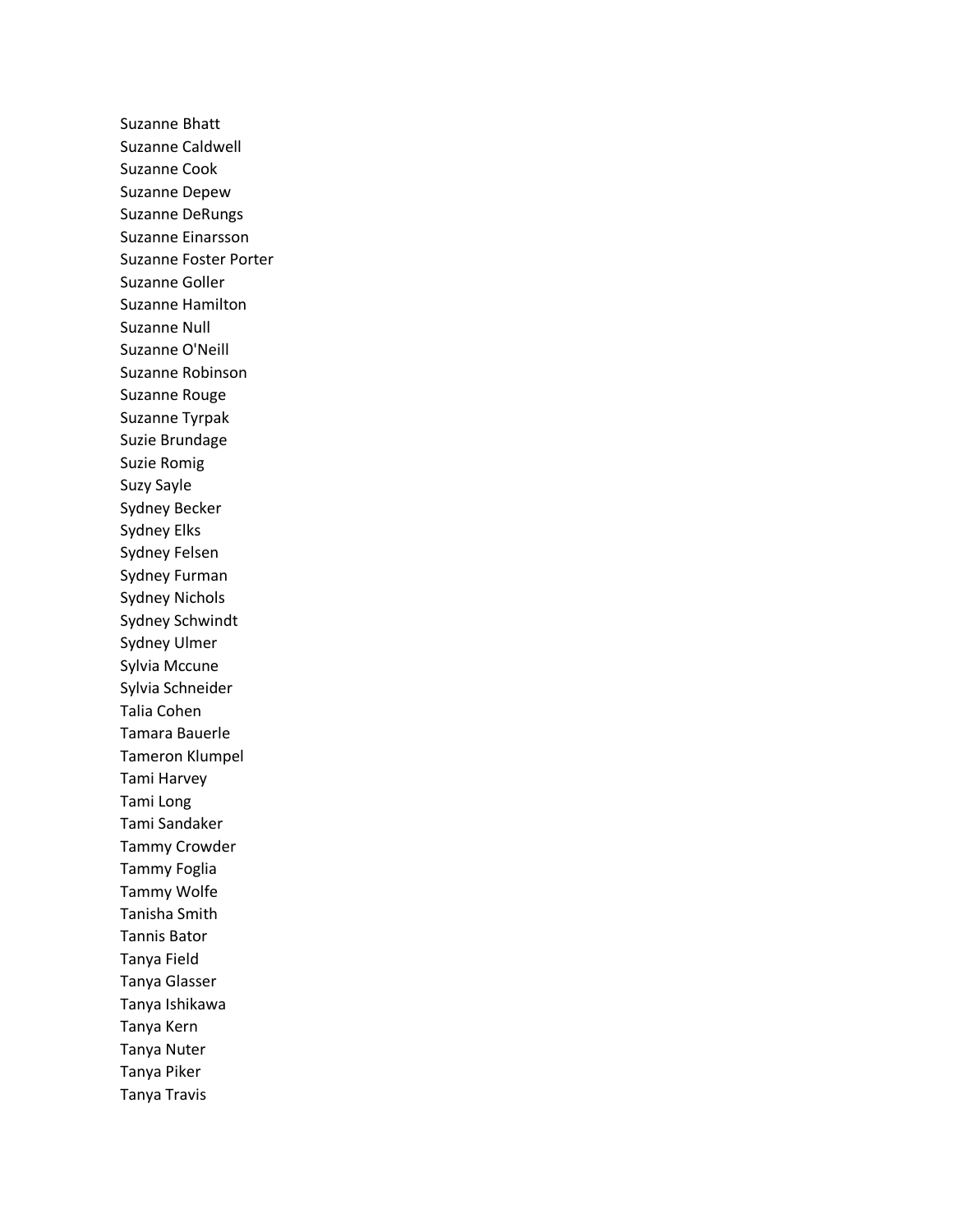Tara Dubarr Tara Galanski Tara Mercer Tarey Archer Tash Johnson Tasha Reichhardt Tasha Sorensen Tatianna Ramos Tavia Charnet Taylor-Ann Shadduck Tayra Doreste Ted Rubin Ted Walkup Ted Zukoski Teesie Heineman Eck Teresa Alcorn Teresa Arroyo Teresa Audesirk Teresa Daylight Teresa Hood Teresa Louis-Tomlinson Teresa Nossaman Teresa Phillips Teri Buchanan Teri Nolin Teri Tornow Teri Tracy Terra Dundon Terri Allen Terri Chappell Terri Melville Terri Resley Terri Rylander Terrilynn Moore Terry And Patricia Cole Terry C. Terry Derchia Terry Dunfield Terry Gomoll Terry Kleeman Terry Palm Terry Phillips Terry S Terry Stout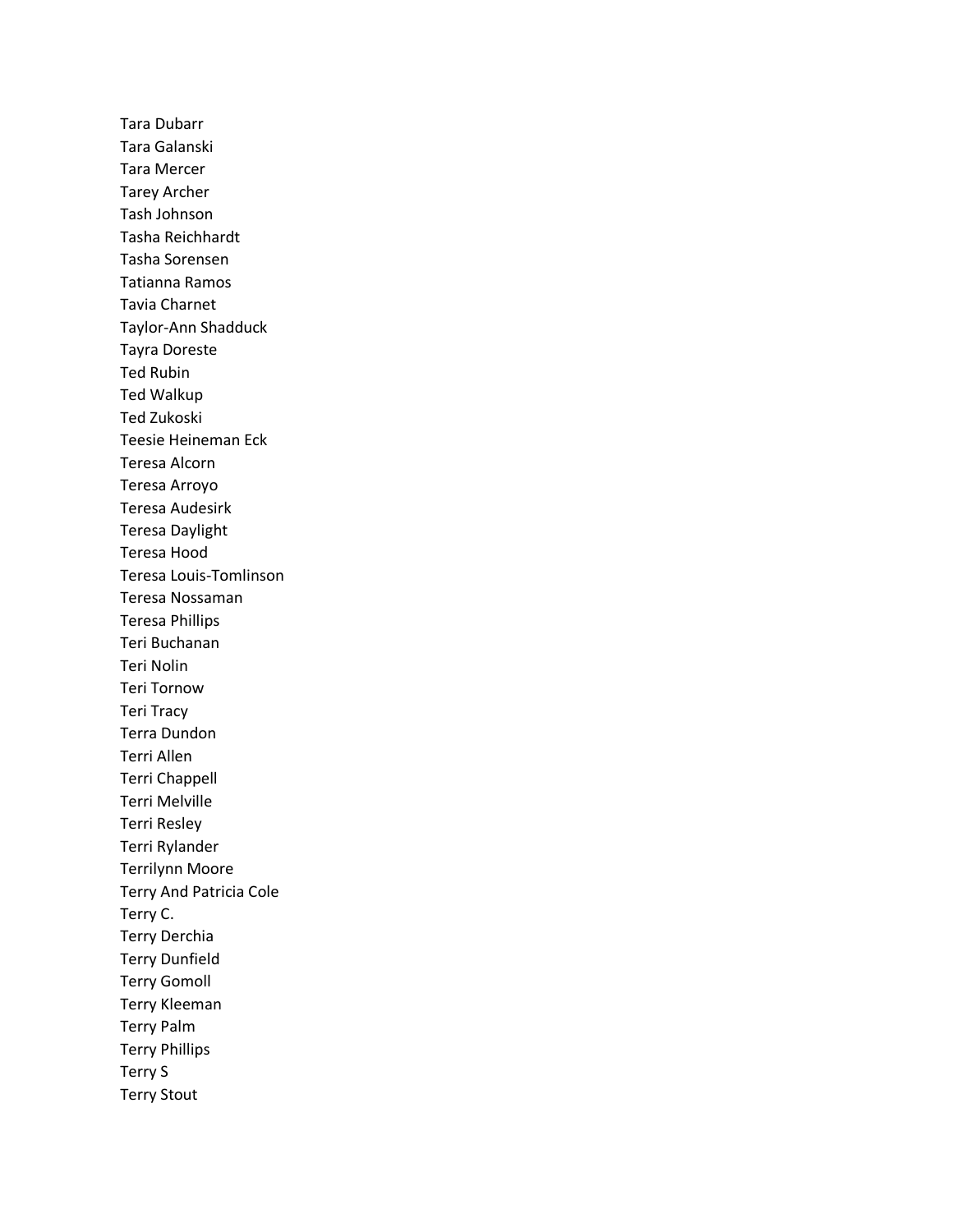Terry Talbot Terry Woods Terry Yates Tessa Contreras Tessa Hogan Tessa Ladendorff Tessie Hartmann Theodore Moore Theresa Anton Theresa Leonhardt Theresa Nino Theresa Prince Theresa Titone Therese Gilbert Thomas Acker Thomas Blomster Thomas Cavaness Thomas Dahlquist Thomas Escarcida Thomas Heidger Thomas Ingram Thomas Jacobson Thomas Johnston THOMAS LA POINT Thomas Limone Thomas Marquez Thomas McNally Thomas Parker THOMAS PHILLIPS Thomas Reeck Thomas Simonton Thomas Stocker Thomas Vanderbur Tia Farmer Tia Uphoff Tiffany Lehman Tiffany Rapplean Tiffany Snyder Tiffany Willis Tim Bradley Tim Glover Tim Gosar Tim Harris Tim Murray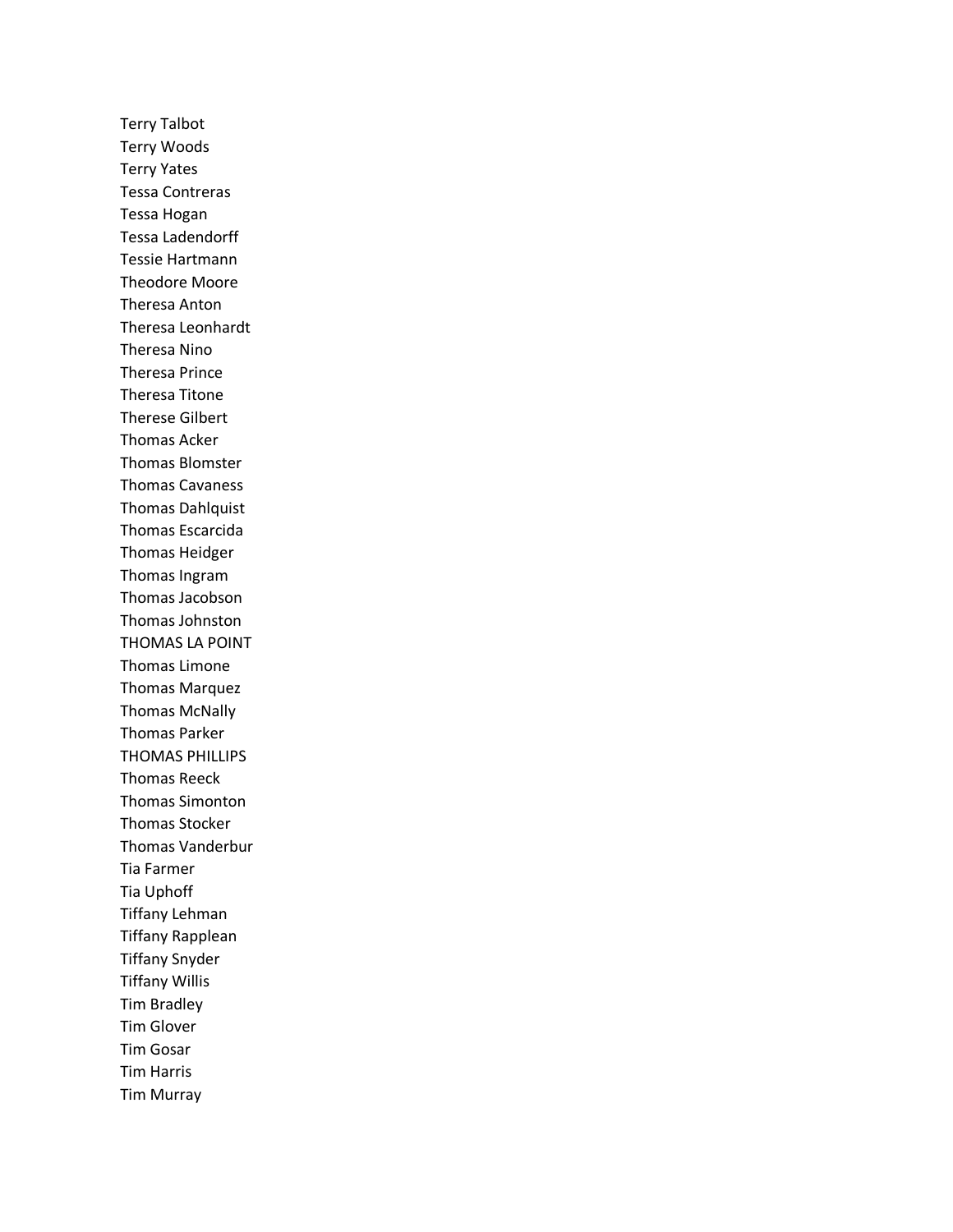Tim Thomas Tim Wedel Tim Wells Tim Wheeler Timothy Aden Timothy Allen Timothy Jones Timothy Moen Timothy Ott Timothy Robinson Tina Jones Tina LaBrie Tina Lewis Tina McNew Tina Slivon Tiodoso Almendarez Jr. TJ Attaway Tlee Gatrell Tobias Bank Toby Blauwasser Toby Reese Toby Reyes Todd Dell Todd Olk Todd Roberts Todd Smarr Tom Brinkmeyer Tom Carllon Tom Dickinson Tom Donahue Tom Hayes Tom McNamara Tom Oken Tom Peace Tom Pipal Tom Pipal Tom Quinn Tom Rhodes Tom Rolofson Tom Sebok Tom Stiles Tom Stumpf Tom Sykes Tom Tingle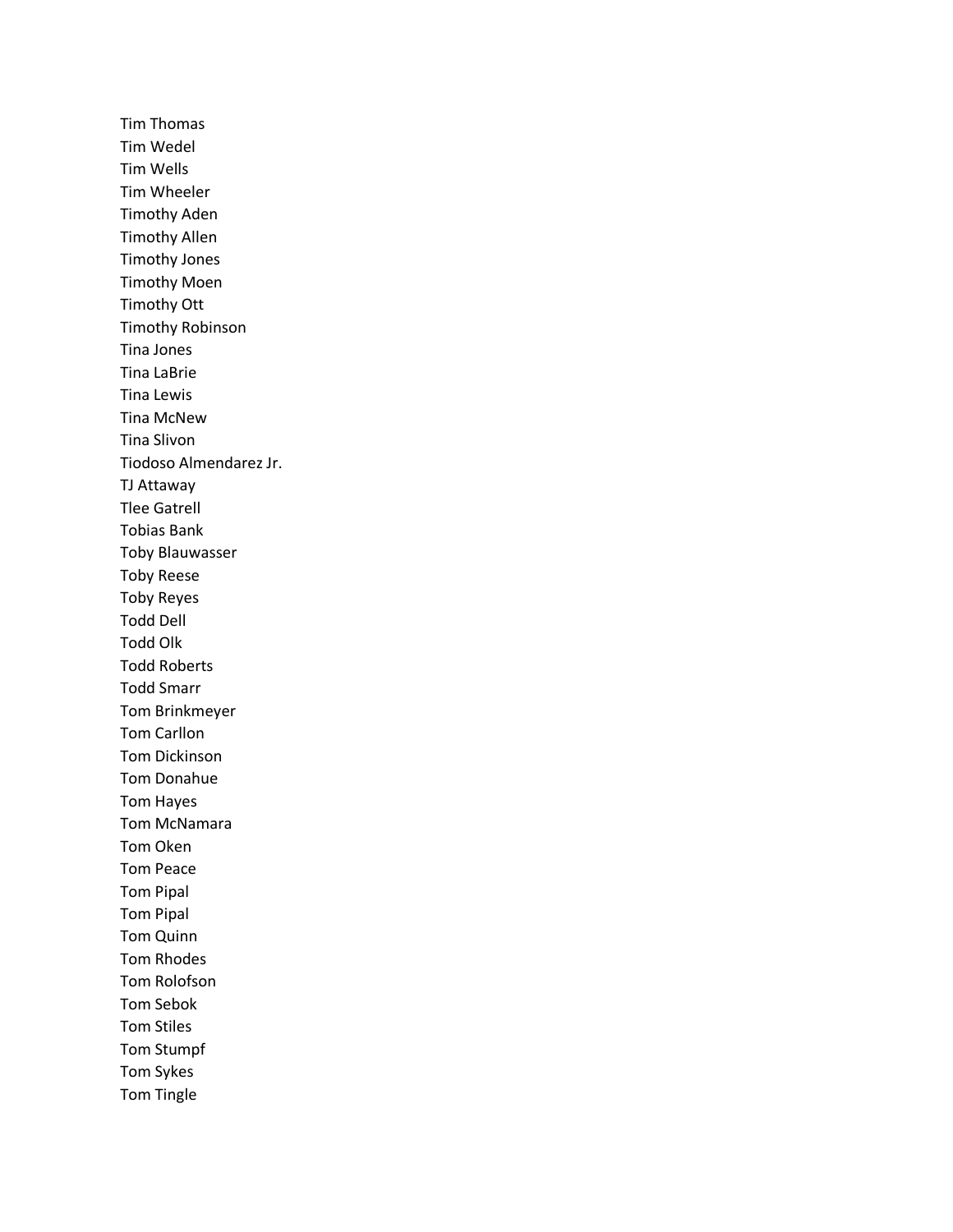Tom Tripp Tom Vytlacil Tom Ward Tommy Santos Toni Nading Toni Raffa Tony Daranyi Tony Romero Tonya Michel Tonya Stiffler Tonya Tiepel Tootsie Zeis Tracey Macdermott Tracey MacDonald Tracy Casaus Tracy Coppolla Tracy Cueto Tracy Duerksen Tracy Korb Tracy Leigh Tracy McCurdy Tracy Powell Tracy Regan tracy santa Tracy Stelten Tracy Wetzel Tracy Zuschlag Travers Paterson Travis Croft Traycee Williams Treasure Arens Tresi Houpt Trevor Ehlers Tricia Spencer Trinity Lafey Troy Cone Tucker Robinson Twyla Meyer Tylashea Martinez Tyler Schwartz Ulli Jesse Ursula Ehmann Valerie Hassard Valerie Jacobson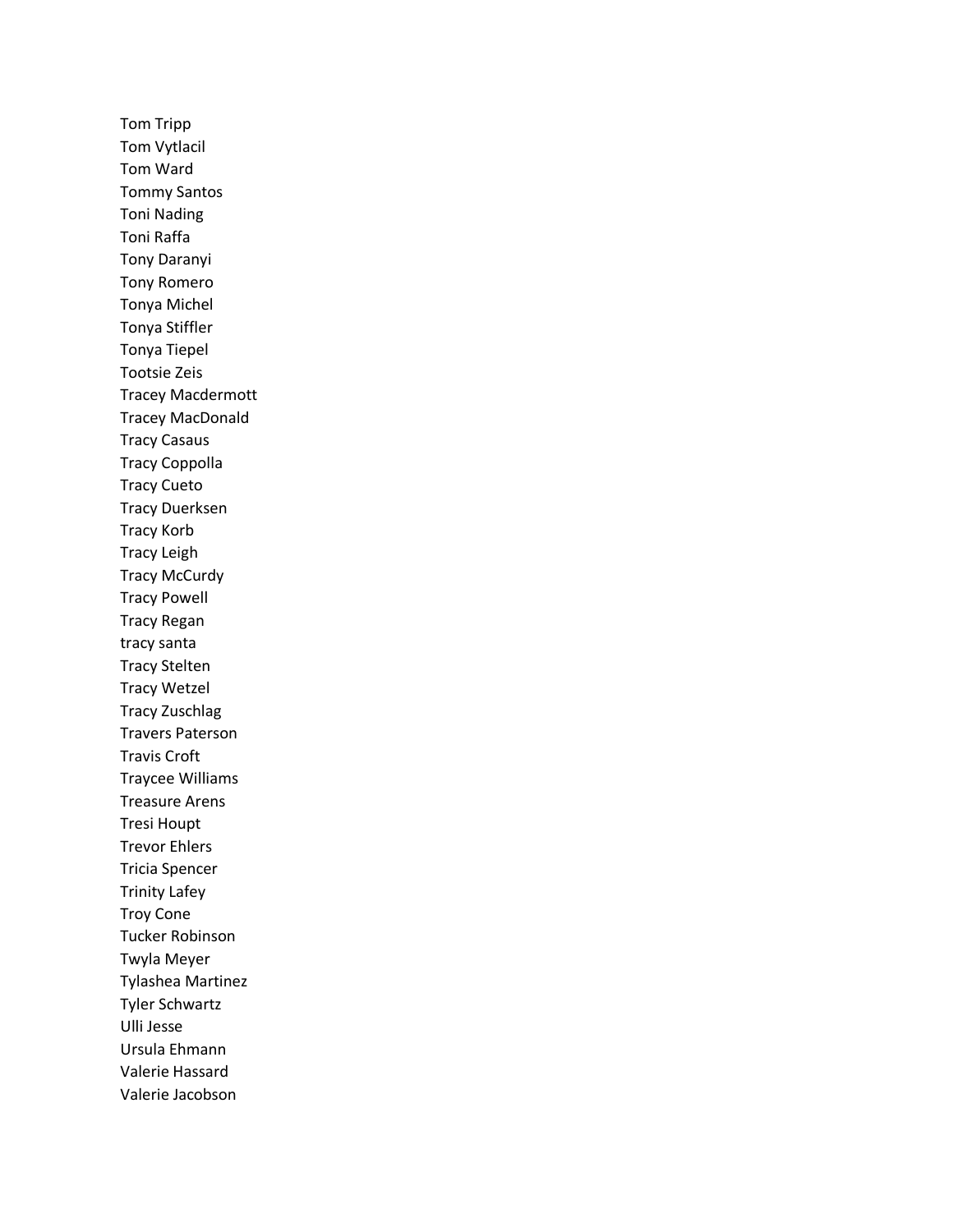Vanessa Aves Vanessa Cc3rdova Vanessa Cordova Vanessa Garcia Vanessa McIntosh Vanessa Vaile Veda White Vegard Soernes Vera Moreland Vern Lehr Vernon Batty Veronica Benjamin Veronica Booz Veronica Magnotta VERONICA ROSAS Vic Bostock Vicki Clark-Reeves Vicki Dyas Vicki Goldstein Vicki Kaplan Vicki Kettler Vicki Maddox Vicki Papineau Vicki Phelps Vicki Walter Vicki Warner-Huggins Vicki White Vicki Wilson Vicki Witte Vickie Davis Vickie Martinkus Vickie Stimac Vicky Anaya-Williams Vicky Davidson Victoria Barriga Victoria Beplay Victoria Calvert Victoria McCoy Victoria Tonski Vincent Calvano Vincent Calvano Vincent Nicoletti Vincine Reinbold Virgil Salzman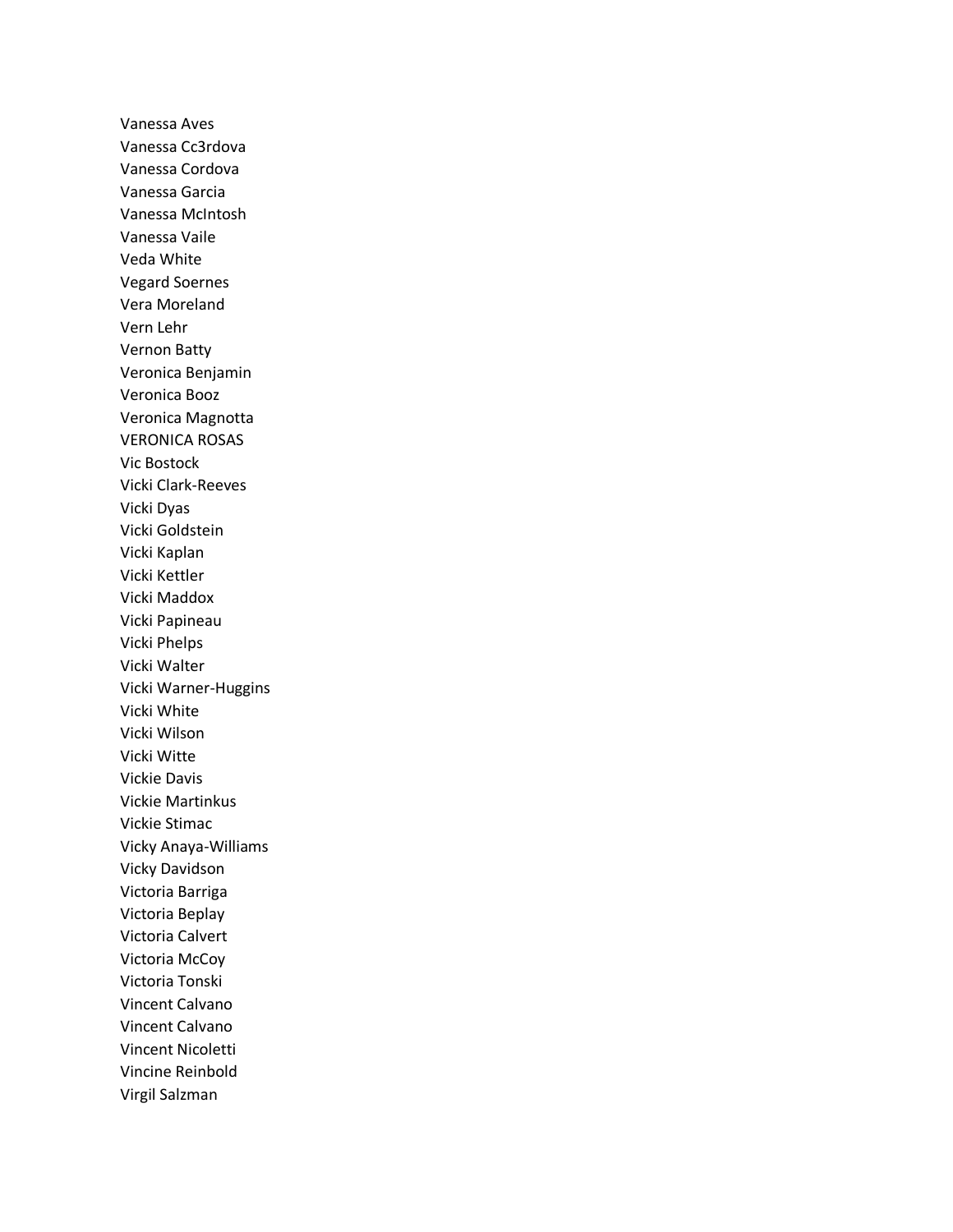Virginia Barker Virginia Brooks Virginia Grady Virginia Gurley Virginia Misko Virginia Waldron Virginia Winter Vivi Andersen Vivian Gilbert Vivian Morgan Wallace White Walter Conrad Walter Kingsbery Walter Schmitt Walter Weinberg Warner Anderson Warren Keeton Warren Lemerich Warren Snyder Waverly Reeves Wayne Andrews Wayne Halliburton Wayne Quade Wayne Turner Wayne Wathen Waynelle Wilder Weldon Barker Weldon Manney Wende Curtis Wendell Hatfield Wendy Appel Wendy Hanophy Wendy Jayko Wendy Kane Wendy Kisicki Wendy Lambrech Wendy Morales Wendy Pierzina Wendy Pollak Wendy R Wendy Schroeder Wendy Smith Wendy Swart Wendy Turner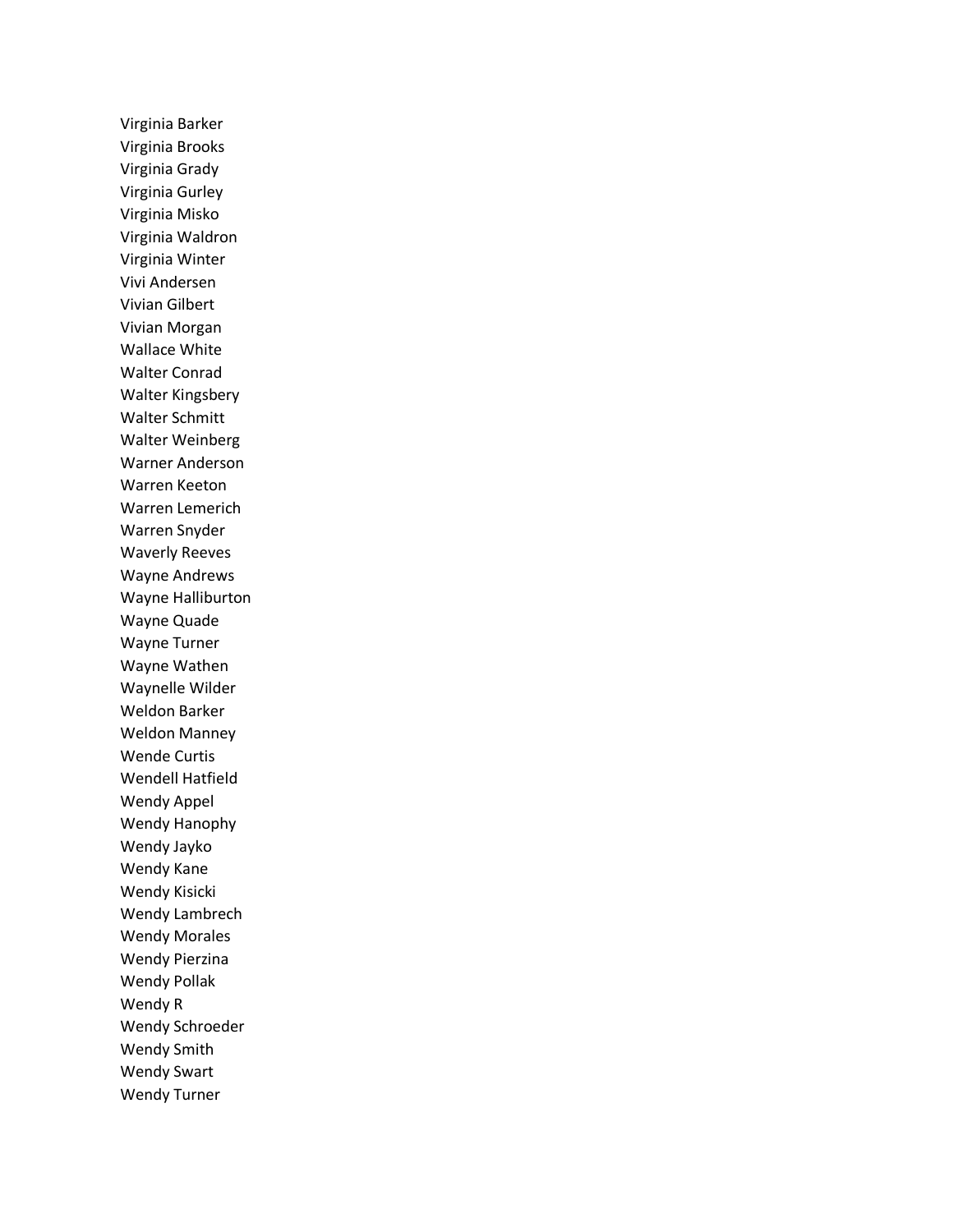Werner Kubitsch Wesley Lints Westly Joseph Weston Donaldson Whitney Akin Wilbert Talmadge Will Dee Will Mowris Willard Goad William Arblaster William Barrett William Boyd William Boyett William Brock William Brown William Day William Erven william eskew William Gillespie William Grannell William Gust William Hay William Howell William Jackson William Morris William Prince William Shell William Snyder William Thibedeau William Watts wilma fisher Wilma Mcclain X O Xavier Hogeland-ciccone Yesenia Briones Yoid Gomez Yolanda Mani Esatai Yolanda Marshall Yova McCoy Yvette Kimball Yvonne Dicarlo Yvonne Wallace Zach Krapfl Zachary Jeffreys